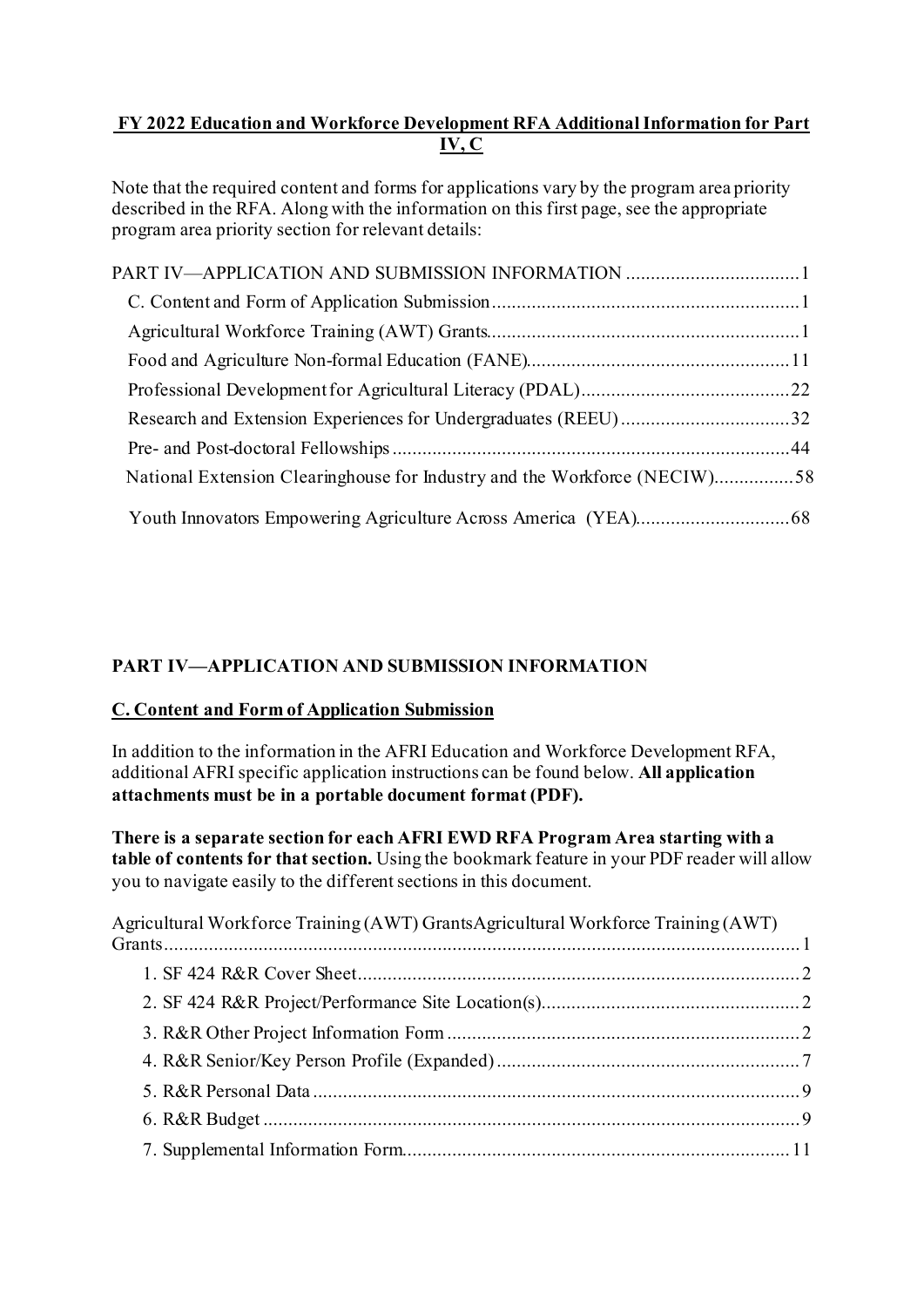For Agricultural Workforce Training Grant applications, follow the instructions below.

### <span id="page-1-0"></span>**1. SF 424 R&R Cover Sheet**

Information related to this form are explained in detail in Part V, 2 of the NIFA Grants.gov Application Guide. See Part V, 2.18 of the NIFA Grants.gov Application Guide for the required certifications and assurances (e.g., Prohibition Against Entities Requiring Certain Internal Confidentiality Agreements).

### <span id="page-1-1"></span>**2. SF 424 R&R Project/Performance Site Location(s)**

Detailed information related to the questions on this form is dealt with in detail in Part V, 3 of the NIFA Grants.gov Application Guide.

### <span id="page-1-2"></span>**3. R&R Other Project Information Form**

Detailed information related to the questions on this form is dealt with in detail in Part V, 4 of the NIFA Grants.gov Application Guide.

#### **a. Field 7. Project Summary/Abstract**

Title the attachment as 'Project Summary' in the document header and save file as 'ProjectSummary'.

The summary should explain the relevance of the project to the goals of the Program Area or Program area Priority within this RFA to which the application is submitted. See Part V, 4.7 of NIFA Grants.gov Application Guide for further instructions and a link to the suggested template.

The following instructions are in addition to those included in Part V, 4.7 of the NIFA Grants.gov Application Guide.

The Project Summary **must** indicate the following**:**

- 1) Project title;
- 2) Indicate the primary AFRI Farm Bill Priority area focus of the project by selecting one of the following:
	- a) Plant health and production and plant products;
	- b) Animal health and production and animal products;
	- c) Food safety, nutrition, and health;
	- d) Bioenergy, natural resources, and environment;
	- e) Agriculture systems and technology; or
	- f) Agriculture economics and rural communities.
- 3) Project duration;
- 4) Project Director;
- 5) Submitting organization;
- 6) Other organizations involved in the project;
- 7) Name or type of Industry-accepted credential the project will generate or participants will achieve;
- 8) Number of participants per year; and
- 9) Location(s) (colleges, businesses, etc.) at which the proposed activities will occur.

In addition to the information requested above, please provide a 250-word abstract. The abstract should briefly describe the project's objectives, activities, participants to be recruited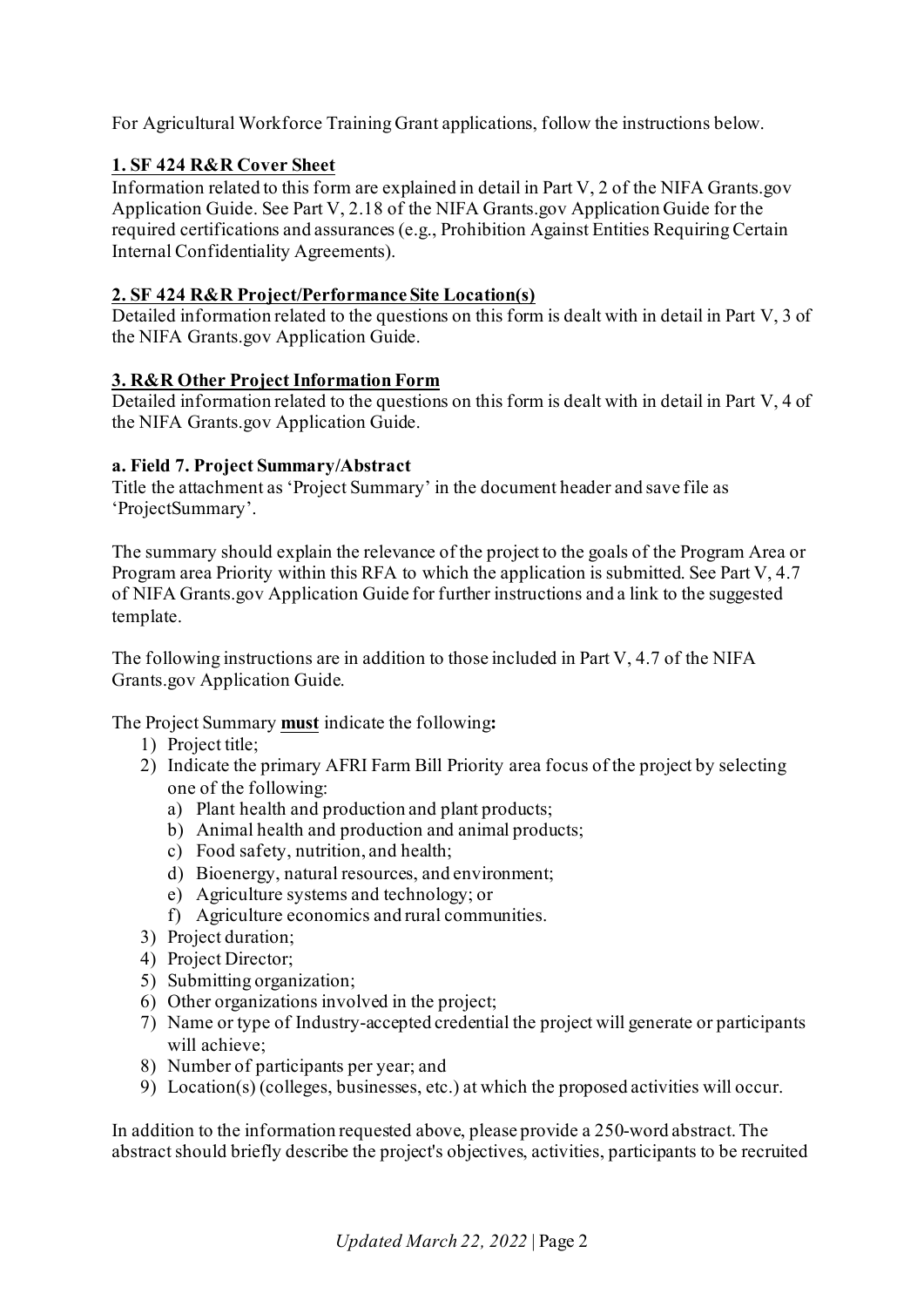(if applicable), and intended impact. The abstract should also include the relevance of the project to the goals of the Agricultural Workforce Training program area.

### **b. Field 8. Project Narrative**

Title the attachment as 'Project Narrative' in the document header and save file as 'ProjectNarrative'.

The Project Narrative may **not exceed ten-pages** of written text using 12-point font with single line spacing (i.e., no more than six lines per vertical inch), including all figures and tables. Do not used a condensed or narrow font (e.g., Arial Narrow).

To ensure fair and equitable competition, applications exceeding the applicable page limitation will be returned without review.

#### **The Project Narrative attachment must include all of the following:**

#### 1) **Specific Application Type Information**

a) **Resubmissions – Response to Previous Review (only applies to Resubmitted Applications, see Part II § B of the RFA.)**

The Project Narrative attachment for resubmissions should include two components:

i) one-page response to the previous review (containing the previous proposal number in the first line) titled "Response to Previous Review" as the first page of the attachment and ii) the Project Narrative below. The one-page "Response to Previous Review" does not count against the Project Narrative page limit.

### b) **Global Engagement (if applicable)**

You must describe the indicators you will use to assess proposed international activities (e.g., partnerships, exchanges, travel); see Part I § B of the RFA. Appropriate indicators include, but are not limited to, those posted at the U.S. government'[s Feed the Future global food security initiative website](http://www.feedthefuture.gov/progress). For additional information se[e Global Engagement Programs](https://nifa.usda.gov/program/global-engagement-programs) at the NIFA website, including a resource section that contains various guidance documents for NIFA applicants.

#### 2) **Overview**

- a) Provide a brief description of the objectives of the program to be developed. The AFRI Priority area(s) and workforce need being addressed; the anticipated project audience; and the project's target objectives.
- b) Project Justification: Summarize the body of knowledge justifying the need for the proposed project. Describe any ongoing or recently completed, significant activities related to the proposed project.

### 3) **Approach**

- a) Curriculum Development Mechanisms
	- i) Describe what elements of curriculum development for workforce training the project will pursue. Curriculum development can include and is not limited to creation of curriculum and instructional delivery systems, pilot testing/implementation of curriculum and delivery methods, development of assessment tools, and evaluation.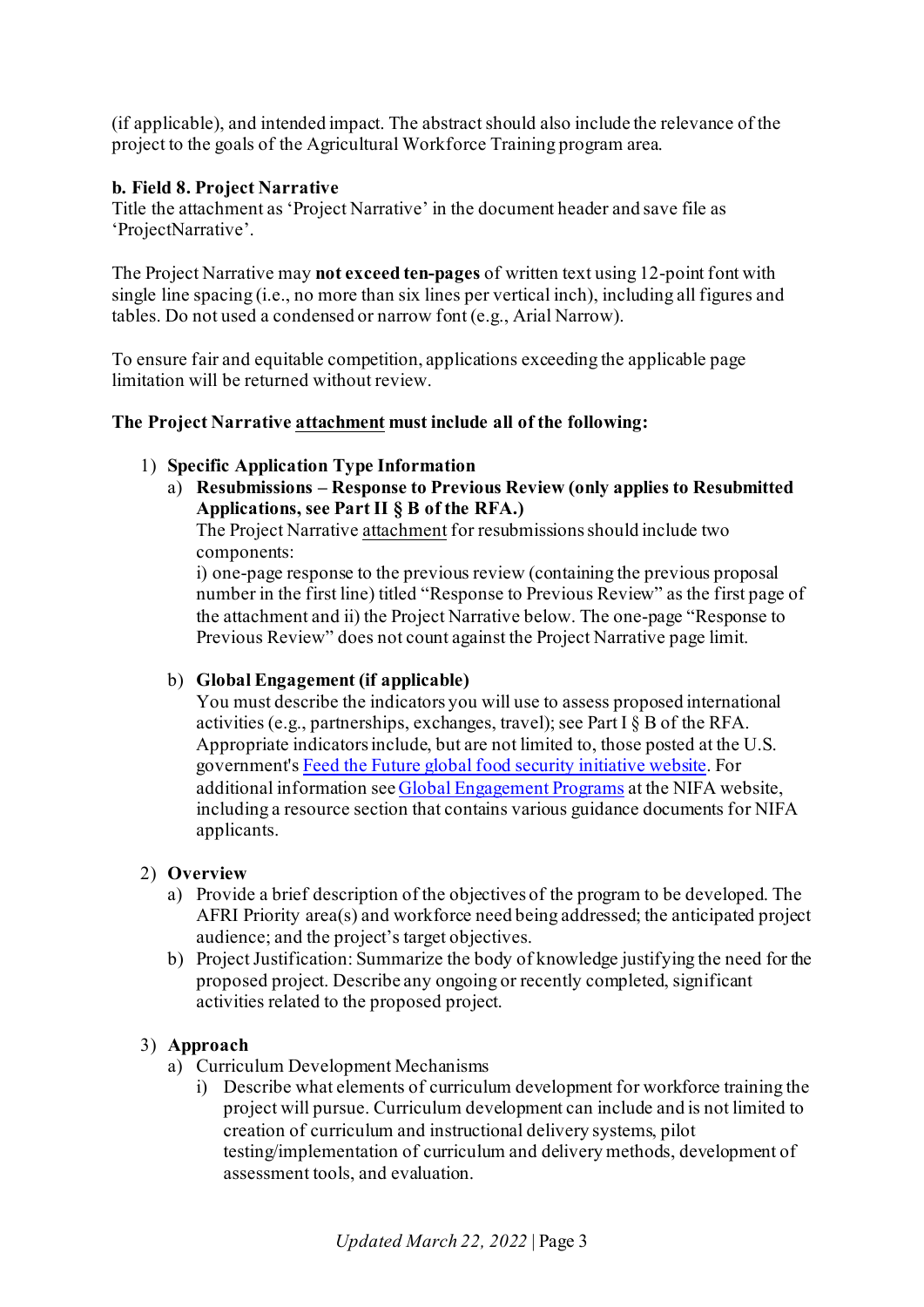- ii) Describe the industry-accepted credentials the project is to generate and/or participants are to obtain after their participation in the project; include the applicability and potential pitfalls generating or obtaining such credentials.
- iii) Innovation: Describe the proposal's creative approach to agricultural workforce training. Using either actual experiences or literature, show why you selected this approach.
- b) Plan of Operation and Methodology
	- i) Applications should provide detailed descriptions of the research, education and/or extension activities that will be pursued. This discussion should indicate how these activities will lead to enhanced agricultural workforce training. The review process will give preference to projects that will catalyze and result in the implementation of self-sustaining models for agricultural workforce training.
	- ii) Describe procedures for accomplishing the objectives of the project. Describe plans for management of the project to ensure its proper and efficient administration. Describe the way in which resources and personnel will be used to conduct the project.
	- iii) Timetable: Identify all important project milestones (performance targets that indicate when project goals will be met) and dates as they relate to project start-up, execution, evaluation, dissemination, and closeout.
	- iv) (If applicable) Recruitment, Selection, and Continued Support for Participants. The recruitment plan should be described with as much specificity as possible. How will participants be recruited? What criteria will be used to select participants? How will participants who terminate the program early, be replaced? What additional support will be provided to participants after the termination of the project?

### 4) **The Research, Education and/or Extension Environment**

- a) Describe the experience of the key personnel in providing quality agricultural workforce training.
- b) Institutional Support/Partnerships. Fully describe the institutional climate for the proposed training. How does the proposed project align with and contribute to the applicant and partner institutions' goals for enhancing workforce training in their community/state/region? Projects that involve partnerships with local government, economic development organizations, and workforce-focused nonprofit organizations are encouraged.
- c) Describe the environment of the host site(s), including, but not limited to, physical plan(s), accommodations for participants with disabilities, accessibility, location(s) of proposed activities, etc.

## 5) **Project Evaluation and Reporting**

- a) Clearly define a plan with a timeline to extensively evaluate the project using formative and summative assessment tools that can help inform future implementations of workforce training programs. Identify pitfalls and limitations to proposed approaches and how these will be addressed.
- b) As applicable, define the approach for evaluating participant outcomes.

## 6) **Expected Outputs**

Please use the format provided below. Expected Outputs table does not count against the ten-page limit of the Project Narrative.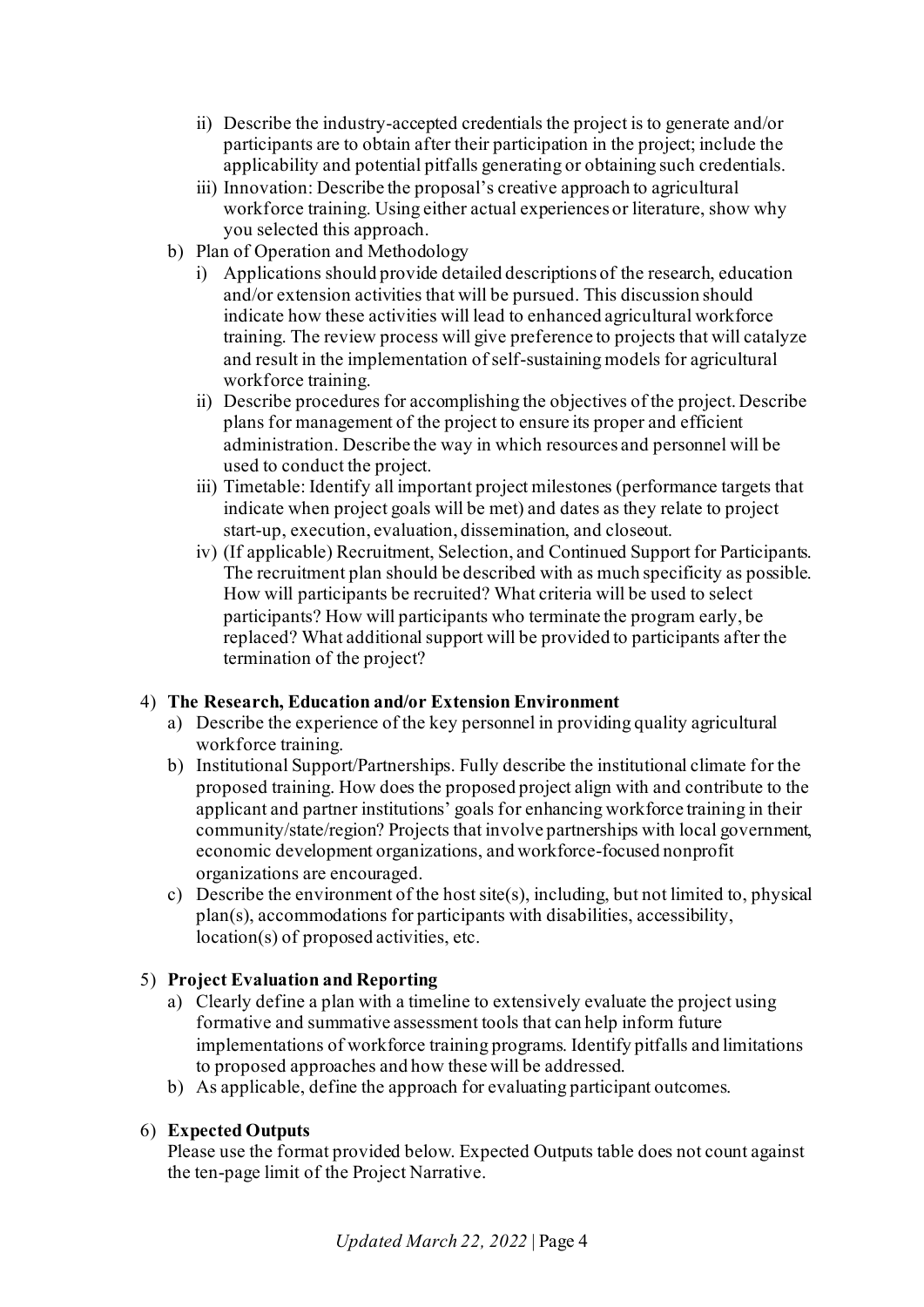| Total expected outputs during grant period                                                                                                                                                                                                                                                                  | <b>Expected</b><br><b>Number</b> |
|-------------------------------------------------------------------------------------------------------------------------------------------------------------------------------------------------------------------------------------------------------------------------------------------------------------|----------------------------------|
| (1) Number of products to be developed through grant funds during<br>the grant period (i.e., curricula, academic programs,                                                                                                                                                                                  |                                  |
| recruitment/retention programs, materials, on-the-job training<br>opportunities)                                                                                                                                                                                                                            |                                  |
| (2) Number of students to be directly supported by this grant (i.e.,<br>scholarships, fellowships, paid on-the-job training opportunities,<br>included as a cost in your project budget)                                                                                                                    |                                  |
| a. Number of underrepresented <sup>1</sup> students to be supported<br>during the grant period (Provide the best estimate based<br>on past experience)                                                                                                                                                      |                                  |
| (3) Number of students who will indirectly benefit from the products<br>produced from the grant during the grant period (i.e., using the<br>curriculum/instrumentation, enrolled in the program, recruited or<br>retained but not paid by the grant using scholarships, fellowships<br>and assistantships). |                                  |

## **c. Field 9. Bibliography & References Cited**

*No Page Limit.* Title the attachment as 'Bibliography & References Cited' in the document header and save file as 'BibliographyReferencesCited'.

All work cited in the text should be referenced in this section of the application. All references must be complete; include titles and all co-authors; conform to an acceptable journal format; and be listed in alphabetical order using the last name of the first author or listed by number in the order of citation.

### **d. Field 10. Facilities & Other Resources**

*No Page Limit.* Title the attachment as 'Facilities & Other Resources' in the document header and save file as 'FacilitiesOtherResources'.

### **e. Field 11. Equipment**

*No Page Limit.* Title the attachment as 'Equipment' in the document header and save file as 'Equipment'.

Describe available equipment. Items of nonexpendable equipment necessary to conduct and successfully complete the proposed project should be listed in Field C. of the R&R Budget and described in the Budget Justification (se[e Part IV§](#page-8-1) C.6 below).

### **f. Field 12. Other Attachments**

The following instructions are in addition to those noted in Part V 4.12 of the NIFA Grants.gov Application Guide

<span id="page-4-0"></span> $1$  Underrepresented = those whose representation among food and agricultural professionals is disproportionately less than their proportion in the general population as indicated in standard statistical references, or as documented on a case-by-case basis by national survey data (e.g., the U.S. Department of Education's Digest of Education Statistics, U.S. Department of Agriculture's Food and Agricultural Education Information Systems, etc.).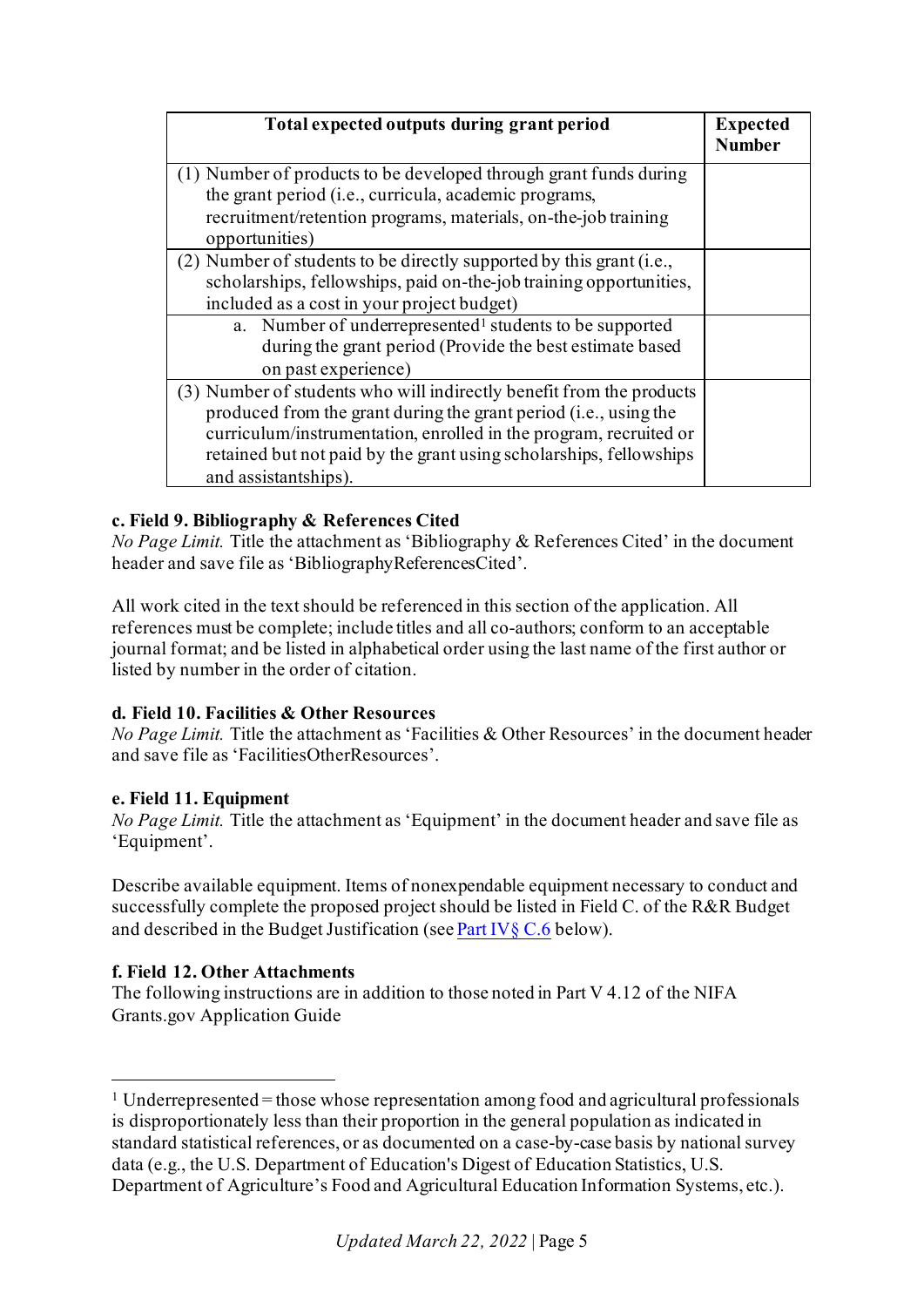### 1) **Key Personnel Roles**

*2-Page Limit.* Title the attachment as 'Key Personnel' and save file as 'KeyPersonnel'.

Clearly describe the roles and responsibilities of the PD, collaborator(s), etc. (biographical sketches for key personnel including mentor(s) should not be included here). If it will be necessary to enter into formal consulting or collaborative arrangements with others, such arrangements should be fully explained and justified. Evidence (letters of support) for this type of collaboration should be provided in the 'Documentation of Collaboration' attachment (see item 5) below).

#### 2) **Logic Model**

*2-Page Limit.* **Required for allIntegrated Project applications. Encouraged for Research, Education, or Extension Project applications.** Title the attachment as 'Logic Model' and save file as 'LogicModel'.

Include the elements of a logic model detailing the activities, outputs, and outcomes of the proposed project. The logic model planning process is a tool that should be used to develop your project before writing your application. This information may be provided as a narrative or formatted into a logic model chart. For more information and resources, see **[Integrated Programs' Logic Model Planning Process](https://nifa.usda.gov/resource/integrated-programs-logic-model-planning-process)**.

Failure to include a logic model for an integrated project may result in the application not being considered for review.

#### 3) **Management Plan**

*3-Page Limit.* **Required for Integrated Project applications. Encouraged for Research, Education, or Extension Project applications.** Title the attachment as 'Management Plan' and save file as 'ManagementPlan'.

The plan is to be clearly articulated and include an organizational chart, administrative timeline, and a description of how the project will be governed, as well as a strategy to enhance coordination, collaboration, communication, and data sharing and reporting among members of the project team and stakeholder groups. The plan must also address how the project will be sustained beyond termination of an award.

The management plan must also include an advisory group of principal stakeholders, partners, and professionals to assess and evaluate the quality, expected measurable outcomes, and potential impacts for the proposed research, education and/or extension. Please include rationale for their role, and how they will function effectively to support the goals and objectives of the project. The plan must demonstrate how partners and stakeholders contribute to project assessment on an annual basis.

### 4) **Data Management Plan (DMP)**

*2-Page Limit.* Required for all applications. Title the attachment as 'Data Management Plan' and save file as 'DataManagementPlan'.

Clearly articulate how the project director (PD) and co-PDs plan to manage and disseminate the data generated by the project. The DMP will be considered during the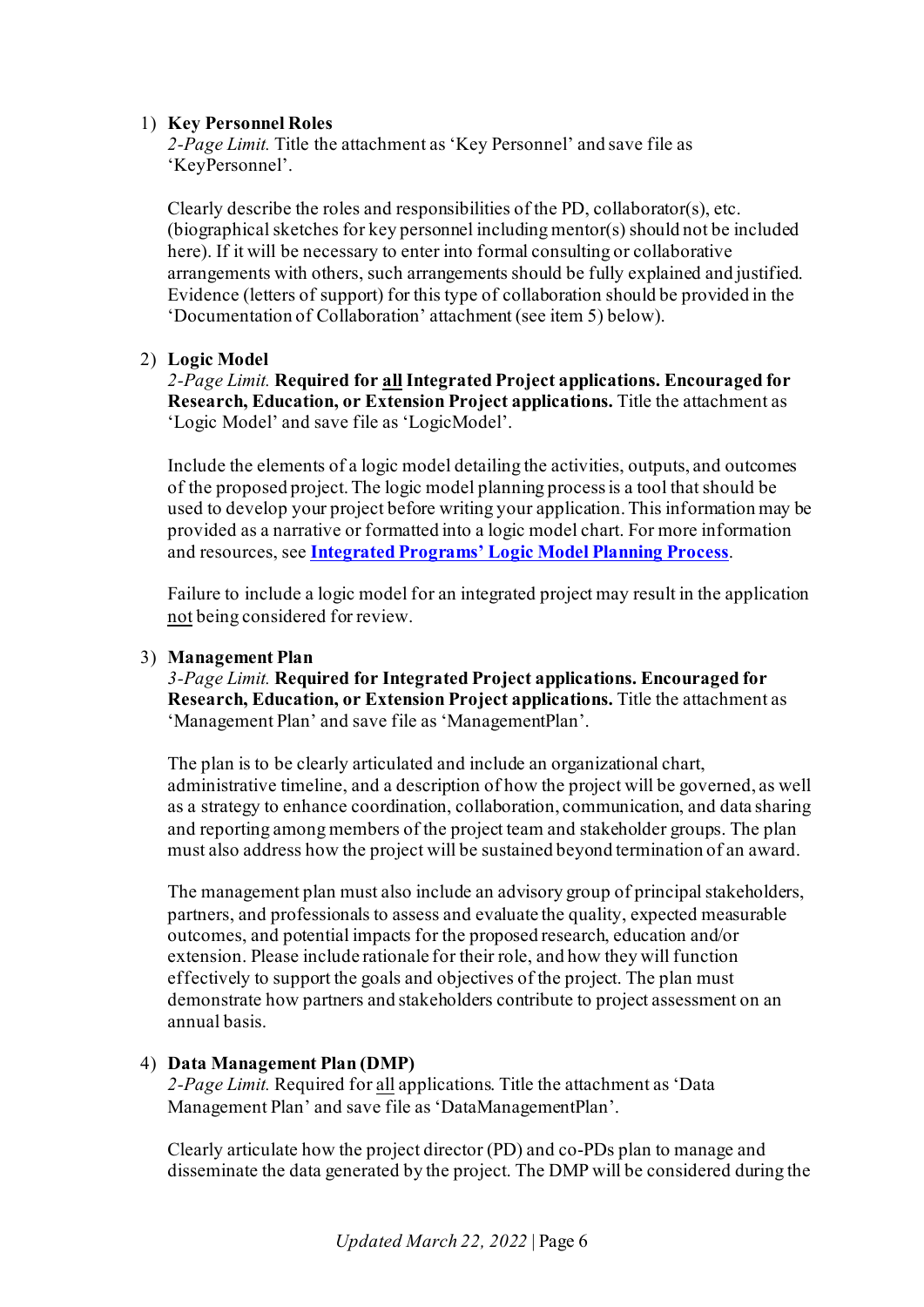merit review process (see Part V  $\S$  B of the RFA). See Part III, 3.1 of the NIFA Grants.gov Application Guide for NIFA attachment specifications.

For the guidelines on preparation and inclusion of a DMP in your application, see **[Data Management Plan for NIFA-Funded Research, Education and Extension](https://nifa.usda.gov/resource/data-management-plan-nifa-funded-research-projects)  [Projects](https://nifa.usda.gov/resource/data-management-plan-nifa-funded-research-projects)** at NIFA website. Also included on the web page are FAQs and information about accessing examples of DMPs. In addition, general guidelines for Data Management Planning for USDA agencies are available at the **[National Agricultural](https://www.nal.usda.gov/ks/guidelines-data-management-planning)  [Library website](https://www.nal.usda.gov/ks/guidelines-data-management-planning)**.

### <span id="page-6-1"></span>5) **Documentation of Collaboration**

*No Page Limit.* Title the attachment as 'Documentation of Collaboration' in the document header and save file as 'Collaboration'.

Include evidence of collaboration and contributions amongst the host institution and partners.

Evidence, *e.g.*, letter(s) of support, must be provided that the collaborators involved have agreed to render services, including letters of commitment for subcontracts. The applicant also will be required to provide additional information on consultants and collaborators in the budget portion of the application.

#### 6) **Preprints**

*Limited to 2 preprints.* Title the attachment as 'Preprints' in the document header and save file as 'Preprints'.

Preprints related to the Project Narrative are allowed if they are directly germane to the proposed project. Information may not be appended to an application to circumvent page limitations prescribed for the Project Narrative. Extraneous materials will not be used during the peer review process. Only manuscripts in press for a peerreviewed journal will be accepted and must be accompanied by letters of acceptance from the publishing journals. Preprints attached in support of the application must be single-spaced. Each preprint must be identified with the name of the submitting organization, the name(s) of the PD(s), and the title of the application.

7) **Minority-Serving Institution Documentation**

**Optional: May be needed if applying for a [FASE Strengthening Standard Grant.](https://nifa.usda.gov/afri-fase-epscor-program)**  Title the attachment as 'Minorityinfo' in the document header and save file as 'Minorityinfo'.

- a) Letter identifying percentage of applicable minority students.
- b) Request for Determination of Status– see Part III § B of the RFA.
- 8) **Representations Regarding Felony Conviction and Tax Delinquent Status for Corporate Applicants**

This is required for corporate applicants. See Part VI, 2 of the NIFA Grants.gov Application Guide for a description of the term, "corporation."

### <span id="page-6-0"></span>**4. R&R Senior/Key Person Profile (Expanded)**

Detailed information related to the questions on this form is available in Part V, 5 of the NIFA Grants.gov Application Guide. This section of the guide includes instructions about the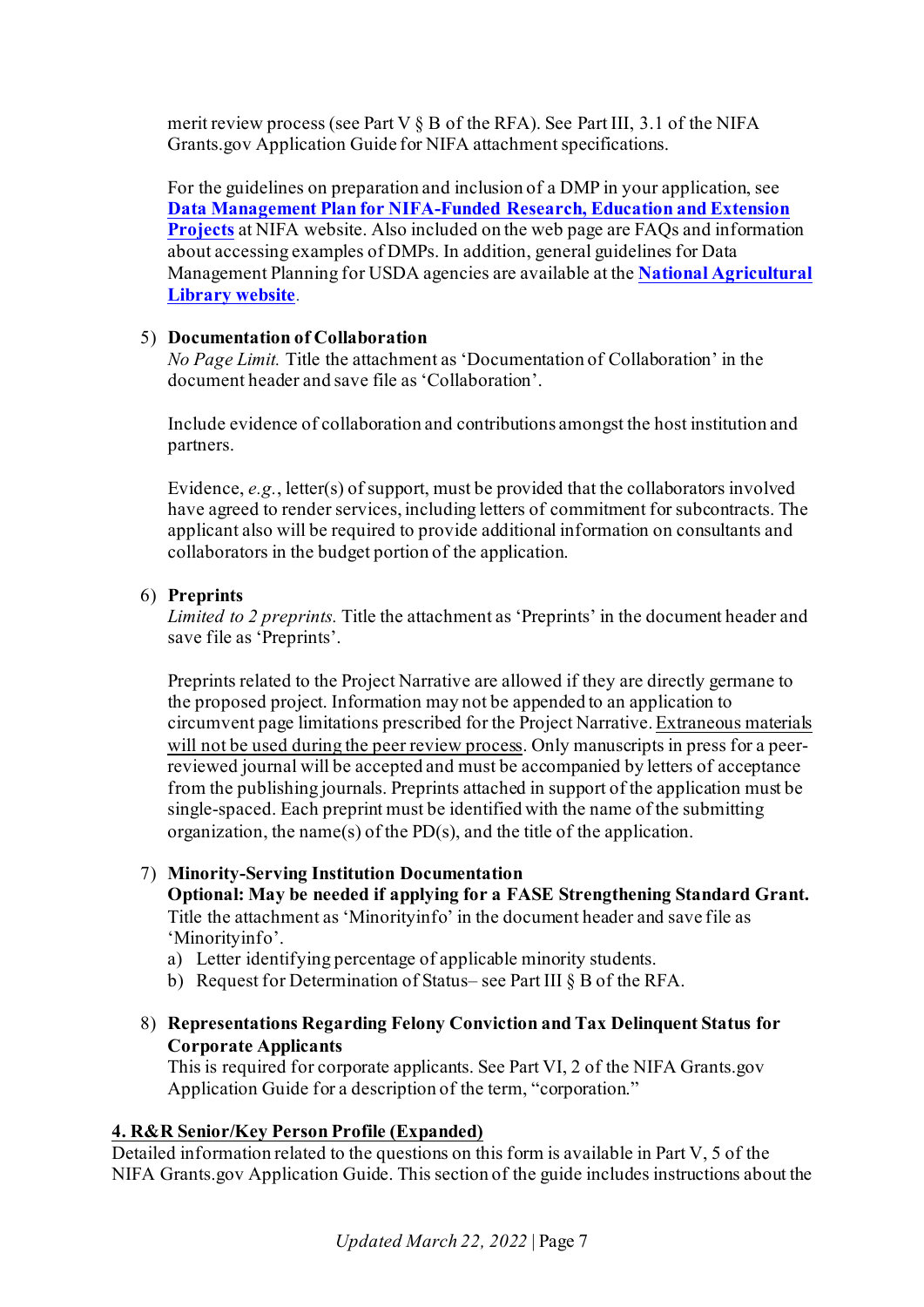people who require senior/key person profile, and details about the biographical sketch and the current and pending support, including a link to the suggested template for the current and pending support.

A Senior/Key Person Profile must be completed for the PD and each co-PD, senior associate, and other professional personnel, including collaborators playing an active role in the project. Collaborators only providing services or materials should not be listed in the R&R Senior/Key Person Profile. Evidence (letters of support) for this type of collaboration should be provided in the Documentation of Collaboration (see Part IV  $\S C.3(f5)$ ).

### **a. Project Role Field**

Complete appropriately.

### **b. Other Project Role Category Field**

Complete appropriately, if applicable.

### **c. Attach Biographical Sketch Field**

*2-Page Limit (excluding publications listings) per PD, co-PD, senior associate, and other professional personnel.* Title the attachment as 'Biographical Sketch' in the document header and save file as 'BiographicalSketch' followed by the last name of the PD or co-PD such that each biographical sketch file in the application has a distinct file name.

The Biographical sketch of the applicant (PD) and each co-PD, senior associate, and other professional personnel must be included. In addition, include:

- 1) Author identifier (ORCID[, https://orcid.org\)](https://orcid.org/) of the researcher if available.
- 2) Digital Object Identifier (DOI) of all publications where possible.

If applicable, the application must include a list of data publications or published data products relevant to the proposed project, following recommended data citation format.

In addition, Biographical sketch must include:

- 1) A presentation of academic, extension, and/or research credentials including, as applicable: earned degrees, teaching experience, employment history, professional activities, honors and awards, and grants received; and
- 2) Indicate the number of continuing education courses developed and taught/trained the number of educators by the applicant.
- 3) Include all relevant publications in refereed journals during the past four (4) years including those in press.

The Conflict of Interest list must not be included in the biographical sketch, but it must be provided as a separate document (se[e Part IV](#page-10-2)  $\S C.7(b)$  for more information).

### **d. Attach Current and Pending Support Field**

*No Page Limit.* Title the attachment as 'Current and Pending Support' in the document header and save file as 'CurrentPendingSupport'.

The suggested template for Current and Pending Support is located on the NIFA Application [Support Templates page](https://nifa.usda.gov/resource/application-support-templates) ("Current & Pending Support" in the attachments list).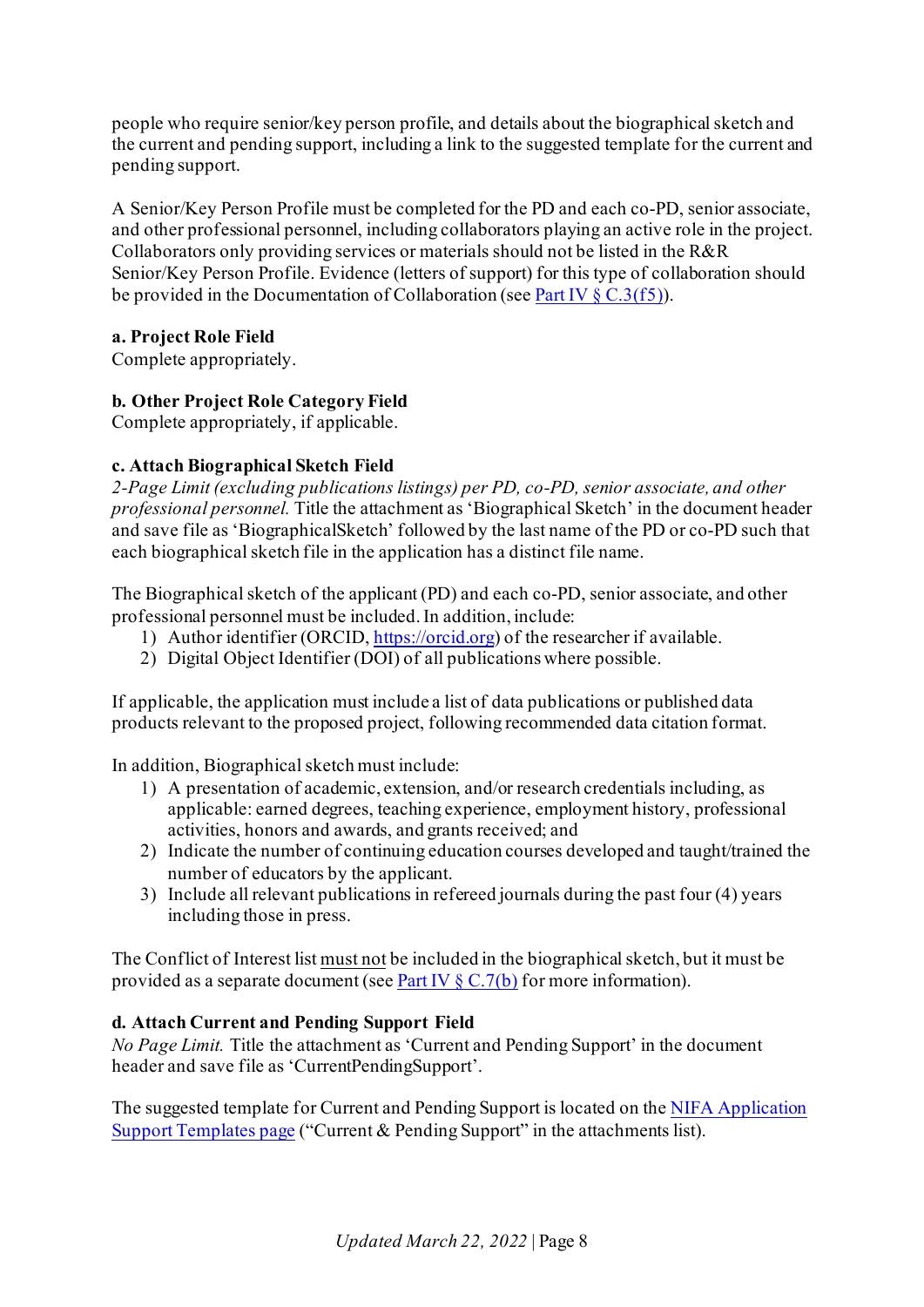Current and Pending Support information is only required for each senior/key person identified.

Note: Even if no other funding is currently reported under the 'Active' section of this attachment, each senior/key person must list this grant application under the 'Pending' section of this attachment.

### **As an addendum to the Current and Pending Support, provide a brief summary for any completed, current, or pending projects that appear similar to the current application.**

## <span id="page-8-0"></span>**5. R&R Personal Data**

As noted in Part V, 6 of the NIFA Grants.gov Application Guide, the submission of this information is voluntary and is not a precondition of award. Part V, 6 also notes the importance and use of the information.

### <span id="page-8-1"></span>**6. R&R Budget**

Detailed Information related to the questions on this form is available in Part V, 7 of the NIFA Grants.gov Application Guide.

### **a. Matching Funds**

If a funded project is commodity-specific and not of national scope, the grant recipients required to match the NIFA funds awarded on a dollar-for-dollar basis from non-federal sources with cash and/or in-kind contributions.

**If you conclude that matching funds are not required as specified under Part III § C of the RFA, Cost Sharing or Matching,** you must include an explanation for your conclusion in the Budget Justification. We will consider this justification when determining final matching requirements or if required matching can be waived. NIFA retains the right to make final determinations regarding matching requirements.

For grants that require matching funds as specified under Part III § C of the RFA, the Budget Justification must list matching sources along with the identification of the entity(ies) providing the match as well as the total dollar amount being pledged. NIFA is no longer requiring written verification of commitments of matching support (a pledge agreement). However, you are still subject to documentation, valuing and reporting requirements, etc. as specified in 2 CFR Part 200, "Uniform Administrative Requirements, Cost Principles, and Audit Requirements for Federal Awards (the Uniform Guidance)," 7 CFR 3430, "Competitive and Noncompetitive Non-Formula Federal Assistance Programs – General Award Administrative Provisions," and program-specific regulations, as applicable. In instances where match is required, any resulting award will require the signature of an Authorized Representative. Only when NIFA receives the award signed by the AR will award funds be released and available for drawdown.

The sources and the amount of all matching support from outside the applicant organization must be summarized on a separate page and placed in the application immediately following the Budget Justification. All pledge agreements must be placed in the application immediately following the summary of matching support.

Establish the value of applicant contributions in accordance with applicable cost principles. Refer to 2 CFR Part 200, "Uniform Administrative Requirements, Cost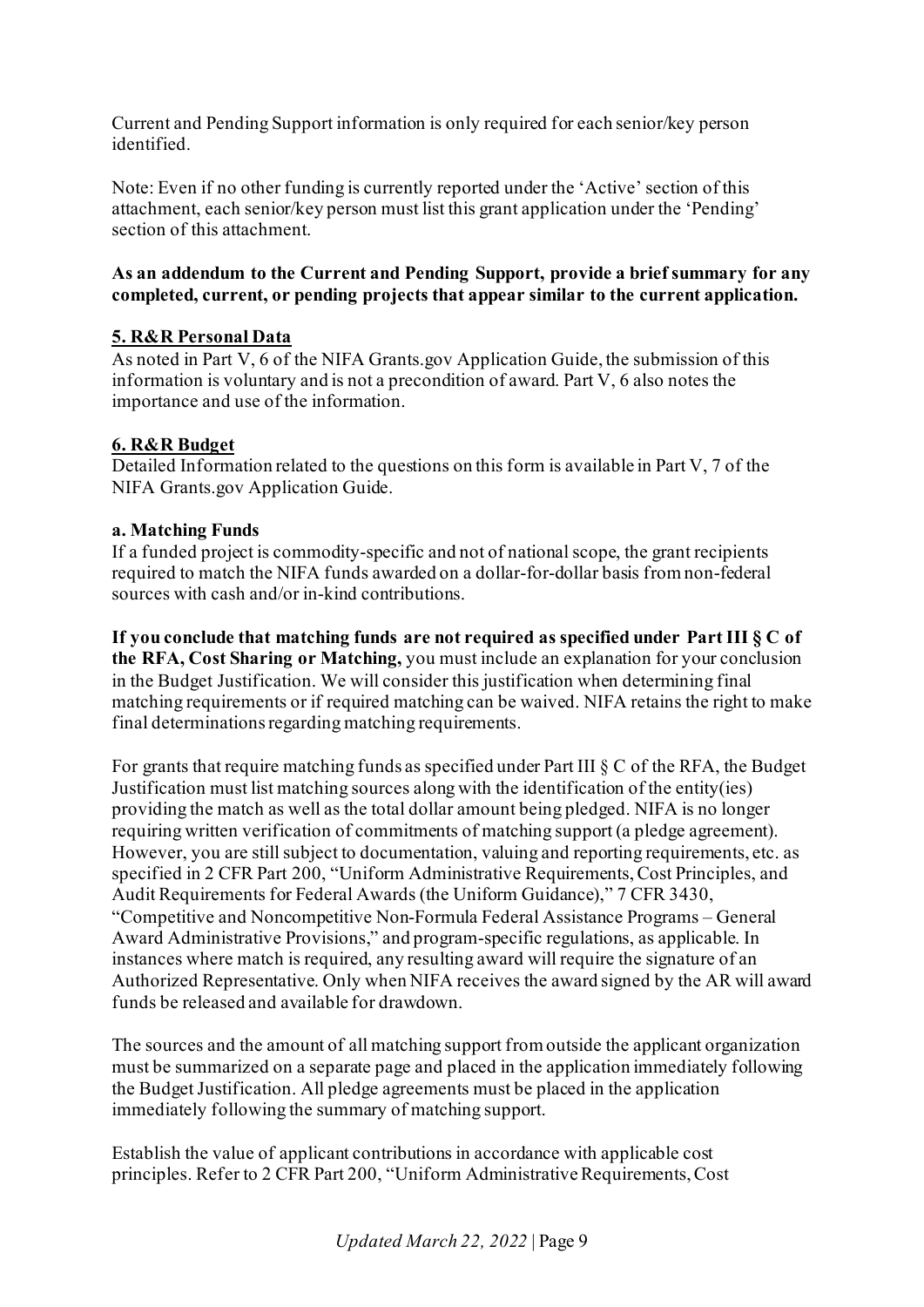Principles, and Audit Requirements for Federal Awards," for further guidance and other requirements relating to matching and allowable costs.

### **b. Budget Periods**

Applications must contain a budget for each budget period for the entire duration of the proposed project. Annual and cumulative budgets are required.

If an application is funded, the Project Director will be required to attend one AFRI NIFA EWD Project Directors' meeting during the performance period of the award. Reasonable travel expenses (location to be determined by NIFA program staff) should be included as part of the project budget. Reasonable travel expenses should be included as part of the project budget.

### **See Part I § C of the RFA for limitation of budget amounts, use of funds, and budget periods.**

- 1) Projects that include partnering with eXtension must include financial support for the Community of Practice core functions as well as project specific activities.
- 2) For Integrated Project Applications, projects must budget sufficient resources to carry out the proposed set of research, education, and/or extension activities that will lead to the desired outcomes. No more than two-thirds of a project's budget may be focused on a single component. Projects that include partnering with eXtension must include financial support for the Community of Practice core functions as well as projectspecific activities.

### **c. Subcontract Arrangements**

If it will be necessary to enter into a formal subcontract agreement with another institution, then refer to the following items.

- 1) Letters of commitment (including proposed amount of subaward) and statement of work are required to be included in the application for each subaward. Letters of commitment are to be included in Field 12, Other Attachments of the R&R Other Project Information.
- 2) If the cumulative amount for subawards exceeds 50 percent of the total Federal funds requested or in instances where the proposed subaward is to a Federal agency, then the applicant must provide budgetary detail (i.e., budget and budget justification) for each subaward. If this is the case then refer to Part V, 8 of the NIFA Grants.gov Application Guide for instructions on how to include this information as part of the application.

## **d. Field H. Indirect Costs**

See Part V, 7.9 of the NIFA Grants.gov Application Guide for details. NIFA is prohibited from paying indirect costs exceeding 30 percent of the total Federal funds provided under each award. This limitation is equivalent to 42.857 percent of the total direct costs of an award. See Part IV § D of the RFA for additional information.

## **e. Field K. Budget Justification**

*No Page Limit.* Title the attachment as 'Budget Justification' in the document header and save file as 'BudgetJustification'.

All cumulative budget categories, with the exception of Indirect Costs, for which support is requested must be individually listed (with costs) in the same order as the cumulative budget.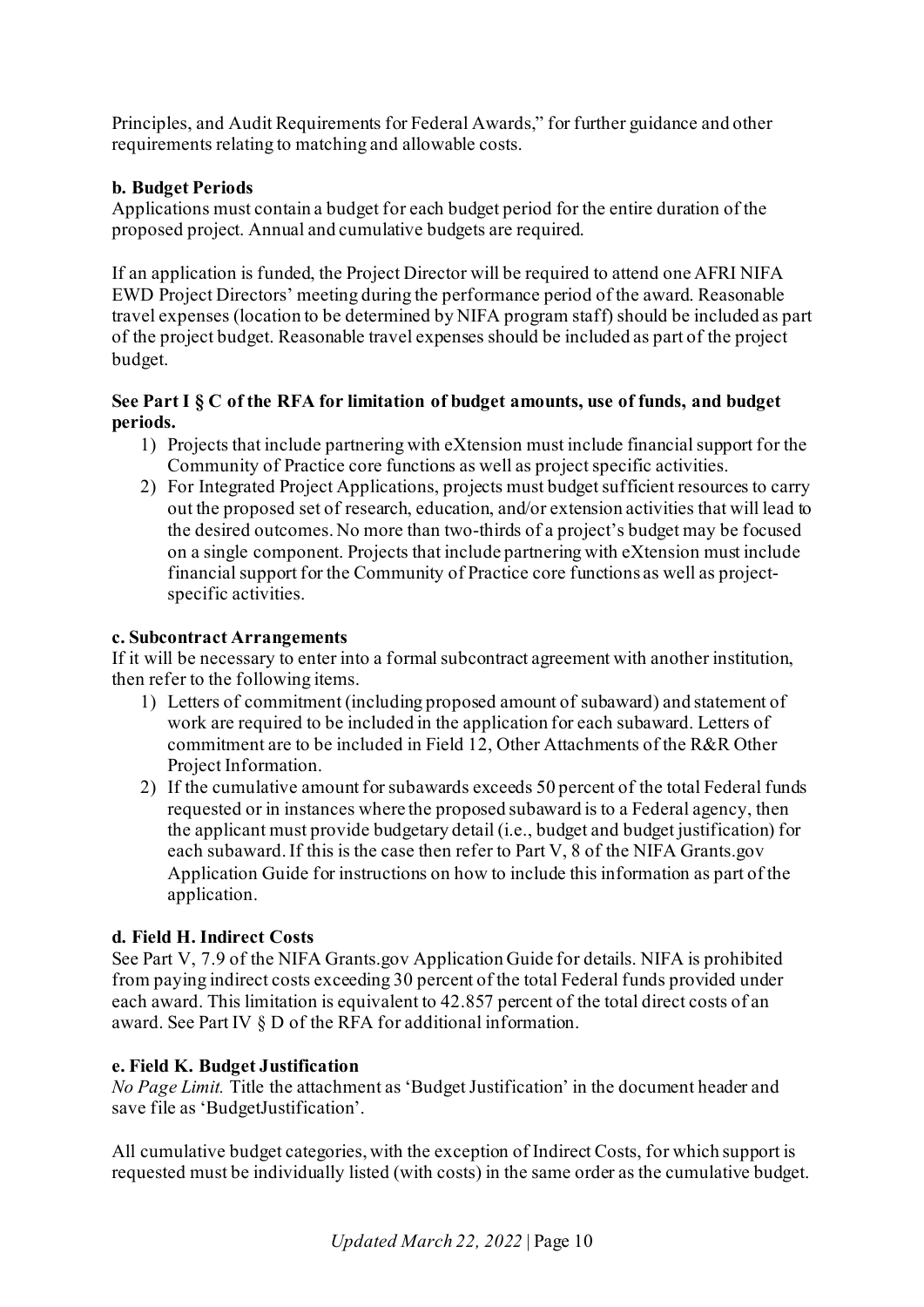If consulting, collaborative, or subcontractual arrangements are included in the application, these arrangements should be fully explained and justified. The rate of pay for any consultant must be included, if known at the time of application. Please include a cost breakdown for the consultant, including the number of days in service, travel, and per diem, as well as the rate of pay. Letters of consent or collaboration signed by the Authorized Representative and other evidence should be provided in the Documentation of Collaboration (se[e Part IV](#page-6-1)  $\S$  C.3(f5)) to show that collaborators have agreed to participate. A proposed statement of work, biographical sketch, and a budget for each arrangement involving the transfer of substantive programmatic work or the provision of financial assistance to a third party must be supplied. Allowable expenditures must be appropriately discussed in the budget justification. In multiinstitutional applications, a budget and budget narrative must be included for each institution involved. The lead institution and each participating institution must be identified.

1) *For Integrated Project Applications –* Each function should be represented by one or more objectives within the application. Projects must budget sufficient resources to carry out the proposed set of research, education, and/or extension activities that will lead to the desired outcomes. No more than two-thirds of a project's budget may be focused on a single component.

### <span id="page-10-1"></span>**7. Supplemental Information Form**

Instructions related to this form are explained in detail in Part VI, 1 of the NIFA Grants.gov Application Guide.

### **a. Field 2. Program to which you are applying**

Enter the Program Code Name and the Program Code for the Program Area to which you are applying from the information provided in the Program Area Descriptions beginning in Part I § C of the RFA. An application can only be submitted to one program area. Note that accurate entry of the Program Area Code Name and Program Area Code is extremely important for proper and timely processing of application. Failure to enter this information correctly may result in your application not being retrieved on time for review and subsequently not being considered for funding. If you have a question about which topic area is appropriate for your application, please contact the Program Area Contact.

### <span id="page-10-2"></span>**b. Field 8. Conflict of Interest List**

*No Page Limit.* Title the attachment as 'Conflict of Interest' in the document header and save file as 'Conflict of Interest'. See Part VI, 1.8 of the NIFA Grants.gov Application Guide for further instructions and a link to the suggested template.

A Conflict of Interest List is required for all applications submitted to the AFRI. The Conflict of Interest List should be provided as a separate PDF attachment and not included in the vitae or resume. A Conflict of Interest List must be completed individually for all personnel who have submitted a Biographical Sketch in the R&R Senior/Key Personnel Profile. **Collate all individual Conflict of Interest lists into a single document file.** The lists can only be submitted as a single PDF attachment.

The required template for the Conflict of Interest List is located on th[e NIFA Application](https://nifa.usda.gov/resource/application-support-templates)  [Support Templates page](https://nifa.usda.gov/resource/application-support-templates) ("Conflict of Interest List" in the attachments list).

## <span id="page-10-0"></span>**Food and Agriculture Non-formal Education (FANE)**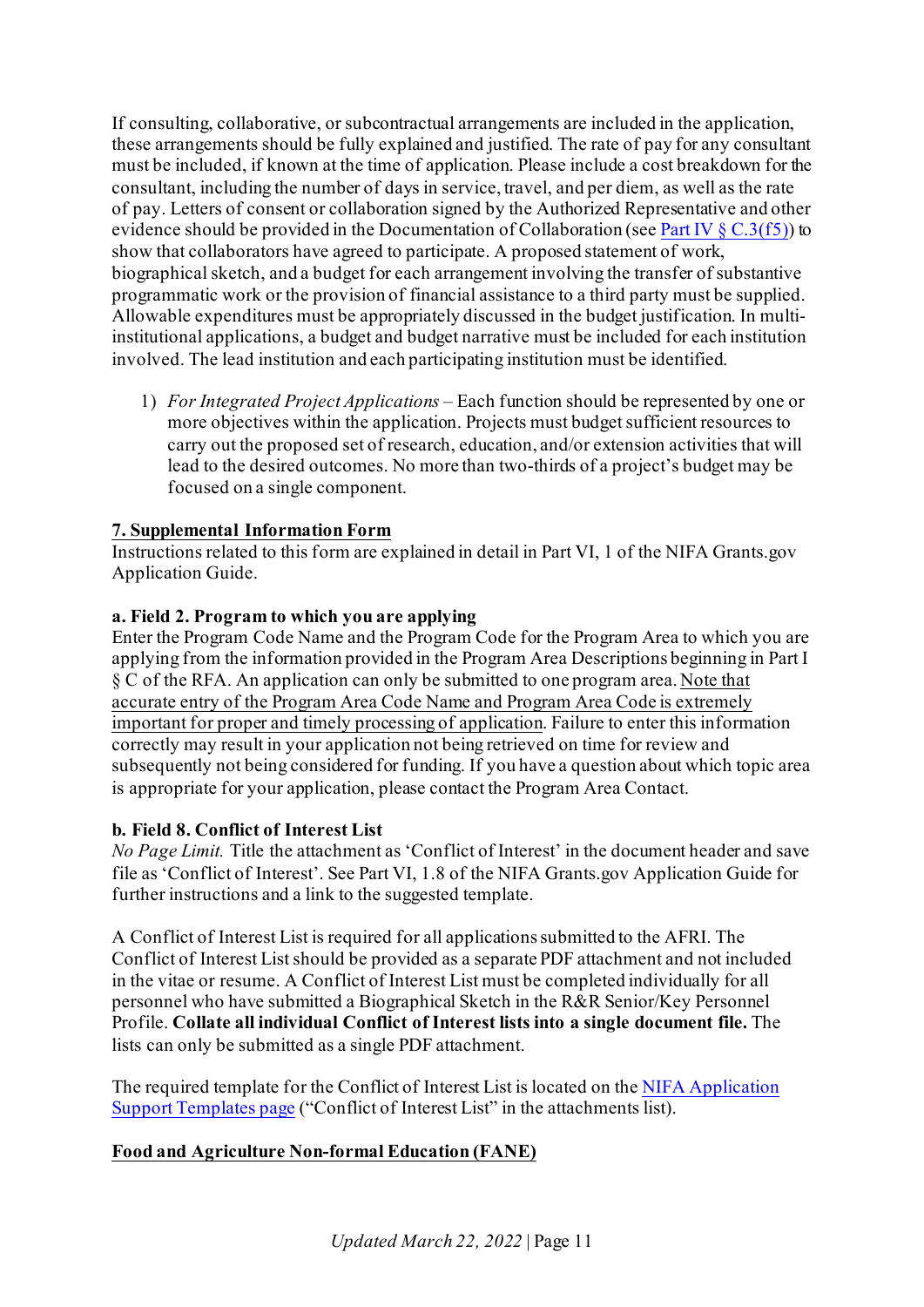# <span id="page-11-0"></span>**1. SF 424 R&R Cover Sheet**

Information related to the questions on this form are explained in detail in Part V, 2 of the NIFA Grants.gov Application Guide. See Part V, 2.18 of the NIFA Grants.gov Application Guide for the required certifications and assurances (e.g., Prohibition Against Entities Requiring Certain Internal Confidentiality Agreements).

## <span id="page-11-1"></span>**2. SF 424 R&R Project/Performance Site Location(s)**

Information related to this form are explained in detail in Part V, 3 of the NIFA Grants.gov Application Guide.

# <span id="page-11-2"></span>**3. R&R Other Project Information**

Information related to this form are explained in detail in Part V, 4 of the NIFA Grants.gov Application Guide.

## **a. Field 7. Project Summary/Abstract**

Title the attachment as 'Project Summary' in the document header and save file as 'ProjectSummary'. See Part V. 4.7 of NIFA Grants.gov Application Guide for further instructions and a link to the suggested template.

The Project Summary **must** indicate the following:

- 1) Project title
- 2) Indicate the primary AFRI Farm Bill priority area focus of the project by selecting one of the following six Farm Bill priority areas.
	- a) Plant health and production and plant products;
	- b) Animal health and production and animal products;
	- c) Food safety, nutrition, and health;
	- d) Bioenergy, natural resources, and environment;
	- e) Agriculture systems and technology; or
	- f) Agriculture economics and rural communities.
- 3) Project duration;
- 4) Project Director;
- 5) Submitting organization;
- 6) Other organizations involved in the project;
- 7) Location(s) (universities, national labs, field stations, etc.) at which the proposed activities will occur;
- 8) Technology being addressed;
- 9) Number of participants per year;
- 10)Relevance of the project to the goals of FANE program area; and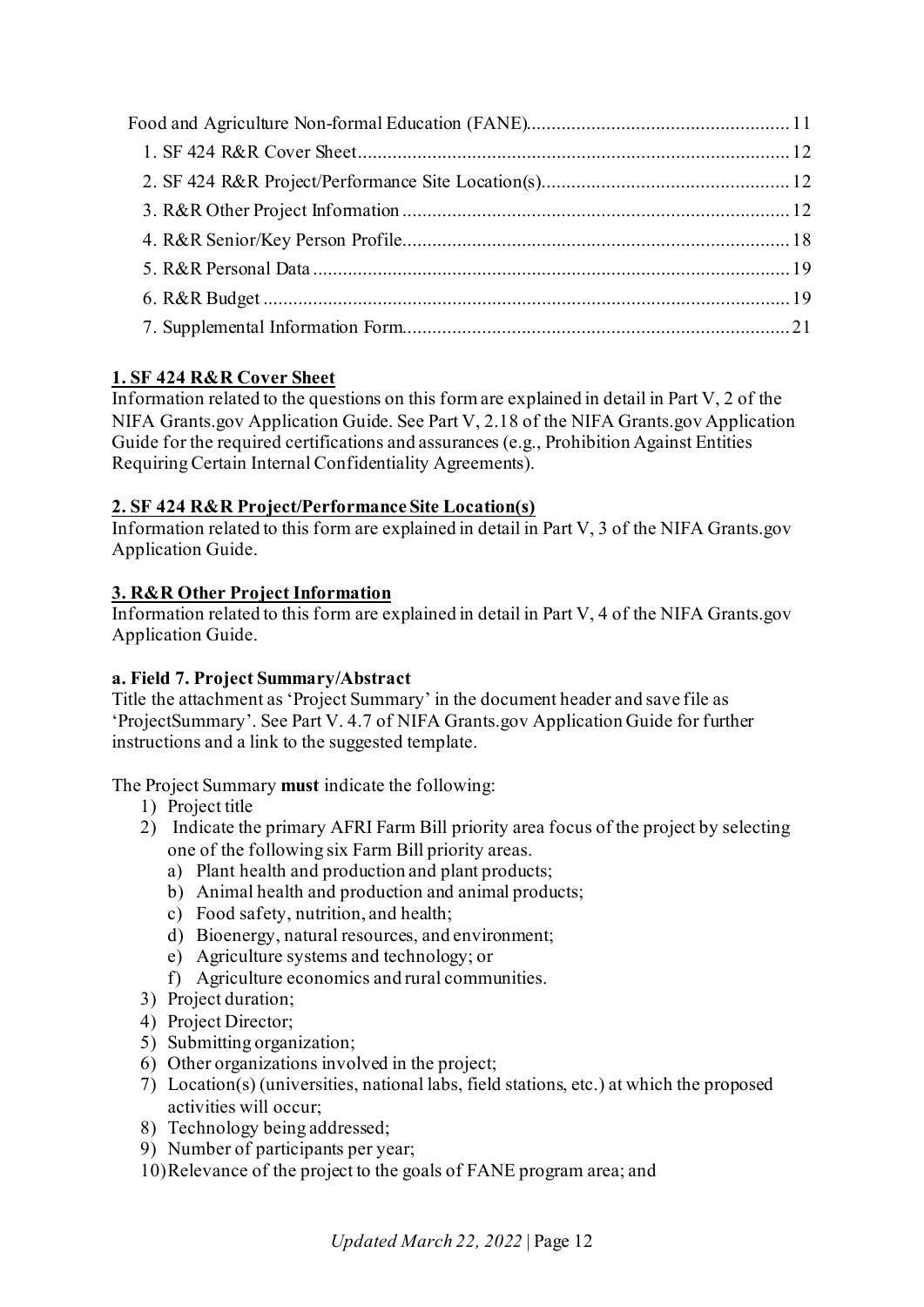11)Relevance of the project to the goals of AFRI Education and Workforce Development (EWD).

In addition to the information requested above please provide a 250-word abstract. The abstract should briefly describe the project's objectives, activities, and participants to be recruited, and intended impact.

#### **b. Field 8. Project Narrative**

Title the attachment as 'Project Narrative' in the document header and save file as 'ProjectNarrative'.

The Project Narrative section may not exceed **ten**-pages of written text using 12-point font with single line spacing (i.e., no more than six lines per vertical inch), including all figures and tables. Do not used a condensed or narrow font (e.g., Arial Narrow).

To ensure fair and equitable competition, applications exceeding the applicable page limitation will be returned without review.

### **The Project Narrative must include all of the following (see page and font restrictions noted above):**

- 1) **Specific Application Type Information**
	- a) **Resubmissions – Response to Previous Review (only applies to Resubmitted Applications, see Part II § B of the RFA.)**

The Project Narrative attachment for resubmissions should include two components: i) one-page response to the previous review (containing the previous proposal number in the first line) titled "Response to Previous Review" as the first page of the attachment and ii) the Project Narrative. The one-page "Response to Previous Review" does not count against the Project Narrative page limit.

### 2) **Overview**

- a) Provide a brief **description** of the objectives of the program to be developed; the AFRI priority area(s) and technology being addressed; the anticipated project audience; the project's target objectives; timetable; and participating organizations' commitment to the activity.
- b) Project **Justification**: Summarize the body of knowledge justifying the need for the proposed project. Describe any ongoing or recently completed, significant activities related to the proposed project.

### 3) **The Extension Environment**

- a) For the project director, the faculty who may serve as mentors, and the institution(s) or organization(s) where the activities will occur, describe their experience(s) working with youth, specifically their experience in implementing positive youth development strategies.
- b) Describe the experience of key personnel in providing quality nonformal education in agricultural technology.
- c) Institutional Support/Partnerships. Fully describe the institutional climate for the proposed project. How does the proposed project align with and contribute to the applicant and partner institutions' goals for enhancing understanding of agricultural technology in their community/state/region? Projects that involve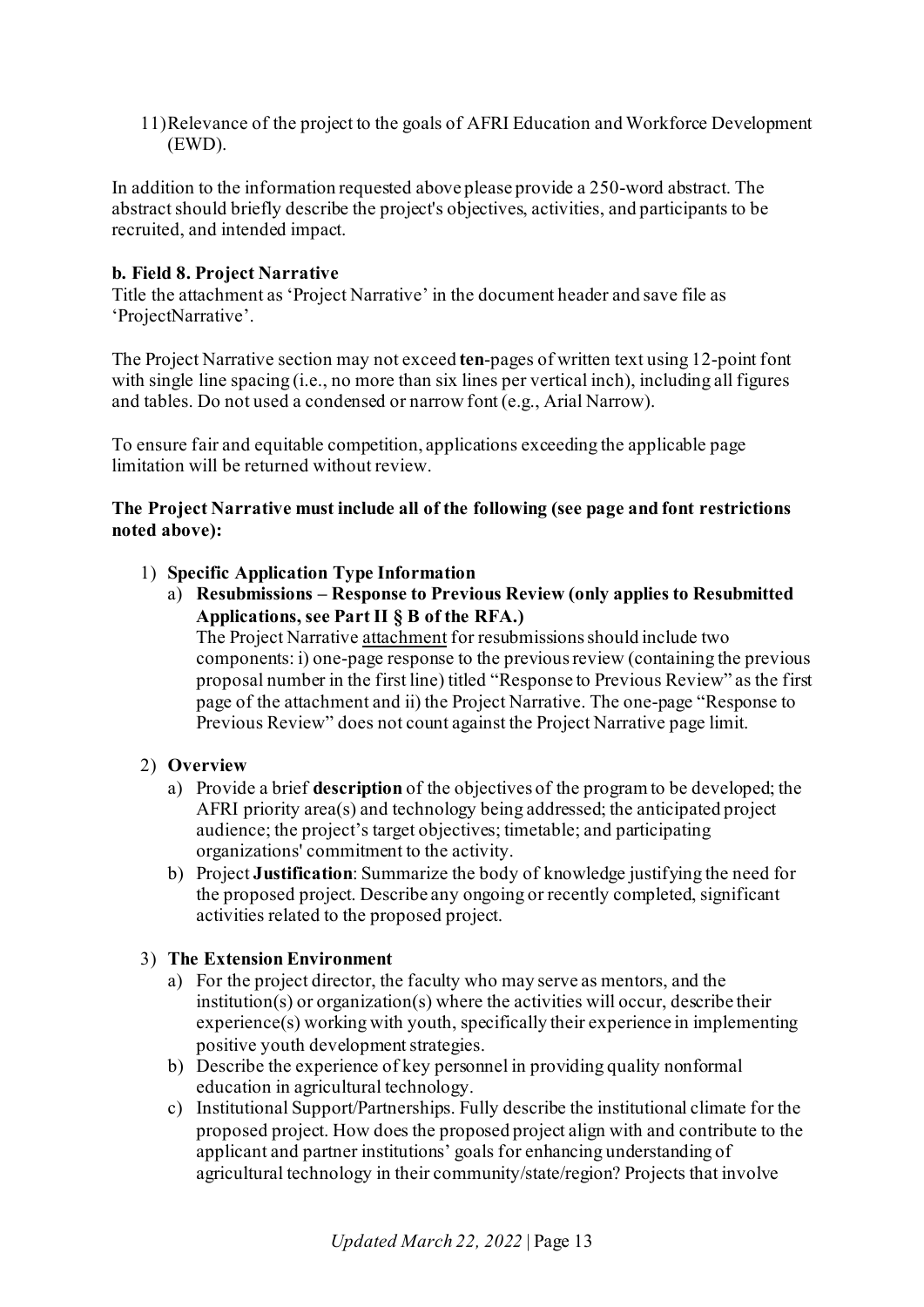partnerships with local government, economic development organizations, and nonprofit organizations are encouraged.

d) Describe the environment of the host site(s), including, but not limited to, physical plan(s), accommodations for participants with disabilities, accessibility, location(s) of proposed activities, etc.

### 4) **Approach**

- a) Youth Involvement
	- i) The proposed involvement of youth in the design, execution, and evaluation of activities that promote learning about agricultural technology should be described with as much specificity as possible, including utilization of appropriate youth development strategies, and a whole-child approach.
- b) Outreach Materials Development
	- i) Describe what element of outreach and materials the project will pursue to clearly communicate the demonstrated benefits of agricultural technology, the safety record of the regulatory system, and how technology can address agricultural challenges.
	- ii) Innovation: Describe the proposal's creative approach to cultivate interest and build public confidence in the safe and enhanced use of technology in agriculture, the environment, and food systems. Use either actual experiences and/or literature to show why you selected this approach.
- c) Plan of Operation and Methodology
	- i) Applications should provide detailed descriptions of the extension activities that will be pursued. This discussion should indicate how these activities will lead to interest and build public confidence in the safe and enhanced use of technology in agriculture, the environment, and food systems. The review process will give preference to projects that will catalyze and result in the implementation of self-sustaining models.
	- ii) Describe procedures for accomplishing the objectives of this project. Describe plans for management of the project to ensure its proper and efficient administration. Describe the way in which resources and personnel will be used to conduct the project.
	- iii) Timetable: Identify all important project milestones (performance targets that indicate when project goals will be met) and dates as they relate to project start-up, execution, evaluation, dissemination, and closeout.
	- iv) (If applicable) Recruitment, Selection, and Continued Support for Participants. The recruitment plan should be described with as much specificity as possible. How will participants be recruited? What criteria will be used to select participants? How will underrepresented groups be recruited?

## 5) **Project Evaluation and Reporting**

- a) Clearly define a plan with a timeline to extensively evaluate the project using formative and summative assessment tools that can help inform future implementations of agricultural technology nonformal education programs. Identify pitfalls and limitations to proposed approaches and how these will be addressed;
- b) Define the approach for tracking how the development of the consumer-friendly content builds confidence in the safe use of technology in agricultural and food systems;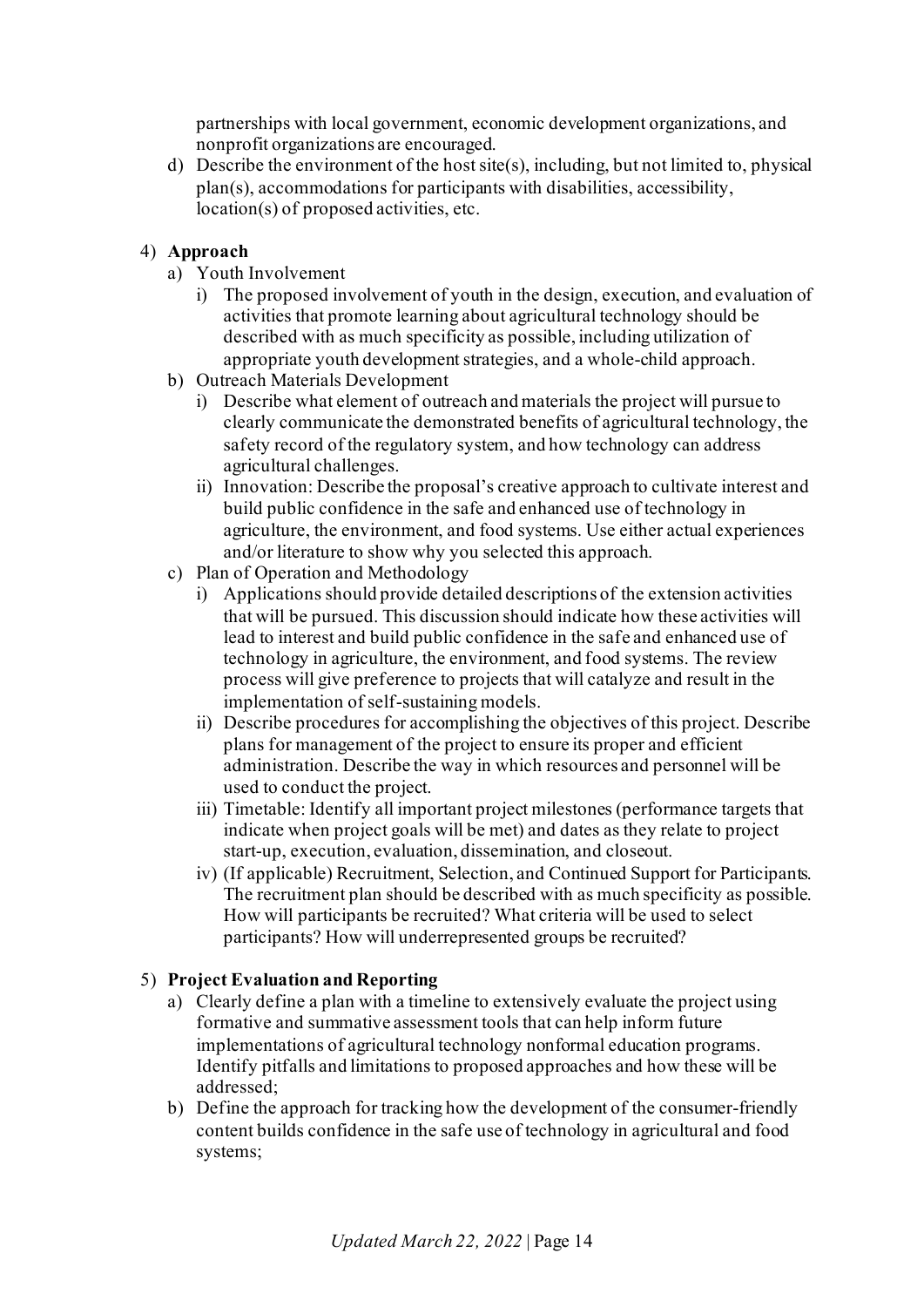- c) Describe how potential adoption of the agricultural technology will be utilized by other institutions and/or organizations.
- d) Specifically describe the **youth-centered learning outcomes** (e.g. skills or knowledge obtained, interest and competencies in STEM and food and agricultural sciences, etc.) and associated measures to evaluate outcomes;
- e) Describe how these outcome measures were chosen; and
- f) Provide strategies to assess, at the project-level, management of the project for successful outcomes.

### 6) **Expected Outputs**

Please use the table format below. Expected Outputs table does not count against the ten-page limit of the Project Narrative.

| Total expected outputs during grant period                                                                                                                                  | <b>Expected</b><br><b>Number</b> |
|-----------------------------------------------------------------------------------------------------------------------------------------------------------------------------|----------------------------------|
| (1) Number of products to be developed through grant funds during<br>the grant period (i.e., curricula, outreach materials)                                                 |                                  |
| (2) Number of underrepresented <sup>2</sup> youth to be supported during the<br>grant period (Provide the best estimate based on past experience)                           |                                  |
| (3) Number of youth participants to be directly supported by this<br>grant                                                                                                  |                                  |
| (4) Number of youth who will indirectly benefit from the products<br>produced from the grant during the grant period (i.e. using the<br>materials, enrolled in the project) |                                  |

<span id="page-14-0"></span><sup>2</sup> Underrepresented = those whose representation among food and agricultural professionals is disproportionately less than their proportion in the general population as indicated in standard statistical references, or as documented on a case-by-case basis by national survey data (e.g., the U.S. Department of Education's Digest of Education Statistics, U.S. Department of Agriculture's Food and Agricultural Education Information Systems, etc.).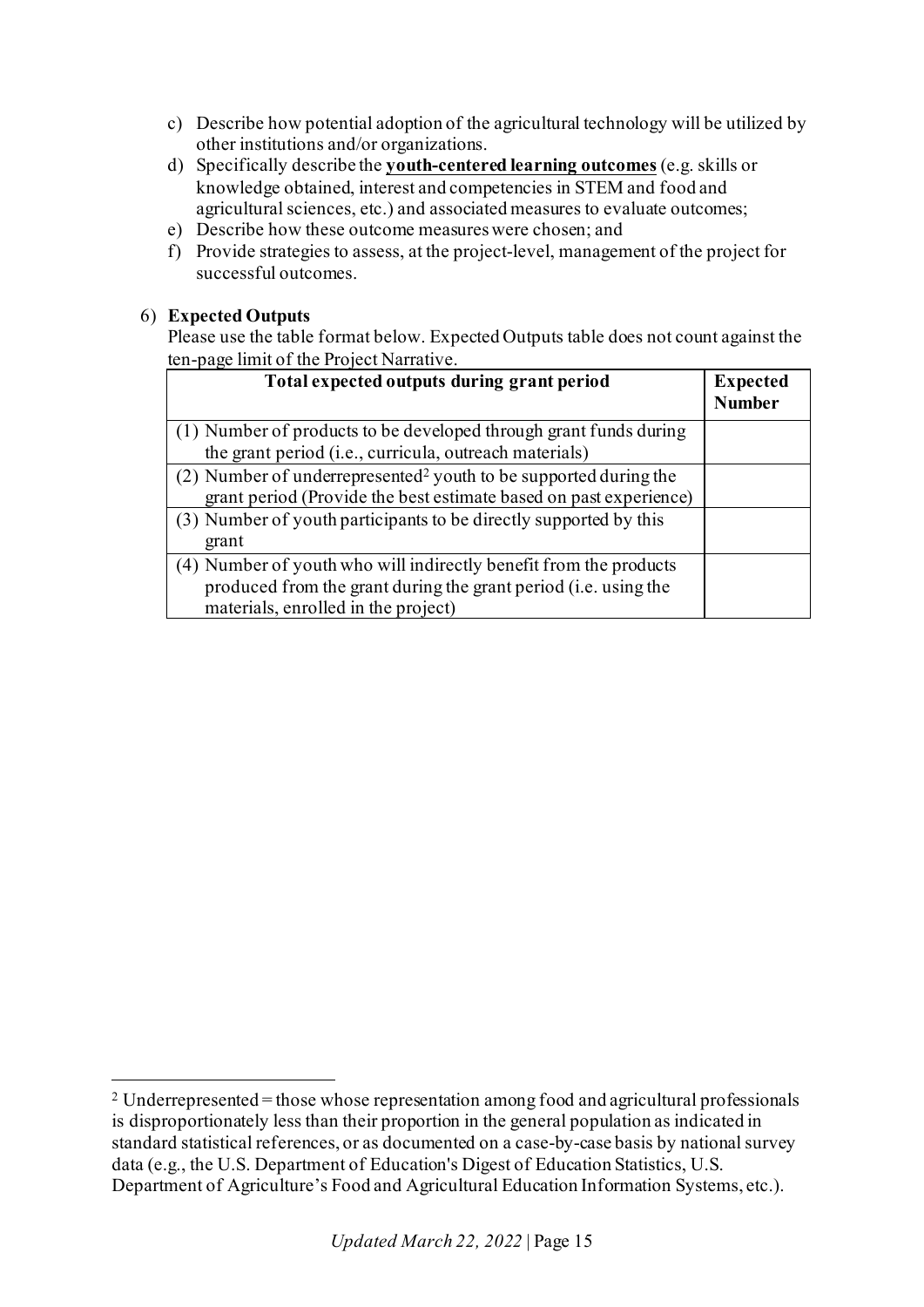### **c. Field 9. Bibliography & References Cited**

*No Page Limit.* Title the attachment as 'Bibliography & References Cited' in the document header and save file as 'BibliographyReferencesCited'.

All work cited in the text should be referenced in this section of the application. All references must be complete; include titles and all co-authors; conform to an acceptable journal format; and be listed in alphabetical order using the last name of the first author or listed by number in the order of citation.

### **d. Field 10. Facilities & Other Resources**

*No Page Limit.* Title the attachment as 'Facilities & Other Resources' in the document header and save file as 'FacilitiesOtherResources'.

### **e. Field 11. Equipment**

*No Page Limit.* Title the attachment as 'Equipment' in the document header and save file as 'Equipment'.

Describe available equipment. Items of nonexpendable equipment necessary to conduct and successfully complete the proposed project should be listed in Field C. of the R&R Budget and described in the Budget Justification (se[e Part IV](#page-20-1)  $\S$  C.6 below).

### **f. Field 12. Other Attachments**

The following instructions are in addition to those noted in Part V 4.12 of the NIFA Grants.gov Application Guide

## 1) **Key Personnel Roles**

*2-Page Limit.* Title the attachment as 'Key Personnel' and save file as 'KeyPersonnel'.

a) *For Integrated Grant Applications –* state for key personnel an estimate of the percent of time devoted to research, education, and/or extension activities.

Clearly describe the roles and responsibilities of the PD, collaborator(s), mentor(s) *etc*. (biographical sketches for key personnel including mentor(s) should not be included here). If it will be necessary to enter into formal consulting or collaborative arrangements with others, such arrangements should be fully explained and justified. Evidence (letters of support) for this type of collaboration should be provided in the 'Documentation of Collaboration' attachment (see item 2) below).

### 2) **Logic Model**

*2-Page Limit.* **Required for allIntegrated Project applications. Encouraged for Research, Education, or Extension Project applications.** Title the attachment as 'Logic Model' and save file as 'LogicModel'.

Include the elements of a logic model detailing the activities, outputs, and outcomes of the proposed project. The logic model planning process is a tool that should be used to develop your project before writing your application. This information may be provided as a narrative or formatted into a logic model chart. For more information and resources, se[e Integrated Programs' Logic Model Planning Process](https://nifa.usda.gov/resource/integrated-programs-logic-model-planning-process).

### 3) **Management Plan**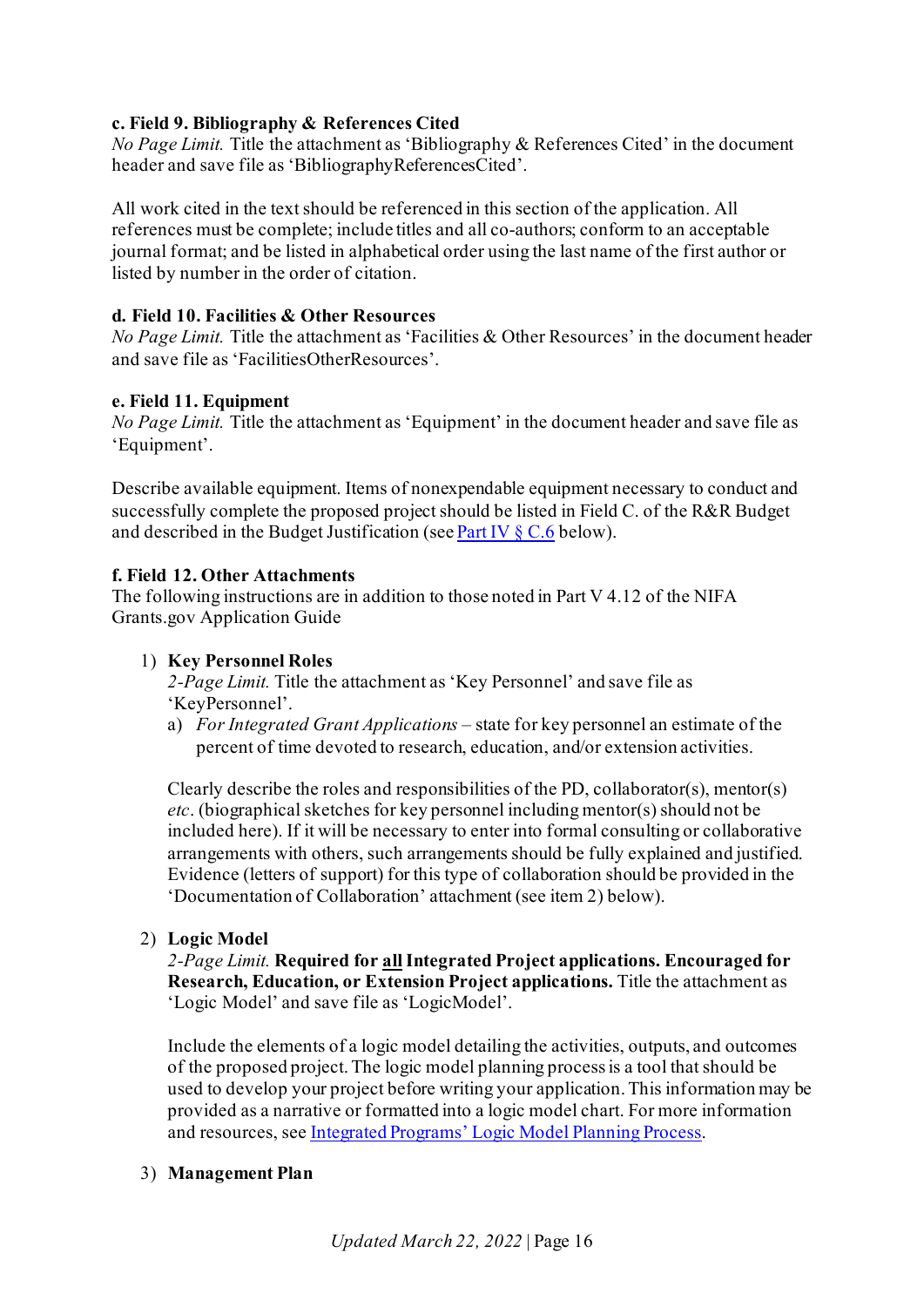*3-Page Limit.* **Required for Integrated Project applications. Encouraged for Research, Education, or Extension Project applications.** Title the attachment as 'Management Plan' and save file as 'ManagementPlan'.

The plan is to be clearly articulated and include an organizational chart, administrative timeline, and a description of how the project will be governed, as well as a strategy to enhance coordination, collaboration, communication, and data sharing and reporting among members of the project team and stakeholder groups. The plan must also address how the project will be sustained beyond termination of an award.

The management plan must also include an advisory group of principal stakeholders, partners, and professionals to assess and evaluate the quality, expected measurable outcomes, and potential impacts for the proposed research, education and/or extension. Please include rationale for their role, and how they will function effectively to support the goals and objectives of the project. The plan must demonstrate how partners and stakeholders contribute to project assessment on an annual basis.

#### 4) **Data Management Plan (DMP)**

*2-Page Limit.* R**equired for all applications.** Title the attachment as 'Data Management Plan' and save file as 'DataManagementPlan'**.**

Clearly articulate how the project director (PD) and co-PDs plan to manage and disseminate the data generated by the project. The DMP will be considered during the merit review process (see Part V § B of the RFA). **See Part III, 3.1 of the NIFA Grants.gov Application Guide for NIFA attachment specifications.**

For the guidelines on preparation and inclusion of a DMP in your application, see [Data Management Plan for NIFA-Funded Research, Education and Extension Projects](https://nifa.usda.gov/resource/data-management-plan-nifa-funded-research-projects) at NIFA website. Also included on the web page are FAQs and information about accessing examples of DMPs. In addition, general guidelines for Data Management Planning for USDA agencies are available at th[e National Agricultural Library](https://www.nal.usda.gov/ks/guidelines-data-management-planning)  [website.](https://www.nal.usda.gov/ks/guidelines-data-management-planning)

#### <span id="page-16-0"></span>5) **Documentation of Collaboration**

*No Page Limit.* Title the attachment as 'Documentation of Collaboration' in the document header and save file as 'Collaboration'.

Documentation of Collaboration – Evidence of collaboration and contributions amongst the host institution and other institutions and/or organizations.

Evidence, *e.g.*, letter(s) of support, should be provided that the collaborators involved have agreed to render services, including letters of commitment for subcontracts. The applicant also will be required to provide additional information on consultants and collaborators in the budget portion of the application.

#### 6) **Minority-Serving Institution Documentation**

Title the attachment as 'Minorityinfo' in the document header and save file as 'Minorityinfo'.

a) Letter identifying percentage of applicable minority students.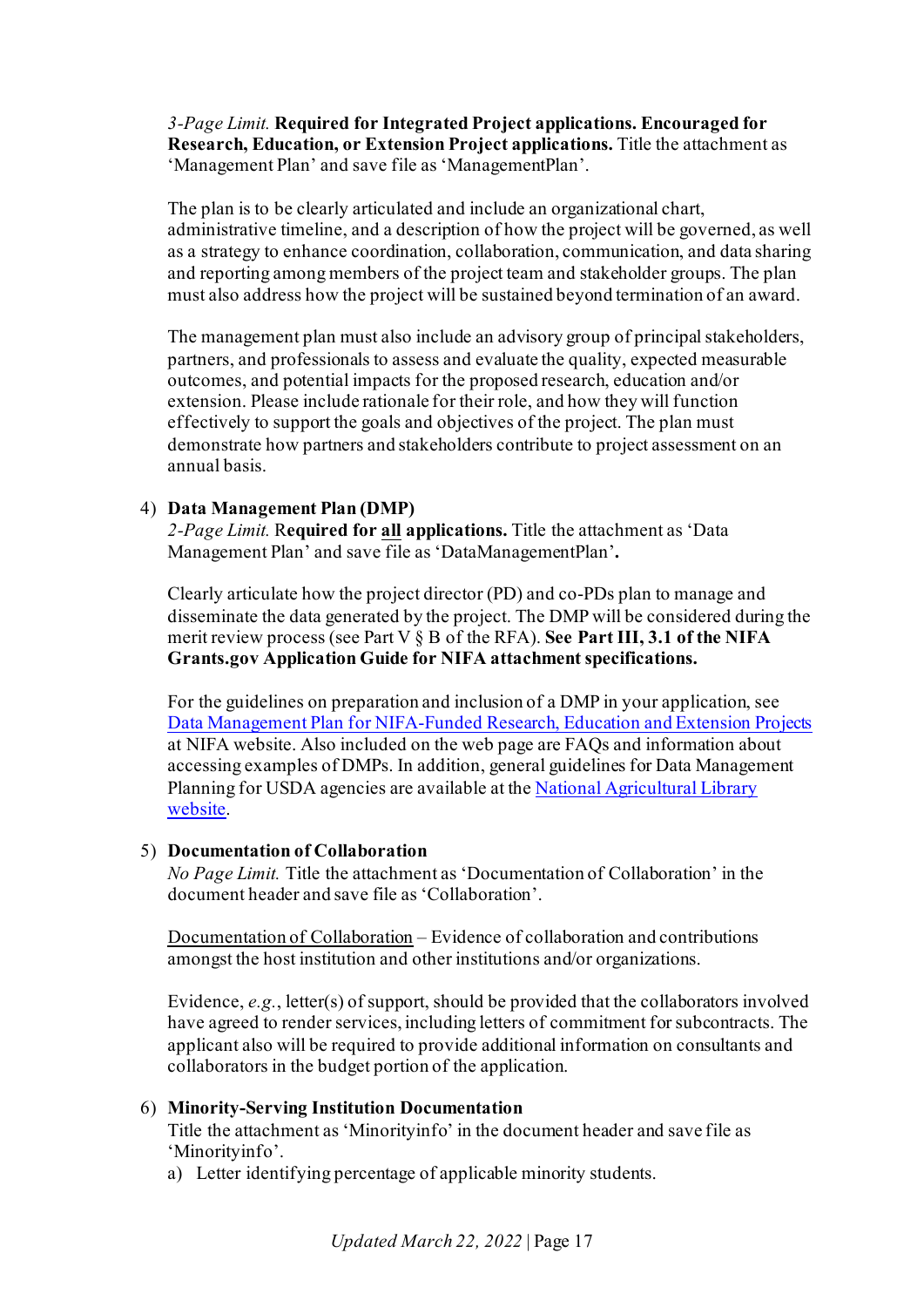- b) Request for Determination of Status see Part III § B of the RFA.
- 7) **Representations Regarding Felony Conviction and Tax Delinquent Status for Corporate Applicants**

This is required for corporate applicants. See Part VI, 2 of the NIFA Grants.gov Application Guide for a description of the term, "corporation."

## <span id="page-17-0"></span>**4. R&R Senior/Key Person Profile**

Detailed information related to this form are explained in detail in Part V, 5 of the NIFA Grants.gov Application Guide. This section of the guide includes instructions about the people who require senior/key person profile, and details about the biographical sketch and the current and pending support, including a link to the suggested template for the current and pending support.

A Senior/Key Person Profile must be completed for the PD and each co-PD, senior associate, and other professional personnel, including collaborators playing an active role in the project. Collaborators only providing services or materials should not be listed in the R&R Senior/Key Person Profile. Evidence (letters of support) for this type of collaboration should be provided in the Documentation of Collaboration (se[e Part IV](#page-16-0)  $\S$  C.3(f5)).

### **a. Project Role Field**

Complete appropriately.

**A member(s) of the host institution(s) must be listed as the PD or co-PD, as appropriate, on the application.**

## **b. Other Project Role Category Field**

Complete appropriately, if applicable.

### **c. Attach Biographical Sketch Field**

*2-Page Limit (excluding publications listings) per PD, co-PD, senior associate, and other professional personnel.* Title the attachment as 'Biographical Sketch' in the document header and save file as 'BiographicalSketch' followed by the last name of the PD or co-PD such that each biographical sketch file in the application has a distinct file name. **See** Part V, 5.2 of the NIFA Grants.gov application guide

The Biographical sketch of the applicant (PD) and each co-PD, senior associate, and other professional personnel must be included. In addition, include:

- 1) Author identifier (ORCID[, https://orcid.org\)](https://orcid.org/) of the researcher if available.
- 2) Digital Object Identifier (DOI) of all publications where possible.

If applicable, the application must include a list of data publications or published data products relevant to the proposed project, following recommended data citation format.

In addition, Biographical sketch must include the following information:

1) Activities that demonstrate scholastic achievement and excellence. These may include but are not limited to a presentation of academic, extension, and/or research credentials including, as applicable: earned degrees, teaching experience, employment history, professional activities, honors and awards, and grants received.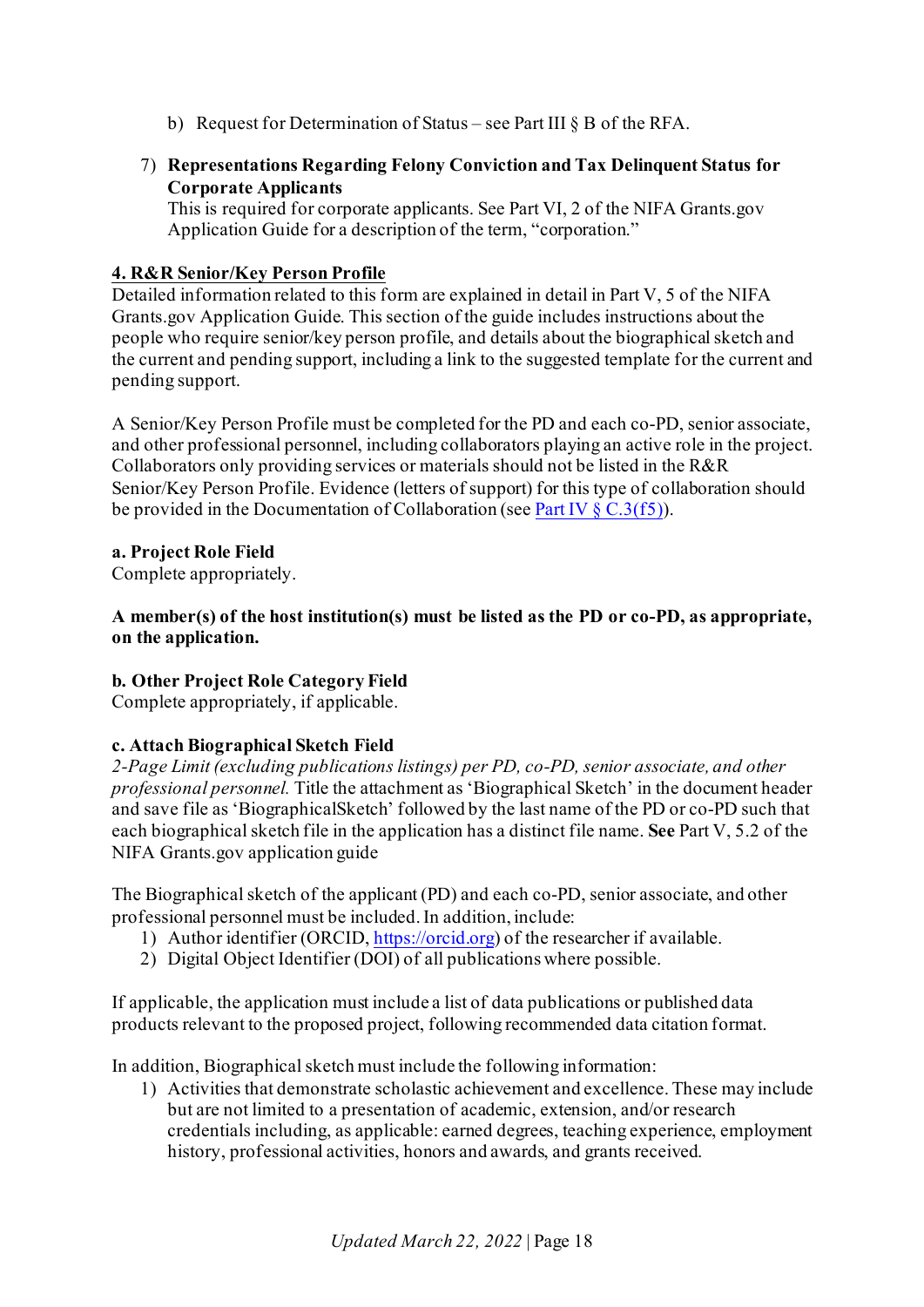- 2) indicate TOTAL number of undergraduate students directly mentored or trained through experiential learning activities during the past four (4) years; and
- 3) include all relevant publications in refereed journals during the past four (4) years, including those in press.

The Biographical sketch of the Primary mentor (more than one Primary Mentor if integrated project only) must include the number of mentees mentored at least for the last 5 years.

The Conflict of Interest list must not be included in the biographical sketch, but it must be provided as a separate document (se[e Part IV](#page-21-1)  $\S C7(b)$ ) below for more information).

#### **d. Attach Current and Pending Support Field**

*No Page Limit.* Title the attachment as 'Current and Pending Support' in the document header and save file as 'CurrentPendingSupport'.

Current and Pending Support for each senior/key person identified and the scientific mentor(s) (as documentation of on-going work in the mentor's laboratory) must be completed.

The suggested template for Current and Pending Support is located on th[e NIFA Application](https://nifa.usda.gov/resource/application-support-templates)  [Support Templates page](https://nifa.usda.gov/resource/application-support-templates) ("Current & Pending Support" in the attachments list).

Note: Even if no other funding is currently reported under the 'Active' section of this attachment, each senior/key person must list this grant application under the 'Pending' section of this attachment.

### **As an addendum to the Current and Pending Support, provide a brief summary for any completed, current, or pending projects that appear similar to the current application.**

### <span id="page-18-0"></span>**5. R&R Personal Data**

As noted in Part V, 6 of the NIFA Grants.gov Application Guide, the submission of this information is voluntary and is not a precondition of award. Part V.6 also notes the importance and use of the information.

#### <span id="page-18-1"></span>**6. R&R Budget**

Detailed Information related to the questions on this form is available in Part V, 7 of the NIFA Grants.gov Application Guide.

#### **a. Matching Funds**

**If you conclude that matching funds are not required as specified under Part III § C of the RFA, Cost Sharing or Matching,** you must include an explanation for your conclusion in the Budget Justification. We will consider this justification when determining final matching requirements or if required matching can be waived. NIFA retains the right to make final determinations regarding matching requirements.

For grants that require matching funds as specified under Part III § C of the RFA, the Budget Justification must list matching sources along with the identification of the entity(ies) providing the match as well as the total dollar amount being pledged. NIFA is no longer requiring written verification of commitments of matching support (a pledge agreement).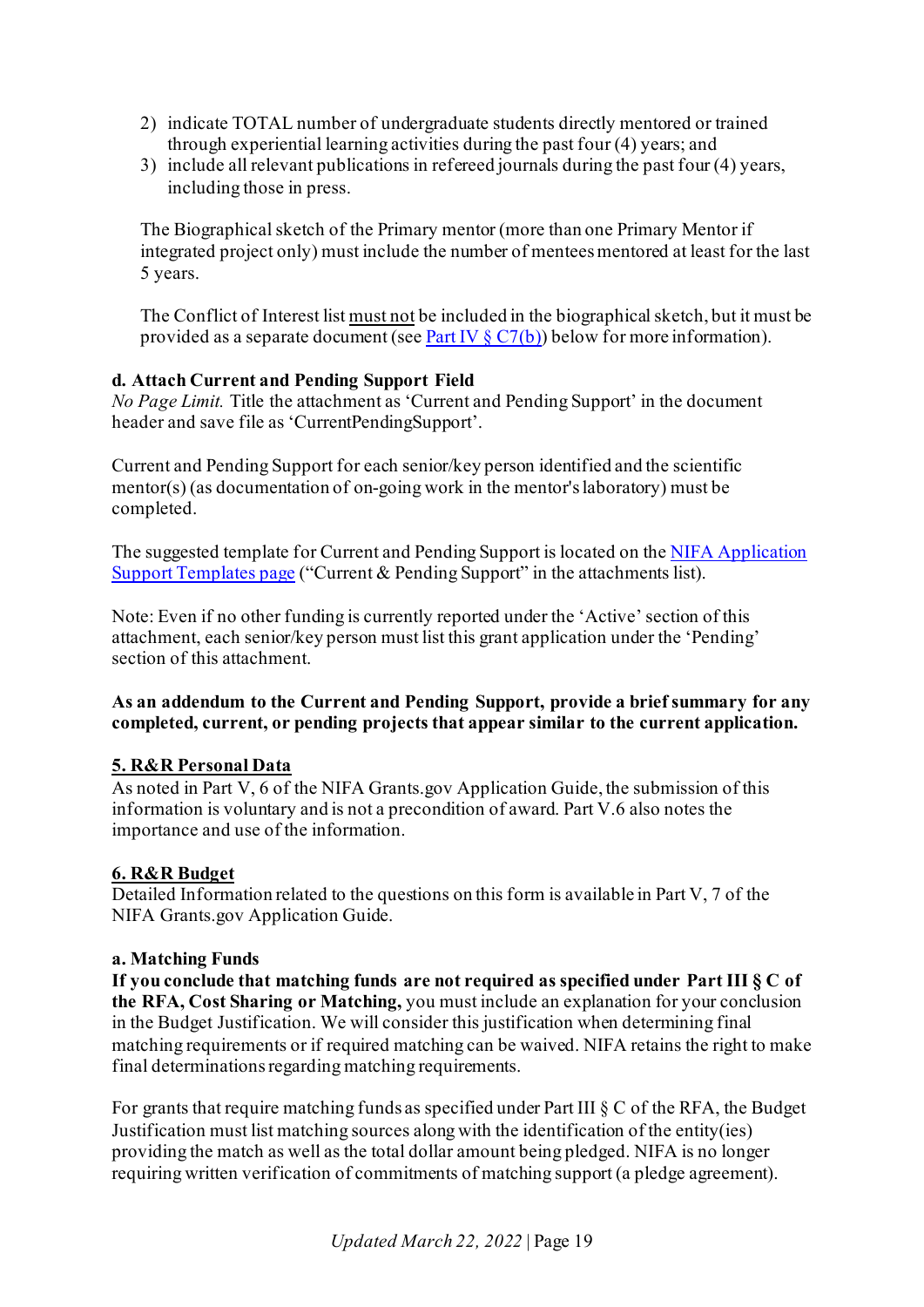However, you are still subject to documentation, valuing and reporting requirements, etc. as specified in 2 CFR Part 200, "Uniform Administrative Requirements, Cost Principles, and Audit Requirements for Federal Awards (the Uniform Guidance)," 7 CFR 3430, "Competitive and Noncompetitive Non-Formula Federal Assistance Programs – General Award Administrative Provisions," and program-specific regulations, as applicable. In instances where match is required, any resulting award will require the signature of an Authorized Representative. Only when NIFA receives the award signed by the AR will award funds be released and available for drawdown.

### **For applied Research or Integrated Projects with an applied research component,** if a

funded project is commodity-specific and not of national scope, the grant recipient is required to match the NIFA funds awarded on a dollar-for-dollar basis from non-federal sources with cash and/or in-kind contributions.

The sources and the amount of all matching support from outside the applicant organization must be summarized on a separate page and placed in the application immediately following the Budget Justification. All pledge agreements must be placed in the application immediately following the summary of matching support.

Establish the value of applicant contributions in accordance with applicable cost principles. Refer to 2 CFR Part 200, "Uniform Administrative Requirements, Cost Principles, and Audit Requirements for Federal Awards," for further guidance and other requirements relating to matching and allowable costs.

### **b. Budget Periods**

Applications must contain a budget for each budget period; a cumulative budget will automatically be generated.

If a FANE grant application is funded, the Project Director will be required to attend one AFRI NIFA EWD Project Directors' meeting during the performance period of the award. Reasonable travel expenses (location to be determined by NIFA program staff) should be included as part of the project budget. Reasonable travel expenses should be included as part of the project budget.

### **See Part I § C of the RFA for limitation of budget amounts, use of funds, and budget periods.**

- 1) Projects that include partnering with eXtension must include financial support for the Extension Foundation core functions as well as project specific activities.
- 2) For Integrated Project Applications, projects must budget sufficient resources to carry out the proposed set of research, education, and/or extension activities that will lead to the desired outcomes. No more than two-thirds of a project's budget may be focused on a single component. Projects that include partnering with eXtension must include financial support for the Extension Foundation core functions as well as projectspecific activities.

### **c. Subcontract Arrangements**

If it will be necessary to enter into a formal subcontract agreement with another institution, then refer to the following items.

1) Letters of commitment (including proposed amount of subaward) and statement of work are required to be included in the application for each subaward. Letters of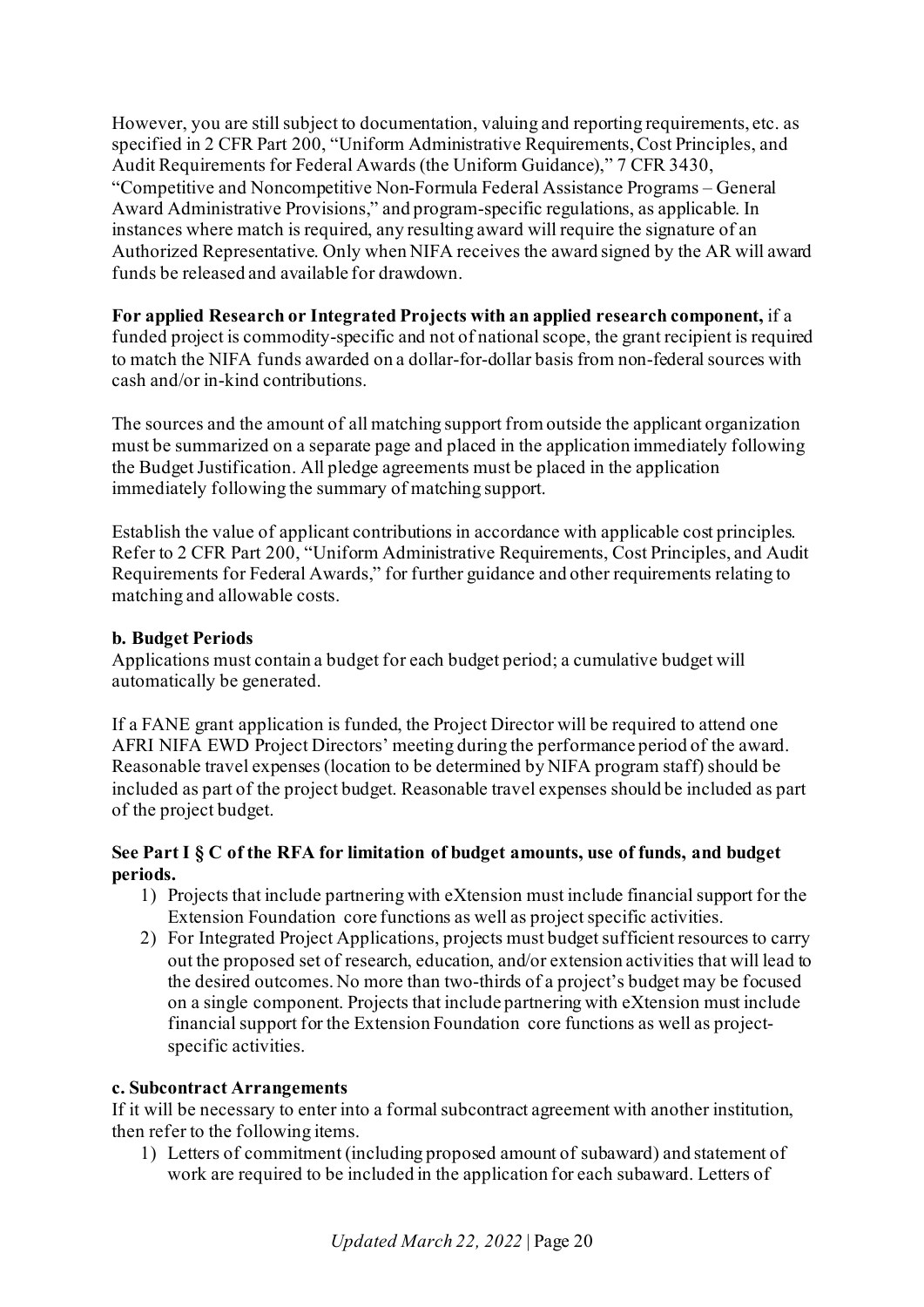commitment are to be included in Field 12, Other Attachments of the R&R Other Project Information.

2) If the cumulative amount for subawards exceeds 50 percent of the total Federal funds requested or in instances where the proposed subaward is to a Federal agency, then the applicant must provide budgetary detail (i.e., budget and budget justification) for each subaward. If this is the case then refer to Part V, 8 of the NIFA Grants.gov Application Guide for instructions on how to include this information as part of the application.

# **d. Field H. Indirect Costs**

See Part V, 7.9 of the NIFA Grants.gov Application Guide for details. NIFA is prohibited from paying indirect costs exceeding 30 percent of the total Federal funds provided under each award. This limitation is equivalent to 42.857 percent of the total direct costs of an award. See Part IV § D of the RFA for additional information.

## <span id="page-20-1"></span>**e. Field K. Budget Justification**

*No Page Limit.* Title the attachment as 'Budget Justification' in the document header and save file as 'BudgetJustification'.

All cumulative budget categories, with the exception of Indirect Costs, for which support is requested must be individually listed (with costs) in the same order as the cumulative budge. If consulting, collaborative, or subcontractual arrangements are included in the application, these arrangements should be fully explained and justified. The rate of pay for any consultant must be included, if known at the time of application. Please include a cost breakdown for the consultant, including the number of days in service, travel, and per diem, as well as the rate of pay. Letters of consent or collaboration and other evidence should be provided in the Documentation of Collaboration (se[e Part IV](#page-16-0)  $\S$  C3(f5)) to show that collaborators have agreed to participate. A proposed statement of work, biographical sketch, and a budget for each arrangement involving the transfer of substantive programmatic work or the provision of financial assistance to a third party must be supplied. **Allowable expenditures must be appropriately discussed in the budget justification.** In multi-institutional applications, a budget and budget narrative must be included for each institution involved. The lead institution and each participating institution must be identified.

1) *For Integrated Project Applications –* Each function should be represented by one or more objectives within the application. Projects must budget sufficient resources to carry out the proposed set of research, education, and/or extension activities that will lead to the desired outcomes. No more than two-thirds of a project's budget may be focused on a single component.

## <span id="page-20-0"></span>**7. Supplemental Information Form**

Instructions related to this form are explained in detail in Part VI, 1 of the NIFA Grants.gov Application Guide.

## **a. Field 2. Program to which you are applying**

Enter the Program Code Name and the Program Code for the Program Area to which you are applying from the information provided in the Program Area Descriptions beginning in Part I § C of the RFA. An application can only be submitted to one program area. Note that accurate entry of the Program Area Code Name and Program Area Code is extremely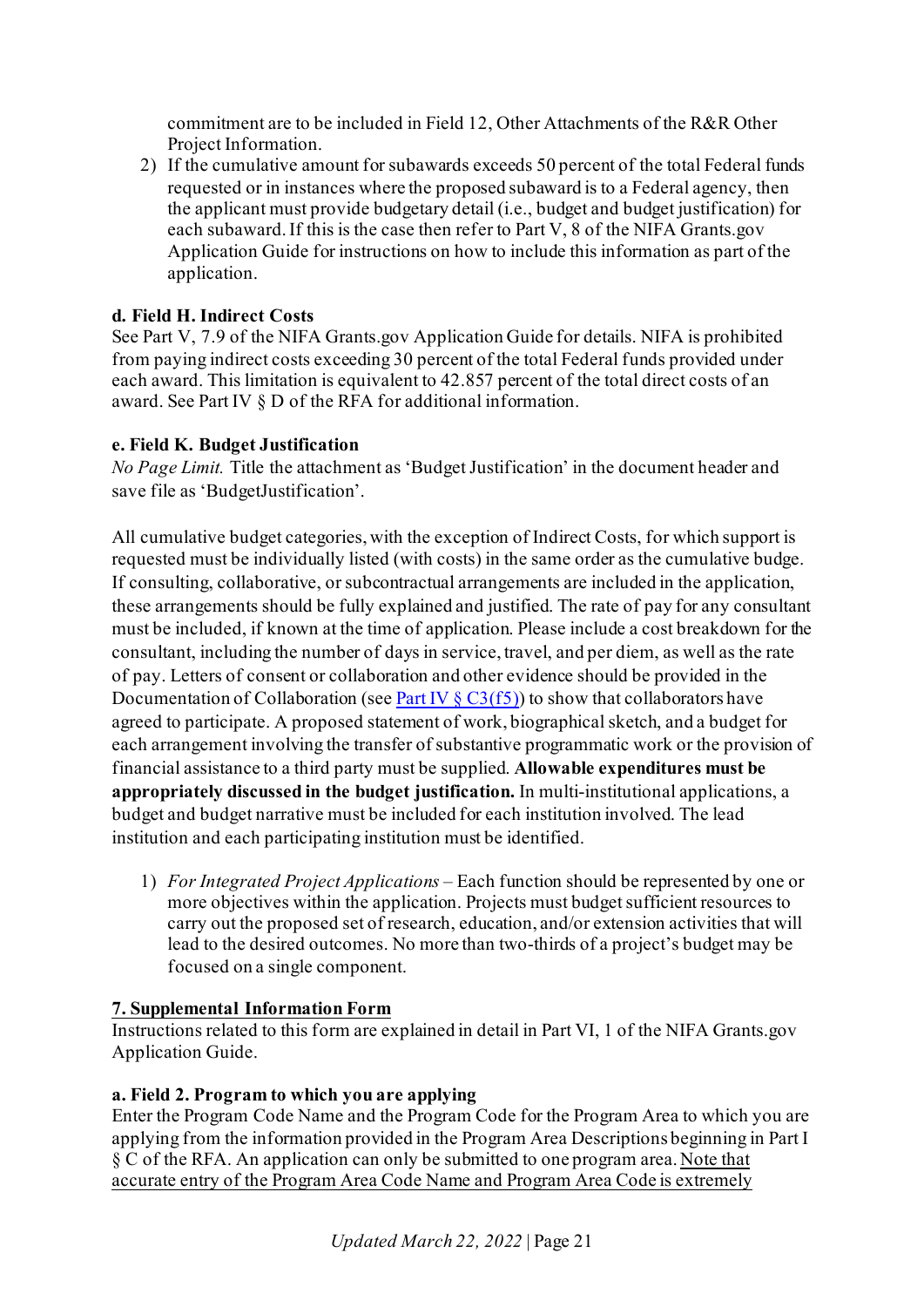important for proper and timely processing of application. Failure to enter this information correctly may result in your application not being retrieved on time for review and subsequently not being considered for funding. If you have a question about which topic area is appropriate for your application, please contact the Program Area Contact.

## <span id="page-21-1"></span>**b. Field 8. Conflict of Interest List**

*No Page Limit.* Title the attachment as 'Conflict of Interest' in the document header and save file as 'Conflict of Interest'. See Part VI, 1.8 of the NIFA Grants.gov Application Guide for further instructions and a link to the suggested template.

A Conflict of Interest List is required for all applications submitted to the AFRI. The Conflict of Interest List should be provided as a separate PDF attachment and not included in the vitae or resume. A Conflict of Interest List must be completed individually for all personnel who have submitted a Biographical Sketch in the R&R Senior/Key Personnel Profile. **Collate all individual Conflict of Interest lists into a single document file.** The lists can only be submitted as a single PDF attachment.

The required template for the Conflict of Interest List is located on th[e NIFA Application](https://nifa.usda.gov/resource/application-support-templates)  [Support Templates page](https://nifa.usda.gov/resource/application-support-templates) ("Conflict of Interest List" in the attachments list).

## <span id="page-21-0"></span>**Professional Development for Agricultural Literacy (PDAL)**

Information related to this form are explained in detail in Part V, 2 of the NIFA Grants.gov Application Guide. See Part V, 2.18 of the NIFA Grants.gov Application Guide for the required certifications and assurances (e.g., Prohibition Against Entities Requiring Certain Internal Confidentiality Agreements).

### <span id="page-21-2"></span>**2. SF 424 R&R Project/Performance Site Location(s)**

Detailed information related to the questions on this form is dealt with in detail in Part V, 3 of the NIFA Grants.gov Application Guide.

### <span id="page-21-3"></span>**3. R&R Other Project Information**

Detailed information related to the questions on this form is dealt with in detail in Part V, 4 of the NIFA Grants.gov Application Guide.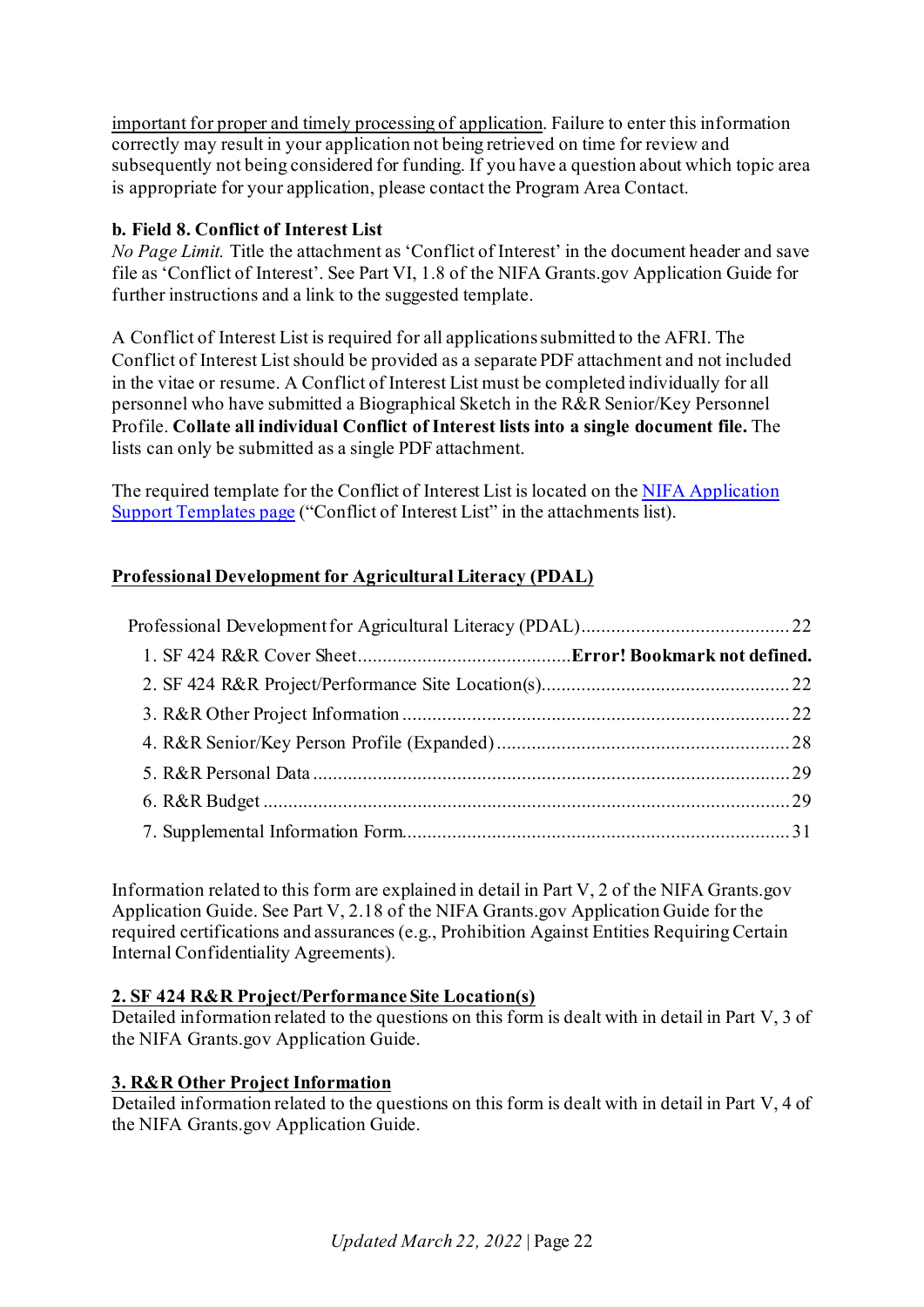#### **a. Field 7. Project Summary/Abstract**

Title the attachment as 'Project Summary' in the document header and save file as 'ProjectSummary'.

The summary should explain the relevance of the project to the goals of the Program Area or Program area Priority within this RFA to which the application is submitted. See Part V. 4.7 of NIFA Grants.gov Application Guide for further instructions and a link to the suggested template.

The following instructions are in addition to those included in Part V, 4.7 of the NIFA Grants.gov Application Guide.

The Project Summary **must** indicate the following**:**

- 1) Project title;
- 2) Indicate the primary AFRI Farm Bill Priority area focus of the project by selecting one of the following:
	- a) Plant health and production and plant products;
	- b) Animal health and production and animal products;
	- c) Food safety, nutrition, and health;
	- d) Bioenergy, natural resources, and environment;
	- e) Agriculture systems and technology; or
	- f) Agriculture economics and rural communities.
- 3) Project duration;
- 4) Project Director;
- 5) Submitting organization;
- 6) Other organizations involved in the project;
- 7) Location(s) (schools, colleges, universities, national labs, field stations, etc.) at which the proposed professional development activities will occur;
- 8) Facilitator to participant ratio;
- 9) Number of participants per year; and
- 10)If any international component included.

In addition to the information requested above, please provide a 250-word abstract. The abstract should briefly describe the project's objectives, activities, education professionals to be recruited, and intended impact. The abstract should also include the relevance of the project to the goals of the PDAL program area.

#### **b. Field 8. Project Narrative**

Title the attachment as 'Project Narrative' in the document header and save file as 'ProjectNarrative'.

The Project Narrative may **not exceed ten-pages** of written text using 12-point font with single line spacing (i.e., no more than six lines per vertical inch), including all figures and tables. Do not used a condensed or narrow font (e.g., Arial Narrow).

To ensure fair and equitable competition, applications exceeding the applicable page limitation will be returned without review.

#### **The Project Narrative must include all of the following:**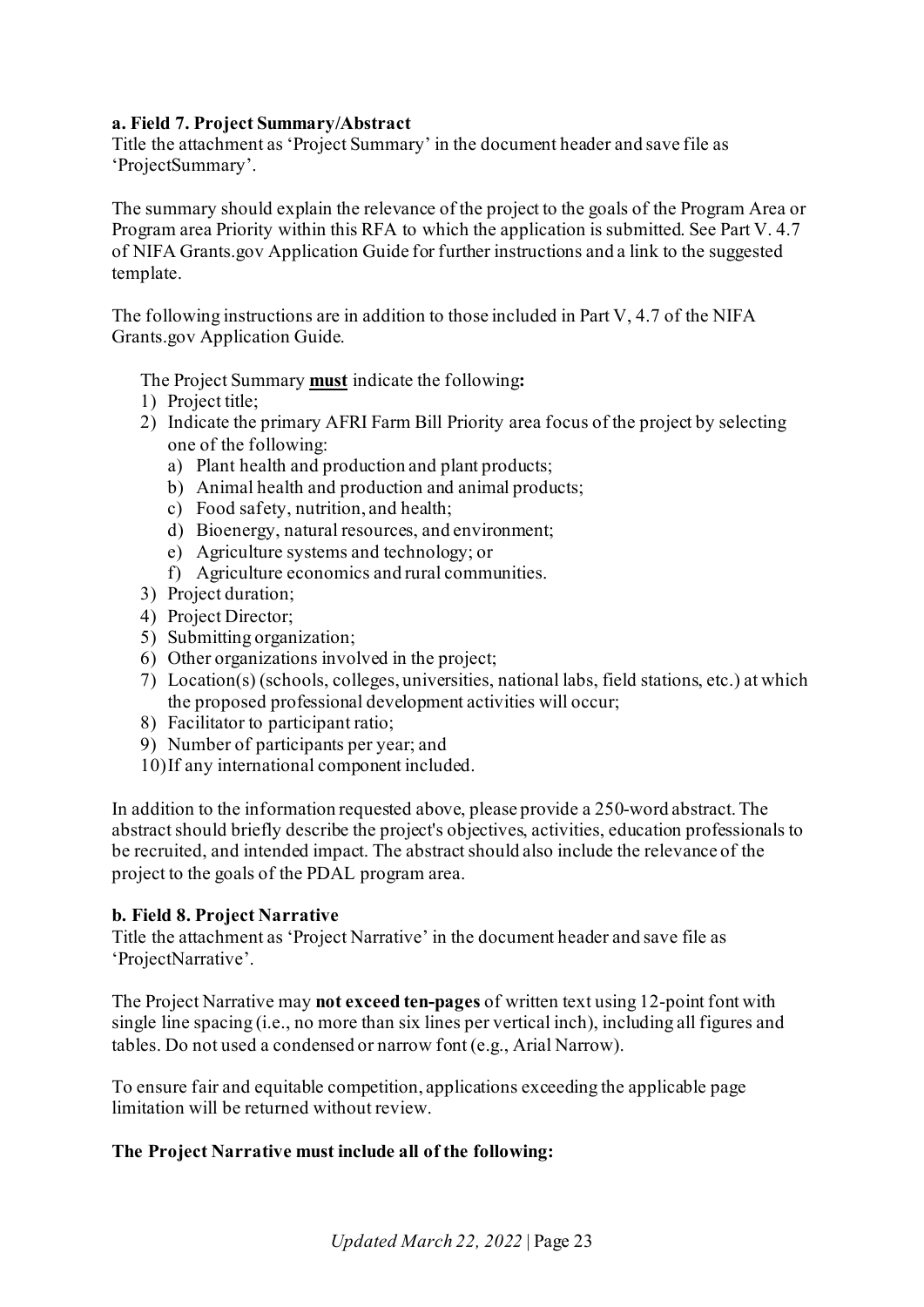### 1) **Specific Application Type Information**

a) **Resubmissions – Response to Previous Review (only applies to Resubmitted Applications, see Part II § B of the RFA.)**

The Project Narrative attachment for resubmissions should include two components: i) one-page response to the previous review (containing the previous proposal number in the first line) titled "Response to Previous Review" as the first page of the attachment and ii) the Project Narrative below. The one-page "Response to Previous Review" does not count against the Project Narrative page limit.

## b) **Global Engagement (if applicable)**

You must describe the indicators you will use to assess proposed international activities (e.g., partnerships, exchanges, travel); see Part I § B of the RFA. Appropriate indicators include, but are not limited to, those posted at the U.S. government'[s Feed the Future global food security initiative website](http://www.feedthefuture.gov/progress). For additional information se[e Global Engagement Programs](https://nifa.usda.gov/program/global-engagement-programs) at the NIFA website, including a resource section that contains various guidance documents for NIFA applicants.

### 2) **Overview**

- a) Provide a brief description of the objectives of the PDAL program to be developed. What AFRI Priority area(s) is (are) being addressed; who are the targeted participants; what skills gaps and/or academic challenges are being addressed; and what student outcomes will be impacted.
- b) Project Justification: Summarize the body of knowledge justifying the need for the proposed project. Describe any ongoing or recently completed, significant activities related to the proposed project.

### 3) **Approach**

- a) Approach to K-14 food and agricultural sciences professional development
	- i) Describe the type and details of how immersive learning experiences will be provided for K-14 educational professionals.
	- ii) Innovation. Describe the proposal's creative approach to K-14 professional development in the food and agricultural sciences. Using either actual experiences or literature, show why you selected this approach.
- b) Plan of Operation and Methodology
	- i) Nature of Participant Activities. Provide detailed description of the research, education and/or extension activities that will be pursued. How will these experiences lead to enhanced student outcomes?
	- ii) Describe procedures for accomplishing the objectives of the project. Describe plans for management of the project to ensure its proper and efficient administration. Describe the way in which resources and personnel will be used to conduct the project.
	- iii) Timetable. Identify all important project milestones (performance targets that indicate when project goals will be met) and dates as they relate to project start-up, execution, evaluation, dissemination, and closeout.
- c) Recruitment, Selection, and Continued Support for K-14 Educators
	- i) The recruitment plan should be described with as much specificity as possible, including the types and/or names of academic institutions where educational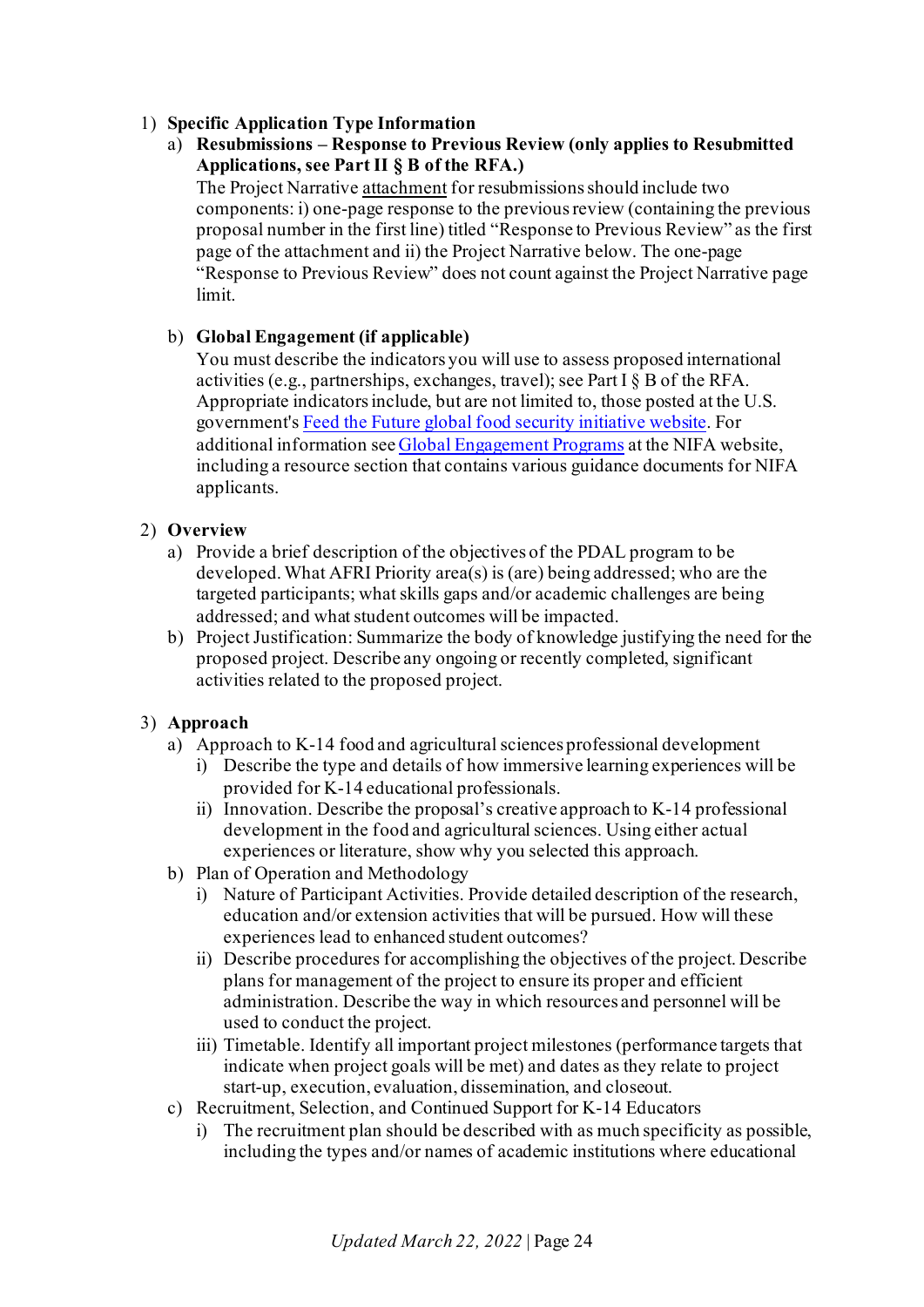professionals will be recruited and the efforts that will be made to attract educators from low-resource schools.

- ii) Describe the criteria that will be used to select participants.
- iii) Indicate how participants, who terminate the program early, will be replaced.
- iv) Describe additional support that will be provided to participants after the termination of the project.

#### 4) **The Research, Education and/or Extension Environment**

- a) Describe the experience of the of the key personnel in providing quality immersive, experiential learning experiences in the food and agricultural sciences and training in the most effective pedagogical strategies for K-14 education.
- b) Institutional Support/Partnerships. Describe the institutional climate for the proposed training. How does the proposed project align with and contribute to applicant and partner institutions' goals for enhancing K-14 education in their community/state/region?
- c) Describe the environment of the host site(s), including, but not limited to, physical plan(s), accommodations for participants with disabilities, accessibility, location(s) of proposed activities, etc.

### 5) **Project Evaluation and Reporting**

- a) Clearly define a plan with a timeline to extensively evaluate the project using formative and summative assessment tools that can help inform future implementations of immersive learning based professional development programs. Identify pitfalls and limitations to proposed approach and how these will be addressed.
- b) Define the approach for evaluating both participant (educator) *and* K-14 student outcomes.
- c) The review process will give preference to projects that will catalyze and result in the implementation self-sustaining models for professional development that better prepare current (i.e. not pre-service) education professionals to provide outstanding teaching, guidance, institutional structures, etc. that are needed to enhance student outcomes in the food and agricultural sciences.

#### 6) **Expected Outputs**

Please use the format provided below. Expected Outputs table does not count against the ten-page limit of the Project Narrative.

| Total expected outputs during grant period                      | <b>Expected</b><br><b>Number</b> |
|-----------------------------------------------------------------|----------------------------------|
| 1. Number of products to be developed through grant funds       |                                  |
| during the grant period (i.e., curricula, academic programs,    |                                  |
| recruitment/retention programs, materials, experiential         |                                  |
| learning opportunities)                                         |                                  |
| 2. Number of K-14 education professionals supported by this     |                                  |
| grant for professional development during the grant period      |                                  |
| 3. Number of students who will indirectly benefit from the      |                                  |
| products produced from the grant during the grant period (i.e., |                                  |
| using the curriculum/instrumentation).                          |                                  |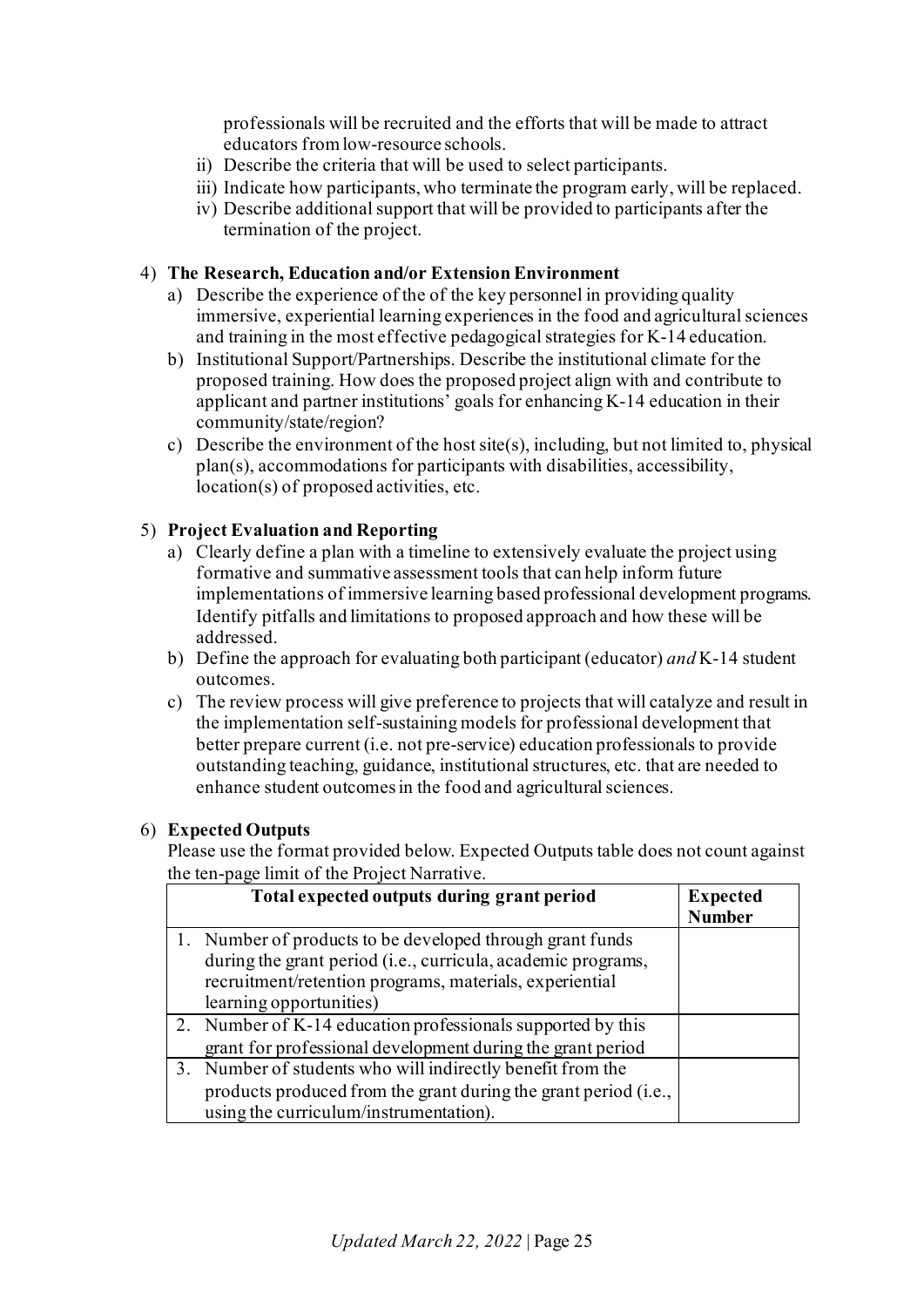### **c. Field 9. Bibliography & References Cited**

*No Page Limit.* Title the attachment as 'Bibliography & References Cited' in the document header and save file as 'BibliographyReferencesCited'.

All work cited in the text should be referenced in this section of the application. All references must be complete; include titles and all co-authors; conform to an acceptable journal format; and be listed in alphabetical order using the last name of the first author or listed by number in the order of citation.

### **d. Field 10. Facilities & Other Resources**

*No Page Limit.* Title the attachment as 'Facilities & Other Resources' in the document header and save file as 'FacilitiesOtherResources'.

#### **e. Field 11. Equipment**

*No Page Limit.* Title the attachment as 'Equipment' in the document header and save file as 'Equipment'.

Describe available equipment. Items of nonexpendable equipment necessary to conduct and successfully complete the proposed project should be listed in Field C. of the R&R Budget and described in the Budget Justification (se[e Part IV](#page-30-1) § C6 below).

#### **f. Field 12. Other Attachments**

The following instructions are in addition to those noted in Part V 4.12 of the NIFA Grants.gov Application Guide

#### 1) **Key Personnel Roles**

**2-Page Limit.** Title the attachment as 'Key Personnel' and save file as 'KeyPersonnel'.

Clearly describe the roles and responsibilities of the PD, collaborator(s), etc. (biographical sketches for key personnel including mentor(s) should not be included here). If it will be necessary to enter into formal consulting or collaborative arrangements with others, such arrangements should be fully explained and justified. Evidence (letters of support) for this type of collaboration should be provided in the 'Documentation of Collaboration' attachment (see item 5) below).

#### 2) **Logic Model**

*2-Page Limit.* Required for all Integrated Project applications. Encouraged for Research, Education, or Extension Project applications. Title the attachment as 'Logic Model' and save file as 'LogicModel'.

Include the elements of a logic model detailing the activities, outputs, and outcomes of the proposed project. The logic model planning process is a tool that should be used to develop your project before writing your application. This information may be provided as a narrative or formatted into a logic model chart. For more information and resources, se[e Integrated Programs' Logic Model Planning Process](https://nifa.usda.gov/resource/integrated-programs-logic-model-planning-process).

**Failure to include a logic model for an integrated project may result in the application not being considered for review.**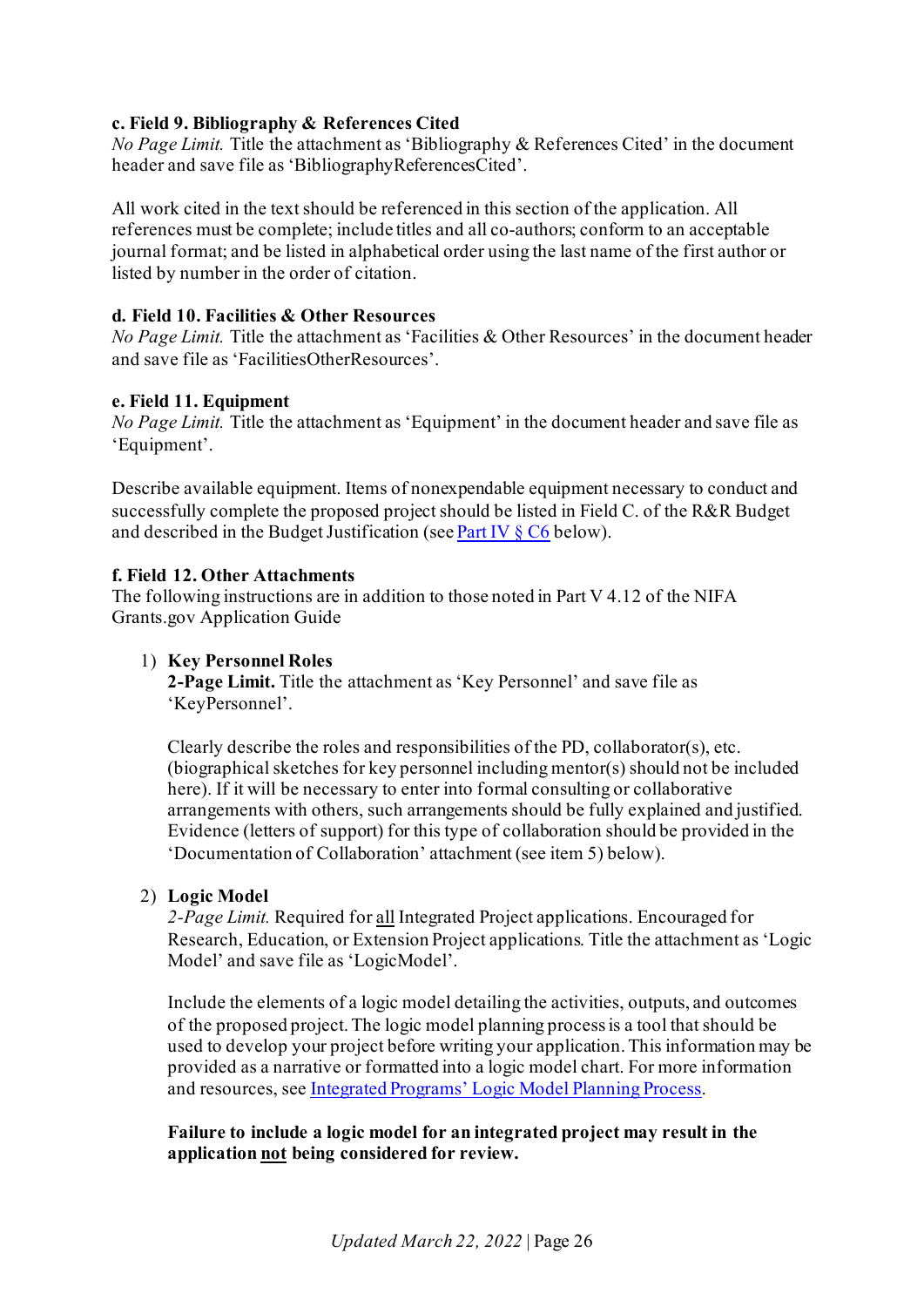#### 3) **Management Plan**

*3-Page Limit*. Required for Integrated Project applications. Encouraged for Research, Education, or Extension Project applications. Title the attachment as 'Management Plan' and save file as 'ManagementPlan'.

The plan is to be clearly articulated and include an organizational chart, administrative timeline, and a description of how the project will be governed, as well as a strategy to enhance coordination, collaboration, communication, and data sharing and reporting among members of the project team and stakeholder groups. The plan must also address how the project will be sustained beyond termination of an award.

The management plan must also include an advisory group of principal stakeholders, partners, and professionals to assess and evaluate the quality, expected measurable outcomes, and potential impacts for the proposed research, education and/or extension. Please include rationale for their role, and how they will function effectively to support the goals and objectives of the project. The plan must demonstrate how partners and stakeholders contribute to project assessment on an annual basis.

#### 4) **Data Management Plan (DMP)**

*2-Page Limit.* Required for Research, Education, Extension, or Integrated Project applications. Title the attachment as 'Data Management Plan' and save file as 'DataManagementPlan'.

Clearly articulate how the project director (PD) and co-PDs plan to manage and disseminate the data generated by the project. The DMP will be considered during the merit review process (see Part V § B of the RFA). **See Part III, 3.1 of the NIFA Grants.gov Application Guide for NIFA attachment specifications.**

For the guidelines on preparation and inclusion of a DMP in your application, see [Data Management Plan for NIFA-Funded Research, Education and Extension Projects](https://nifa.usda.gov/resource/data-management-plan-nifa-funded-research-projects) at NIFA website. Also included on the web page are FAQs and information about accessing examples of DMPs. In addition, general guidelines for Data Management Planning for USDA agencies are available at th[e National Agricultural Library](https://www.nal.usda.gov/ks/guidelines-data-management-planning)  [website.](https://www.nal.usda.gov/ks/guidelines-data-management-planning)

#### <span id="page-26-0"></span>5) **Documentation of Collaboration**

**No Page Limit.** Title the attachment as 'Documentation of Collaboration' in the document header and save file as 'Collaboration'.

For PDAL applications, include evidence of collaboration and contributions amongst the host institution and other institutions from which the teacher participants will be recruited. Examples include Letters from the Superintendents, Principals and/or Department Heads of the respective schools.

Evidence, *e.g.*, letter(s) of support, must be provided that the collaborators involved have agreed to render services. The applicant also will be required to provide additional information on consultants and collaborators in the budget portion of the application.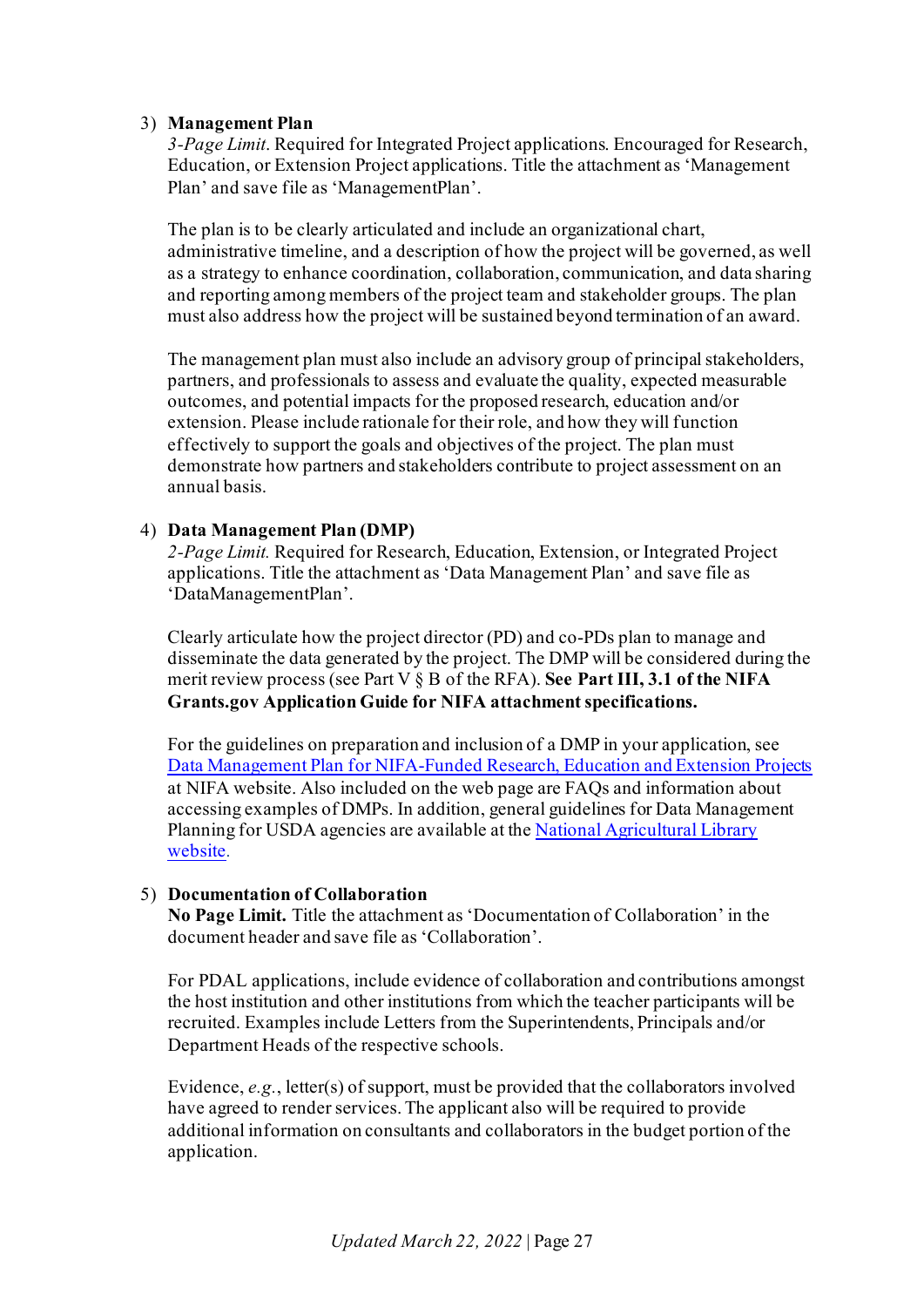#### 6) **Preprints**

**Limited to 2 preprints.** Title the attachment as 'Preprints' in the document header and save file as 'Preprints'.

Preprints related to the Project Narrative are allowed if they are directly germane to the proposed project. Information may not be appended to an application to circumvent page limitations prescribed for the Project Narrative. Extraneous materials will not be used during the peer review process. Only manuscripts in press for a peerreviewed journal will be accepted and must be accompanied by letters of acceptance from the publishing journals. Preprints attached in support of the application must be single-spaced. Each preprint must be identified with the name of the submitting organization, the name(s) of the PD(s), and the title of the application.

#### 7) **Minority-Serving Institution Documentation Optional: May be needed if applying for [FASE Strengthening Standard Grant.](https://nifa.usda.gov/afri-fase-epscor-program)**  Title the attachment as 'Minorityinfo' in the document header and save file as 'Minorityinfo'.

- a) Letter identifying percentage of applicable minority students.
- b) Request for Determination of Status– see Part III § B of the RFA.

### 8) **Representations Regarding Felony Conviction and Tax Delinquent Status for Corporate Applicants**

This is required for corporate applicants. See Part VI, 2 of the NIFA Grants.gov Application Guide for a description of the term, "corporation."

### <span id="page-27-0"></span>**4. R&R Senior/Key Person Profile (Expanded)**

Detailed information related to the questions on this form is available in Part V, 5 of the NIFA Grants.gov Application Guide. This section of the guide includes instructions about the people who require senior/key person profile, and details about the biographical sketch and the current and pending support, including a link to the suggested template for the current and pending support.

A Senior/Key Person Profile must be completed for the PD and each co-PD, senior associate, and other professional personnel, including collaborators playing an active role in the project. Collaborators only providing services or materials should not be listed in the R&R Senior/Key Person Profile. Evidence (letters of support) for this type of collaboration should be provided in the Documentation of Collaboration (se[e Part IV](#page-26-0)  $\S$  C3(f5)).

### **a. Project Role Field**

Complete appropriately.

### **b. Other Project Role Category Field**

Complete appropriately, if applicable.

### **c. Attach Biographical Sketch Field**

*2-Page Limit (excluding publications listings) per PD, co-PD, senior associate, and other professional personnel.* Title the attachment as 'Biographical Sketch' in the document header and save file as 'BiographicalSketch' followed by the last name of the PD or co-PD such that each biographical sketch file in the application has a distinct file name.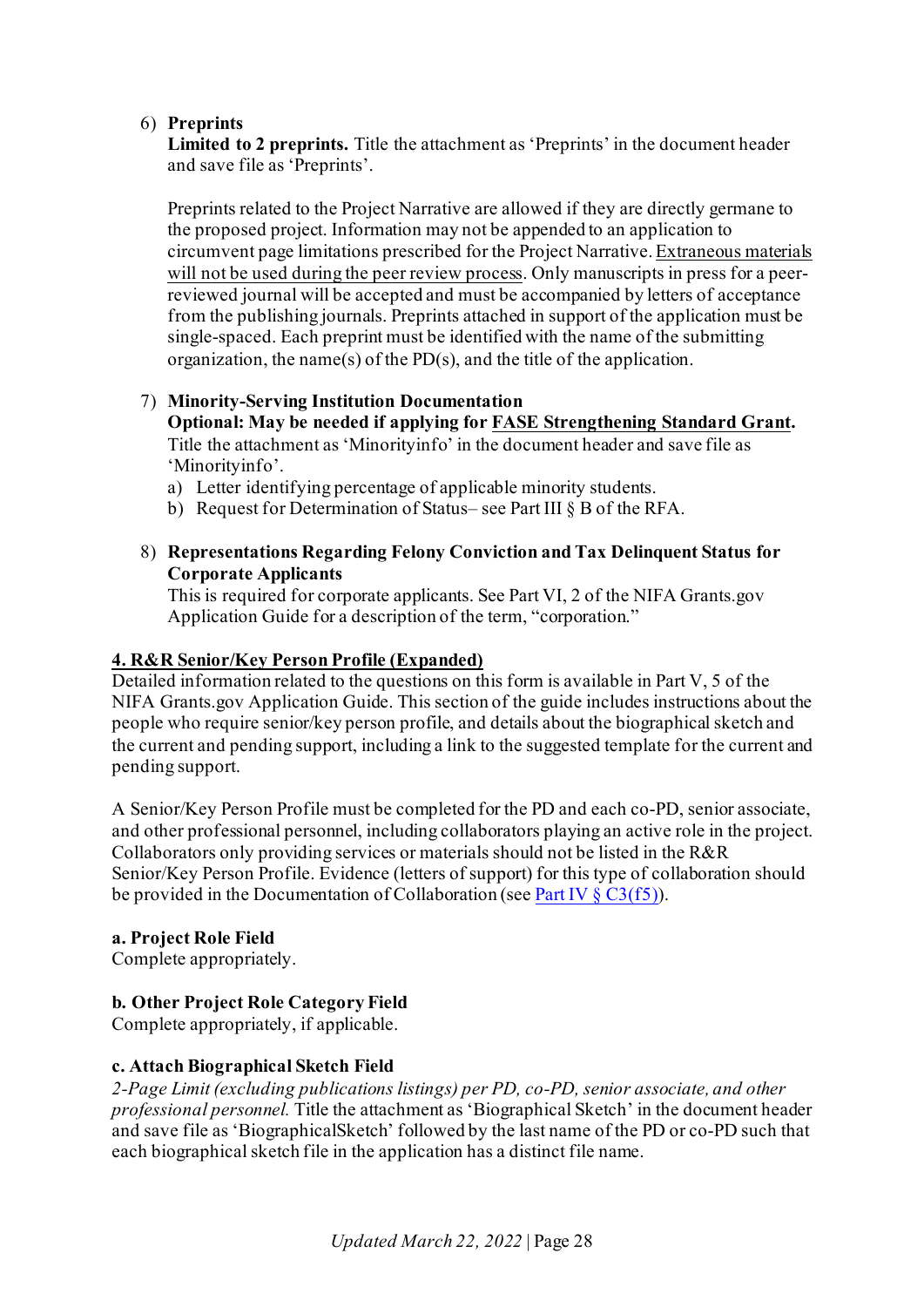The Biographical sketch of the applicant (PD) and each co-PD, senior associate, and other professional personnel must be included. In addition, include:

- 1) Author identifier (ORCID[, https://orcid.org\)](https://orcid.org/) of the researcher if available.
- 2) Digital Object Identifier (DOI) of all publications where possible.

If applicable, the application must include a list of data publications or published data products relevant to the proposed project, following recommended data citation format.

In addition, Biographical sketch must include:

- 1) A presentation of academic, extension, and/or research credentials including, as applicable: earned degrees, teaching experience, employment history, professional activities, honors and awards, and grants received; and
- 2) Indicate the number of continuing education courses developed and taught/trained the number of educators by the applicant.
- 3) Include all relevant publications in refereed journals during the past four (4) years including those in press.

The Conflict of Interest list must not be included in the biographical sketch, but it must be provided as a separate document (se[e Part IV](#page-31-1)  $\S C7(b)$  for more information).

#### **d. Attach Current and Pending Support Field**

*No Page Limit.* Title the attachment as 'Current and Pending Support' in the document header and save file as 'CurrentPendingSupport'.

The suggested template for Current and Pending Support is located on th[e NIFA Application](https://nifa.usda.gov/resource/application-support-templates)  [Support Templates page](https://nifa.usda.gov/resource/application-support-templates) ("Current & Pending Support" in the attachments list).

Current and Pending Support information is only required for each senior/key person identified.

Note: Even if no other funding is currently reported under the 'Active' section of this attachment, each senior/key person must list this grant application under the 'Pending' section of this attachment.

### **As an addendum to the Current and Pending Support, provide a brief summary for any completed, current, or pending projects that appear similar to the current application.**

#### <span id="page-28-0"></span>**5. R&R Personal Data**

As noted in Part V, 6 of the NIFA Grants.gov Application Guide, the submission of this information is voluntary and is not a precondition of award. Part V.6 also notes the importance and use of the information.

#### <span id="page-28-1"></span>**6. R&R Budget**

Detailed Information related to the questions on this form is available in Part V, 7 of the NIFA Grants.gov Application Guide.

#### **a. Matching funds.**

If a funded project is commodity-specific and not of national scope, the grant recipients required to match the NIFA funds awarded on a dollar-for-dollar basis from non-federal sources with cash and/or in-kind contributions.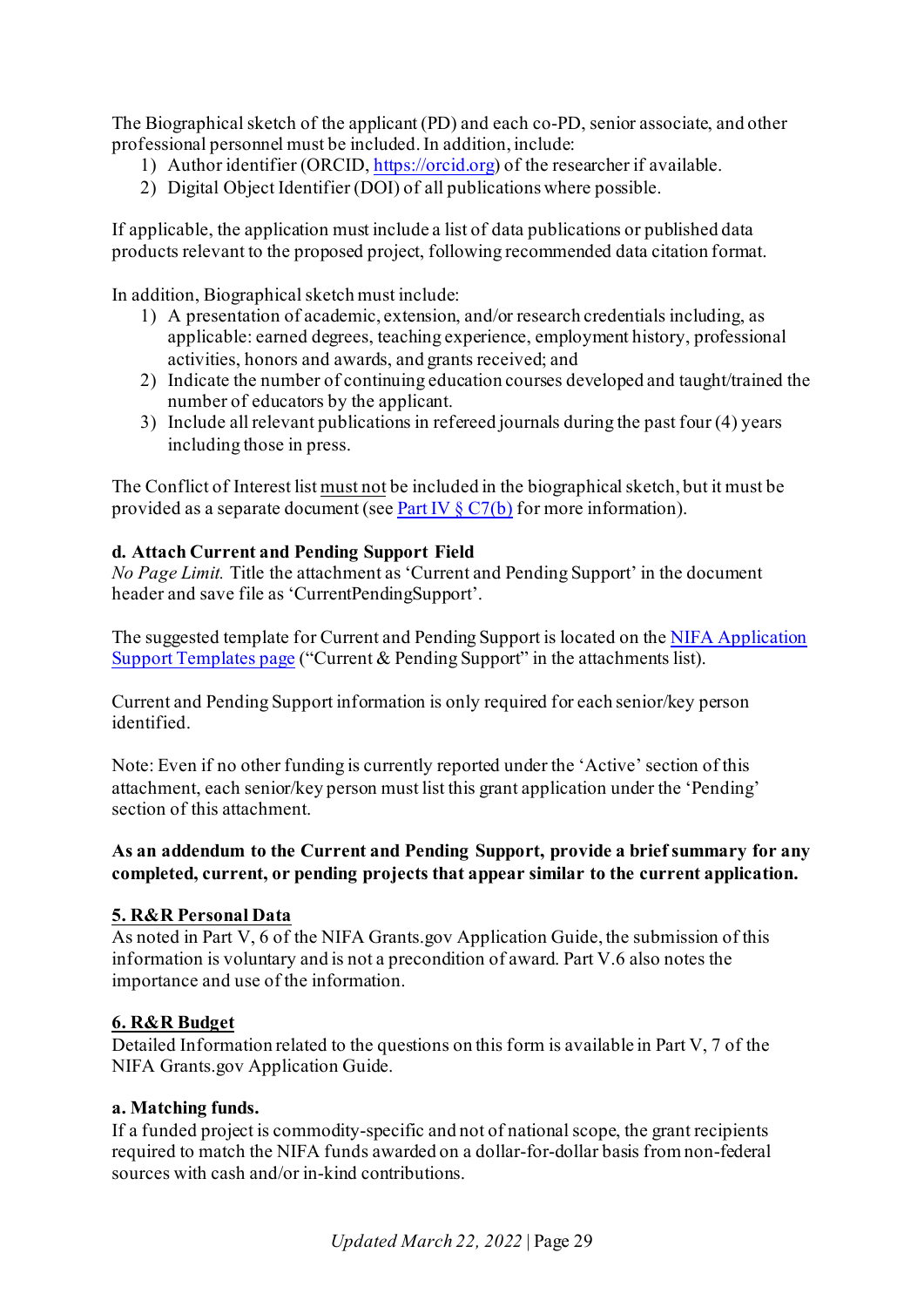**If you conclude that matching funds are not required as specified under Part III § C of the RFA, Cost Sharing or Matching,** you must include an explanation for your conclusion in the Budget Justification. We will consider this justification when determining final matching requirements or if required matching can be waived. NIFA retains the right to make final determinations regarding matching requirements.

For grants that require matching funds as specified under Part III § C of the RFA, the Budget Justification must list matching sources along with the identification of the entity(ies) providing the match as well as the total dollar amount being pledged. NIFA is no longer requiring written verification of commitments of matching support (a pledge agreement). However, you are still subject to documentation, valuing and reporting requirements, etc. as specified in 2 CFR Part 200, "Uniform Administrative Requirements, Cost Principles, and Audit Requirements for Federal Awards (the Uniform Guidance)," 7 CFR 3430, "Competitive and Noncompetitive Non-Formula Federal Assistance Programs – General Award Administrative Provisions," and program-specific regulations, as applicable. In instances where match is required, any resulting award will require the signature of an Authorized Representative. Only when NIFA receives the award signed by the AR will award funds be released and available for drawdown.

The sources and the amount of all matching support from outside the applicant organization must be summarized on a separate page and placed in the application immediately following the Budget Justification. All pledge agreements must be placed in the application immediately following the summary of matching support.

Establish the value of applicant contributions in accordance with applicable cost principles. Refer to 2 CFR Part 200, "Uniform Administrative Requirements, Cost Principles, and Audit Requirements for Federal Awards," for further guidance and other requirements relating to matching and allowable costs.

### **b. Budget Periods**

Applications must contain a budget for each budget period for the entire duration of the proposed project. Annual and cumulative budgets are required.

If a PDAL application is funded, the Project Director will be required to attend one AFRI NIFA EWD Project Directors' meeting during the performance period of the award. Reasonable travel expenses (location to be determined by NIFA program staff) should be included as part of the project budget. Reasonable travel expenses should be included as part of the project budget.

#### **See Part I § C of the RFA for limitation of budget amounts, use of funds, and budget periods.**

- 1) Projects that include partnering with eXtension must include financial support for the Community of Practice core functions as well as project specific activities.
- 2) For Integrated Project Applications, projects must budget sufficient resources to carry out the proposed set of research, education, and/or extension activities that will lead to the desired outcomes. No more than two-thirds of a project's budget may be focused on a single component. Projects that include partnering with eXtension must include financial support for the Community of Practice core functions as well as projectspecific activities.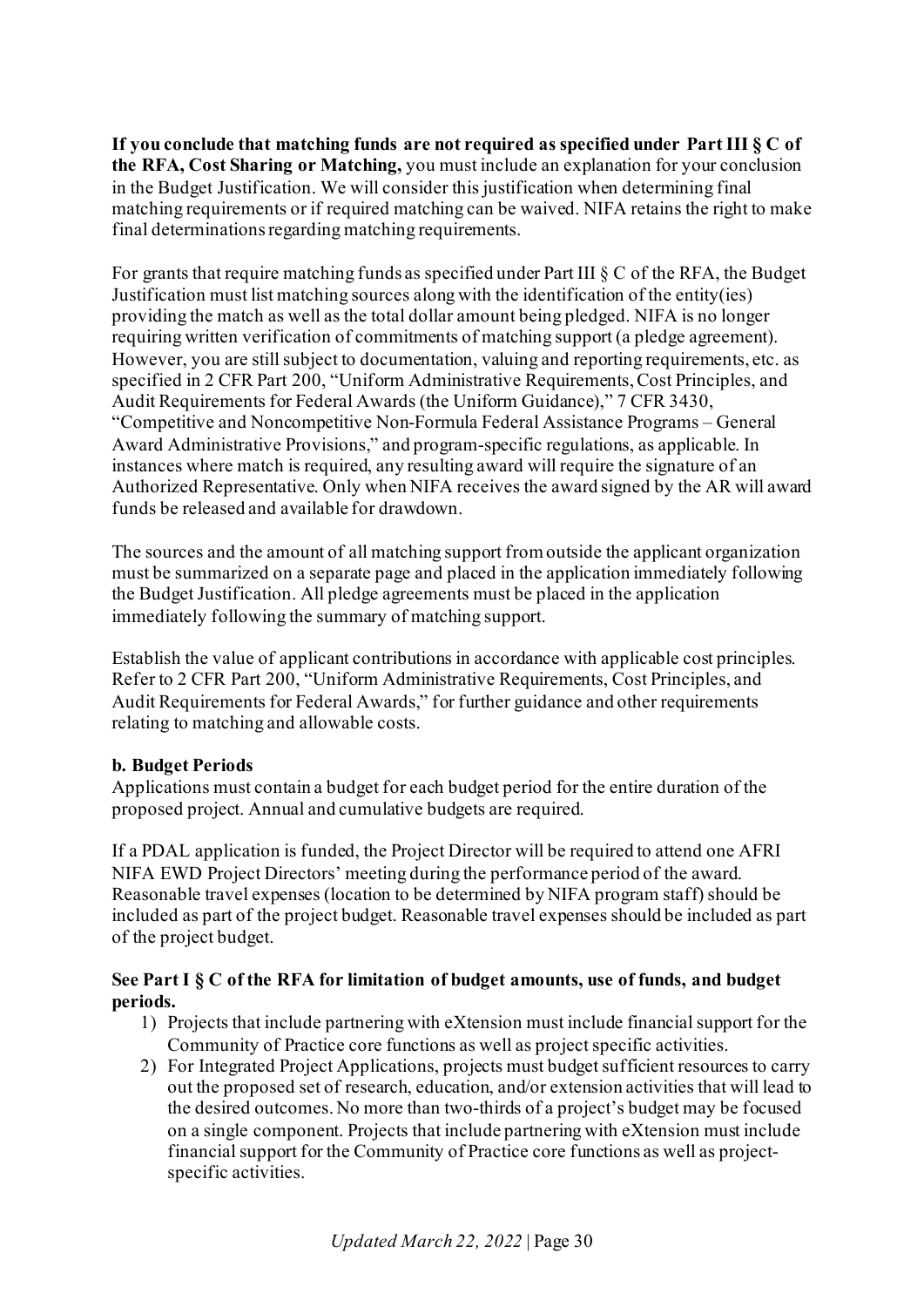#### **c. Subcontract Arrangements**

If it will be necessary to enter into a formal subcontract agreement with another institution, then refer to the following items:

- 1) Letters of commitment (including proposed amount of subaward) and statement of work are required to be included in the application for each subaward. Letters of commitment are to be included in Field 12, Other Attachments of the R&R Other Project Information.
- 2) If the cumulative amount for subawards exceeds 50 percent of the total Federal funds requested or in instances where the proposed subaward is to a Federal agency, then the applicant must provide budgetary detail (i.e., budget and budget justification) for each subaward. If this is the case then refer to Part V, 8 of the NIFA Grants.gov Application Guide for instructions on how to include this information as part of the application.

### **d. Field H. Indirect Costs**

See Part V, 7.9 of the NIFA Grants.gov Application Guide for details. NIFA is prohibited from paying indirect costs exceeding 30 percent of the total Federal funds provided under each award. This limitation is equivalent to 42.857 percent of the total direct costs of an award. See Part IV § D of the RFA for additional information.

### <span id="page-30-1"></span>**e. Field K. Budget Justification**

*No Page Limit.* Title the attachment as 'Budget Justification' in the document header and save file as 'BudgetJustification'.

All cumulative budget categories, with the exception of Indirect Costs, for which support is requested must be individually listed (with costs) in the same order as the cumulative budget. If consulting, collaborative, or subcontractual arrangements are included in the application, these arrangements should be fully explained and justified. The rate of pay for any consultant must be included, if known at the time of application. Please include a cost breakdown for the consultant, including the number of days in service, travel, and per diem, as well as the rate of pay. Letters of consent or collaboration signed by the Authorized Representative and other evidence should be provided in the Documentation of Collaboration (se[e Part IV](#page-26-0)  $\S$  C3(f5)) to show that collaborators have agreed to participate. A proposed statement of work, biographical sketch, and a budget for each arrangement involving the transfer of substantive programmatic work or the provision of financial assistance to a third party must be supplied. Allowable expenditures must be appropriately discussed in the budget justification. In multiinstitutional applications, a budget and budget narrative must be included for each institution involved. The lead institution and each participating institution must be identified.

1) *For Integrated Project Applications –* Each function should be represented by one or more objectives within the application. Projects must budget sufficient resources to carry out the proposed set of research, education, and/or extension activities that will lead to the desired outcomes. No more than two-thirds of a project's budget may be focused on a single component.

### <span id="page-30-0"></span>**7. Supplemental Information Form**

Instructions related to this form are explained in detail in Part VI, 1 of the NIFA Grants.gov Application Guide.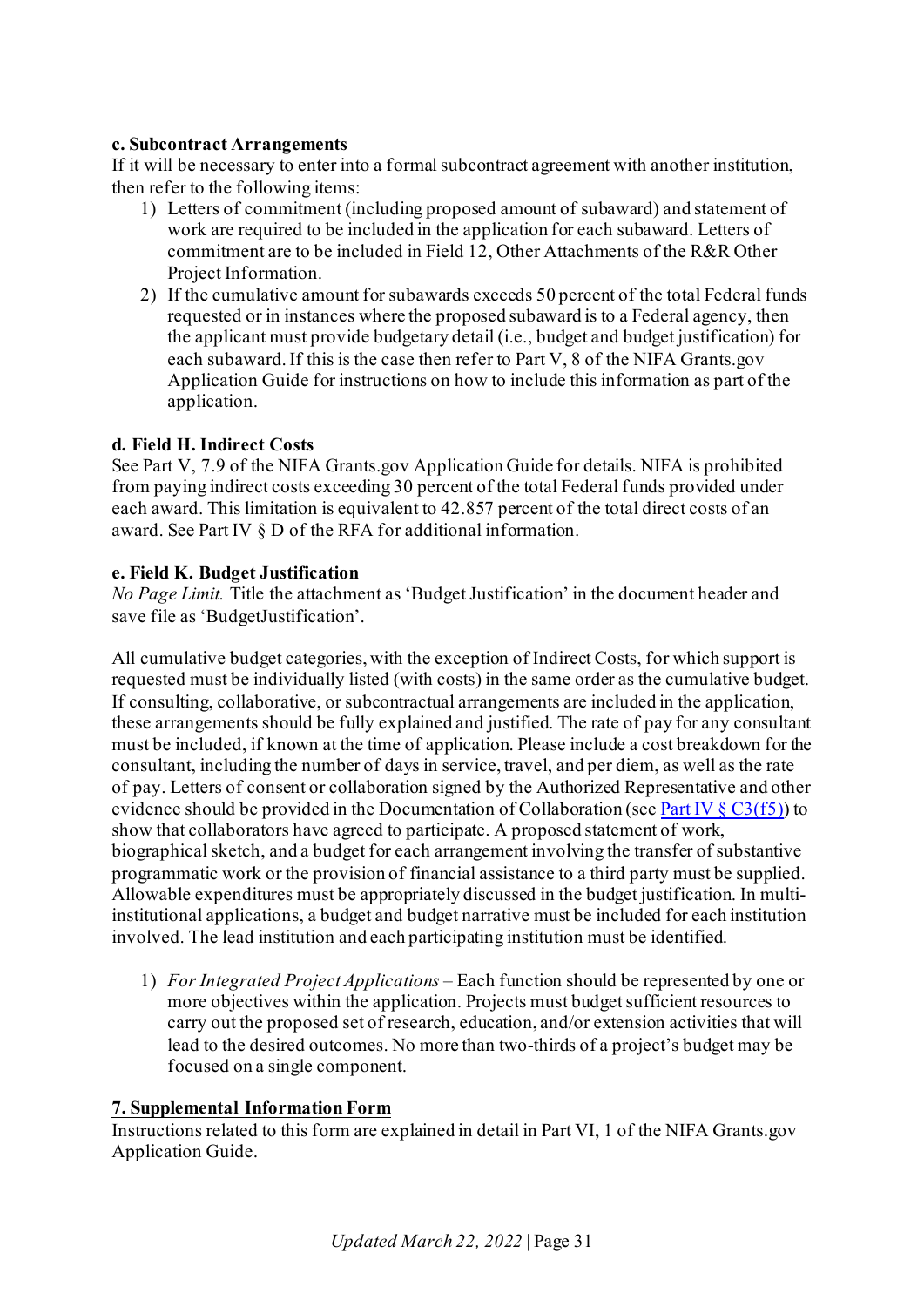### **a. Field 2. Program to which you are applying**

Enter the Program Code Name and the Program Code for the Program Area to which you are applying from the information provided in the Program Area Descriptions beginning in Part I § C of the RFA. An application can only be submitted to one program area. Note that accurate entry of the Program Area Code Name and Program Area Code is extremely important for proper and timely processing of application. Failure to enter this information correctly may result in your application not being retrieved on time for review and subsequently not being considered for funding. If you have a question about which topic area is appropriate for your application, please contact the Program Area Contact.

### <span id="page-31-1"></span>**b. Field 8. Conflict of Interest List**

*No Page Limit.* Title the attachment as 'Conflict of Interest' in the document header and save file as 'Conflict of Interest'. See Part VI, 1.8 of the NIFA Grants.gov Application Guide for further instructions and a link to the suggested template.

A Conflict of Interest List is required for all applications submitted to the AFRI. The Conflict of Interest List should be provided as a separate PDF attachment and not included in the vitae or resume. A Conflict of Interest List must be completed individually for all personnel who have submitted a Biographical Sketch in the R&R Senior/Key Personnel Profile. **Collate all individual Conflict of Interest lists into a single document file.** The lists can only be submitted as a single PDF attachment.

The required template for the Conflict of Interest List is located on th[e NIFA Application](https://nifa.usda.gov/resource/application-support-templates)  [Support Templates page](https://nifa.usda.gov/resource/application-support-templates) ("Conflict of Interest List" in the attachments list).

### <span id="page-31-0"></span>**Research and Extension Experiences for Undergraduates (REEU)**

### <span id="page-31-2"></span>**2. SF 424 R&R Project/Performance Site Location(s)**

Information related to this form are explained in detail in Part V, 3 of the NIFA Grants.gov Application Guide.

### <span id="page-31-3"></span>**3. R&R Other Project Information**

Information related to this form are explained in detail in Part V, 4 of the NIFA Grants.gov Application Guide. In the sections below, please note fields/sections that apply only to REEU applications or REE-ECN applications in some cases.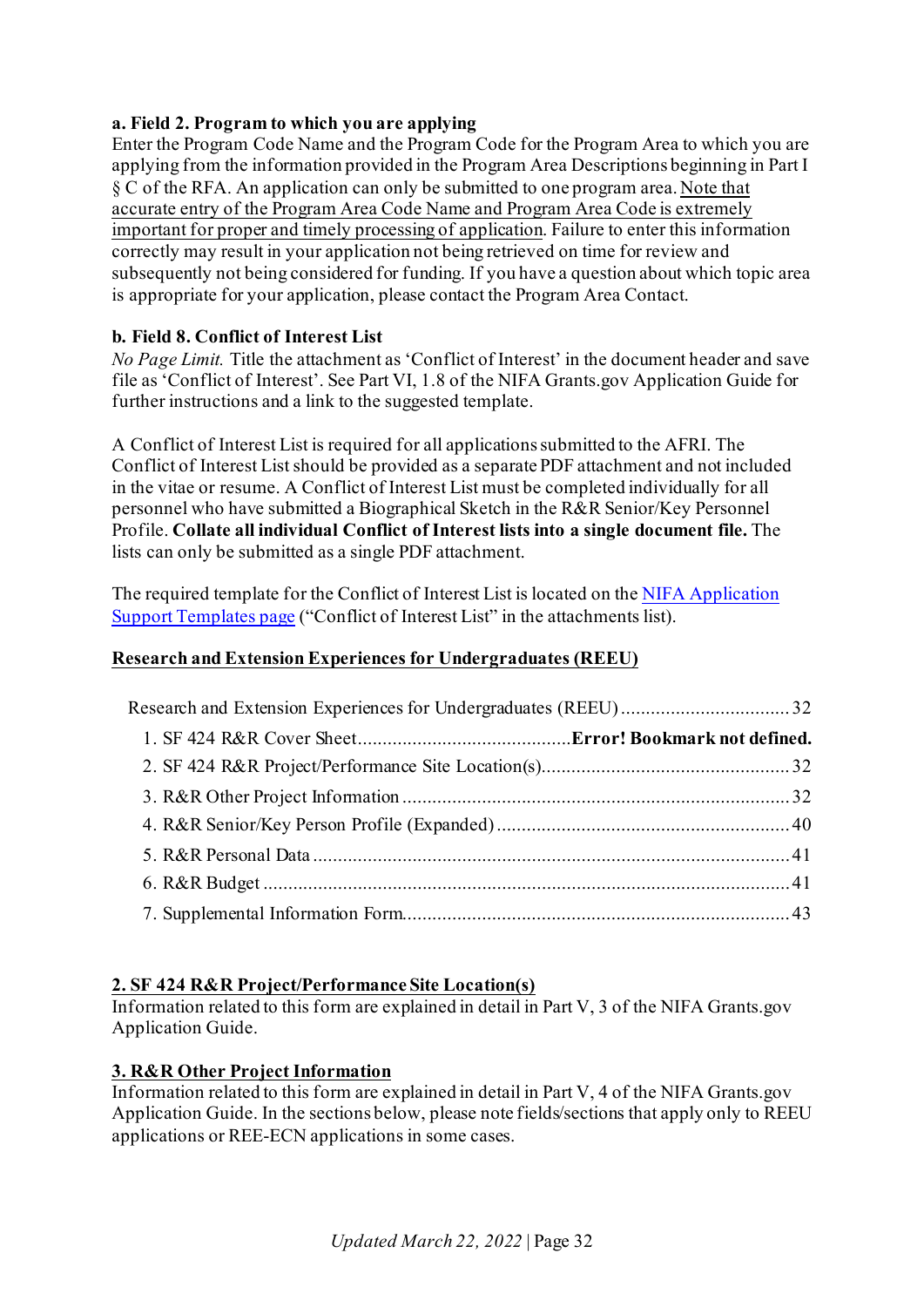### **a. Field 7. Project Summary/Abstract**

Title the attachment as 'Project Summary' in the document header and save file as 'ProjectSummary'. See Part V. 4.7 of NIFA Grants.gov Application Guide for further instructions and a link to the suggested template.

### 1) **Specific Application Type Information**

- a) For **REEU project applications**, the Project Summary **must** indicate the following:
	- i) Project title
	- ii) Indicate the primary AFRI Farm Bill priority area focus of the project by selecting one of the following six Farm Bill priority areas.
		- (A)Plant health and production and plant products;
		- (B)Animal health and production and animal products;
		- (C)Food safety, nutrition, and health;
		- (D)Bioenergy, natural resources, and environment;
		- (E) Agriculture systems and technology; or
		- (F) Agriculture economics and rural communities.
	- iii) Project duration;
	- iv) Principal Investigator;
	- v) Submitting organization;
	- vi) Other organizations involved in the project's operation;
	- vii) Location(s) (universities, national labs, field stations, etc.) at which the proposed undergraduate research and/or extension will occur;
	- viii) Main field(s) and sub-field(s) of the research and/or extension;
	- ix) Number of mentors;
	- x) Mentor to participant ratio;
	- xi) Number of undergraduate participants per year;
	- xii) Percentage of undergraduate students from the host institution;
	- xiii) Number of weeks per year that the students will participate;
	- xiv) If any international component included, where;
	- xv) Relevance of the project to the goals of REEU program area; and
	- xvi) Relevance of the project to the goals of AFRI Education and Workforce Development (EWD); and
	- xvii) Provide a 250-word abstract that briefly describes the project's objectives, activities, and students to be recruited, and intended impact
- b) For **REE-ECN project applications**, the Project Summary **must** contain the following:
	- i) Project title
	- ii) Project duration;
	- iii) Principal Investigator(s);
	- iv) Submitting organization;
	- v) Other organizations involved in the project's operation; and
	- vi) Provide a 250-word abstract that briefly describes the project's objectives, activities, and intended impact.

### **b. Field 8. Project Narrative**

Title the attachment as 'Project Narrative' in the document header and save file as 'ProjectNarrative'.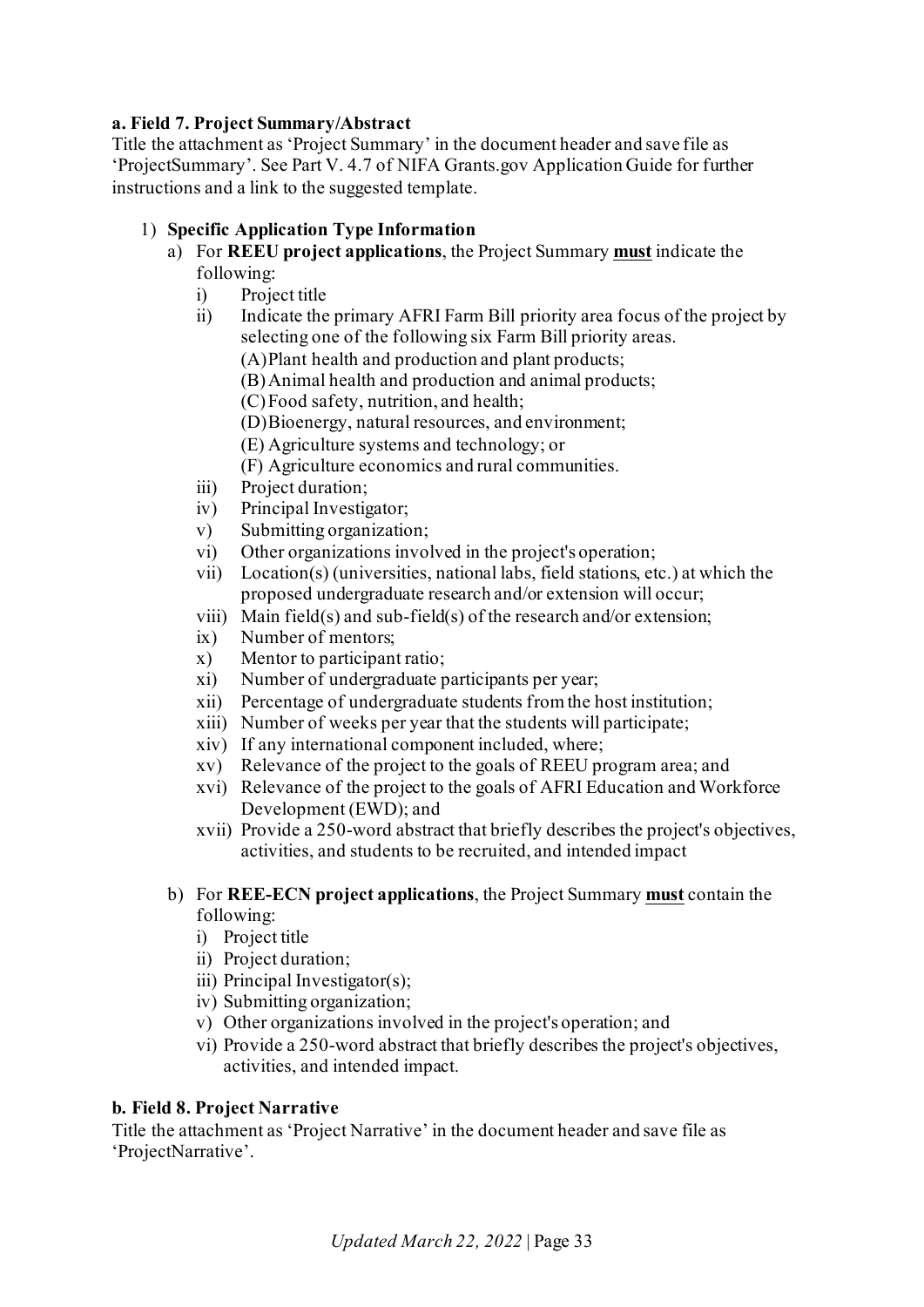The Project Narrative section may not exceed a total of **ten-pages** of written text using 12 point font with single line spacing (i.e., no more than six lines per vertical inch), including all figures and tables. Do not used a condensed or narrow font (e.g., Arial Narrow).

To ensure fair and equitable competition, applications exceeding the applicable page limitation will be returned without review.

### **The Project Narrative (see page and font restrictions noted above)**

### 1) **Specific Application Type Information**

a) **Response to Previous Review (only applies to Resubmitted Applications, see Part II § B of the RFA)**

The Project Narrative attachment for resubmissions should include two components: i) one-page response to the previous review (containing the previous proposal number in the first line) titled "Response to Previous Review" as the first page of the attachment and ii) the Project Narrative. The one-page "Response to Previous Review" does not count against the Project Narrative page limit.

b) **Progress Report (Only applies to proposals building on previously awarded REEU projects)**

This requirement only applies to project directors who are submitting a proposal in the current FY competition **AND** who have held an REEU award in the last five years. These applications must include a progress report within the applicable page limitation of the Project Narrative and should highlight program accomplishments, evaluation outcomes, and resulting adjustments and developments in the program's scope and logistics (if any). This section should be labeled "Progress Report."

### 2) **Overview**

- a) For **REEU project applications:** Provide a brief description of the objectives of the proposed host site(s)/location(s), targeted student participants, intellectual focus, organizational structure, timetable, and participating organizations' commitment to the activity.
- b) For **REE-ECN project applications:** Provide a clear statement of the proposal's objectives and goals. Briefly describe the activities that will take place to support these objectives and goals and the Project Director's experience in developing, managing and maintaining similar projects.

### 3) **The Research, Education and/or Extension Environment (REEU applications only)**

- a) For the project director, the faculty who may serve as mentors, and the institution(s) or organization(s) where the activities will occur, describe the experience, and the record of the involvement with undergraduate students. Include information on the record of faculty/mentors in publishing work involving undergraduate authors and in providing professional development opportunities for undergraduate students.
- b) Describe the environment of the host site(s), including, but are not limited to, physical plan(s), accommodations for students with disabilities, accessibility, location(s) of proposed activities, etc.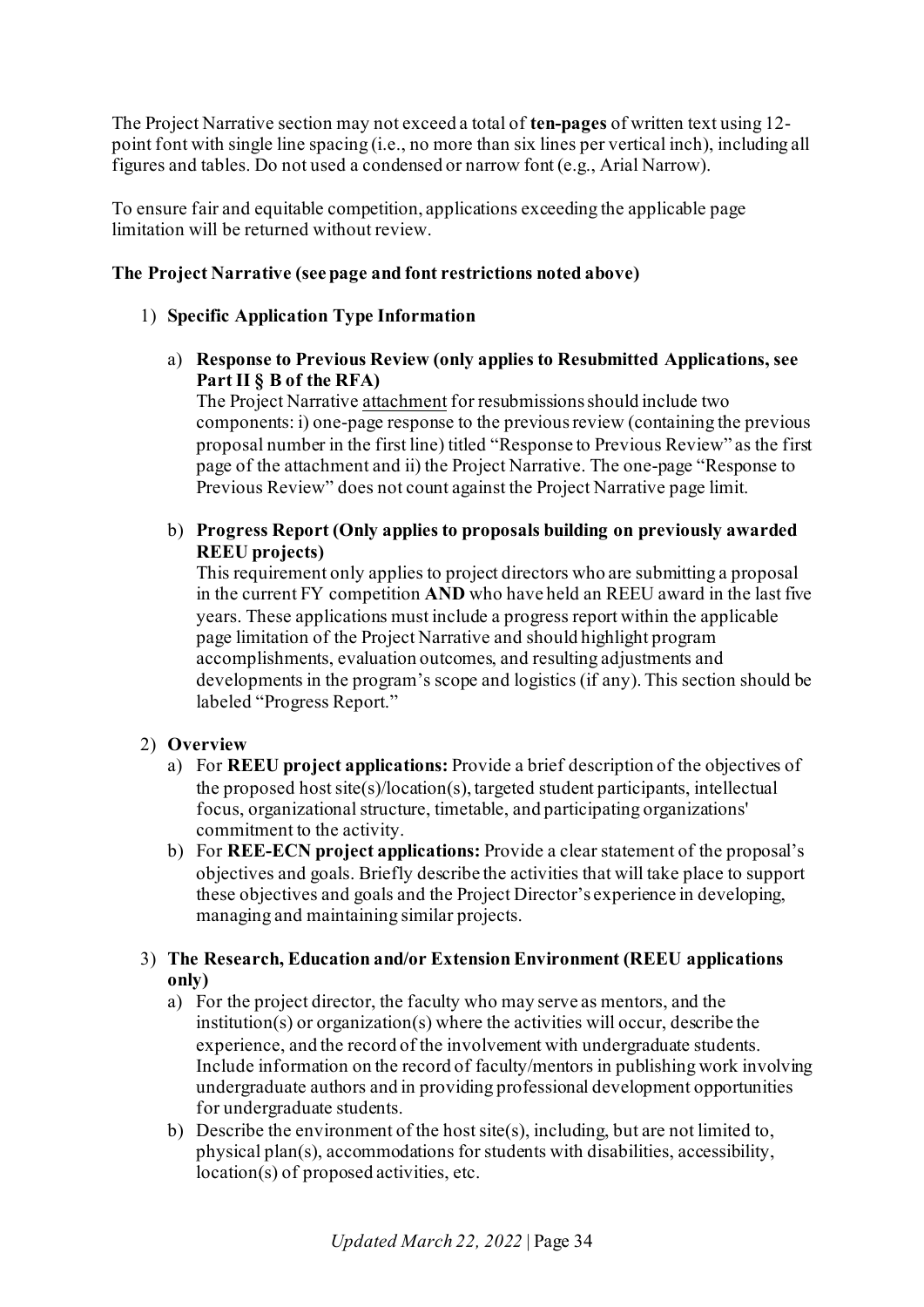### 4) **Objectives and Outcomes (REE-ECN applications only)**

a) Present the objectives, goals and expected outcomes of the project in relation to the needs identified in the Program Area Priorities.

### 5) **Approach**

- a) For **REEU project applications**, the Approach **must** include the following:
	- i) Student Recruitment, Selection, and Retention
		- (A)The recruitment plan should be described with as much specificity as possible, including the types and/or names of academic institutions where students will be recruited and the efforts that will be made to attract members of underrepresented groups.
		- (B) The number of students per project should be appropriate to the institutional or organizational setting and to the manner in which research is conducted in the discipline.
		- (C) Indicate how undergraduate fellows, who terminate the program early, will be replaced.
	- ii) Nature of Student Activities
		- (A)Proposals should address the approach to undergraduate research, education and/or extension training being taken and should provide detailed descriptions of the research, education and/or extension projects that the undergraduate students will pursue. This discussion should indicate the significance of the research, education and/or extension area(s) and, when appropriate, the underlying theoretical framework, hypotheses, and questions.
		- (B) Proposals must present plans that will ensure the development of student faculty interaction and student-student communication.
	- iii) Mentoring Plan
		- (A)This subsection should discuss the diversity of the mentor pool; any training, mentoring, or monitoring that mentors have received or will receive to help them mentor students effectively during the research experience; and any plans by which mentoring relationships will be sustained after students leave the site where the experiential learning activities take place.
		- (B) Describe the mentoring activities for the students in detail. These should be clearly articulated, and inclusive of student-centered deliverables associated with the mentoring activities.
	- iv) Institutional Support
		- (A)Fully describe the institutional climate for the proposed training. How does the proposed project align with the institution's goals for experiential learning? How does the proposed project contribute to achieving these goals?
		- (B) The review process will give preference to projects that will catalyze and result in the implementation of a self-sustaining model for increased/enhanced experiential learning for diverse undergraduate student populations at the host and partner institutions.
- a) For **REE-ECN project applications**, the Approach **must** include the following:
	- i) Provide a thorough description of the activities proposed to achieve these objectives and a justification for these actions. This section must include a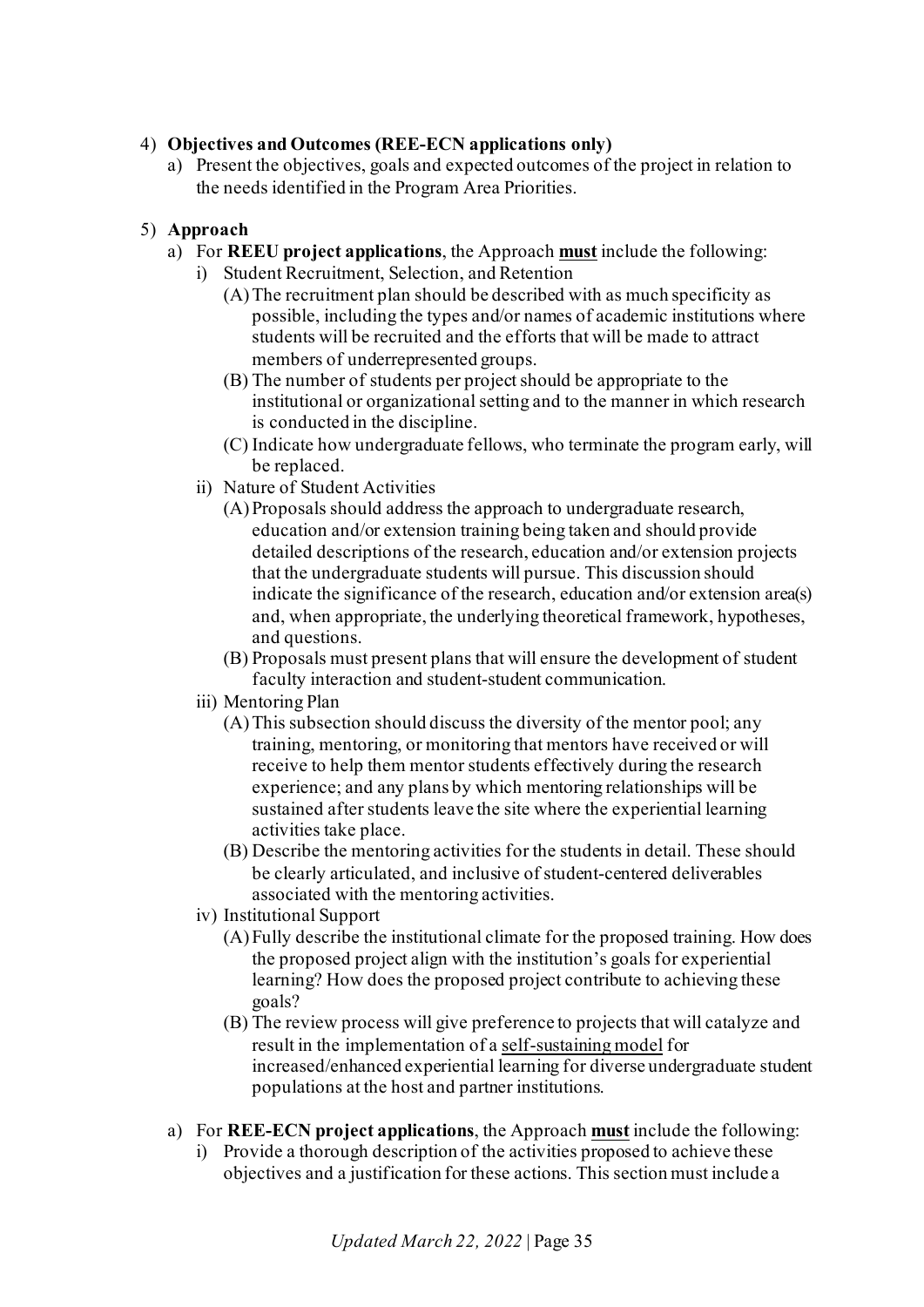description of each activity proposed for each objective; a timeline of the proposed activities; expected measurable outputs for each year of the five year project;

- ii) This section must include descriptions of the following mandatory activities of the Network: the digital clearinghouse, public facing website for REEU programs, listserve, and PD meeting plans;
- iii) Describe any other novel proposed elements that increase the Network's value for Project Directors and potential student participants;
- iv) Include pitfalls that may be encountered and limitations to proposed activities;
- v) Present an evaluation plan, which includes performance target and the means by which the outcomes will be analyzed, assessed or interpreted each year and at the end of the project.

### 6) **Project Evaluation and Reporting (REEU applications only)**

- a) Clearly define a plan with a timeline to extensively evaluate the project using formative and summative assessment tools that can help inform future implementations of experiential learning programs. Identify pitfalls and limitations to proposed approaches and how these will be addressed;
- b) Define the approach for longitudinal tracking of the students after completion of the Research and Extension Experiences for Undergraduates program; include strategies for tracking Fellows to their exit point from the institution; and if employed where and at what level, if graduate training then what institutions and in what level/areas of study etc.;
- c) Specifically describe the **student-centered learning outcomes** (e.g. skills or knowledge obtained, presentations and publications, graduation rates, students matriculating to graduate schools, etc.) and associated measures to evaluate outcomes;
- d) Describe how these outcome measures were chosen; and
- e) Provide strategies to assess, at the project-level, management of the project for successful outcomes.

### 7) **Personnel and Resources (REE-ECN applications only)**

- a) Describe in detail the key project personnel's experience in maintaining an education focused network, undergraduate or REEU specific experiential learning, and communities of practice;
- b) Provide information on the institutional resources and facilities to be used to house and manage a digital clearinghouse, listserve, and website;
- c) Provide other personnel needs, assignments and the division of labor anticipated to carry out the project;
- d) Discuss collaborating organizations (if any) and their role in the project;
- e) Include plans for transferability of the Network post-award.

### 8) **Expected Outputs (REEU applications only)**

Please use the table format below. Expected Outputs table does not count against the ten-page limit of the Project Narrative.

| Total expected outputs during grant period                         | Expected<br><b>Number</b> |
|--------------------------------------------------------------------|---------------------------|
| (1) Number of male students to be directly supported by this grant |                           |
| (i.e., scholarships, fellowships, assistantships, internships      |                           |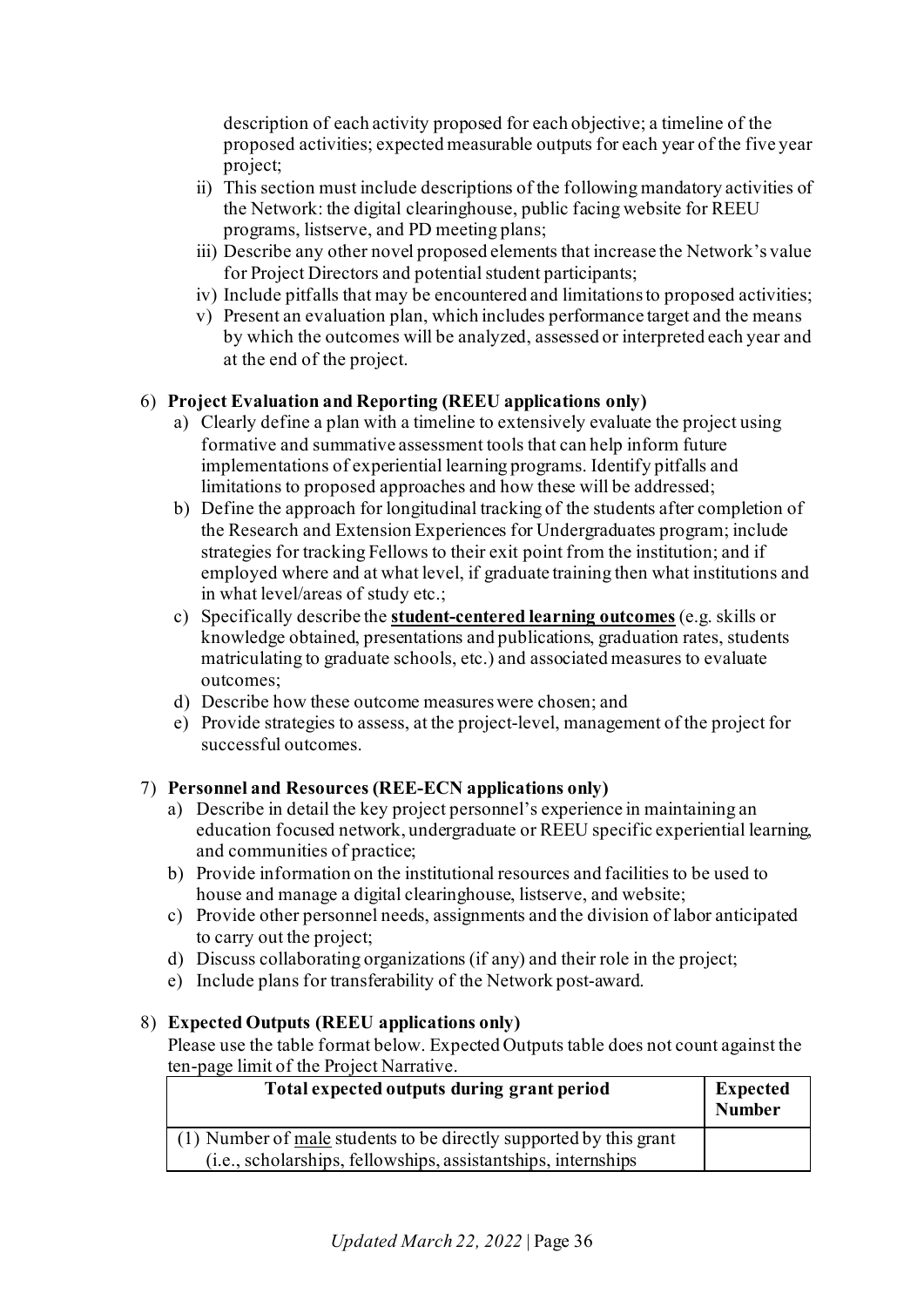| Total expected outputs during grant period                                                                                                                                                                         | <b>Expected</b><br><b>Number</b> |
|--------------------------------------------------------------------------------------------------------------------------------------------------------------------------------------------------------------------|----------------------------------|
| included as a cost in your project budget) for undergraduate<br>education                                                                                                                                          |                                  |
| $(2)$ Number of underrepresented <sup>3</sup> male students to be supported<br>during the grant period (Provide the best estimate based on past<br>experience)                                                     |                                  |
| (3) Number of female students to be directly supported by this grant<br>(i.e., scholarships, fellowships, assistantships, internships<br>included as a cost in your project budget) for undergraduate<br>education |                                  |
| (4) Number of underrepresented <sup>4</sup> female students to be supported<br>during the grant period (Provide the best estimate based on past<br>experience)                                                     |                                  |
| (5) Number of students supported by this grant (i.e., scholarships,<br>fellowships, assistantships) who are pursuing:                                                                                              |                                  |
| 5-A. Two-year or other certificates                                                                                                                                                                                |                                  |
| 5-B. Four-year Undergraduate degrees                                                                                                                                                                               |                                  |
| (6) Number of students who will be supported by this grant on:                                                                                                                                                     |                                  |
| 6-A. Domestic experiences with a government or non-<br>governmental organization that is not affiliated with your<br>university                                                                                    |                                  |
| 6-B. International experiences including study abroad,<br>educational travel longer than a month, etc.                                                                                                             |                                  |

# **c. Field 9. Bibliography & References Cited**

*No Page Limit.* Title the attachment as 'Bibliography & References Cited' in the document header and save file as 'BibliographyReferencesCited'.

All work cited in the text should be referenced in this section of the application. All references must be complete; include titles and all co-authors; conform to an acceptable journal format; and be listed in alphabetical order using the last name of the first author or listed by number in the order of citation.

# **d. Field 10. Facilities & Other Resources**

*No Page Limit.* Title the attachment as 'Facilities & Other Resources' in the document header and save file as 'FacilitiesOtherResources'.

<span id="page-36-1"></span><span id="page-36-0"></span> $3$  Underrepresented = those whose representation among food and agricultural professionals is disproportionately less than their proportion in the general population as indicated in standard statistical references, or as documented on a case-by-case basis by national survey data (e.g., the U.S. Department of Education's Digest of Education Statistics, U.S. Department of Agriculture's Food and Agricultural Education Information Systems, etc.). <sup>4</sup> Underrepresented = those whose representation among food and agricultural professionals is disproportionately less than their proportion in the general population as indicated in standard statistical references, or as documented on a case-by-case basis by national survey data (e.g., the U.S. Department of Education's Digest of Education Statistics, U.S. Department of Agriculture's Food and Agricultural Education Information Systems, etc.).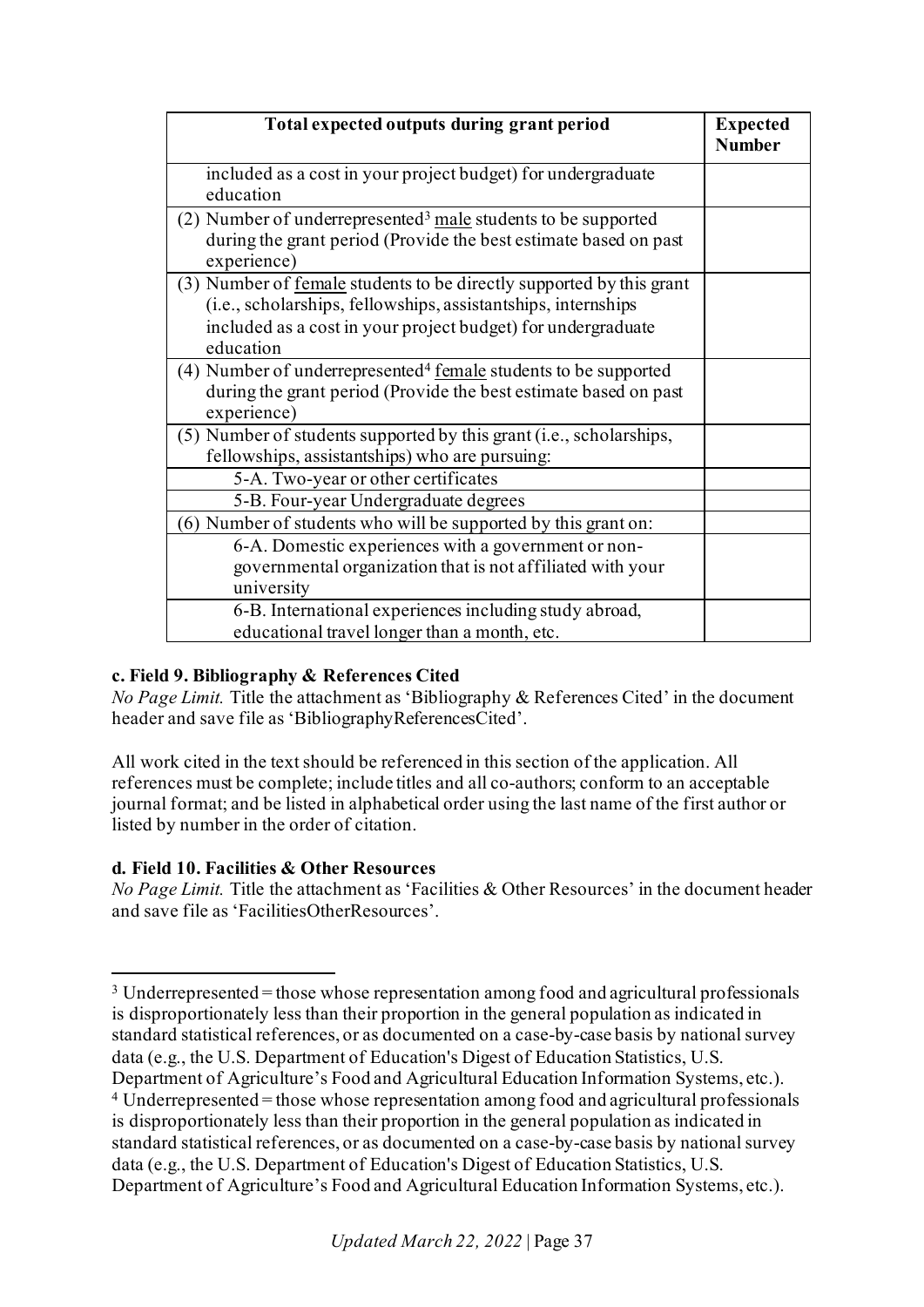## **e. Field 11. Equipment**

*No Page Limit.* Title the attachment as 'Equipment' in the document header and save file as 'Equipment'.

Describe available equipment. Items of nonexpendable equipment necessary to conduct and successfully complete the proposed project should be listed in Field C. of the R&R Budget and described in the Budget Justification (se[e Part IV](#page-42-0)  $\S$  C<sub>6</sub>) below).

### **f. Field 12. Other Attachments**

The following instructions are in addition to those noted in Part V 4.12 of the NIFA Grants.gov Application Guide

### 1) **Key Personnel Roles**

*2-Page Limit.* Title the attachment as 'Key Personnel' and save file as 'KeyPersonnel'.

a) *For Integrated Grant Applications –* state for key personnel an estimate of the percent of time devoted to research, education, and/or extension activities.

Clearly describe the roles and responsibilities of the PD, collaborator(s), mentor(s) *etc*. (biographical sketches for key personnel including mentor(s) should not be included here). If it will be necessary to enter into formal consulting or collaborative arrangements with others, such arrangements should be fully explained and justified. Evidence (letters of support) for this type of collaboration should be provided in the 'Documentation of Collaboration' attachment (see item 2) below).

## 2) **Logic Model**

*2-Page Limit.* **Required for allIntegrated Project applications. Encouraged for Research, Education, or Extension Project applications.** Title the attachment as 'Logic Model' and save file as 'LogicModel'.

Include the elements of a logic model detailing the activities, outputs, and outcomes of the proposed project. The logic model planning process is a tool that should be used to develop your project before writing your application. This information may be provided as a narrative or formatted into a logic model chart. For more information and resources, se[e Integrated Programs' Logic Model Planning Process](https://nifa.usda.gov/resource/integrated-programs-logic-model-planning-process).

#### 3) **Management Plan**

*3-Page Limit.* **Required for Integrated Project applications. Encouraged for Research, Education, or Extension Project applications.** Title the attachment as 'Management Plan' and save file as 'ManagementPlan'.

The plan is to be clearly articulated and include an organizational chart, administrative timeline, and a description of how the project will be governed, as well as a strategy to enhance coordination, collaboration, communication, and data sharing and reporting among members of the project team and stakeholder groups. The plan must also address how the project will be sustained beyond termination of an award.

The management plan must also include an advisory group of principal stakeholders, partners, and professionals to assess and evaluate the quality, expected measurable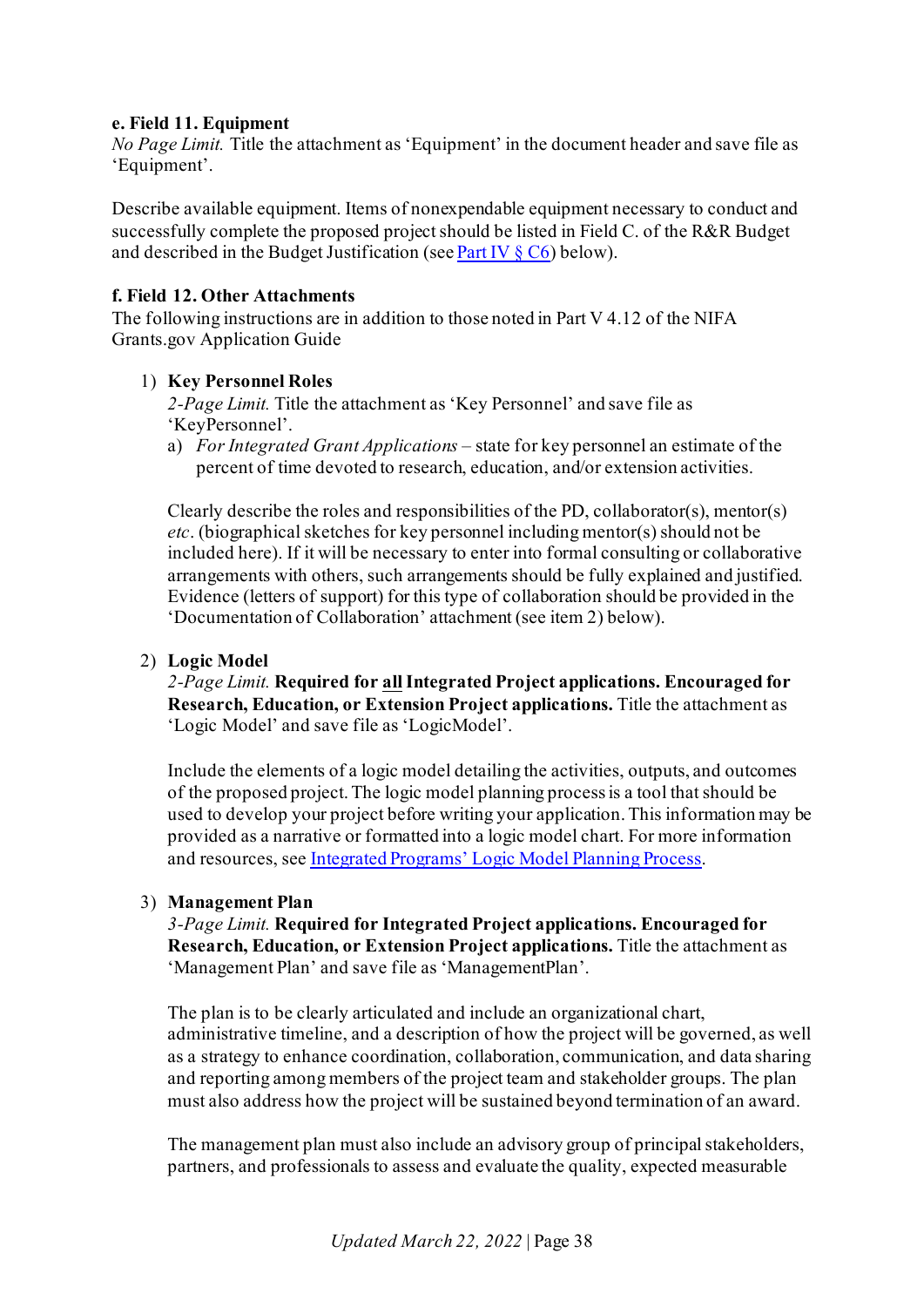outcomes, and potential impacts for the proposed research, education and/or extension. Please include rationale for their role, and how they will function effectively to support the goals and objectives of the project. The plan must demonstrate how partners and stakeholders contribute to project assessment on an annual basis.

# 4) **Data Management Plan (DMP)**

*2-Page Limit.* R**equired for Research, Education, Extension, or Integrated Project applications.** Title the attachment as 'Data Management Plan' and save file as 'DataManagementPlan'**.**

Clearly articulate how the project director (PD) and co-PDs plan to manage and disseminate the data generated by the project. The DMP will be considered during the merit review process (see Part V § B of the RFA). **See Part III, 3.1 of the NIFA Grants.gov Application Guide for NIFA attachment specifications.**

For the guidelines on preparation and inclusion of a DMP in your application, see [Data Management Plan for NIFA-Funded Research, Education and Extension](https://nifa.usda.gov/resource/data-management-plan-nifa-funded-research-projects)  [Projects](https://nifa.usda.gov/resource/data-management-plan-nifa-funded-research-projects) at NIFA website. Also included on the web page are FAQs and information about accessing examples of DMPs. In addition, general guidelines for Data Management Planning for USDA agencies are available at th[e National Agricultural](https://www.nal.usda.gov/ks/guidelines-data-management-planning)  [Library website.](https://www.nal.usda.gov/ks/guidelines-data-management-planning)

# <span id="page-38-0"></span>5) **Mentor Letter(s) and Documentation of Collaboration**

*No Page Limit.* Title the attachment as 'Documentation of Collaboration' in the document header and save file as 'Collaboration'. **(This is for REEU applications ONLY.)**

- a) Primary Mentor Letter of Commitment One Primary Mentor letter is required. If there is more than one Primary Mentor, a Primary mentor letter should be provided for each primary mentor. The mentor letter(s) should indicate: **A description of committed responsibilities and projected time with the undergraduate students throughout the proposed project.**
- b) Collaborating Mentor Letters As applicable, other mentor letter(s) should clearly describe committed responsibilities and projected time with the undergraduate students throughout the proposed project.
- c) Documentation of Collaboration Evidence of collaboration and contributions amongst the host institution and other institutions from which the undergraduate students will be recruited. Examples include Letters from the Deans and/or Department Heads of the respective schools.

Evidence, *e.g.*, letter(s) of support, should be provided that the collaborators involved have agreed to render services. The applicant also will be required to provide additional information on consultants and collaborators in the budget portion of the application.

# 6) **Minority-Serving Institution Documentation**

Title the attachment as 'Minorityinfo' in the document header and save file as 'Minorityinfo'.

- a) Letter identifying percentage of applicable minority students.
- b) Request for Determination of Status see Part III § B of the RFA.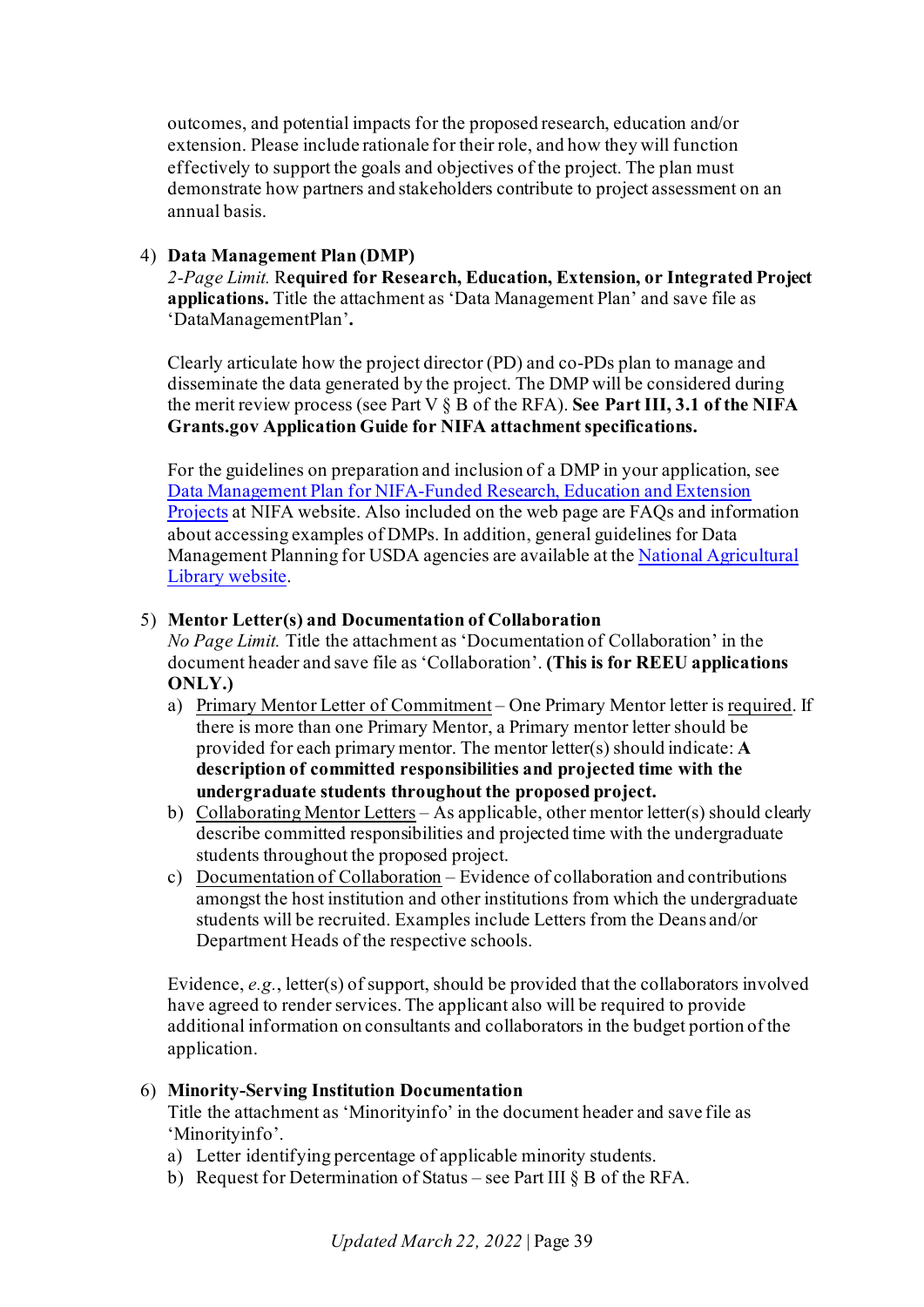# 7) **Representations Regarding Felony Conviction and Tax Delinquent Status for Corporate Applicants**

This is required for corporate applicants. See Part VI, 2 of the NIFA Grants.gov Application Guide for a description of the term, "corporation."

# **4. R&R Senior/Key Person Profile (Expanded)**

Detailed information related to this form are explained in detail in Part V, 5 of the NIFA Grants.gov Application Guide. This section of the guide includes instructions about the people who require senior/key person profile, and details about the biographical sketch and the current and pending support, including a link to the suggested template for the current and pending support.

A Senior/Key Person Profile must be completed for the PD and each co-PD, senior associate, and other professional personnel, including collaborators playing an active role in the project. Collaborators only providing services or materials should not be listed in the R&R Senior/Key Person Profile. Evidence (letters of support) for this type of collaboration should be provided in the Documentation of Collaboration (se[e Part IV](#page-38-0)  $\S$  C3(f5)).

# **a. Project Role Field**

Complete appropriately.

1) For **REEU applications** – A member(s) of the host institution(s) must be listed as the PD or co-PD, as appropriate, on the application.

# **b. Other Project Role Category Field**

Complete appropriately, if applicable. Enter "Mentor" for corresponding scientific mentor(s).

# **c. Attach Biographical Sketch Field**

*2-Page Limit (excluding publications listings) per PD, co-PD, senior associate, and other professional personnel.* Title the attachment as 'Biographical Sketch' in the document header and save file as 'BiographicalSketch' followed by the last name of the PD or co-PD such that each biographical sketch file in the application has a distinct file name. See Part V, 5.2 of the NIFA Grants.gov application guide.

The Biographical sketch of the applicant (PD) and each co-PD, senior associate, and other professional personnel must be included. In addition, include:

- 1) Author identifier (ORCID[, https://orcid.org\)](https://orcid.org/) of the researcher if available.
- 2) Digital Object Identifier (DOI) of all publications where possible.

If applicable, the application must include a list of data publications or published data products relevant to the proposed project, following recommended data citation format.

In addition, Biographical sketch must include the following information:

- 1) Activities that demonstrate scholastic achievement and excellence. These may include but are not limited to a presentation of academic, extension, and/or research credentials including, as applicable: earned degrees, teaching experience, employment history, professional activities, honors and awards, and grants received.
- 2) indicate TOTAL number of undergraduate students directly mentored or trained through experiential learning activities during the past four (4) years; and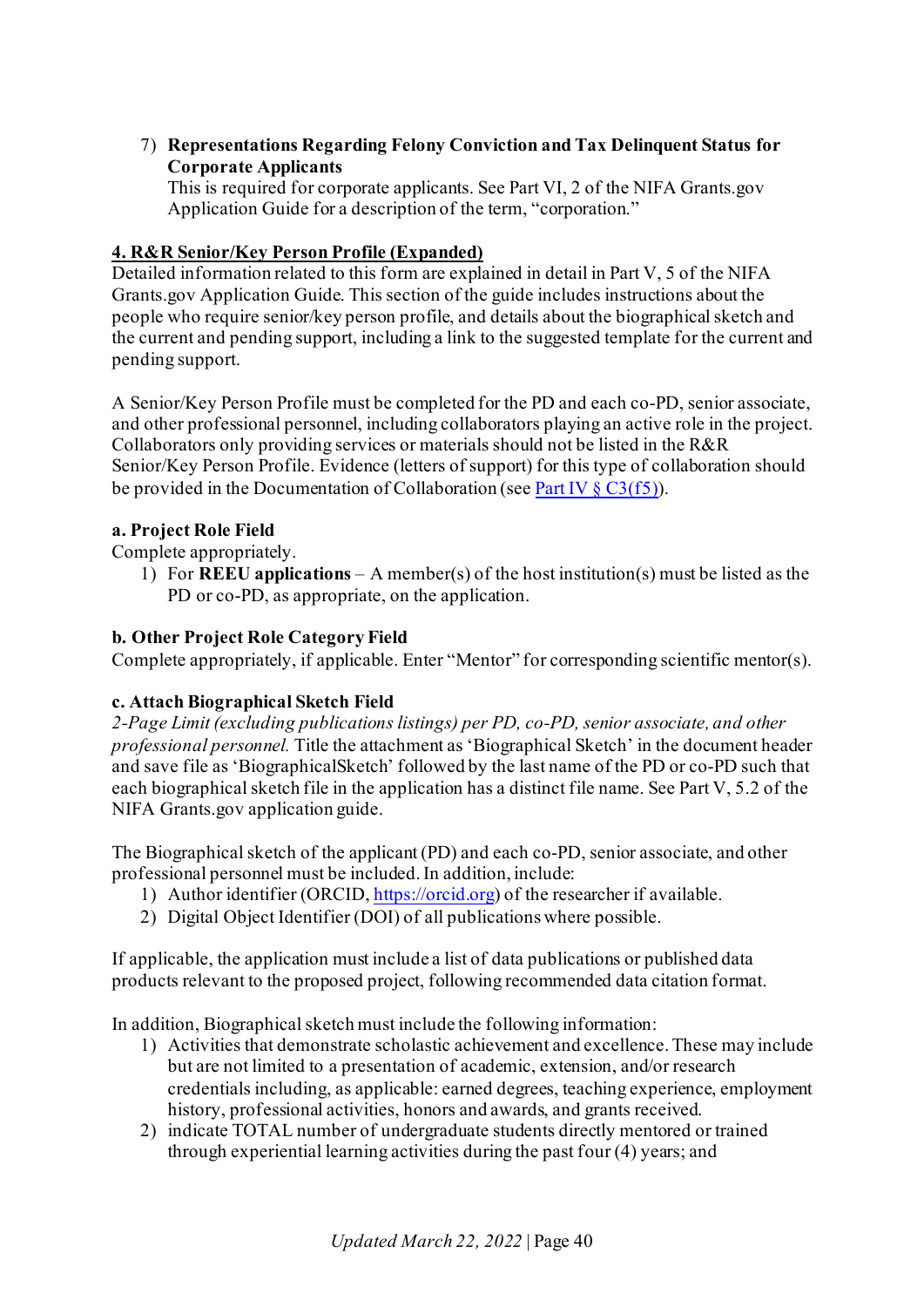3) include all relevant publications in refereed journals during the past four (4) years, including those in press.

The Biographical sketch of the Primary mentor (more than one Primary Mentor if integrated project only) must include the number of mentees mentored at least for the last 5 years.

The Conflict of Interest list must not be included in the biographical sketch, but it must be provided as a separate document (se[e Part IV](#page-43-0)  $\S C7(b)$  for more information).

## **d. Attach Current and Pending Support Field**

*No Page Limit.* Title the attachment as 'Current and Pending Support' in the document header and save file as 'CurrentPendingSupport'.

Current and Pending Support for each senior/key person identified and the scientific mentor(s) (as documentation of on-going work in the mentor's laboratory) must be completed.

The suggested template for Current and Pending Support is located on th[e NIFA Application](https://nifa.usda.gov/resource/application-support-templates)  [Support Templates page](https://nifa.usda.gov/resource/application-support-templates) ("Current & Pending Support" in the attachments list).

Note: Even if no other funding is currently reported under the 'Active' section of this attachment, each senior/key person must list this grant application under the 'Pending' section of this attachment.

## **As an addendum to the Current and Pending Support, provide a brief summary for any completed, current, or pending projects that appear similar to the current application.**

# **5. R&R Personal Data**

As noted in Part V, 6 of the NIFA Grants.gov Application Guide, the submission of this information is voluntary and is not a precondition of award. Part V.6 also notes the importance and use of the information.

#### **6. R&R Budget**

Detailed Information related to the questions on this form is available in Part V, 7 of the NIFA Grants.gov Application Guide.

#### **a. Matching funds**

**If you conclude that matching funds are not required as specified under Part III § C of the RFA, Cost Sharing or Matching,** you must include an explanation for your conclusion in the Budget Justification. We will consider this justification when determining final matching requirements or if required matching can be waived. NIFA retains the right to make final determinations regarding matching requirements.

For grants that require matching funds as specified under Part III § C, the Budget Justification must list matching sources along with the identification of the entity(ies) providing the match as well as the total dollar amount being pledged. NIFA is no longer requiring written verification of commitments of matching support (a pledge agreement). However, you are still subject to documentation, valuing and reporting requirements, etc. as specified in 2 CFR Part 200, "Uniform Administrative Requirements, Cost Principles, and Audit Requirements for Federal Awards (the Uniform Guidance)," 7 CFR 3430, "Competitive and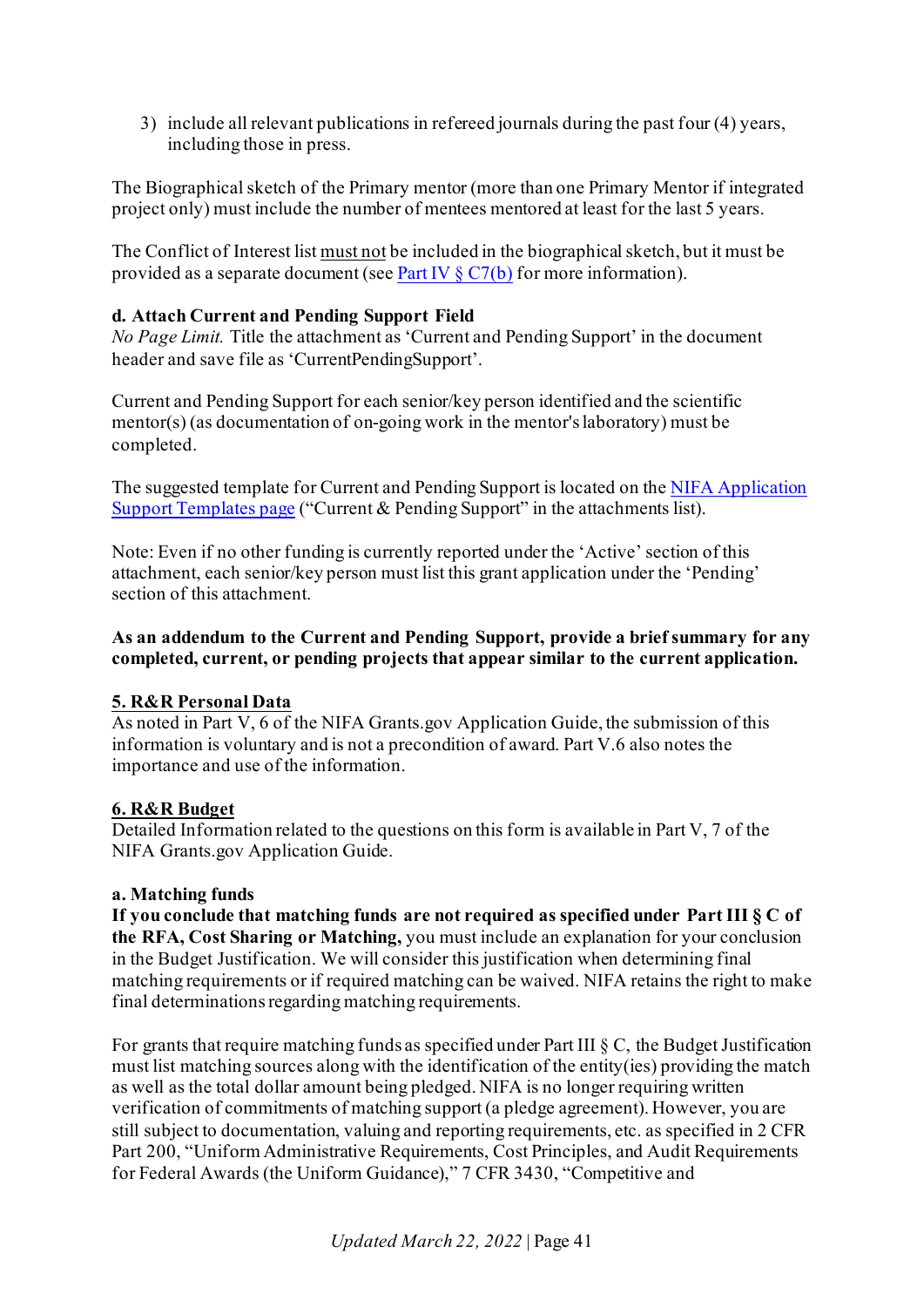Noncompetitive Non-Formula Federal Assistance Programs – General Award Administrative Provisions," and program-specific regulations, as applicable. In instances where match is required, any resulting award will require the signature of an Authorized Representative. Only when NIFA receives the award signed by the AR will award funds be released and available for drawdown.

**For applied Research or Integrated Projects with an applied research component,** if a funded project is commodity-specific and not of national scope, the grant recipient is required to match the NIFA funds awarded on a dollar-for-dollar basis from non-federal sources with cash and/or in-kind contributions.

The sources and the amount of all matching support from outside the applicant organization must be summarized on a separate page and placed in the application immediately following the Budget Justification. All pledge agreements must be placed in the application immediately following the summary of matching support.

Establish the value of applicant contributions in accordance with applicable cost principles. Refer to 2 CFR Part 200, "Uniform Administrative Requirements, Cost Principles, and Audit Requirements for Federal Awards," for further guidance and other requirements relating to matching and allowable costs.

# **b. Budget Periods**

Applications must contain a budget for each budget period; a cumulative budget will automatically be generated.

If a REEU grant application is funded, the Project Director will be required to attend one AFRI NIFA EWD Project Directors' meeting during the performance period of the award. Reasonable travel expenses (location to be determined by NIFA program staff) should be included as part of the project budget. Reasonable travel expenses should be included as part of the project budget.

# **See Part I § C of the RFA for limitation of budget amounts, use of funds, and budget periods.**

- 1) Projects that include partnering with eXtension must include financial support for the Community of Practice core functions as well as project specific activities.
- 2) For Integrated Project Applications, projects must budget sufficient resources to carry out the proposed set of research, education, and/or extension activities that will lead to the desired outcomes. No more than two-thirds of a project's budget may be focused on a single component. Projects that include partnering with eXtension must include financial support for the Community of Practice core functions as well as projectspecific activities.

# **c. Subcontract Arrangements**

If it will be necessary to enter into a formal subcontract agreement with another institution, then refer to the following items.

- 1) Letters of commitment (including proposed amount of subaward) and statement of work are required to be included in the application for each subaward. Letters of commitment are to be included in Field 12, Other Attachments of the R&R Other Project Information.
- 2) If the cumulative amount for subawards exceeds 50 percent of the total Federal funds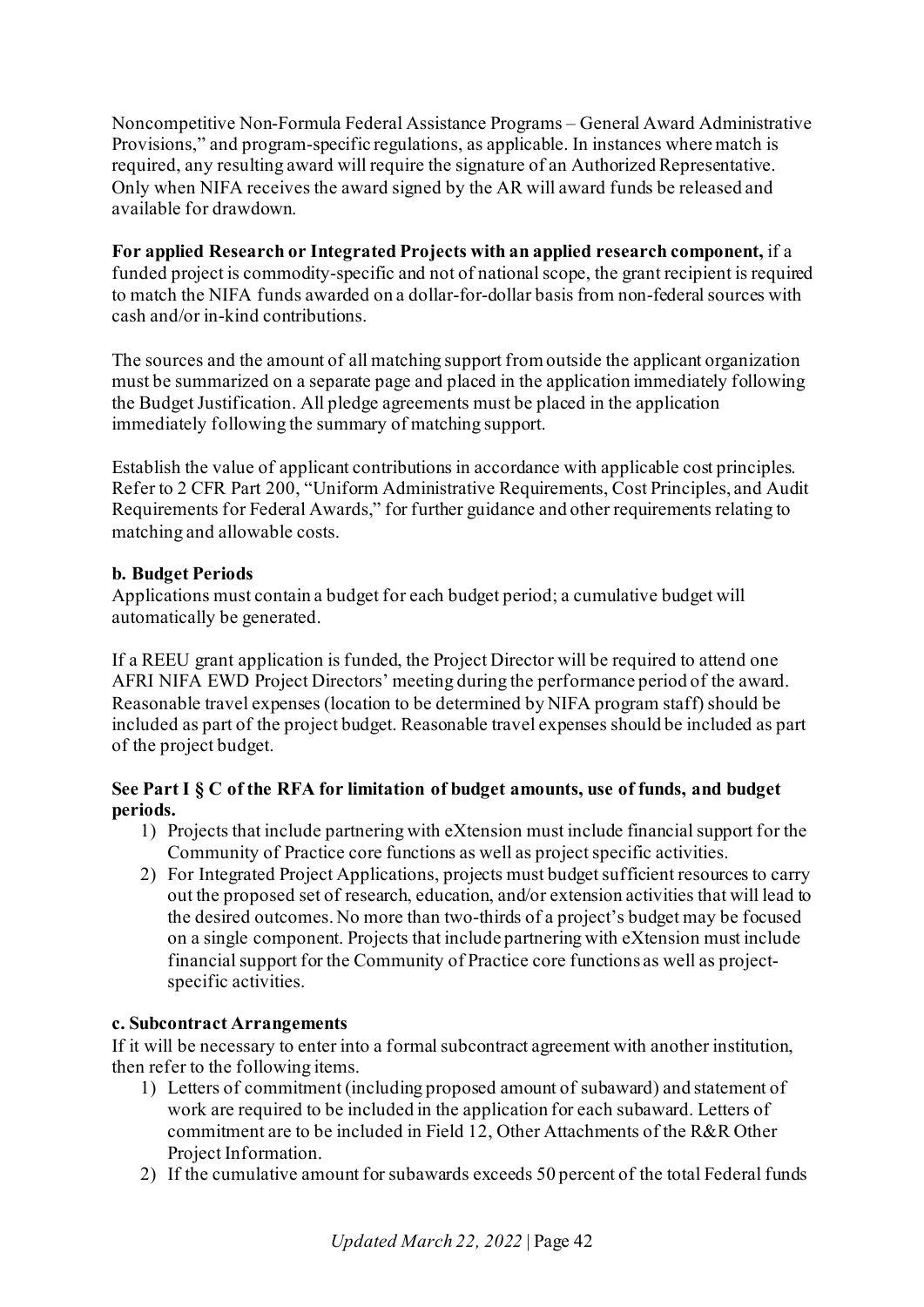requested or in instances where the proposed subaward is to a Federal agency, then the applicant must provide budgetary detail (i.e., budget and budget justification) for each subaward. If this is the case then refer to Part V, 8 of the NIFA Grants.gov Application Guide for instructions on how to include this information as part of the application.

# **d. Field H. Indirect Costs**

See Part V, 7.9 of the NIFA Grants.gov Application Guide for details. NIFA is prohibited from paying indirect costs exceeding 30 percent of the total Federal funds provided under each award. This limitation is equivalent to 42.857 percent of the total direct costs of an award. See Part IV § D of the RFA for additional information.

# <span id="page-42-0"></span>**e. Field K. Budget Justification**

*No Page Limit.* Title the attachment as 'Budget Justification' in the document header and save file as 'BudgetJustification'.

All cumulative budget categories, with the exception of Indirect Costs, for which support is requested must be individually listed (with costs) in the same order as the cumulative budge. If consulting, collaborative, or subcontractual arrangements are included in the application, these arrangements should be fully explained and justified. The rate of pay for any consultant must be included, if known at the time of application. Please include a cost breakdown for the consultant, including the number of days in service, travel, and per diem, as well as the rate of pay. Letters of consent or collaboration and other evidence should be provided in the Documentation of Collaboration (se[e Part IV](#page-38-0)  $\S$  C3(f5)) to show that collaborators have agreed to participate. A proposed statement of work, biographical sketch, and a budget for each arrangement involving the transfer of substantive programmatic work or the provision of financial assistance to a third party must be supplied. **Allowable expenditures must be appropriately discussed in the budget justification.** In multiinstitutional applications, a budget and budget narrative must be included for each institution involved. The lead institution and each participating institution must be identified.

1) *For Integrated Project Applications –* Each function should be represented by one or more objectives within the application. Projects must budget sufficient resources to carry out the proposed set of research, education, and/or extension activities that will lead to the desired outcomes. No more than two-thirds of a project's budget may be focused on a single component.

# **7. Supplemental Information Form**

Instructions related to this form are explained in detail in Part VI, 1 of the NIFA Grants.gov Application Guide.

# **a. Field 2. Program to which you are applying**

Enter the Program Code Name and the Program Code for the Program Area to which you are applying from the information provided in the Program Area Descriptions beginning in Part I § C of the RFA. An application can only be submitted to one program area. Note that accurate entry of the Program Area Code Name and Program Area Code is extremely important for proper and timely processing of application. Failure to enter this information correctly may result in your application not being retrieved on time for review and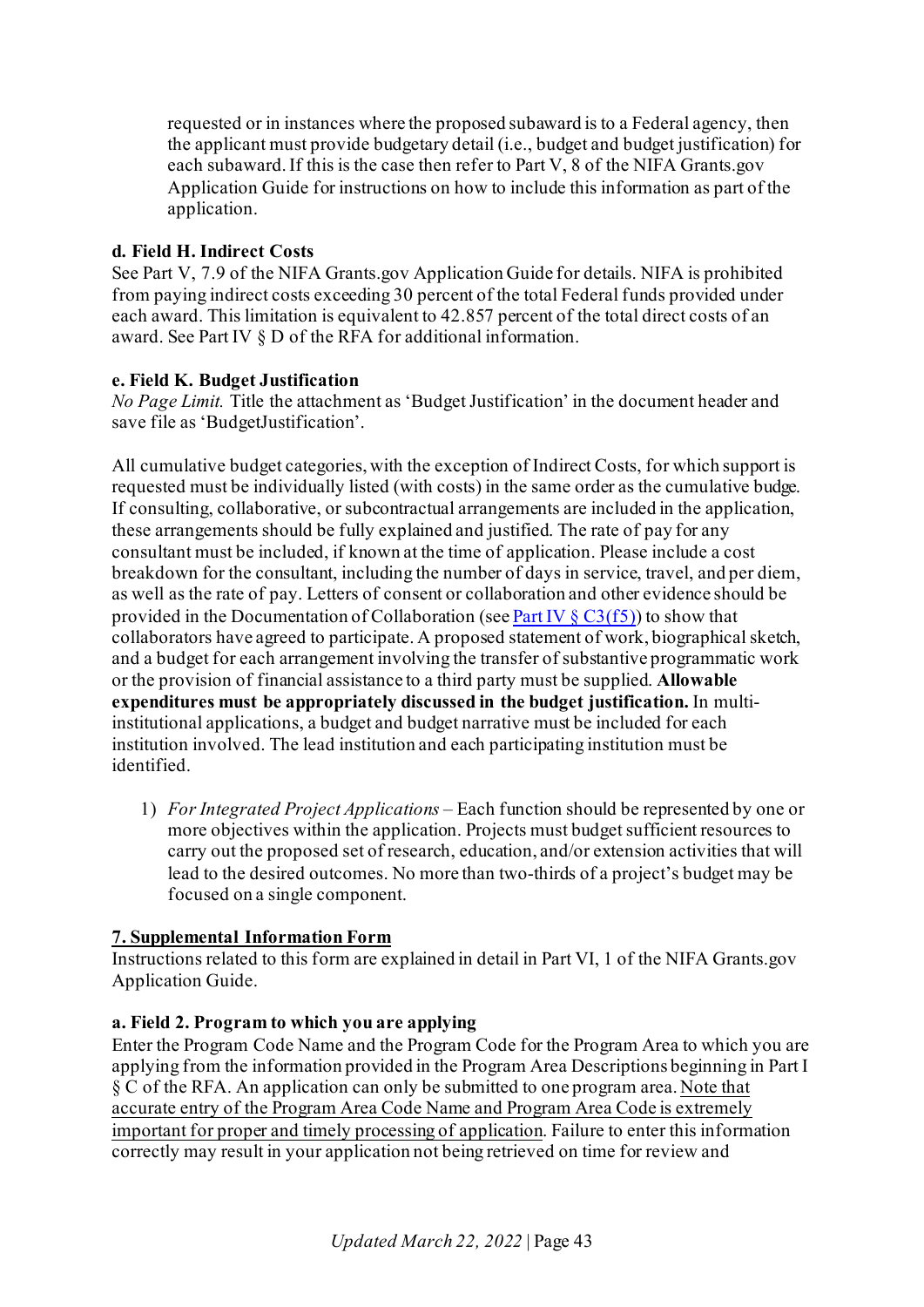subsequently not being considered for funding. If you have a question about which topic area is appropriate for your application, please contact the Program Area Contact.

# <span id="page-43-0"></span>**b. Field 8. Conflict of Interest List**

*No Page Limit.* Title the attachment as 'Conflict of Interest' in the document header and save file as 'Conflict of Interest'. See Part VI, 1.8 of the NIFA Grants.gov Application Guide for further instructions and a link to the suggested template.

A Conflict of Interest List is required for all applications submitted to the AFRI. The Conflict of Interest List should be provided as a separate PDF attachment and not included in the vitae or resume. A Conflict of Interest List must be completed individually for all personnel who have submitted a Biographical Sketch in the R&R Senior/Key Personnel Profile. **Collate all individual Conflict of Interest lists into a single document file.** The lists can only be submitted as a single PDF attachment.

The required template for the Conflict of Interest List is located on th[e NIFA Application](https://nifa.usda.gov/resource/application-support-templates)  [Support Templates page](https://nifa.usda.gov/resource/application-support-templates) ("Conflict of Interest List" in the attachments list).

# <span id="page-43-1"></span>**Pre- and Post-doctoral Fellowships**

For Pre- and Post-doctoral Fellowships applications, follow the instructions below.

# <span id="page-43-2"></span>**1. SF 424 R&R Cover Sheet**

Information related to the questions on this form is dealt with in detail in Part V, 2 of the NIFA Grants.gov Application Guide. See Part V, 2.18 of the NIFA Grants.gov Application Guide for the required certifications and assurances (e.g., Prohibition Against Entities Requiring Certain Internal Confidentiality Agreements).

# <span id="page-43-3"></span>**2. SF 424 R&R Project/Performance Site Location(s)**

Detailed information related to the questions on this form is dealt with in detail in Part V, 3 of the NIFA Grants.gov Application Guide.

# <span id="page-43-4"></span>**3. R&R Other Project Information Form**

Detailed information related to the questions on this form is dealt with in detail in Part V, 4 of the NIFA Grants.gov Application Guide.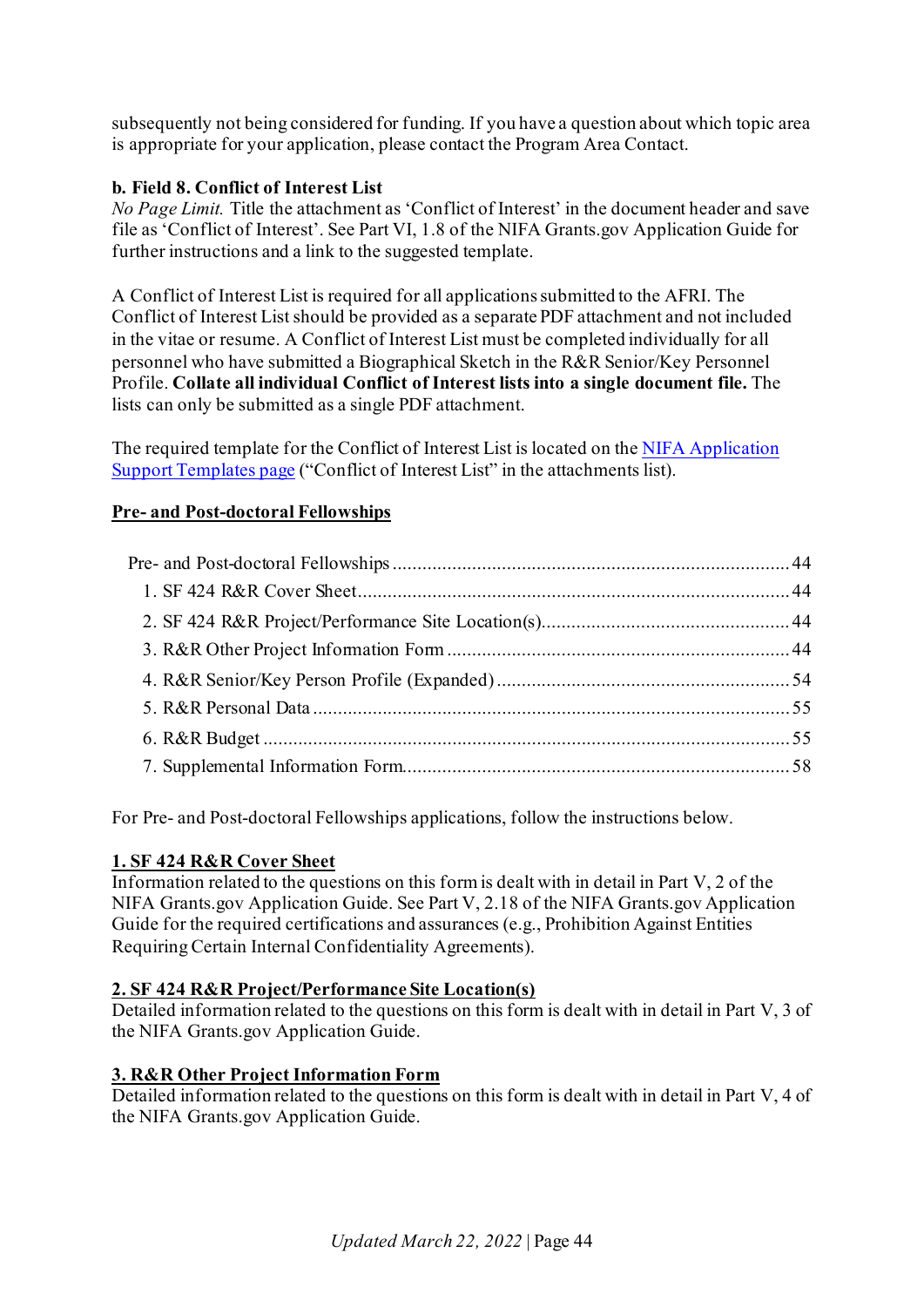# **a. Field 7. Project Summary/Abstract**

Title the attachment as 'Project Summary' in the document header and save file as 'ProjectSummary'. See Part V, 4.7 of NIFA Grants.gov Application Guide for further instructions and a link to the suggested template.

The Project Summary **must** indicate the following:

- 1) Names and institutions of the PD and Primary Mentor (more than one if Integrated project only);
- 2) Predoctoral or Postdoctoral application
- 3) Project type (research, education, extension, or integrated research, education and/or extension) and concise project description in the applicant's proposed predoctoral program or postdoctoral training;
- 4) Indicate the primary AFRI Farm Bill priority area focus of the project by selecting one of the following:
	- i) Plant health and production and plant products;
	- ii) Animal health and production and animal products;
	- iii) Food safety, nutrition, and health;
	- iv) Bioenergy, natural resources, and environment;
	- v) Agriculture systems and technology; or
	- vi) Agriculture economics and rural communities.
- 5) Relevance of the project to the goals of pre- or post-doctoral program area;
- 6) Relevance of the project to the goals of AFRI Education and Workforce Development (EWD).

The **postdoctoral applicant**, in their Project Summary/Abstract, should indicate the Priority Area name, Program Area name, and Program Area Priority Code from the AFRI Foundational and Applied Science request for applications that most closely topically matches the proposed project plan. **Postdoctoral proposals** will be adjudicated by a respective AFRI Foundational and Applied Science Program Area. A table of the AFRI Foundational and Applied Science Priority and Program Areas, along with Priority Codes and other information is listed below and can be found at [FY 2022 AFRI Foundational and](https://nifa.usda.gov/sites/default/files/rfa/FY22-AFRI-FAS-RFA-508-Fv2.pdf)  [Applied Science RFA \(usda.gov\)](https://nifa.usda.gov/sites/default/files/rfa/FY22-AFRI-FAS-RFA-508-Fv2.pdf)

NIFA Postdoctoral Fellowship Applicants

- 1. Match your proposed project topically with one of the programs listed below.
- 2. Cite the program code in your project summary/abstract.

3. Submit your application with the Postdoctoral Fellowship program code (A7201) on the SF424.

| <b>NIFA AFRI</b>         | <b>NIFA AFRI Foundational and Applied Science</b>           | Program |
|--------------------------|-------------------------------------------------------------|---------|
| <b>Farm Bill</b>         | Program Area                                                | Code    |
| <b>Priority Area [1]</b> |                                                             |         |
| <b>PHPPP</b>             | 1a. Foundational Knowledge of Agricultural Production       | A1102   |
|                          | <b>Systems</b>                                              |         |
| <b>PHPPP</b>             | 1b. Foundational Knowledge of Plant Products                | A1103   |
| <b>PHPPP</b>             | 1c. Pests and Beneficial Species in Agricultural Production | A1112   |
|                          | Systems                                                     |         |
| <b>PHPPP</b>             | 1d. Physiology of Agricultural Plants                       | A1152   |
| <b>PHPPP</b>             | 1e. Plant Breeding for Agricultural Production              | A1141   |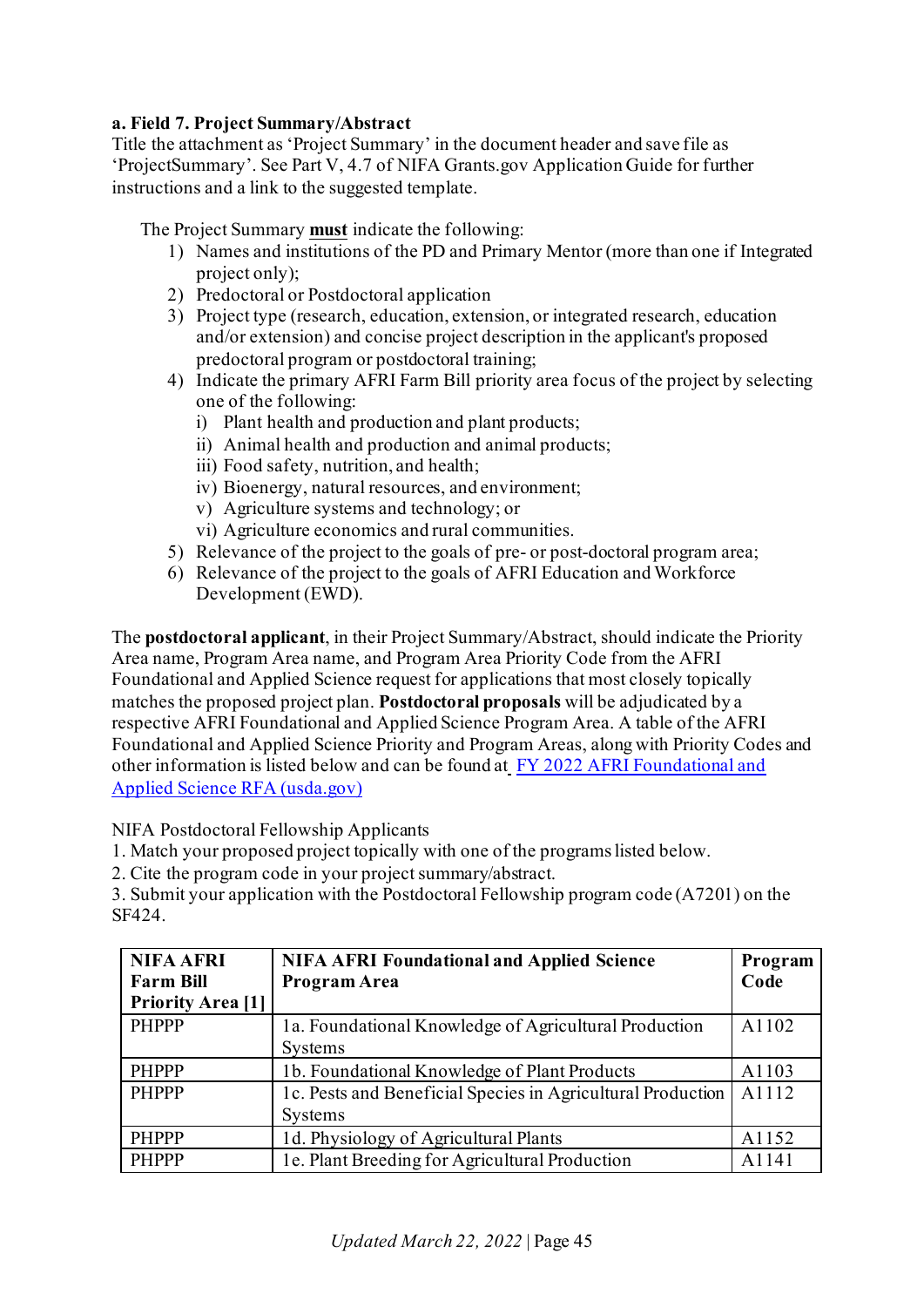| PHPPP        | 1f. Pollinator Health: Research and Application            | A1113 |
|--------------|------------------------------------------------------------|-------|
| <b>PHPPP</b> | 1g. Conventional Plant Breeding for Cultivar Development   | A1143 |
| <b>AHPAP</b> | 2a. Animal Reproduction                                    | A1211 |
| <b>AHPAP</b> | 2b. Animal Nutrition, Growth and Lactation                 | A1231 |
| <b>AHPAP</b> | 2c. Welfare of Agricultural Animals                        | A1251 |
| <b>AHPAP</b> | 2d. Diseases of Agricultural Animals                       | A1221 |
| <b>AHPAP</b> | 2e. Animal Breeding, Genetics, and Genomics                | A1201 |
| <b>FSNH</b>  | 3a. Food Safety and Defense                                | A1332 |
| <b>FSNH</b>  | 3b. Novel Foods and Innovative Manufacturing               | A1364 |
|              | Technologies                                               |       |
| <b>FSNH</b>  | 3c. Diet, Nutrition and the Prevention of Chronic Diseases | A1344 |
| <b>FSNH</b>  | 3d. Food and Human Health                                  | A1343 |
| <b>FSNH</b>  | 3e. Mitigating Antimicrobial Resistance Across the Food    | A1366 |
|              | Chain                                                      |       |
| <b>BNRE</b>  | 4a. Soil Health                                            | A1401 |
| <b>BNRE</b>  | 4b. Water Quantity and Quality                             | A1411 |
| <b>BNRE</b>  | 4c. Sustainable Bioeconomy through Biobased Products       | A1414 |
| <b>BNRE</b>  | 4d. Sustainable Agroecosystems: Health, Functions,         | A1451 |
|              | Processes and Management                                   |       |
| <b>AST</b>   | 5a. Engineering for Agricultural Production and            | A1521 |
|              | Processing                                                 |       |
| <b>AST</b>   | 5b. Biorefining and Biomanufacturing                       | A1531 |
| <b>AST</b>   | 5c. Nanotechnology for Agricultural and Food Systems       | A1511 |
| <b>AST</b>   | 5d. Engineering for Precision Crop and Water               | A1551 |
|              | Management                                                 |       |
| <b>AERC</b>  | 6a. Small and Medium-Sized Farms                           | A1601 |
| <b>AERC</b>  | 6b. Economics, Markets and Trade                           | A1641 |
| <b>AERC</b>  | 6c. Social Implications of Food and Agricultural           | A1642 |
|              | Technologies                                               |       |
| <b>AERC</b>  | 6d. Rural Economic Development                             | A1661 |
| <b>AERC</b>  | 6e. Environmental and Natural Resource Economics           | A1651 |
| Crosscutting | 7a. Agricultural Microbiomes in Plant Systems and          | A1402 |
|              | <b>Natural Resources</b>                                   |       |
| Crosscutting | 7b. Critical Agricultural Research and Extension (CARE)    | A1701 |
| Crosscutting | 7c. Data Science for Food and Agricultural Systems         | A1541 |
|              | (DSFAS)                                                    |       |

[1] PHPPP=Plant Health and Production and Plant Products, AHPAP=Animal Health and Production and Animal Products; FSNH=Food Safety, Nutrition, and Health; BNRE=Bioenergy, Natural Resources, and Environment; AST=Agriculture Systems and Technology; AERC=Agriculture Economics and Rural Communities; Crosscutting=Crosscutting Programs

# **b. Field 8. Project Narrative**

**Title the attachment as 'Project Narrative' in the document header and save file as 'ProjectNarrative'.**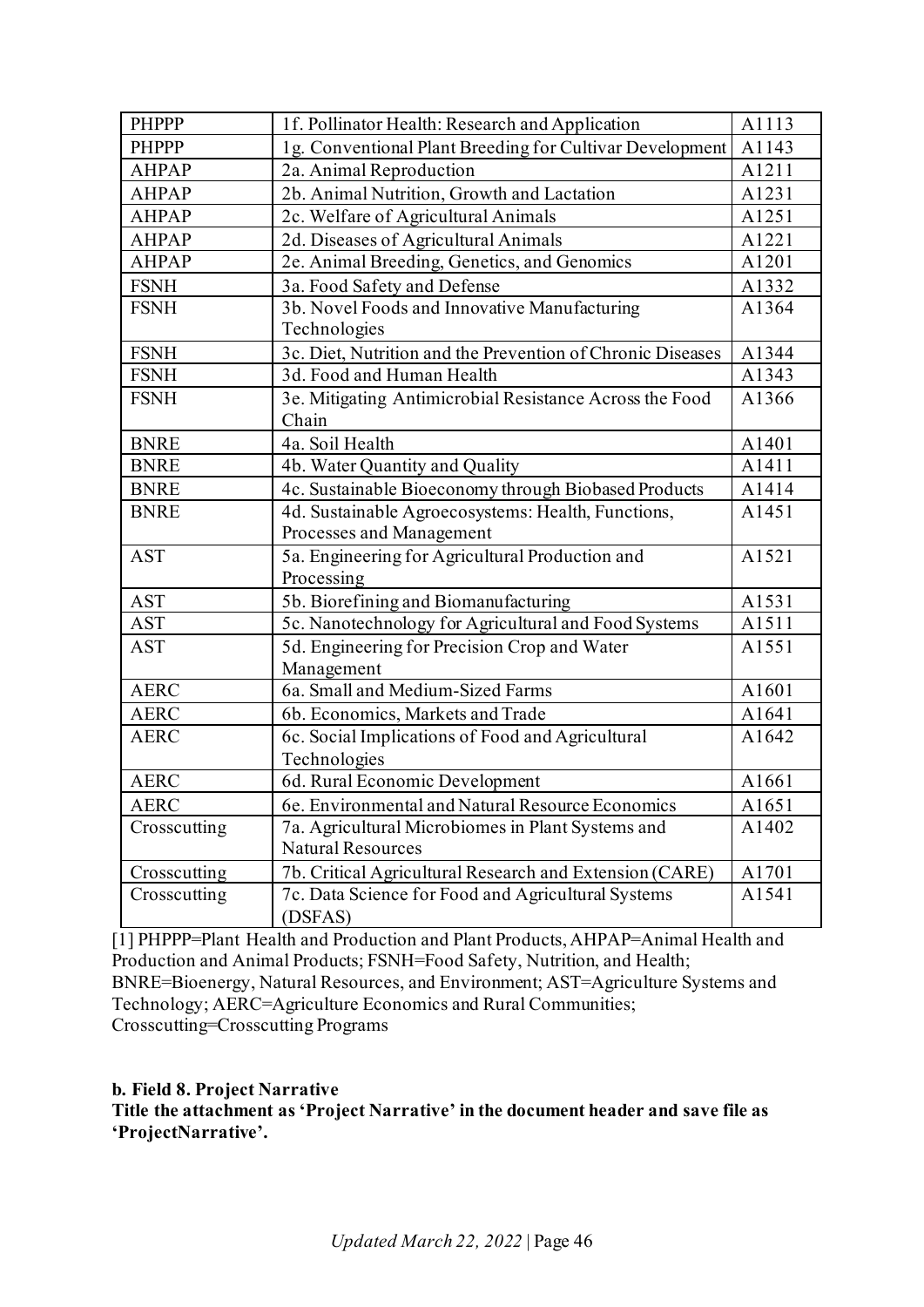- 1) For **Predoctoral Grant** applications, the Project Narrative section may not exceed a total of **six-pages** using 12-point font with single line spacing (i.e., no more than six lines per vertical inch), including all figures and tables. Do not used a condensed or narrow font (e.g., Arial Narrow).
- 2) For **Postdoctoral Grant** applications, the Project Narrative section may not exceed a total of **ten-pages** using 12-point font with single line spacing (i.e., no more than six lines per vertical inch), including all figures and tables. Do not used a condensed or narrow font (e.g., Arial Narrow).

To ensure fair and equitable competition, applications exceeding the applicable page limitation will be returned without review.

**NOTE:** ALL components of the project narrative (e.g., Response to Previous Review, if applicable; the Training/Career Development Plan; the Mentoring Plan; the Project Plan; and the Evaluation Plan) will be considered in accordance with the evaluation criteria.

# **For Predoctoral Fellowships and Postdoctoral Fellowships, Project Narrative Attachment must include all of the following:**

# 1) **Specific Application Type Information**

a) **Response to Previous Review (only applies to Resubmitted Applications, see Part II § B of the RFA)**

The Project Narrative attachment for resubmissions should include two components: i) one-page response to the previous review (containing the previous proposal number in the first line) titled "Response to Previous Review" as the first page of the attachment and ii) the Project Narrative (see item 2 below). The onepage "Response to Previous Review" does not count against the Project Narrative page limit.

# 2) **Training/Career Development Plan**

The Training/Career Development Plan is a description of all activities that the applicant plans to perform and participate in which will enhance the pre- or postdoctoral training during the fellowship award period.

# a) For **Predoctoral Fellowship** applicants, this plan must include

- i) personal statement addressing future career directions or preparation for entering the workforce,
- ii) overall career goals and objectives, as well as how, if awarded, the fellowship will allow them to accomplish their professional goals and objectives,
- iii) any other training objectives,
- iv) any extension and educational activities (e.g., teaching in formal or informal settings) to enhance their career development that will be undertaken during their doctoral training.
- b) For **Postdoctoral Fellowship** applicants, this plan must include plans for transition to career independence by development of professional skills. These professional skills include teaching competencies; what those career and training goals are; and results of the postdoctoral fellow's previous and current research and scholarships that include publications, presentations, etc.

# 3) **Mentoring Plan**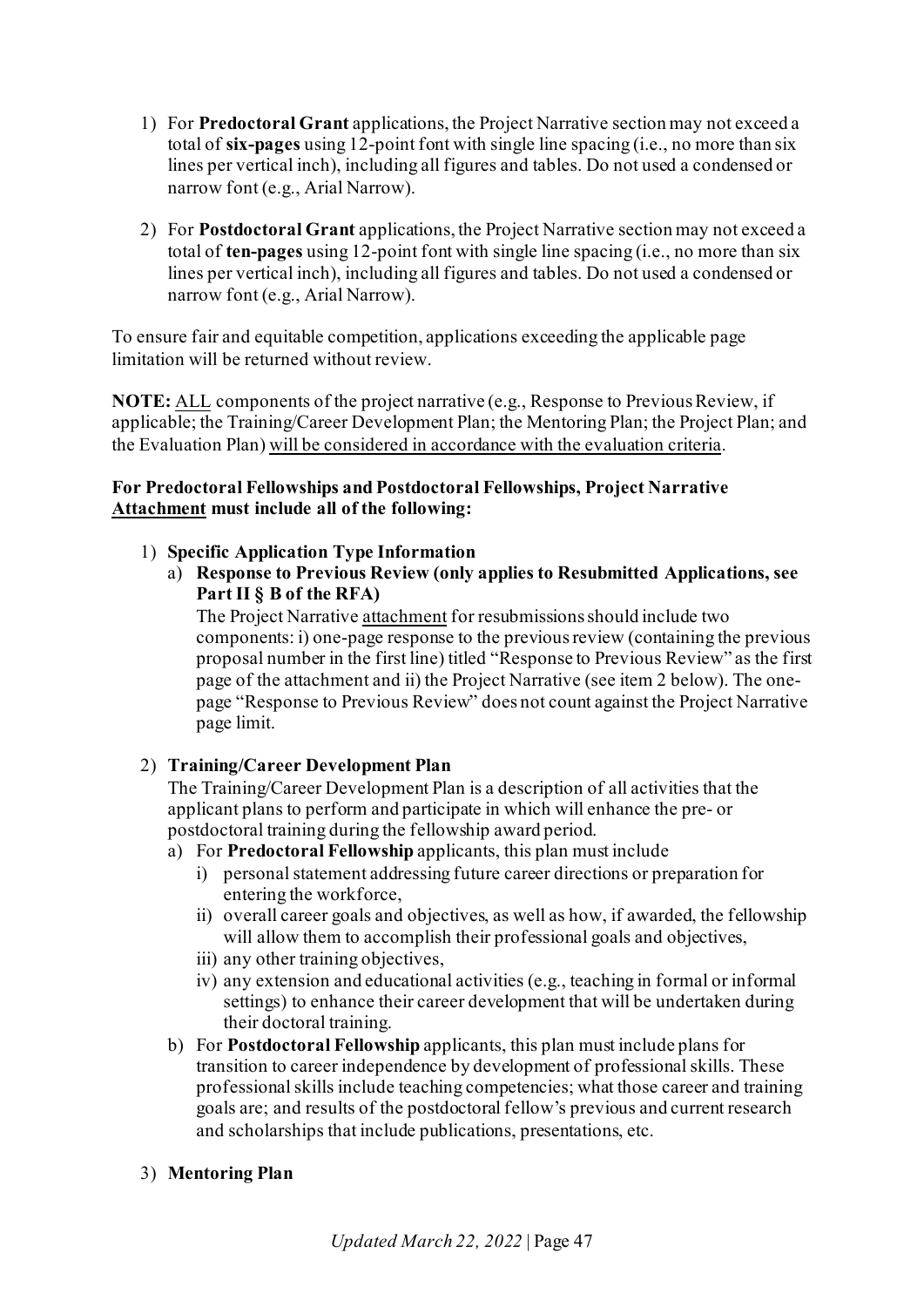The applicants are expected to identify a Primary Mentor who will be willing to help them in their application and projects as well as professional development (more than one Primary Mentor is acceptable for Integrated Projects only). If there are other collaborating mentors, their role and responsibilities to the project and development of the applicant's skills should be clearly described. For predoctoral applications, if the primary mentor is not the student's graduate advisor or laboratory sponsor, the relationship between advisor's work and the primary mentor's research should be clearly defined, and the contribution of each individual in the student's project as well as degree completion should be included. The commitment of the mentor(s) is included in the evaluation criteria as it pertains to project personnel. In describing the role of the mentor, the applicant should:

- a) Briefly indicate how the mentoring and educational training will add to the skill sets of the NIFA Fellow.
- b) Briefly explain the commitment of the primary mentor.
- c) Briefly describe the role of collaborating mentors (if applicable).
- d) With respect to the Primary Mentor, provide a list of former mentees and their current positions.

# **NOTE: The Primary Mentor must submit a Letter of Commitment (as an attachment to Field 12, Other Attachments, of the Other Project Information form) explicitly indicating their respective responsibilities throughout the proposed project in relation to the Project Director.**

e) Briefly list and explain the role of other non-primary mentors.

# 4) **Project Plan**

a) **Predoctoral Applicants**

It is expected that predoctoral students will be working with a primary mentor or advisor who has funded research and that the fellow may work on another aspect of this research. Moreover, the mentor/advisor will already have the facilities, equipment, technologies and methodologies for the projects developed with the fellow. Experimental methods, especially if these are routinely or generally used, do not need detailed description. However, sufficient details on the experimental approach or strategy as well as pitfalls must be provided to allow assessment of feasibility of study. The Project scope should be within the 3-year timeframe of the fellowship.

# b) **Postdoctoral Applicants**

The research should be totally independent of the mentor's work. Proven techniques and technologies as part of the experimental approach, especially if these are routinely employed, don't have to be provided in detail. Experimental approaches or strategies including possible pitfalls and alternatives must be provided in order to assess the overall feasibility of the proposed study. Avoid open-ended screens or undefined outcomes. The scope of the project should be within the 2-year timeframe.

# 5) **Introduction**

The introduction should include a well-defined problem, a clear statement of the longterm goal(s), and supporting objectives of the proposed project. Summarize the body of knowledge or other past activities that substantiate the need for the proposed project. Describe ongoing or recently completed activities related to the proposed project including the work of key project personnel. Include preliminary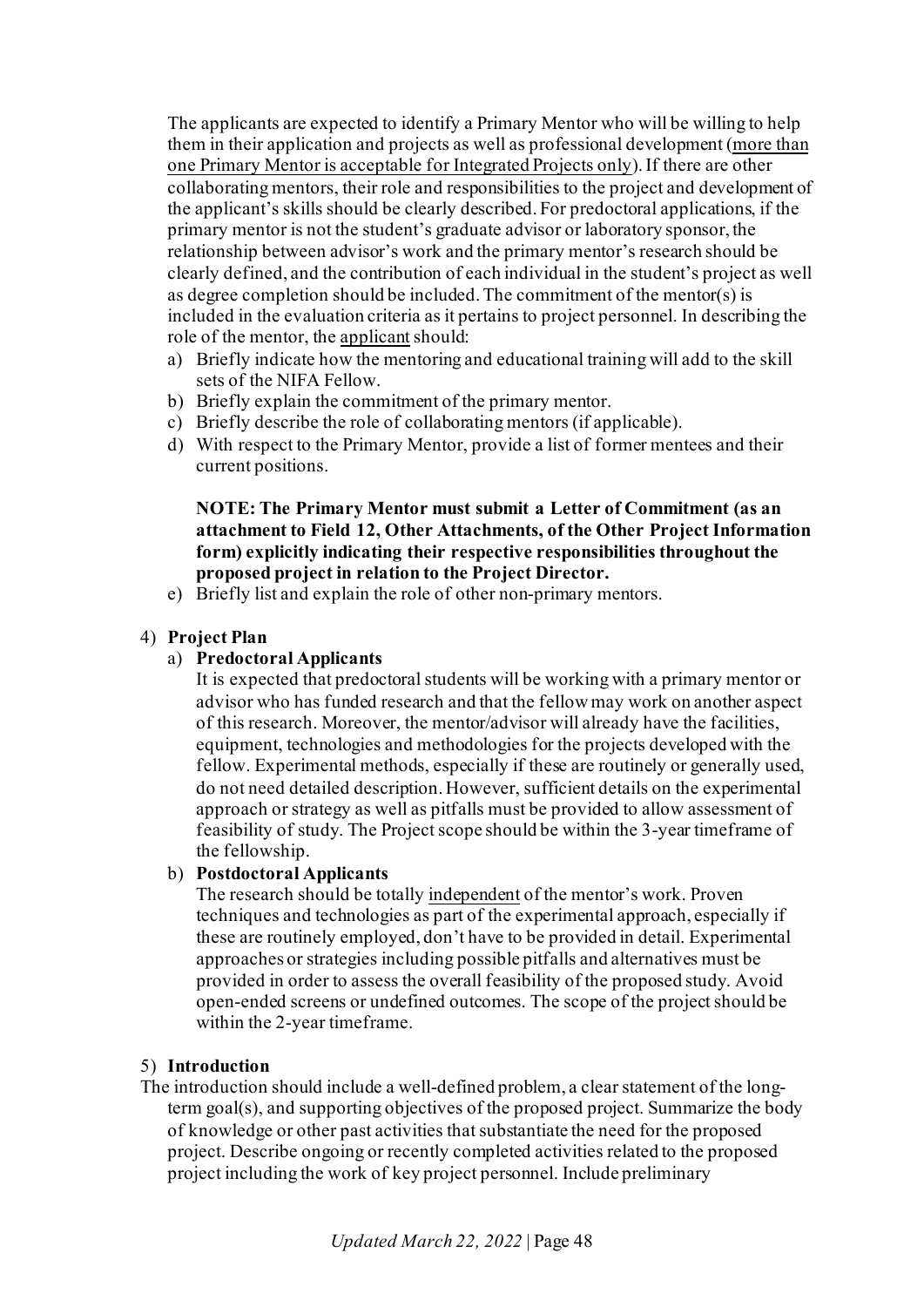data/information pertinent to the proposed work. All works cited should be referenced (see Bibliography & References Cited).

# 6) **Rationale and Significance**

- a) Concisely present the rationale behind the proposed project and how it will advance the current knowledge in the field;
- b) Clearly describe the specific relationship of the project's objectives to one of the Program Area Priorities. The Program Area Priority(ies) must be specifically identified; and
- c) Describe how the proposed curricular activities (predoctoral) will support educational goals and project activities.

# 7) **Approach**

Provide a concise description of the proposed project and the problem(s) to be addressed. Clearly describe the approaches to be used. Specifically, this section must include:

- a) A description of the project details proposed and the sequence in which the activities are to be performed;
- b) Methods to be used in carrying out the proposed project and feasibility of the methods (detail only if a new and unproven method is to be used; if employing commonly used methods provide information on the expertise available);
- c) Expected outcomes and outcome measures;
- d) Means by which results will be analyzed, assessed, or interpreted;
- e) How results or products will be used;
- f) Pitfalls that may be encountered, and possible alternatives;
- g) Limitations to proposed procedures;
- h) A full explanation of any materials, procedures, situations, or activities related to the project that may be hazardous to personnel, along with an outline or precautions to be exercised to avoid or mitigate the effects of such hazards;
- i) A timeline for attainment of objectives and for production of deliverables that include annual milestones with specific, measurable outcomes; and
- j) Establishment of a profile on an established professional social networking site to document career progress during and beyond the term of the Fellowship.

# 8) **Evaluation Plan**

A plan for evaluating progress towards **objectives related to the training/career development plan, mentoring plan, and project plan.** The plan must include milestones, which signify the completion of a major deliverable, events, or accomplishment and serve to verify that the project is on schedule and on track for successful conclusion. The plan should also include descriptions of indicators that will be measured to evaluate whether the education activities are successful in achieving project goals and contribute to the achievement of the stated program goals and outcomes; and a dissemination plan describing the methods that will be used to communicate findings and project accomplishments.

- a) For **Education Project** Applications In addition to the Project Narrative requirements above, the proposed Education Project should clearly articulate:
	- i) The potential for advancing the quality of education by addressing a specific problem or opportunity; and
	- ii) The target audience and the level of education addressed.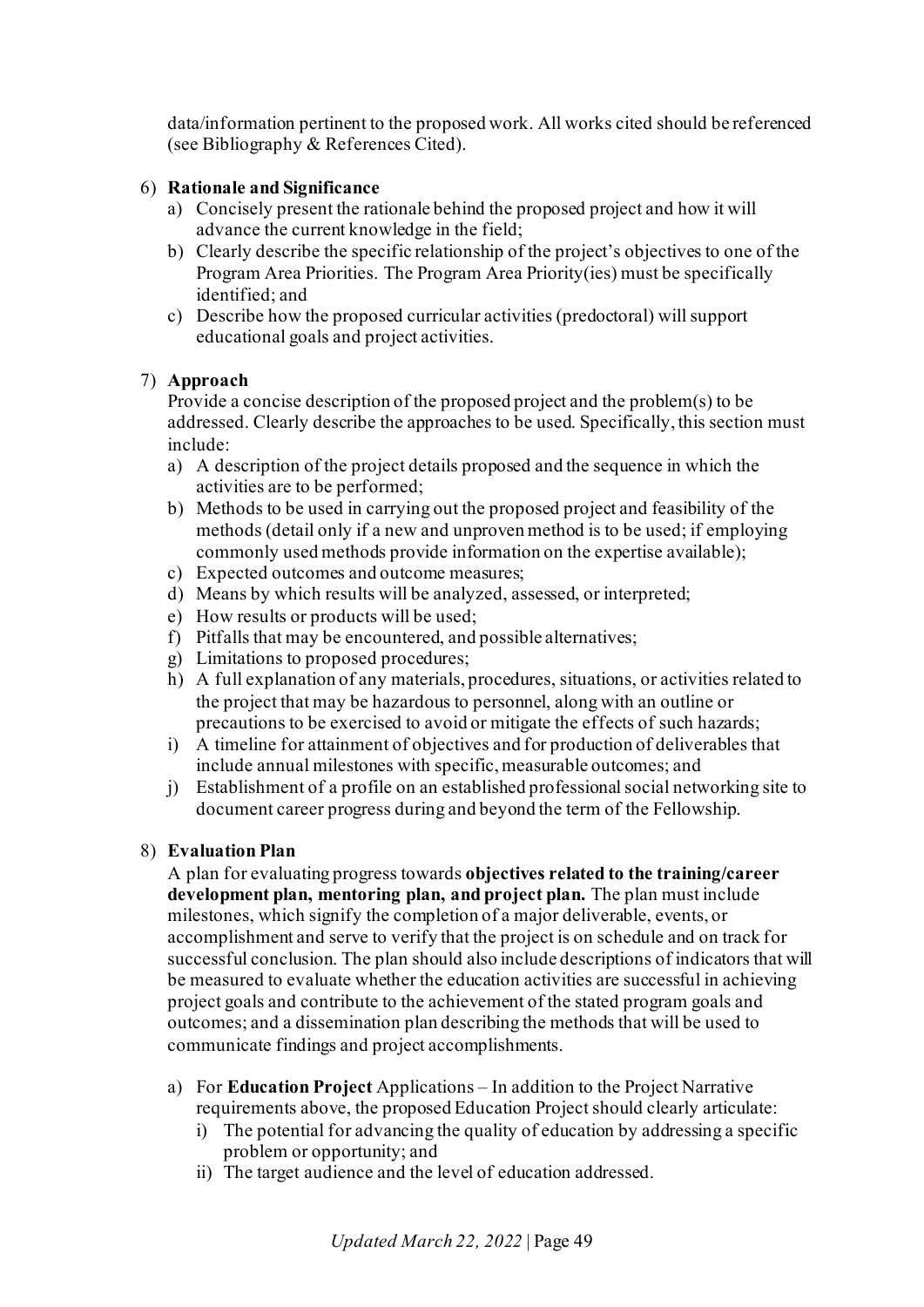- b) For **Extension Project** Applications In addition to the Project Narrative requirements above, the proposed Extension Project should give emphasis to scholarly principles of engagement and outreach that clearly articulate:
	- i) The importance of informal education to address a specific local problem or issue;
	- ii) The theoretical basis of informal outreach methods used;
	- iii) Development and/or implementation of a curriculum-based series of connected learning activities (including educational materials) that engage the public in practical problem solving;
	- iv) A plan for evaluating progress toward achieving project objectives. The plan must include milestones, which signify the completion of a major deliverable, event, or accomplishment and serve to verify that the project is on schedule and on track for successful conclusion;
	- v) The plan should also include descriptions of indicators that you will measure to evaluate whether the extension activities are successful in achieving project goals and in contributing to achievement of the stated program goals and outcomes; and
	- vi) A dissemination plan describing the methods that will be used to communicate findings and project accomplishments.
- c) For **Integrated Project** Applications In addition to the Project Narrative requirements above, the proposed Integrated Project should clearly articulate:
	- i) Stakeholder involvement in project development, implementation, and evaluation, where appropriate;
		- ii) Objectives for each function included in the project (note that extension and education activities are expected to differ and to be described in separate project objectives (see [AFRI Project Types \(usda.gov\)](https://nifa.usda.gov/sites/default/files/resource/AFRI-Project-Types.pdf); and
	- iii) A dissemination plan describing the methods that will be used to communicate findings and project accomplishments.
	- iv) A plan for evaluating progress toward achieving project objectives must be included. The plan must include milestones, which signify the completion of a major deliverable, event, or accomplishment and serve to verify that the project is on schedule and on track for successful conclusion. The plan should also include descriptions of indicators that you will measure to evaluate whether the research, education, and/or extension activities are successful in achieving project goals and in contributing to achievement of the stated program goals and outcomes.

# **c. Field 9. Bibliography & References Cited**

*No Page Limit.* Title the attachment as 'Bibliography & References Cited' in the document header and save file as 'BibliographyReferencesCited'.

All work cited in the text should be referenced in this section of the application. All references must be complete; include titles and all co-authors; conform to an acceptable journal format; and be listed in alphabetical order using the last name of the first author or listed by number in the order of citation.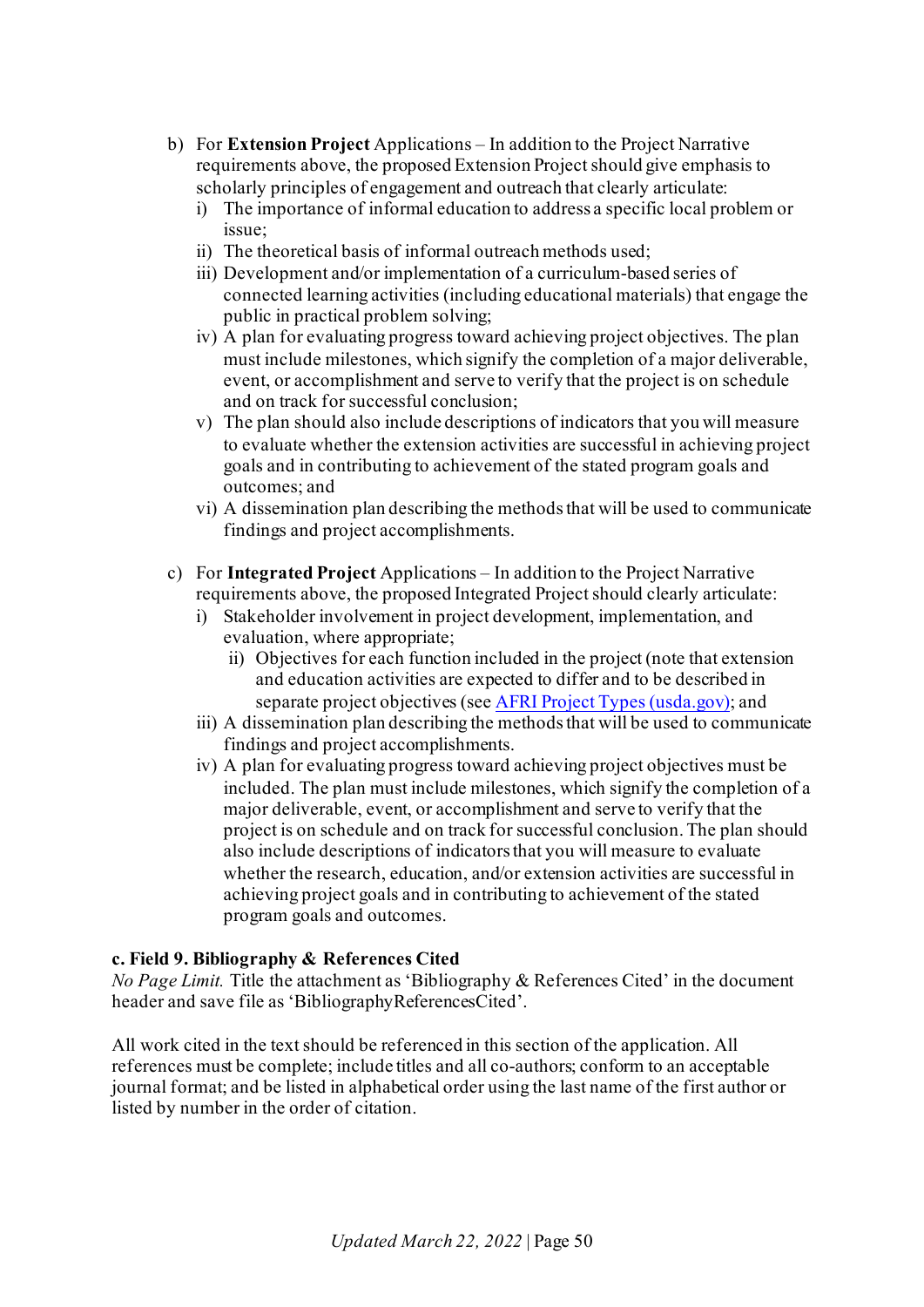# **d. Field 10. Facilities & Other Resources**

*No Page Limit.* Title the attachment as 'Facilities & Other Resources' in the document header and save file as 'FacilitiesOtherResources'.

#### **e. Field 11. Equipment**

*No Page Limit.* Title the attachment as 'Equipment' in the document header and save file as 'Equipment'.

Describe available equipment. Items of nonexpendable equipment necessary to conduct and successfully complete the proposed project should be listed in Field C. of the R&R Budget and described in the Budget Justification (se[e Part IV](#page-56-0) § C6 below).

#### **f. Field 12. Other Attachments**

The following instructions are in addition to those noted in Part V 4.12 of the NIFA Grants.gov Application Guide.

# 1) **Key Personnel Roles**

*2-Page Limit.* Title the attachment as 'Key Personnel' and save file as 'KeyPersonnel'.

Clearly describe the roles and responsibilities of the PD, collaborator(s), mentor(s) *etc*. (biographical sketches for key personnel including mentor(s) should not be included here). If it will be necessary to enter into formal consulting or collaborative arrangements with others, such arrangements should be fully explained and justified. Evidence (letters of support) for this type of collaboration should be provided in the 'Documentation of Collaboration' attachment (see item 5) below).

2) **Mentor Letter, Reference Letters, and Documentation of Collaboration** *No Page Limit.* Title the attachment as 'Documentation of Collaboration' in the document header and save file as 'Collaboration'.

Mentor Letter and the Reference Letters must be included in the Documentation of Collaboration.

a) Primary Mentor Letter of Commitment

One Primary Mentor letter is required. If there is more than one Primary Mentor (Integrated Projects Only), a Primary mentor letter should be provided for each mentor. The mentor letter(s) should indicate:

- i) the quality of the applicant in regard to their ability to develop into a leader in agriculture;
- ii) the applicant's oral and written communication skills and critical and analytical skills;
- iii) the applicant's level of intellectual independence;
- iv) the role of the student and mentor in the development of the application;
- v) **their respective committed responsibilities throughout the proposed project in relation to the Project Director;**
- vi) a statement that the research by the applicant is independent and not an extension of the mentor's research (for postdoctoral applicants only); and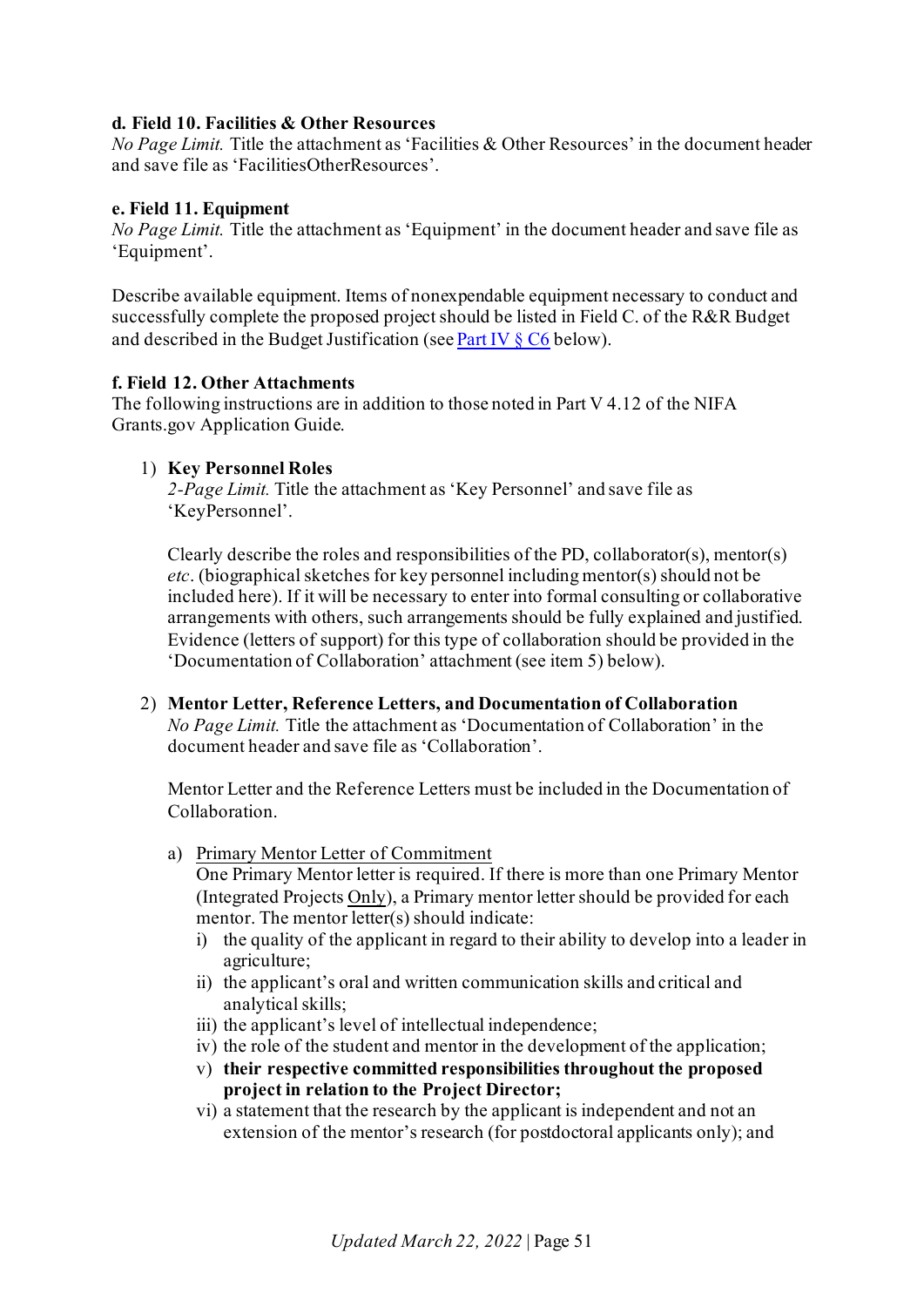- vii)any other pertinent and relevant information to indicate the applicant is deserving of being awarded a prestigious AFRI EWD Pre- or Post-doctoral Fellowship.
- b) Collaborating Mentor Letters

As applicable, the other mentor letter(s) should generally comment on items a) through d), f), and g) of the Primary Mentor Letter of Commitment noted above.

c) Reference Letter(s)

Three reference letters are required. Letters should not come from identified mentors but must be obtained from other individuals who know the applicant well to substantially speak towards the applicant's academic and research accomplishments and ability to complete the doctoral degree program, or undertake an independent postdoctoral research, education, extension, or integrated research, education and/or extension project. Reference letters should be no longer than one- page.

- d) Academic Standing
	- i) For **predoctoral applications**, documentation from the graduate advisor, graduate committee or the institution indicating that the applicant has advanced to candidacy, as per institutional requirements, by: (A) Fiscal Year 2022 competition: October 27, 2022
	- ii) For **postdoctoral applications**, documentation from the graduate advisor, graduate committee or the institution that all doctoral degree requirements were satisfied:
		- (A) **Fiscal Year 2022 competition:** no earlier than January 1, 2019, and no later than June 8, 2023

# 3) **Logic Model**

*2-Page Limit.* **Required for all Research, Education, Extension or Integrated Project applications.** Title the attachment as 'Logic Model' and save file as 'LogicModel'.

Include the elements of a logic model detailing the activities, outputs, and outcomes of the proposed project. The logic model planning process is a tool that should be used to develop your project before writing your application. This information may be provided as a narrative or formatted into a logic model chart. For more information and resources, se[e Integrated Programs' Logic Model Planning Process](https://nifa.usda.gov/resource/integrated-programs-logic-model-planning-process).

**Failure to include a logic model for an integrated project may result in the application not being considered for review.**

# 4) **Management Plan**

*3-Page Limit.* **Required for all Research, Education, Extension, or Integrated Project applications.** Title the attachment as 'Management Plan' and save file as 'ManagementPlan'.

The plan is to be clearly articulated and include an organizational chart, administrative timeline, and a description of how the project will be governed, as well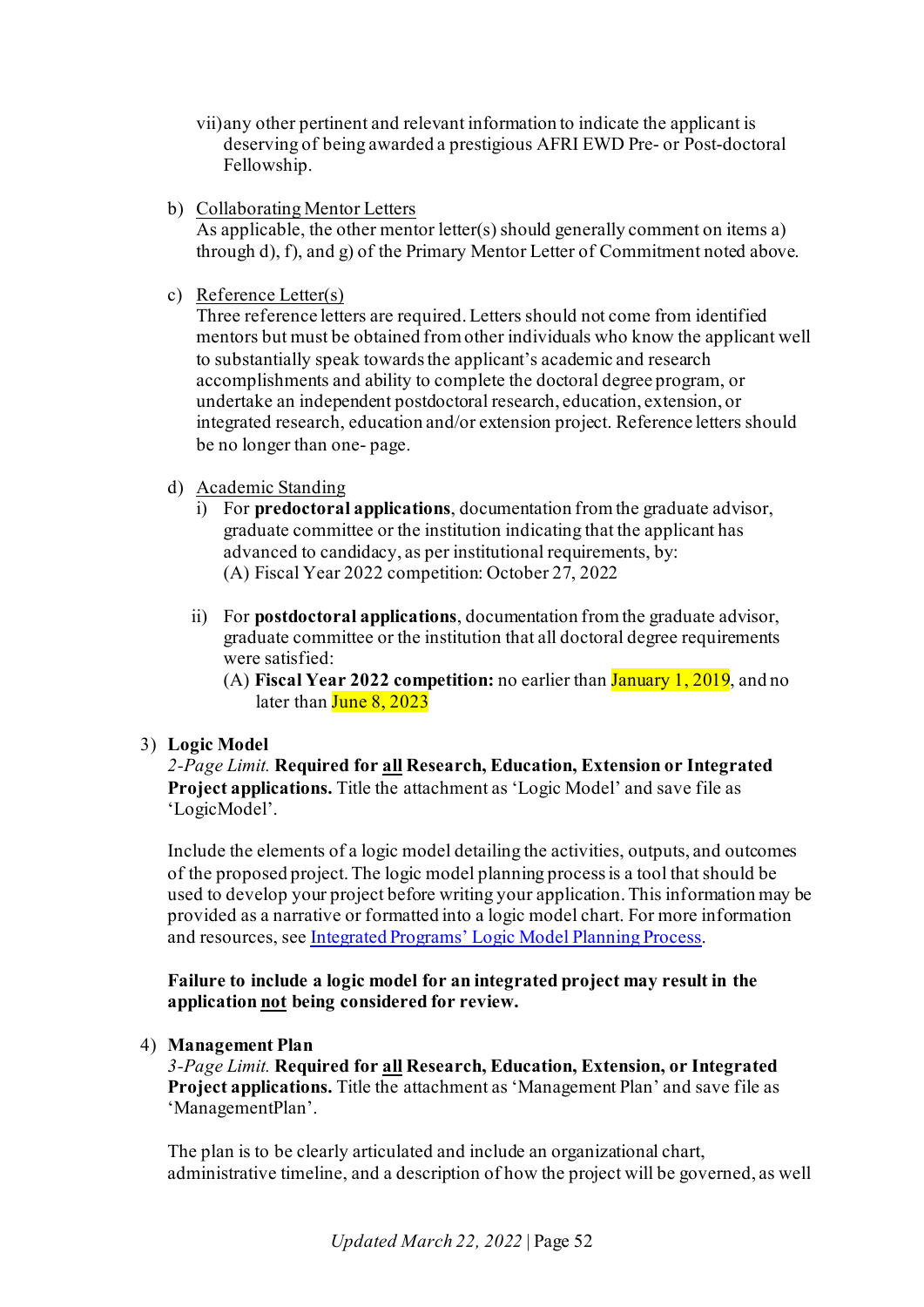as a strategy to enhance coordination, collaboration, communication, and data sharing and reporting among members of the project team and stakeholder groups. The plan must also address how the project will be sustained beyond termination of an award.

The management plan must also include an advisory group of principal stakeholders, partners, and professionals to assess and evaluate the quality, expected measurable outcomes, and potential impacts for the proposed research, education and/or extension. Please include rationale for their role, and how they will function effectively to support the goals and objectives of the project. The plan must demonstrate how partners and stakeholders contribute to project assessment on an annual basis.

#### 5) **Data Management Plan (DMP)**

*2-Page Limit.* **Required for all applications.** Title the attachment as 'Data Management Plan' and save file as 'DataManagementPlan'**.**

Clearly articulate how the project director (PD) and co-PDs plan to manage and disseminate the data generated by the project. The DMP will be considered during the merit review process (see Part V § B of the RFA). **See Part III, 3.1 of the NIFA Grants.gov Application Guide for NIFA attachment specifications.**

For preparation and inclusion of a DMP in your application, se[e Data Management](https://www.nal.usda.gov/ks/guidelines-data-management-planning)  [Plan for NIFA-funded Research, Education and Extension Projects at NIFA website.](https://www.nal.usda.gov/ks/guidelines-data-management-planning) Also included on the web page are FAQs and information about accessing examples of DMPs. In addition, general guidelines for Data Management Planning for USDA agencies are available at th[e National Agricultural Library website](https://www.nal.usda.gov/ks/guidelines-data-management-planning).

# <span id="page-52-0"></span>6) **Documentation of Collaboration**

*No Page Limit.* Title the attachment as 'Documentation of Collaboration' in the document header and save file as 'Collaboration'.

Evidence, *e.g.*, letter(s) of support, must be provided that the collaborators involved have agreed to render services. The applicant also will be required to provide additional information on consultants and collaborators in the budget portion of the application.

# 7) **Preprints**

*Limited to 2 preprints.* Title the attachment as 'Preprints' in the document header and save file as 'Preprints'.

Preprints related to the Project Narrative are allowed if they are directly germane to the proposed project. Information may not be appended to an application to circumvent page limitations prescribed for the Project Narrative. Extraneous materials will not be used during the peer review process. Only manuscripts in press for a peerreviewed journal will be accepted and must be accompanied by letters of acceptance from the publishing journals. Preprints attached in support of the application must be single-spaced. Each preprint must be identified with the name of the submitting organization, the name(s) of the PD(s), and the title of the application.

#### 8) **Minority-Serving Institution Documentation**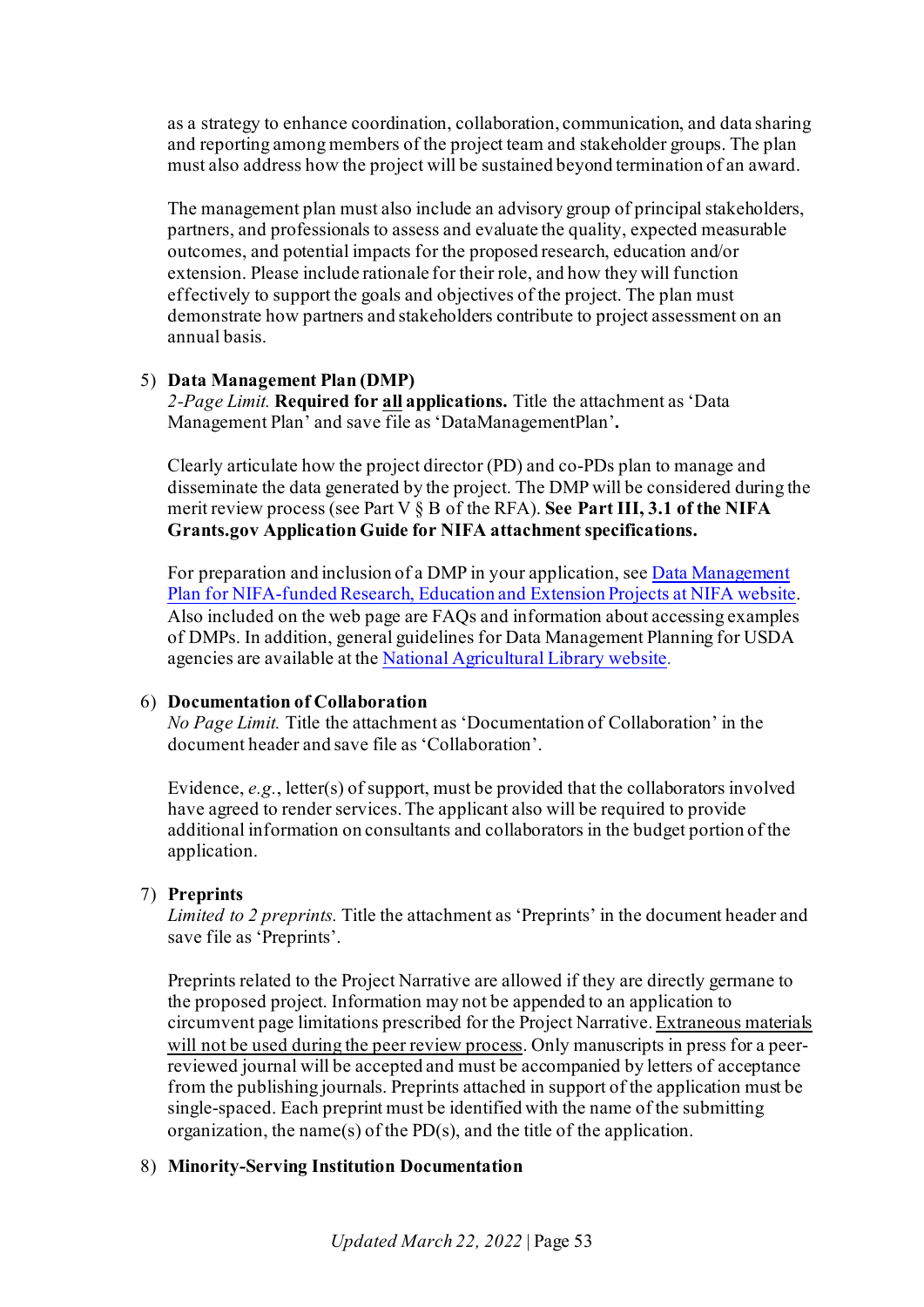Title the attachment as 'Minorityinfo' in the document header and save file as 'Minorityinfo'.

- a) Letter identifying percentage of applicable minority students.
- b) Request for Determination of Status– see Part III § B of the RFA.

# 9) **Representations Regarding Felony Conviction and Tax Delinquent Status for Corporate Applicants**

This is required for corporate applicants. See Part VI, 2 of the NIFA Grants.gov Application Guide for a description of the term, "corporation."

# <span id="page-53-0"></span>**4. R&R Senior/Key Person Profile (Expanded)**

Detailed information related to the questions on this form is available in Part V, 5 of the NIFA Grants.gov Application Guide. This section of the guide includes instructions about the people who require senior/key person profile, and details about the biographical sketch and the current and pending support, including a link to the suggested template for the current and pending support.

A Senior/Key Person Profile must be completed for the PD and each co-PD, senior associate, and other professional personnel, including collaborators playing an active role in the project. Collaborators only providing services or materials should not be listed in the R&R Senior/Key Person Profile. Evidence (letters of support) for this type of collaboration should be provided in the Documentation of Collaboration (se[e Part IV § C3\(f6\)\)](#page-52-0).

# **a. Project Role Field**

Complete appropriately.

- 1) For **Predoctoral Fellowship** Grant Applications
	- **The predoctoral student must be the sole PD listed on the application. The mentor should not be listed as a co-PD.** Select "Graduate Student" for the Predoctoral Fellowship applicant. Select "Other (Specify)" for the corresponding scientific mentor(s).
- 2) For **Postdoctoral Fellowship** Grant Applications **The postdoctoral student must be the sole PD listed on the application. The mentor should not be listed as a co-PD.** Select "Post Doctoral" for the Postdoctoral Fellowship applicant. Select "Other (Specify)" for the corresponding scientific mentor(s).

# **b. Other Project Role Category Field**

Complete appropriately, if applicable. Enter "Mentor" for corresponding scientific mentor(s).

# **c. Attach Biographical Sketch Field**

*2-Page Limit (excluding publications listings) per PD, co-PD, senior associate, and other professional personnel.* Title the attachment as 'Biographical Sketch' in the document header and save file as 'BiographicalSketch' followed by the last name of the PD or co-PD such that each biographical sketch file in the application has a distinct file name.

The Biographical sketch of the applicant (PD) and each co-PD, senior associate, and other professional personnel must be included. In addition, include:

1) Author identifier (ORCID[, https://orcid.org\)](https://orcid.org/) of the researcher if available.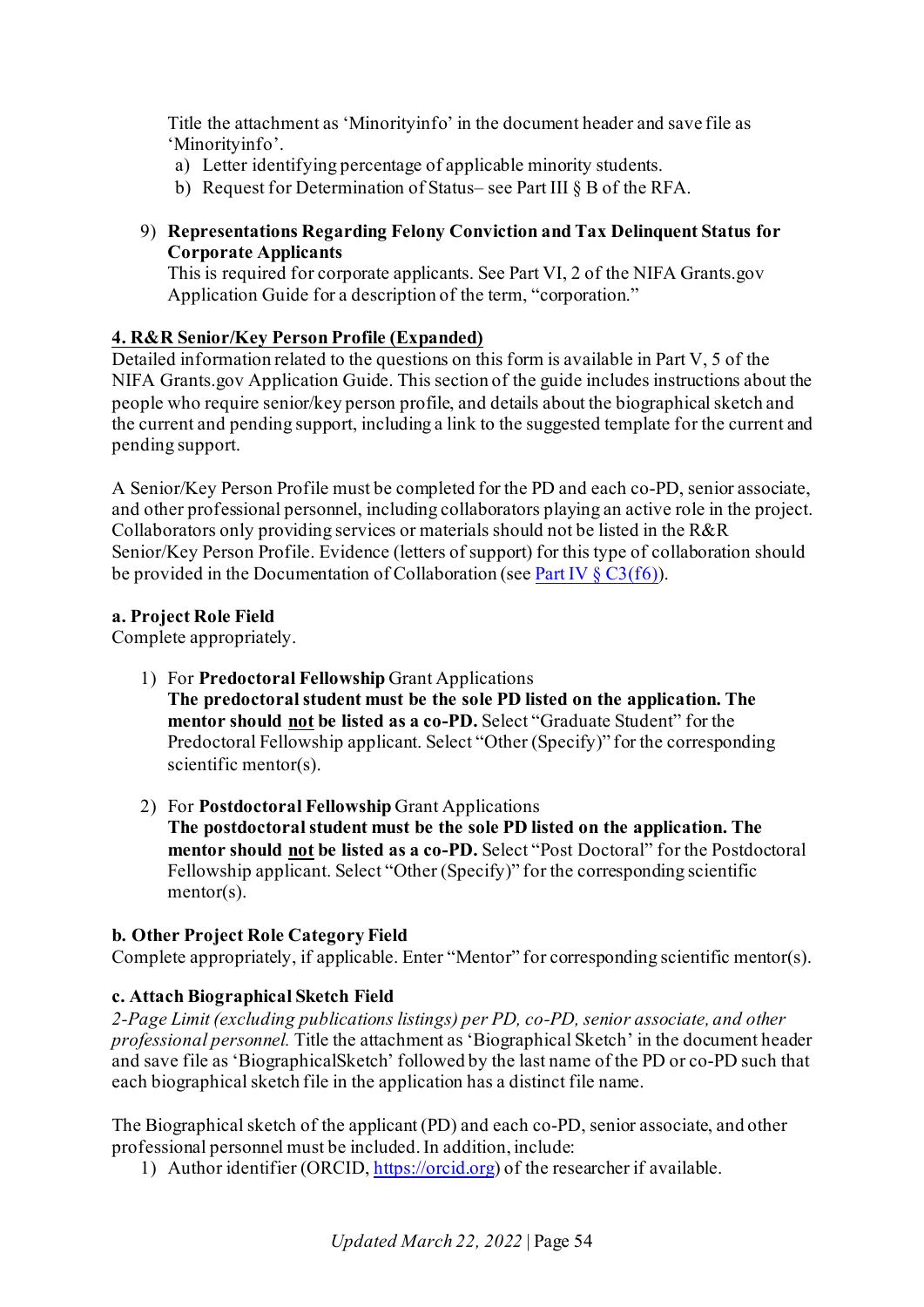2) Digital Object Identifier (DOI) of all publications where possible.

If applicable, the application must include a list of data publications or published data products relevant to the proposed project, following recommended data citation format.

In addition, biographical sketch must include the following information:

- 1) Activities that demonstrate scholastic achievement and excellence. These may include but are not limited to academic indicators, awards, honors, publications, presentations, professional society membership, etc. and other metrics that demonstrate scholastic achievement and excellence.
	- a) **Predoctoral applicants** must include Grade Point Average (GPA).
	- b) **Postdoctoral applicants** must include date of completion of the terminal degree.

The Biographical sketch of the Primary mentor (more than one Primary Mentor allowed on for integrated projects) must include the number of mentees mentored for at least the last 5 years.

The Conflict of Interest list must not be included in the biographical sketch, but it must be provided as a separate document (se[e Part IV](#page-57-1)  $\S C7(b)$  for more information).

### a) *Attach Current and Pending Support Field*

*No Page Limit.* Title the attachment as 'Current and Pending Support' in the document header and save file as 'CurrentPendingSupport'.

Current and Pending Support for both the pre- or post-doctoral applicant and the scientific mentor(s) (as documentation of on-going work in the mentor's laboratory) must be completed.

Current and Pending Support information is only required for the PD (i.e., the student) and the primary mentor. **At the time of the award and release of funds from NIFA to sponsoring institution, Fellows are required to carry out their projects on a full-time basis (i.e. 100% effort), as specified by the sponsoring institution in accordance with its own policies.**

The suggested template for Current and Pending Support is located on the NIFA Application [Support Templates page](https://nifa.usda.gov/resource/application-support-templates) ("Current & Pending Support" in the attachments list).

### **As an addendum to the Current and Pending Support, provide a brief summary for any completed, current, or pending projects that appear similar to the current application.**

# <span id="page-54-0"></span>**5. R&R Personal Data**

As noted in Part V, 6 of the NIFA Grants.gov Application Guide, the submission of this information is voluntary and is not a precondition of award. Part V.6 also notes the importance and use of the information.

# <span id="page-54-1"></span>**6. R&R Budget**

Detailed Information related to the questions on this form is available in Part V, 7 of the NIFA Grants.gov Application Guide.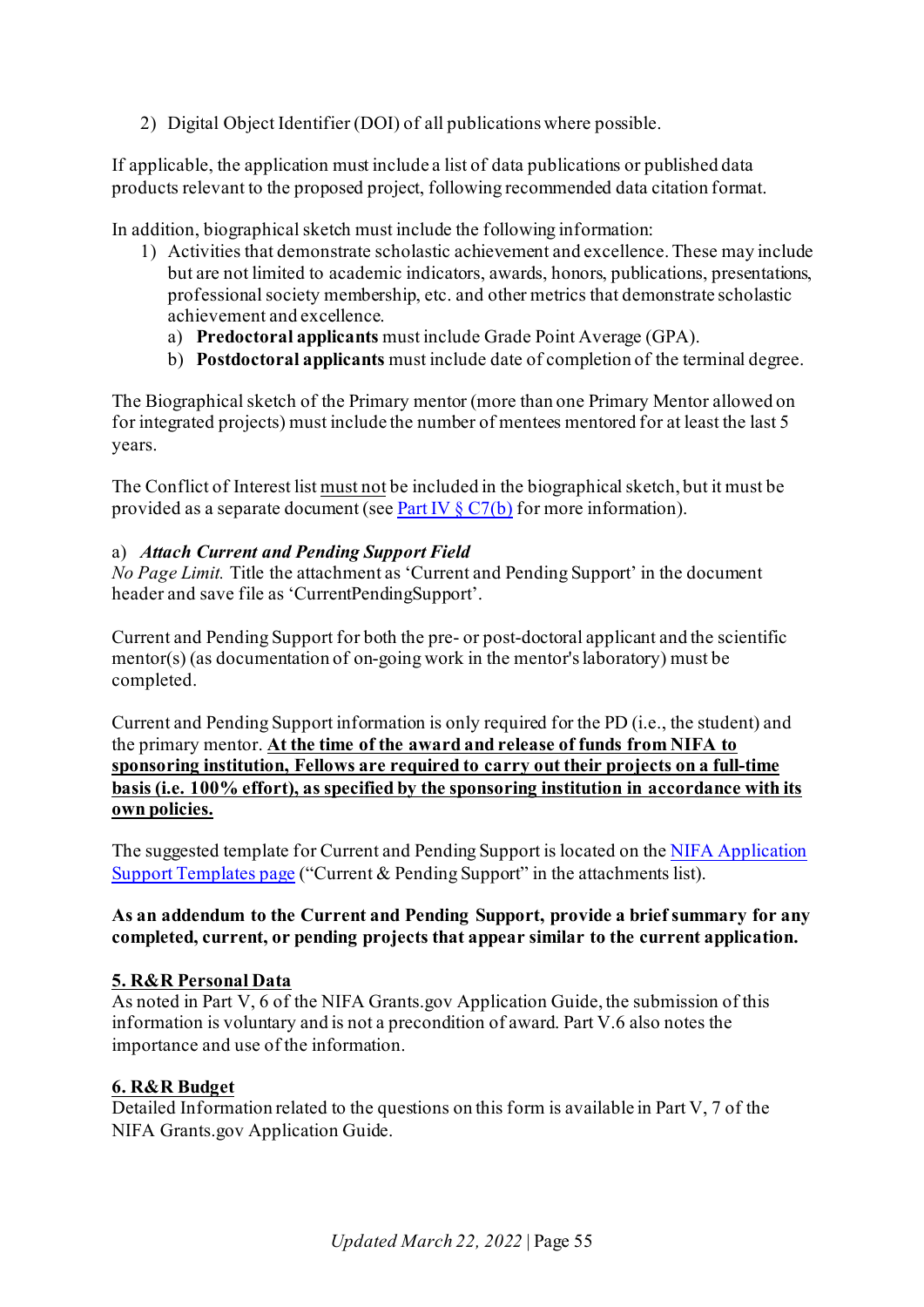### **a. Matching Funds**

**If you conclude that matching funds are not required as specified under Part III** § **C., Cost Sharing or Matching,** you must include an explanation for your conclusion in the Budget Justification. We will consider this justification when determining final matching requirements or if required matching can be waived. NIFA retains the right to make final determinations regarding matching requirements.

For grants that require matching funds as specified under Part III § C, the Budget Justification must list matching sources along with the identification of the entity(ies) providing the match as well as the total dollar amount being pledged. NIFA is no longer requiring written verification of commitments of matching support (a pledge agreement). However, you are still subject to documentation, valuing and reporting requirements, etc. as specified in 2 CFR Part 200, "Uniform Administrative Requirements, Cost Principles, and Audit Requirements for Federal Awards (the Uniform Guidance)," 7 CFR 3430, "Competitive and Noncompetitive Non-Formula Federal Assistance Programs – General Award Administrative Provisions," and program-specific regulations, as applicable. In instances where match is required, any resulting award will require the signature of an Authorized Representative. Only when NIFA receives the award signed by the AR will award funds be released and available for drawdown.

**For applied Research or integrated Projects with an applied research component, i**f a funded project is commodity-specific and not of national scope, the grant recipient is required to match the NIFA funds awarded on a dollar-for-dollar basis from non-federal sources with cash and/or in-kind contributions.

The sources and the amount of all matching support from outside the applicant organization must be summarized on a separate page and placed in the application immediately following the Budget Justification. All pledge agreements must be placed in the application immediately following the summary of matching support.

Establish the value of applicant contributions in accordance with applicable cost principles. Refer to 2 CFR Part 200, "Uniform Administrative Requirements, Cost Principles, and Audit Requirements for Federal Awards," for further guidance and other requirements relating to matching and allowable costs.

# **b. Budget Periods**

Applications must contain a budget for each budget period for the entire duration of the proposed project. Annual and cumulative budgets are required.

If a Predoctoral fellowship grant application is funded, the Project Director will be required to attend one AFRI NIFA Fellows Project Directors' meeting during the performance period of the award.

Postdoctoral fellowship Project Directors are required to attend one AFRI NIFA Fellows Project Directors' meeting AND a PD meeting of the Foundational and Applied Science or the Sustainable Agricultural Systems program area priorities with which the project is most closely aligned during the performance period of the award.

Reasonable travel expenses should be included as part of the project budget. As part of the fellows' professional development, attendance to other scientific or professional meetings is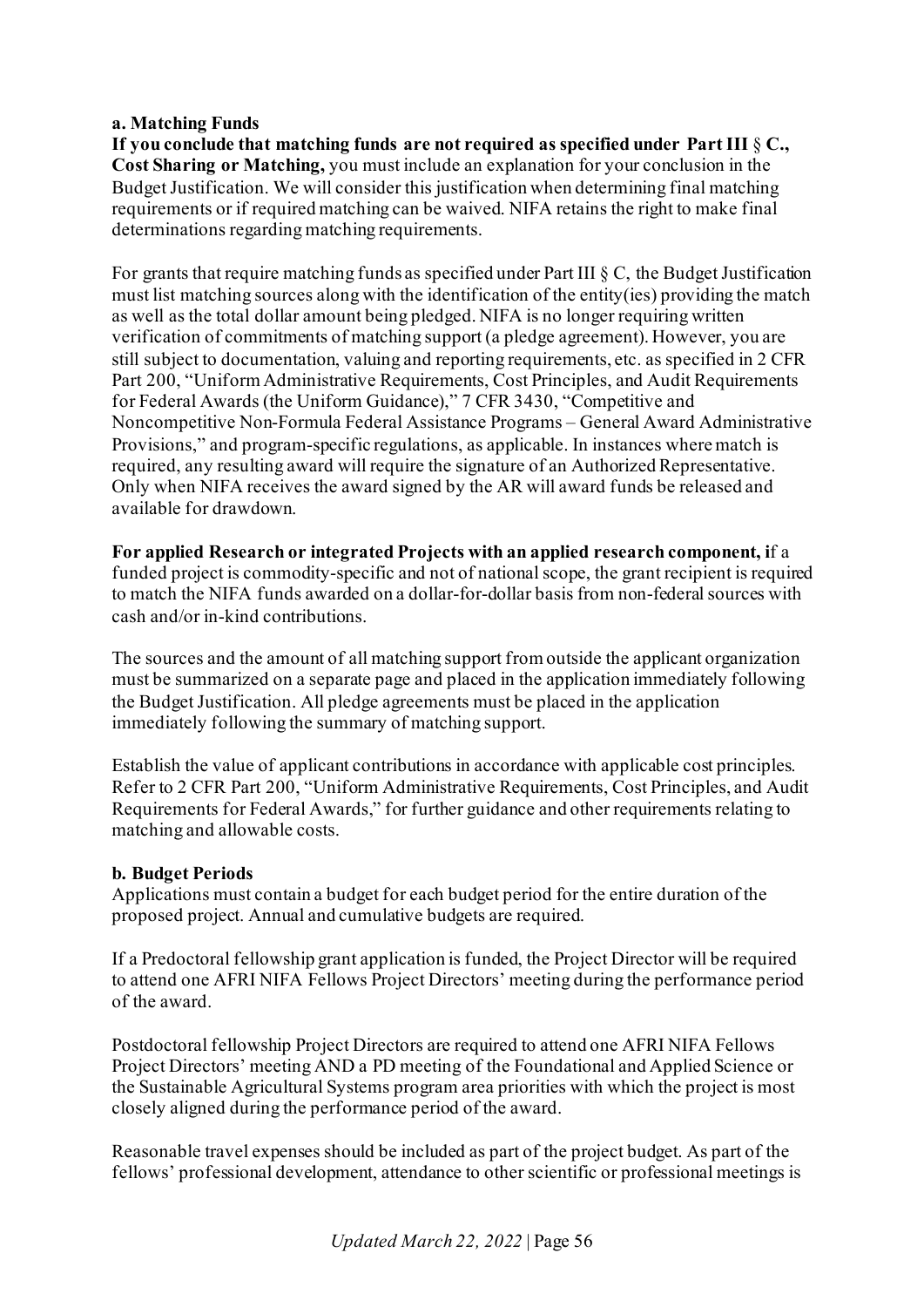encouraged, but fellows must attend at least one Project Directors' meeting during the time of support.

# **See Part I § C of the RFA for limitation of budget amounts, use of funds, and budget periods.**

- 1) Projects that include partnering with eXtension must include financial support for the Community of Practice core functions as well as project specific activities.
- 2) For Integrated Project Applications, projects must budget sufficient resources to carry out the proposed set of research, education, and/or extension activities that will lead to the desired outcomes. No more than two-thirds of a project's budget may be focused on a single component. Projects that include partnering with eXtension must include financial support for the Community of Practice core functions as well as projectspecific activities.

# **c. Subcontract Arrangements**

If it will be necessary to enter into a formal subcontract agreement with another institution, then refer to the following items.

- 1) Letters of commitment (including proposed amount of subaward) and statement of work are required to be included in the application for each subaward. Letters of commitment are to be included in Field 12, Other Attachments of the R&R Other Project Information.
- 2) If the cumulative amount for subawards exceeds 50 percent of the total Federal funds requested or in instances where the proposed subaward is to a Federal agency, then the applicant must provide budgetary detail (i.e., budget and budget justification) for each subaward. If this is the case then refer to Part V, 8 of the NIFA Grants.gov Application Guide for instructions on how to include this information as part of the application.

# **d. Field H. Indirect Costs**

Indirect costs are not allowed on AFRI EWD Pre- and Post-doctoral Fellowship Grants.

#### <span id="page-56-0"></span>**e. Field K. Budget Justification**

*No Page Limit.* Title the attachment as 'Budget Justification' in the document header and save file as 'BudgetJustification'.

All cumulative budget categories, with the exception of Indirect Costs, for which support is requested must be individually listed (with costs) in the same order as the cumulative budget. If consulting, collaborative, or subcontractual arrangements are included in the application, these arrangements should be fully explained and justified. The rate of pay for any consultant must be included, if known at the time of application. Please include a cost breakdown for the consultant, including the number of days in service, travel, and per diem, as well as the rate of pay. Letters of consent or collaboration signed by the Authorized Representative and other evidence should be provided in the Documentation of Collaboration (se[e Part IV](#page-52-0)  $\S C3(f6)$ ) to show that collaborators have agreed to participate. A proposed statement of work, biographical sketch, and a budget for each arrangement involving the transfer of substantive programmatic work or the provision of financial assistance to a third party must be supplied. Allowable expenditures must be appropriately discussed in the budget justification. In multiinstitutional applications, a budget and budget narrative must be included for each institution involved. The lead institution and each participating institution must be identified.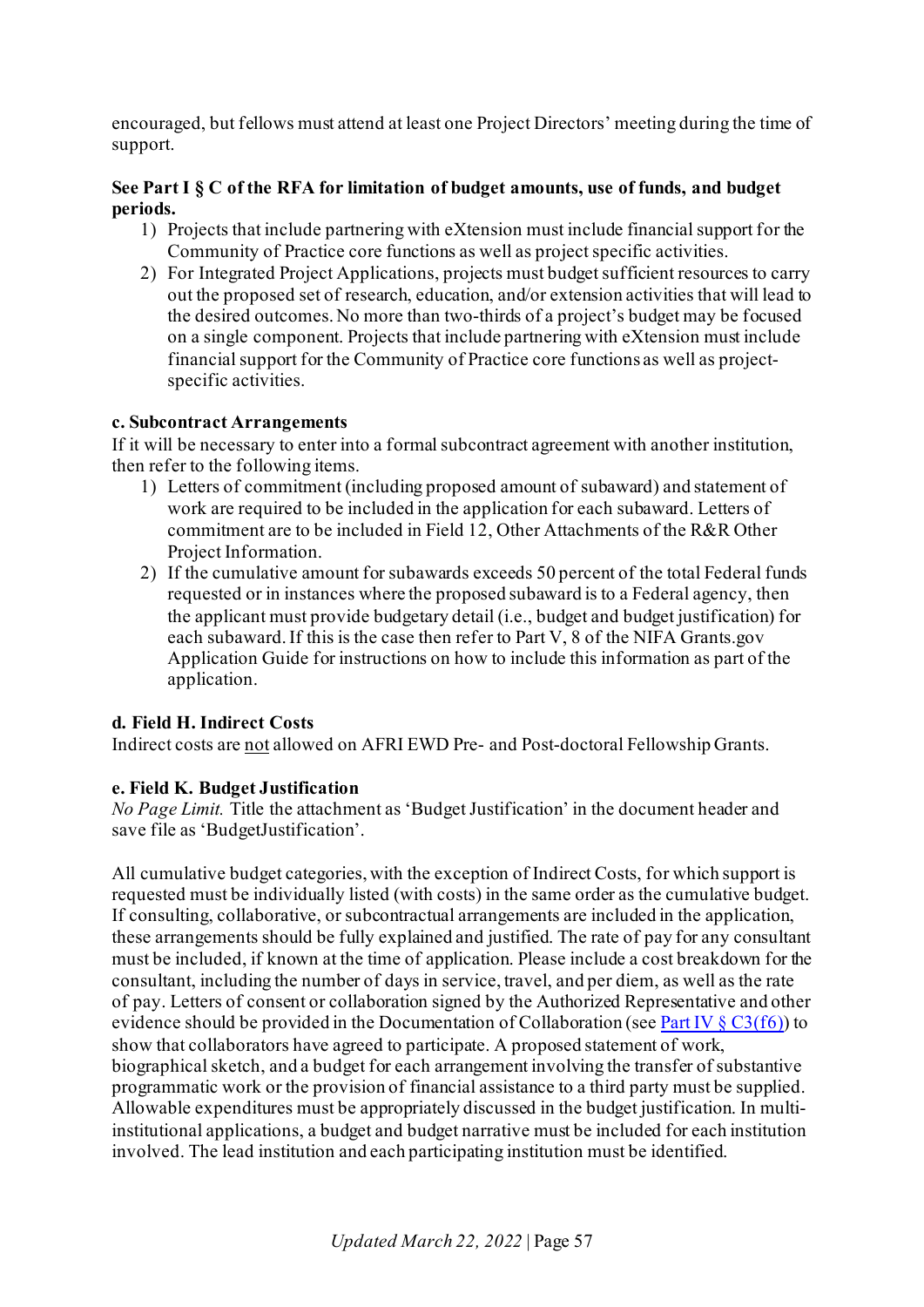1) *For Integrated Project Applications –* Each function should be represented by one or more objectives within the application. Projects must budget sufficient resources to carry out the proposed set of research, education, and/or extension activities that will lead to the desired outcomes. No more than two-thirds of a project's budget may be focused on a single component.

# <span id="page-57-0"></span>**7. Supplemental Information Form**

Instructions related to this form are explained in detail in Part VI, 1 of the NIFA Grants.gov Application Guide.

# **a. Field 2. Program to which you are applying**

Enter the Program Code Name and the Program Code for the Program Area to which you are applying from the information provided in the Program Area Descriptions beginning in Part I § C of the RFA. An application can only be submitted to one program area. Note that accurate entry of the Program Area Code Name and Program Area Code is extremely important for proper and timely processing of application. Failure to enter this information correctly may result in your application not being retrieved on time for review and subsequently not being considered for funding. If you have a question about which topic area is appropriate for your application, please contact the Program Area Contact.

# <span id="page-57-1"></span>**b. Field 8. Conflict of Interest List**

*No Page Limit.* Title the attachment as 'Conflict of Interest' in the document header and save file as 'Conflict of Interest'. See Part VI, 1.8 of the NIFA Grants.gov Application Guide for further instructions and a link to the suggested template.

A Conflict of Interest List is required for all applications submitted to the AFRI. The Conflict of Interest List should be provided as a separate PDF attachment and not included in the vitae or resume. A Conflict of Interest List must be completed individually for all personnel who have submitted a Biographical Sketch in the R&R Senior/Key Personnel Profile. **Collate all individual Conflict of Interest lists into a single document file.** The lists can only be submitted as a single PDF attachment.

The required template for the Conflict of Interest List is located on th[e NIFA Application](https://nifa.usda.gov/resource/application-support-templates)  [Support Templates page](https://nifa.usda.gov/resource/application-support-templates) ("Conflict of Interest List" in the attachments list).

# <span id="page-57-2"></span>**National Extension Clearinghouse for Industry and the Workforce (NECIW)**

| National Extension Clearinghouse for Industry and the Workforce (NECIW)58 |  |
|---------------------------------------------------------------------------|--|
|                                                                           |  |
|                                                                           |  |
|                                                                           |  |
|                                                                           |  |
|                                                                           |  |
|                                                                           |  |
|                                                                           |  |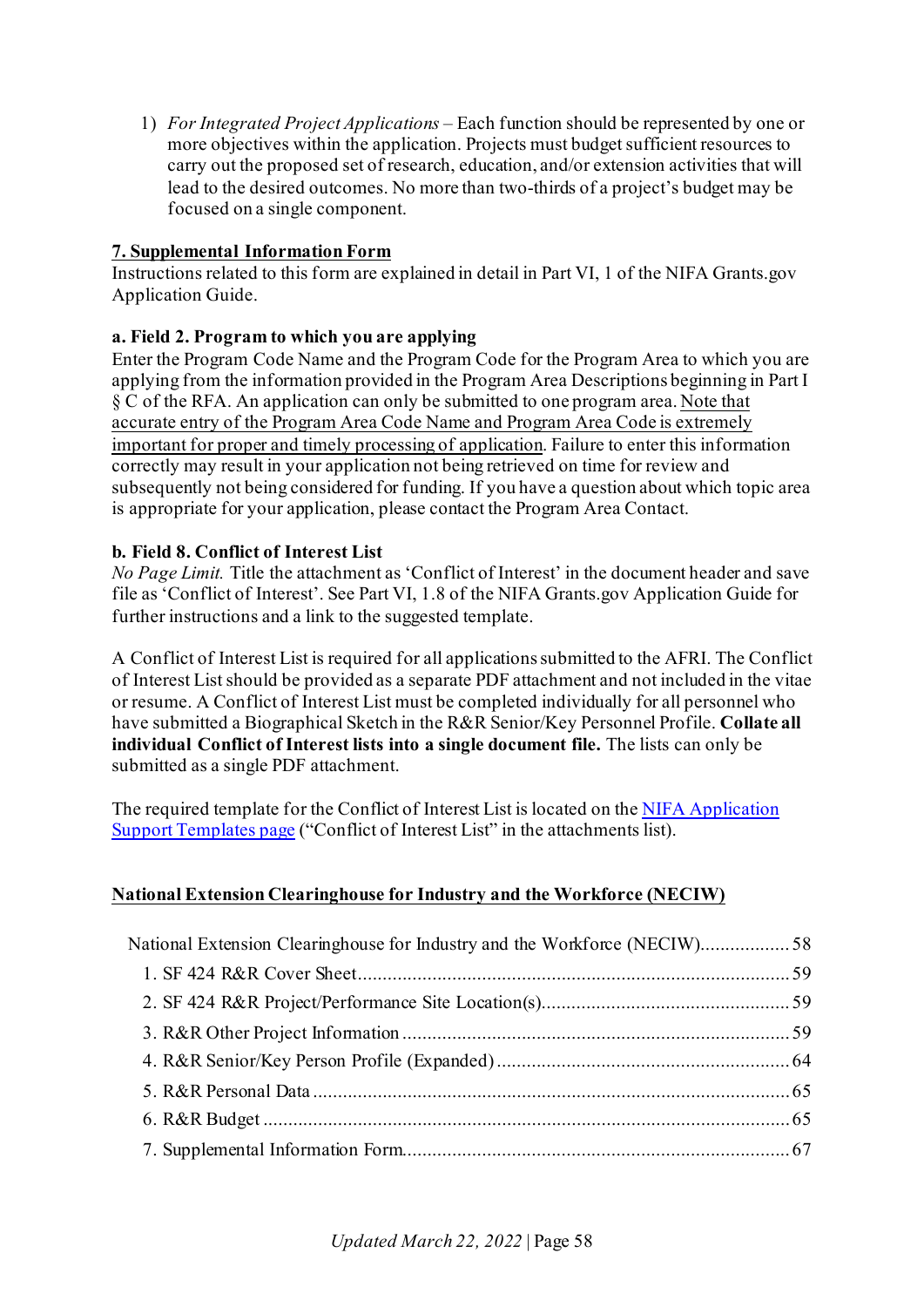For NECIW applications, follow the instructions below.

# <span id="page-58-0"></span>**1. SF 424 R&R Cover Sheet**

Information related to this form are explained in detail in Part V, 2 of the NIFA Grants.gov Application Guide. See Part V, 2.18 of the NIFA Grants.gov Application Guide for the required certifications and assurances (e.g., Prohibition Against Entities Requiring Certain Internal Confidentiality Agreements).

# <span id="page-58-1"></span>**2. SF 424 R&R Project/Performance Site Location(s)**

Detailed information related to the questions on this form is dealt with in detail in Part V, 3 of the NIFA Grants.gov Application Guide.

### <span id="page-58-2"></span>**3. R&R Other Project Information**

Detailed information related to the questions on this form is dealt with in detail in Part V, 4 of the NIFA Grants.gov Application Guide.

### **a. Field 7. Project Summary/Abstract**

Title the attachment as 'Project Summary' in the document header and save file as 'ProjectSummary'.

The summary should explain the relevance of the project to the goals of the Program Area or Program area Priority within this RFA to which the application is submitted. See Part V. 4.7 of NIFA Grants.gov Application Guide for further instructions and a link to the suggested template.

The following instructions are in addition to those included in Part V, 4.7 of the NIFA Grants.gov Application Guide.

The Project Summary **must** indicate the following**:** 

- 1) Project title;
- 2) Indicate the primary AFRI Farm Bill Priority area focus of the project by selecting one of the following:
	- a) Plant health and production and plant products;
	- b) Animal health and production and animal products;
	- c) Food safety, nutrition, and health;
	- d) Bioenergy, natural resources, and environment;
	- e) Agriculture systems and technology; or
	- f) Agriculture economics and rural communities.
- 3) Project duration;
- 4) Project Director;
- 5) Submitting organization;
- 6) Other organizations involved in the project;
- 7) Location(s) (schools, colleges, universities, national labs, field stations, etc.) at which the proposed activities will occur;
- 8) Number of participants per year; and

In addition to the information requested above, please provide a 250-word abstract. The abstract should briefly describe the project's objectives, activities, and intended impact. The abstract should also include the relevance of the project to the goals of the NECIW program area.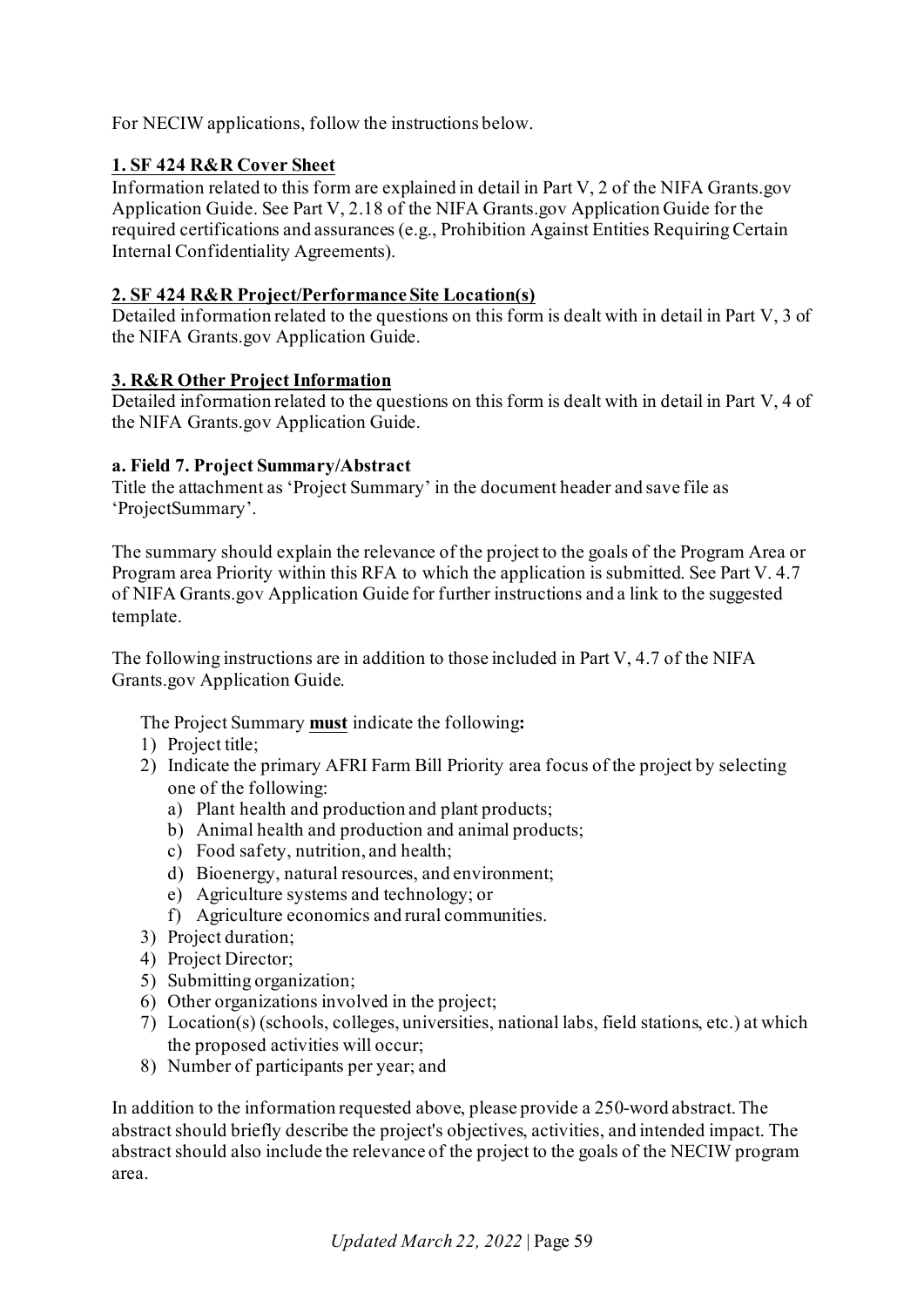# **b. Field 8. Project Narrative**

Title the attachment as 'Project Narrative' in the document header and save file as 'ProjectNarrative'.

The Project Narrative may **not exceed ten-pages** of written text using 12-point font with single line spacing (i.e., no more than six lines per vertical inch), including all figures and tables. Do not used a condensed or narrow font (e.g., Arial Narrow).

To ensure fair and equitable competition, applications exceeding the applicable page limitation will be returned without review.

### **The Project Narrative must include all of the following:**

### 1) **Overview**

- a) Provide a brief description of the objectives of the PDAL program to be developed. What AFRI Priority area(s) is (are) being addressed; who are the targeted participants; what skills gaps and/or academic challenges are being addressed; and what student outcomes will be impacted.
- b) Project Justification: Summarize the body of knowledge justifying the need for the proposed project. Describe any ongoing or recently completed, significant activities related to the proposed project.

### 2) **Approach**

- a) Approach to K-14 food and agricultural sciences professional development
	- i) Describe the type and details of how immersive learning experiences will be provided for K-14 educational professionals.
	- ii) Innovation. Describe the proposal's creative approach to K-14 professional development in the food and agricultural sciences. Using either actual experiences or literature, show why you selected this approach.
- b) Plan of Operation and Methodology
	- i) Nature of Participant Activities. Provide detailed description of the research, education and/or extension activities that will be pursued. How will these experiences lead to enhanced student outcomes?
	- ii) Describe procedures for accomplishing the objectives of the project. Describe plans for management of the project to ensure its proper and efficient administration. Describe the way in which resources and personnel will be used to conduct the project.
	- iii) Timetable. Identify all important project milestones (performance targets that indicate when project goals will be met) and dates as they relate to project start-up, execution, evaluation, dissemination, and closeout.
- c) Recruitment, Selection, and Continued Support for K-14 Educators
	- i) The recruitment plan should be described with as much specificity as possible, including the types and/or names of academic institutions where educational professionals will be recruited and the efforts that will be made to attract educators from low-resource schools.
	- ii) Describe the criteria that will be used to select participants.
	- iii) Indicate how participants, who terminate the program early, will be replaced.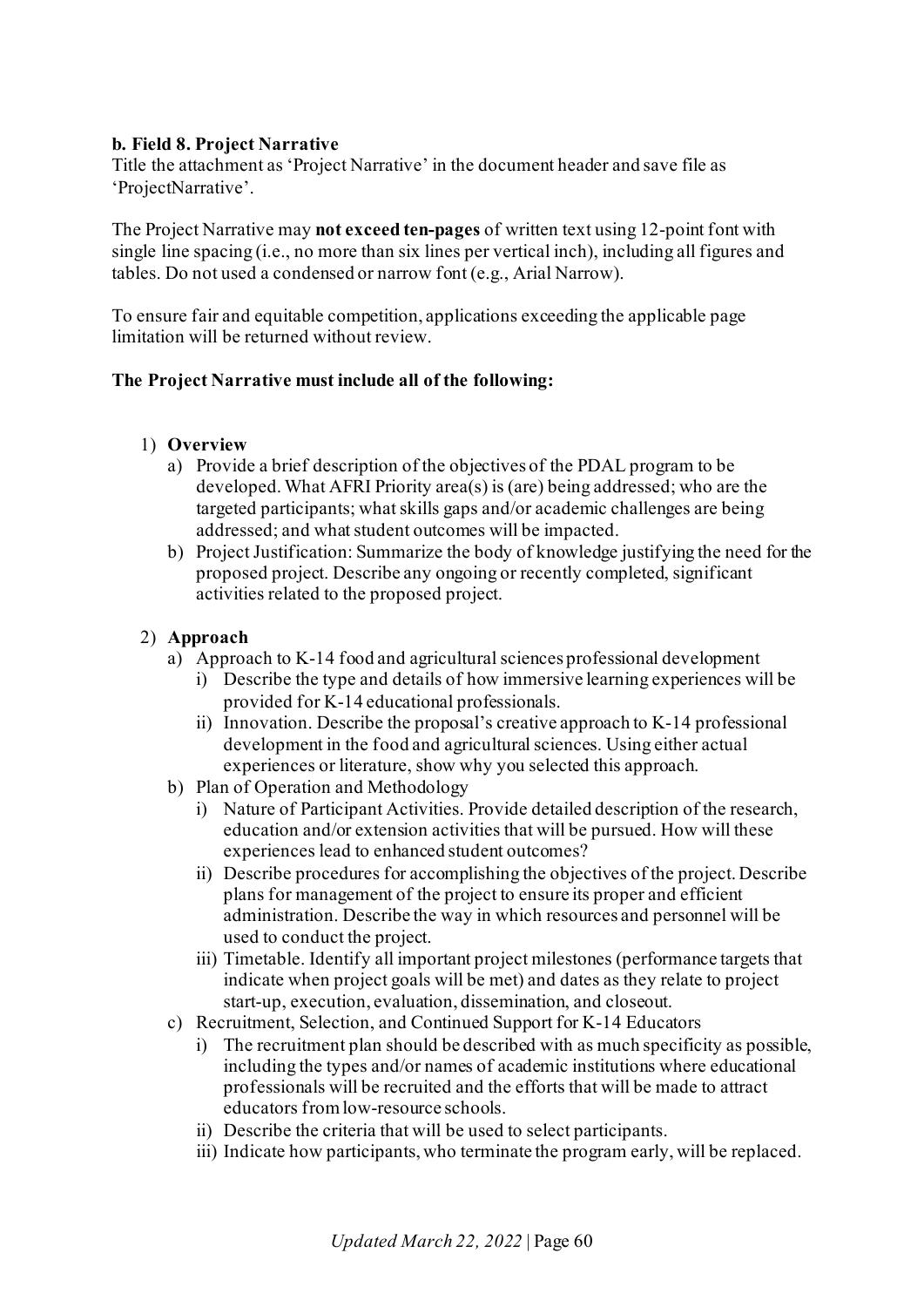iv) Describe additional support that will be provided to participants after the termination of the project.

# 3) **The Research, Education and/or Extension Environment**

- a) Describe the experience of the of the key personnel in providing quality immersive, experiential learning experiences in the food and agricultural sciences and training in the most effective pedagogical strategies for K-14 education.
- b) Institutional Support/Partnerships. Describe the institutional climate for the proposed training. How does the proposed project align with and contribute to applicant and partner institutions' goals for enhancing K-14 education in their community/state/region?
- c) Describe the environment of the host site(s), including, but not limited to, physical plan(s), accommodations for participants with disabilities, accessibility, location(s) of proposed activities, etc.

# 4) **Project Evaluation and Reporting**

- a) Clearly define a plan with a timeline to extensively evaluate the project using formative and summative assessment tools that can help inform future implementations of immersive learning based professional development programs. Identify pitfalls and limitations to proposed approach and how these will be addressed.
- b) Define the approach for evaluating both participant (educator) *and* K-14 student outcomes.
- c) The review process will give preference to projects that will catalyze and result in the implementation self-sustaining models for professional development that better prepare current (i.e. not pre-service) education professionals to provide outstanding teaching, guidance, institutional structures, etc. that are needed to enhance student outcomes in the food and agricultural sciences.

# 5) **Expected Outputs**

Please use the format provided below. Expected Outputs table does not count against the ten-page limit of the Project Narrative.

| Total expected outputs during grant period                      | <b>Expected</b><br><b>Number</b> |
|-----------------------------------------------------------------|----------------------------------|
| 1. Number of products to be developed through grant funds       |                                  |
| during the grant period (i.e., curricula, academic programs,    |                                  |
| recruitment/retention programs, materials, experiential         |                                  |
| learning opportunities)                                         |                                  |
| 2. Number of K-14 education professionals supported by this     |                                  |
| grant for professional development during the grant period      |                                  |
| 3. Number of students who will indirectly benefit from the      |                                  |
| products produced from the grant during the grant period (i.e., |                                  |
| using the curriculum/instrumentation).                          |                                  |

# **c. Field 9. Bibliography & References Cited**

*No Page Limit.* Title the attachment as 'Bibliography & References Cited' in the document header and save file as 'BibliographyReferencesCited'.

All work cited in the text should be referenced in this section of the application. All references must be complete; include titles and all co-authors; conform to an acceptable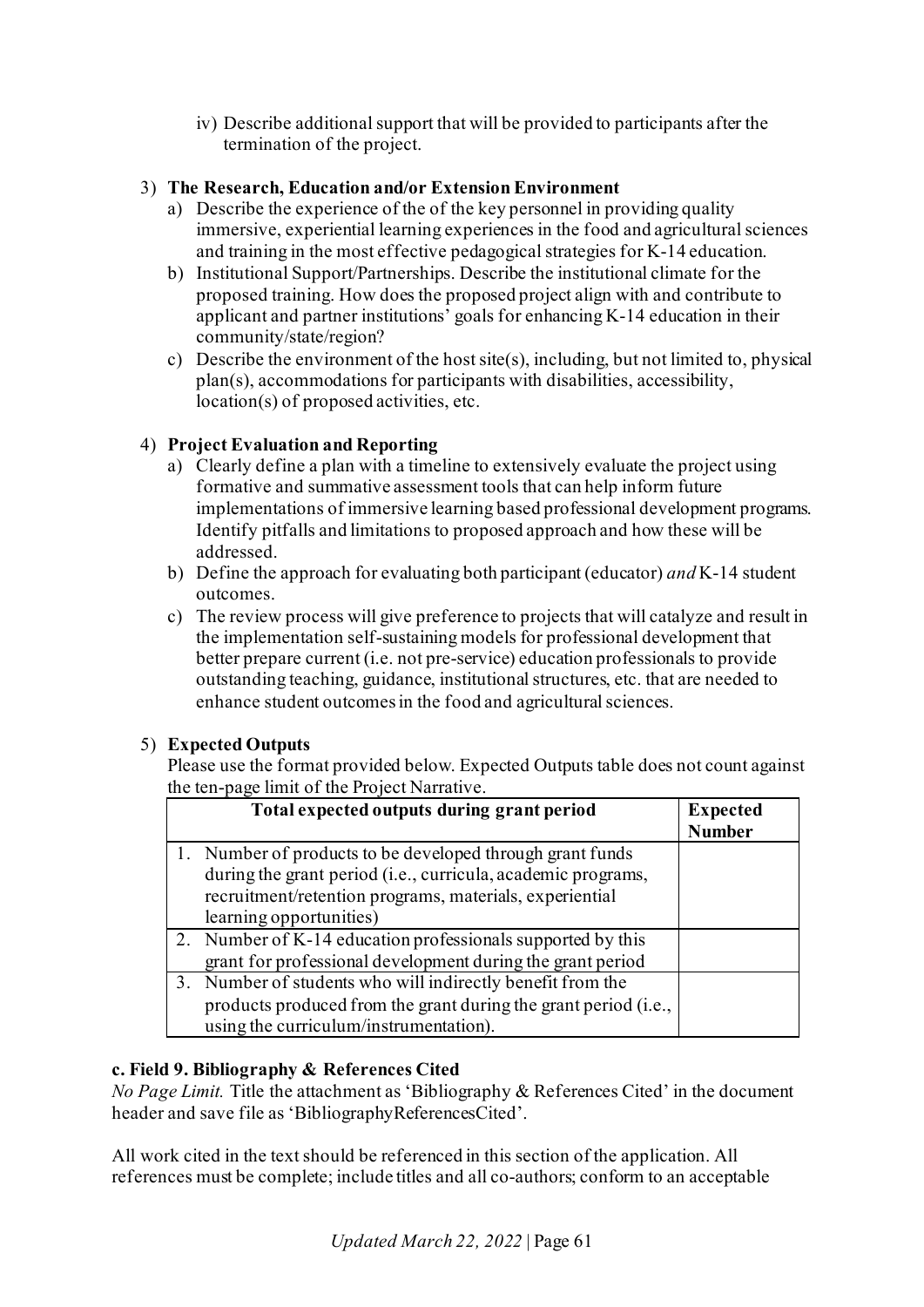journal format; and be listed in alphabetical order using the last name of the first author or listed by number in the order of citation.

## **d. Field 10. Facilities & Other Resources**

*No Page Limit.* Title the attachment as 'Facilities & Other Resources' in the document header and save file as 'FacilitiesOtherResources'.

### **e. Field 11. Equipment**

*No Page Limit.* Title the attachment as 'Equipment' in the document header and save file as 'Equipment'.

Describe available equipment. Items of nonexpendable equipment necessary to conduct and successfully complete the proposed project should be listed in Field C. of the R&R Budget and described in the Budget Justification (se[e Part IV § C6](#page-30-0) below).

# **f. Field 12. Other Attachments**

The following instructions are in addition to those noted in Part V 4.12 of the NIFA Grants.gov Application Guide

# 1) **Key Personnel Roles**

**2-Page Limit.** Title the attachment as 'Key Personnel' and save file as 'KeyPersonnel'.

Clearly describe the roles and responsibilities of the PD, collaborator(s), etc. (biographical sketches for key personnel including mentor(s) should not be included here). If it will be necessary to enter into formal consulting or collaborative arrangements with others, such arrangements should be fully explained and justified. Evidence (letters of support) for this type of collaboration should be provided in the 'Documentation of Collaboration' attachment (see item 5) below).

# 2) **Logic Model**

*2-Page Limit.* Required for all Integrated Project applications. Encouraged for Research, Education, or Extension Project applications. Title the attachment as 'Logic Model' and save file as 'LogicModel'.

Include the elements of a logic model detailing the activities, outputs, and outcomes of the proposed project. The logic model planning process is a tool that should be used to develop your project before writing your application. This information may be provided as a narrative or formatted into a logic model chart. For more information and resources, se[e Integrated Programs' Logic Model Planning Process](https://nifa.usda.gov/resource/integrated-programs-logic-model-planning-process).

# **Failure to include a logic model for an integrated project may result in the application not being considered for review.**

# 3) **Management Plan**

*3-Page Limit*. Required for Integrated Project applications. Encouraged for Research, Education, or Extension Project applications. Title the attachment as 'Management Plan' and save file as 'ManagementPlan'.

The plan is to be clearly articulated and include an organizational chart,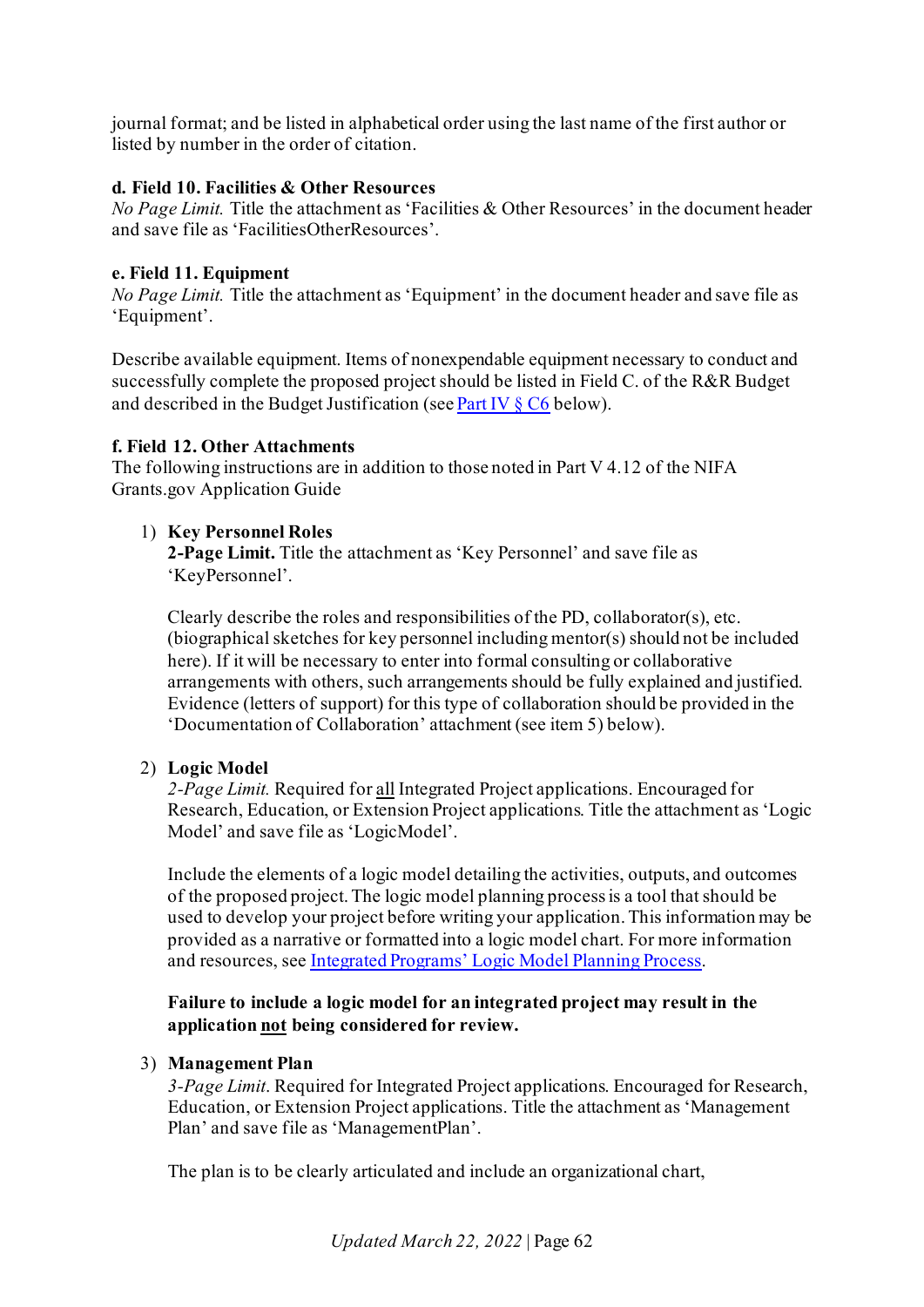administrative timeline, and a description of how the project will be governed, as well as a strategy to enhance coordination, collaboration, communication, and data sharing and reporting among members of the project team and stakeholder groups. The plan must also address how the project will be sustained beyond termination of an award.

The management plan must also include an advisory group of principal stakeholders, partners, and professionals to assess and evaluate the quality, expected measurable outcomes, and potential impacts for the proposed research, education and/or extension. Please include rationale for their role, and how they will function effectively to support the goals and objectives of the project. The plan must demonstrate how partners and stakeholders contribute to project assessment on an annual basis.

# 4) **Data Management Plan (DMP)**

*2-Page Limit.* Required for Research, Education, Extension, or Integrated Project applications. Title the attachment as 'Data Management Plan' and save file as 'DataManagementPlan'.

Clearly articulate how the project director (PD) and co-PDs plan to manage and disseminate the data generated by the project. The DMP will be considered during the merit review process (see Part V § B of the RFA). **See Part III, 3.1 of the NIFA Grants.gov Application Guide for NIFA attachment specifications.**

For the guidelines on preparation and inclusion of a DMP in your application, see [Data Management Plan for NIFA-Funded Research, Education and Extension Projects](https://nifa.usda.gov/resource/data-management-plan-nifa-funded-research-projects) at NIFA website. Also included on the web page are FAQs and information about accessing examples of DMPs. In addition, general guidelines for Data Management Planning for USDA agencies are available at th[e National Agricultural Library](https://www.nal.usda.gov/ks/guidelines-data-management-planning)  [website.](https://www.nal.usda.gov/ks/guidelines-data-management-planning)

# 5) **Documentation of Collaboration**

**No Page Limit.** Title the attachment as 'Documentation of Collaboration' in the document header and save file as 'Collaboration'.

For NECIW applications, include evidence of collaboration and contributions amongst the host institution and other institutions from which the teacher participants will be recruited. Examples include Letters from the Superintendents, Principals and/or Department Heads of the respective schools.

Evidence, *e.g.*, letter(s) of support, must be provided that the collaborators involved have agreed to render services. The applicant also will be required to provide additional information on consultants and collaborators in the budget portion of the application.

# 6) **Preprints**

**Limited to 2 preprints.** Title the attachment as 'Preprints' in the document header and save file as 'Preprints'.

Preprints related to the Project Narrative are allowed if they are directly germane to the proposed project. Information may not be appended to an application to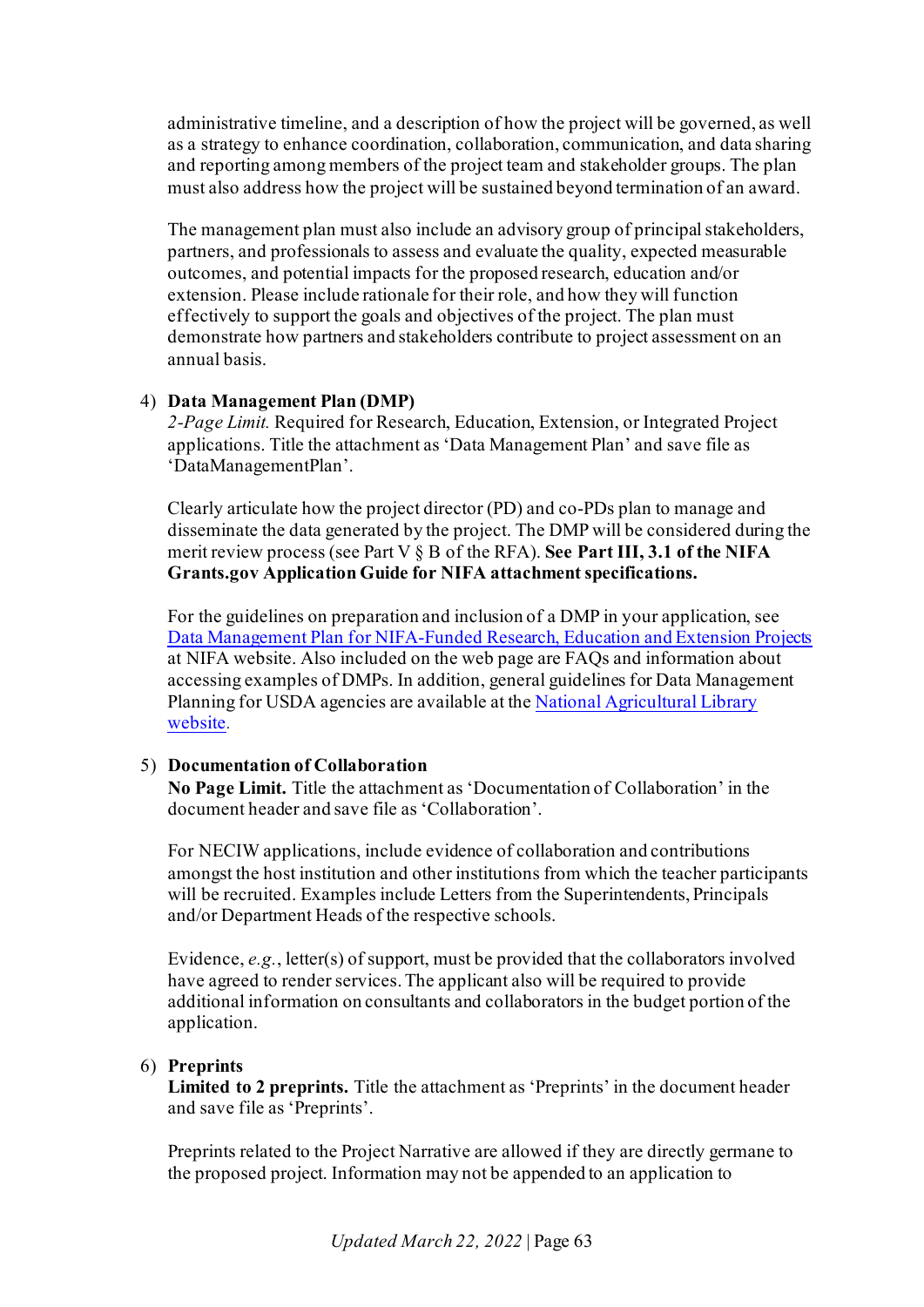circumvent page limitations prescribed for the Project Narrative. Extraneous materials will not be used during the peer review process. Only manuscripts in press for a peerreviewed journal will be accepted and must be accompanied by letters of acceptance from the publishing journals. Preprints attached in support of the application must be single-spaced. Each preprint must be identified with the name of the submitting organization, the name(s) of the PD(s), and the title of the application.

# 7) **Minority-Serving Institution Documentation**

**Optional: May be needed if applying for [FASE Strengthening Standard Grant.](https://nifa.usda.gov/afri-fase-epscor-program)** Title the attachment as 'Minorityinfo' in the document header and save file as 'Minorityinfo'.

- a) Letter identifying percentage of applicable minority students.
- b) Request for Determination of Status– see Part III § B of the RFA.
- 8) **Representations Regarding Felony Conviction and Tax Delinquent Status for Corporate Applicants**

This is required for corporate applicants. See Part VI, 2 of the NIFA Grants.gov Application Guide for a description of the term, "corporation."

# <span id="page-63-0"></span>**4. R&R Senior/Key Person Profile (Expanded)**

Detailed information related to the questions on this form is available in Part V, 5 of the NIFA Grants.gov Application Guide. This section of the guide includes instructions about the people who require senior/key person profile, and details about the biographical sketch and the current and pending support, including a link to the suggested template for the current and pending support.

A Senior/Key Person Profile must be completed for the PD and each co-PD, senior associate, and other professional personnel, including collaborators playing an active role in the project. Collaborators only providing services or materials should not be listed in the R&R Senior/Key Person Profile. Evidence (letters of support) for this type of collaboration should be provided in the Documentation of Collaboration (see Part IV  $\S$  C3(f5)).

# **a. Project Role Field**

Complete appropriately.

# **b. Other Project Role Category Field**

Complete appropriately, if applicable.

# **c. Attach Biographical Sketch Field**

*2-Page Limit (excluding publications listings) per PD, co-PD, senior associate, and other professional personnel.* Title the attachment as 'Biographical Sketch' in the document header and save file as 'BiographicalSketch' followed by the last name of the PD or co-PD such that each biographical sketch file in the application has a distinct file name.

The Biographical sketch of the applicant (PD) and each co-PD, senior associate, and other professional personnel must be included. In addition, include:

- 1) Author identifier (ORCID[, https://orcid.org\)](https://orcid.org/) of the researcher if available.
- 2) Digital Object Identifier (DOI) of all publications where possible.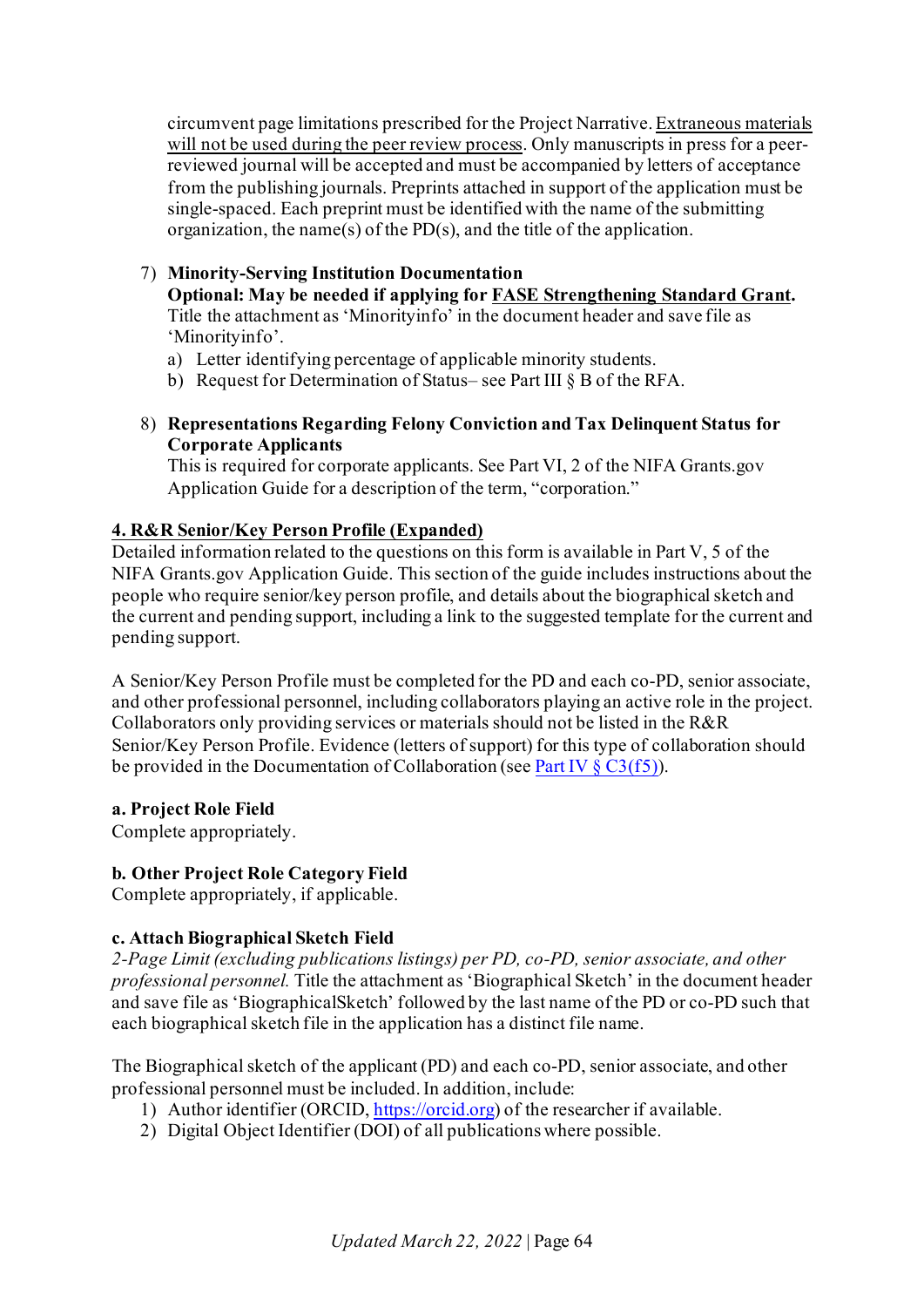If applicable, the application must include a list of data publications or published data products relevant to the proposed project, following recommended data citation format.

In addition, Biographical sketch must include:

- 1) A presentation of academic, extension, and/or research credentials including, as applicable: earned degrees, teaching experience, employment history, professional activities, honors and awards, and grants received; and
- 2) Indicate the number of continuing education courses developed and taught/trained the number of educators by the applicant.
- 3) Include all relevant publications in refereed journals during the past four (4) years including those in press.

The Conflict of Interest list must not be included in the biographical sketch, but it must be provided as a separate document (see Part IV  $\S C7(b)$  for more information).

# **d. Attach Current and Pending Support Field**

*No Page Limit.* Title the attachment as 'Current and Pending Support' in the document header and save file as 'CurrentPendingSupport'.

The suggested template for Current and Pending Support is located on th[e NIFA Application](https://nifa.usda.gov/resource/application-support-templates)  [Support Templates page](https://nifa.usda.gov/resource/application-support-templates) ("Current & Pending Support" in the attachments list).

Current and Pending Support information is only required for each senior/key person identified.

Note: Even if no other funding is currently reported under the 'Active' section of this attachment, each senior/key person must list this grant application under the 'Pending' section of this attachment.

# **As an addendum to the Current and Pending Support, provide a brief summary for any completed, current, or pending projects that appear similar to the current application.**

# <span id="page-64-0"></span>**5. R&R Personal Data**

As noted in Part V, 6 of the NIFA Grants.gov Application Guide, the submission of this information is voluntary and is not a precondition of award. Part V.6 also notes the importance and use of the information.

# <span id="page-64-1"></span>**6. R&R Budget**

Detailed Information related to the questions on this form is available in Part V, 7 of the NIFA Grants.gov Application Guide.

# **a. Matching funds.**

If a funded project is commodity-specific and not of national scope, the grant recipients required to match the NIFA funds awarded on a dollar-for-dollar basis from non-federal sources with cash and/or in-kind contributions.

**If you conclude that matching funds are not required as specified under Part III § C of the RFA, Cost Sharing or Matching,** you must include an explanation for your conclusion in the Budget Justification. We will consider this justification when determining final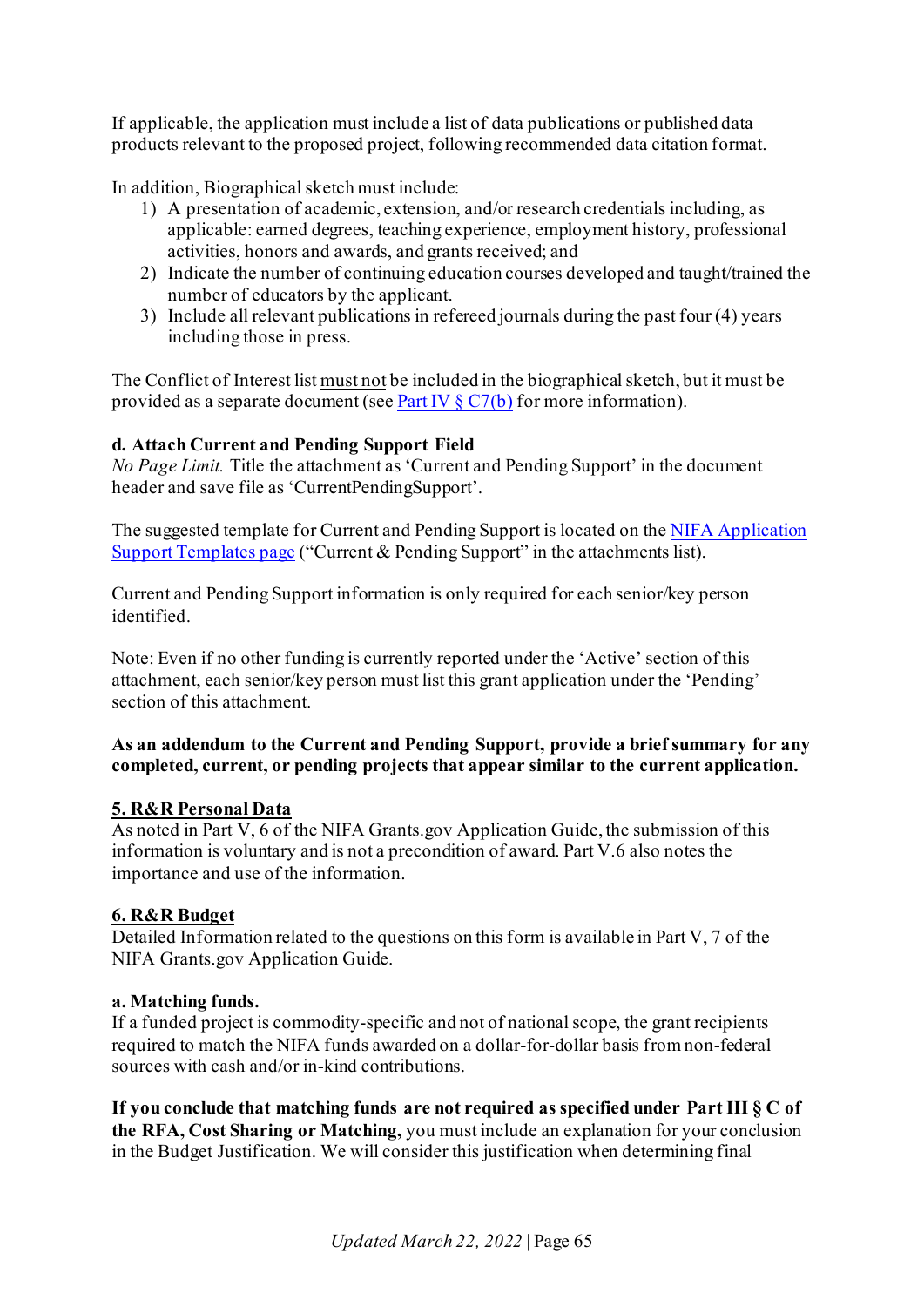matching requirements or if required matching can be waived. NIFA retains the right to make final determinations regarding matching requirements.

For grants that require matching funds as specified under Part III § C of the RFA, the Budget Justification must list matching sources along with the identification of the entity(ies) providing the match as well as the total dollar amount being pledged. NIFA is no longer requiring written verification of commitments of matching support (a pledge agreement). However, you are still subject to documentation, valuing and reporting requirements, etc. as specified in 2 CFR Part 200, "Uniform Administrative Requirements, Cost Principles, and Audit Requirements for Federal Awards (the Uniform Guidance)," 7 CFR 3430, "Competitive and Noncompetitive Non-Formula Federal Assistance Programs – General Award Administrative Provisions," and program-specific regulations, as applicable. In instances where match is required, any resulting award will require the signature of an Authorized Representative. Only when NIFA receives the award signed by the AR will award funds be released and available for drawdown.

The sources and the amount of all matching support from outside the applicant organization must be summarized on a separate page and placed in the application immediately following the Budget Justification. All pledge agreements must be placed in the application immediately following the summary of matching support.

Establish the value of applicant contributions in accordance with applicable cost principles. Refer to 2 CFR Part 200, "Uniform Administrative Requirements, Cost Principles, and Audit Requirements for Federal Awards," for further guidance and other requirements relating to matching and allowable costs.

# **b. Budget Periods**

Applications must contain a budget for each budget period for the entire duration of the proposed project. Annual and cumulative budgets are required.

If a NECIW application is funded, the Project Director will be required to attend one AFRI NIFA EWD Project Directors' meeting during the performance period of the award. Reasonable travel expenses (location to be determined by NIFA program staff) should be included as part of the project budget. Reasonable travel expenses should be included as part of the project budget.

### **See Part I § C of the RFA for limitation of budget amounts, use of funds, and budget periods.**

- 1) Projects that include partnering with eXtension must include financial support for the Community of Practice core functions as well as project specific activities.
- 2) For Integrated Project Applications, projects must budget sufficient resources to carry out the proposed set of research, education, and/or extension activities that will lead to the desired outcomes. No more than two-thirds of a project's budget may be focused on a single component. Projects that include partnering with eXtension must include financial support for the Community of Practice core functions as well as projectspecific activities.

#### **c. Subcontract Arrangements**

If it will be necessary to enter into a formal subcontract agreement with another institution, then refer to the following items: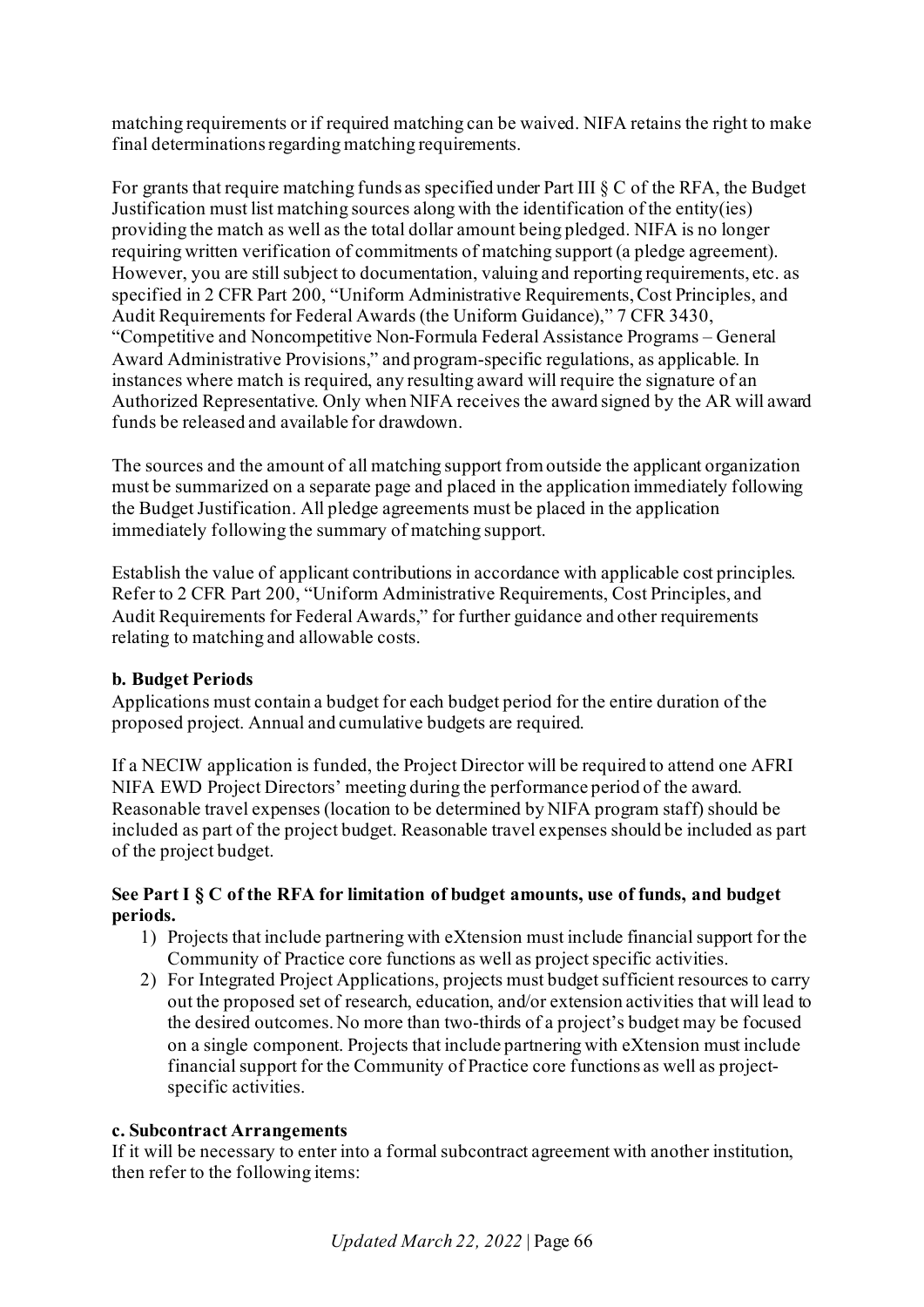- 1) Letters of commitment (including proposed amount of subaward) and statement of work are required to be included in the application for each subaward. Letters of commitment are to be included in Field 12, Other Attachments of the R&R Other Project Information.
- 2) If the cumulative amount for subawards exceeds 50 percent of the total Federal funds requested or in instances where the proposed subaward is to a Federal agency, then the applicant must provide budgetary detail (i.e., budget and budget justification) for each subaward. If this is the case then refer to Part V, 8 of the NIFA Grants.gov Application Guide for instructions on how to include this information as part of the application.

# **d. Field H. Indirect Costs**

See Part V, 7.9 of the NIFA Grants.gov Application Guide for details. NIFA is prohibited from paying indirect costs exceeding 30 percent of the total Federal funds provided under each award. This limitation is equivalent to 42.857 percent of the total direct costs of an award. See Part IV § D of the RFA for additional information.

# **e. Field K. Budget Justification**

*No Page Limit.* Title the attachment as 'Budget Justification' in the document header and save file as 'BudgetJustification'.

All cumulative budget categories, with the exception of Indirect Costs, for which support is requested must be individually listed (with costs) in the same order as the cumulative budget. If consulting, collaborative, or subcontractual arrangements are included in the application, these arrangements should be fully explained and justified. The rate of pay for any consultant must be included, if known at the time of application. Please include a cost breakdown for the consultant, including the number of days in service, travel, and per diem, as well as the rate of pay. Letters of consent or collaboration signed by the Authorized Representative and other evidence should be provided in the Documentation of Collaboration (see Part IV  $\S$  C3(f5)) to show that collaborators have agreed to participate. A proposed statement of work, biographical sketch, and a budget for each arrangement involving the transfer of substantive programmatic work or the provision of financial assistance to a third party must be supplied. Allowable expenditures must be appropriately discussed in the budget justification. In multiinstitutional applications, a budget and budget narrative must be included for each institution involved. The lead institution and each participating institution must be identified.

1) *For Integrated Project Applications –* Each function should be represented by one or more objectives within the application. Projects must budget sufficient resources to carry out the proposed set of research, education, and/or extension activities that will lead to the desired outcomes. No more than two-thirds of a project's budget may be focused on a single component.

# <span id="page-66-0"></span>**7. Supplemental Information Form**

Instructions related to this form are explained in detail in Part VI, 1 of the NIFA Grants.gov Application Guide.

#### **a. Field 2. Program to which you are applying**

Enter the Program Code Name and the Program Code for the Program Area to which you are applying from the information provided in the Program Area Descriptions beginning in Part I § C of the RFA. An application can only be submitted to one program area. Note that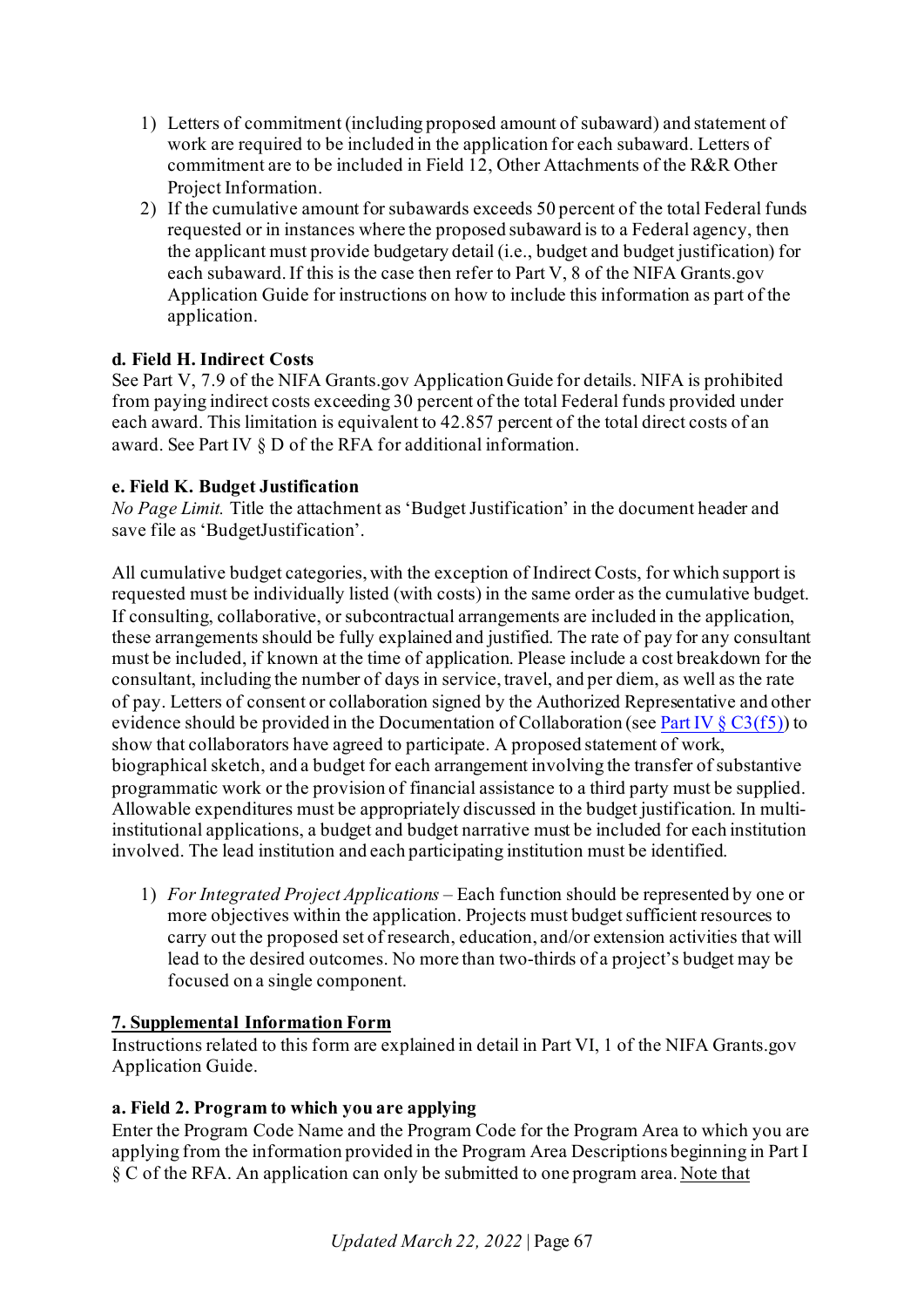accurate entry of the Program Area Code Name and Program Area Code is extremely important for proper and timely processing of application. Failure to enter this information correctly may result in your application not being retrieved on time for review and subsequently not being considered for funding. If you have a question about which topic area is appropriate for your application, please contact the Program Area Contact.

# **b. Field 8. Conflict of Interest List**

*No Page Limit.* Title the attachment as 'Conflict of Interest' in the document header and save file as 'Conflict of Interest'. See Part VI, 1.8 of the NIFA Grants.gov Application Guide for further instructions and a link to the suggested template.

A Conflict of Interest List is required for all applications submitted to the AFRI. The Conflict of Interest List should be provided as a separate PDF attachment and not included in the vitae or resume. A Conflict of Interest List must be completed individually for all personnel who have submitted a Biographical Sketch in the R&R Senior/Key Personnel Profile. **Collate all individual Conflict of Interest lists into a single document file.** The lists can only be submitted as a single PDF attachment.

The required template for the Conflict of Interest List is located on the [NIFA Application](https://nifa.usda.gov/resource/application-support-templates)  [Support Templates page](https://nifa.usda.gov/resource/application-support-templates) ("Conflict of Interest List" in the attachments list).

# <span id="page-67-0"></span>**Youth Innovators Empowering Agriculture Across America (YEA)**

For YEA applications, follow the instructions below.

# <span id="page-67-1"></span>**1. SF 424 R&R Cover Sheet**

Information related to this form are explained in detail in Part V, 2 of the NIFA Grants.gov Application Guide. See Part V, 2.18 of the NIFA Grants.gov Application Guide for the required certifications and assurances (e.g., Prohibition Against Entities Requiring Certain Internal Confidentiality Agreements).

# <span id="page-67-2"></span>**2. SF 424 R&R Project/Performance Site Location(s)**

Detailed information related to the questions on this form is dealt with in detail in Part V, 3 of the NIFA Grants.gov Application Guide.

# <span id="page-67-3"></span>**3. R&R Other Project Information**

Detailed information related to the questions on this form is dealt with in detail in Part V, 4 of the NIFA Grants.gov Application Guide.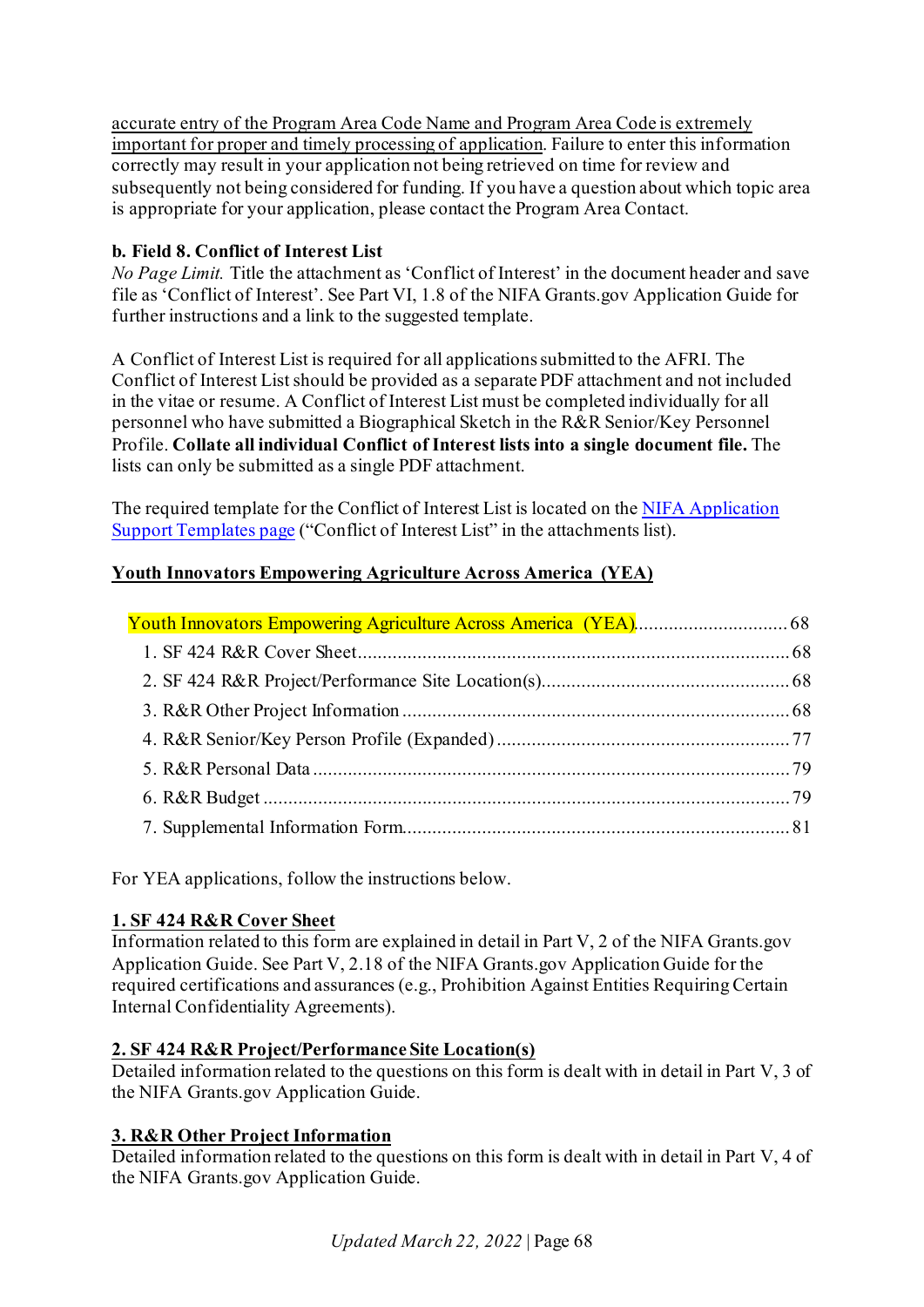# **a. Field 7. Project Summary/Abstract**

Title the attachment as 'Project Summary' in the document header and save file as 'ProjectSummary'.

The summary should explain the relevance of the project to the goals of the Program Area or Program area Priority within this RFA to which the application is submitted. See Part V. 4.7 of NIFA Grants.gov Application Guide for further instructions and a link to the suggested template.

The following instructions are in addition to those included in Part V, 4.7 of the NIFA Grants.gov Application Guide.

The Project Summary **must** indicate the following:

- i) Project title
- ii) Indicate the primary AFRI Farm Bill priority area focus of the project by selecting one of the following six Farm Bill priority areas.
	- o Plant health and production and plant products;
	- o Animal health and production and animal products;
	- o Food safety, nutrition, and health;
	- o Bioenergy, natural resources, andenvironment;
	- o Agriculture systems and technology; or
	- o Agriculture economics and rural communities.
- iii) Project duration;
- iv) Project Director;
- v) Submitting institution;
- vi) Other institutions and organizations involved in the project;
- vii) Location(s) (universities, national labs, field stations, etc.) at which the proposed activities will occur;
- viii) Number of participants per year;

In addition to the information requested above, please provide a 250-word abstract. The abstract should briefly describe the project's objectives, activities, education professionals to be recruited, and intended impact. The abstract should also include the relevance of the project to the goals of the YEA program area.

#### **b. Field 8. Project Narrative**

Title the attachment as 'Project Narrative' in the document header and save file as 'ProjectNarrative'.

The Project Narrative may **not exceed ten-pages** of written text using 12-point font with single line spacing (i.e., no more than six lines per vertical inch), including all figures and tables. Do not used a condensed or narrow font (e.g., Arial Narrow).

To ensure fair and equitable competition, applications exceeding the applicable page limitation will be returned without review.

#### **The Project Narrative must include all the following (see page and font**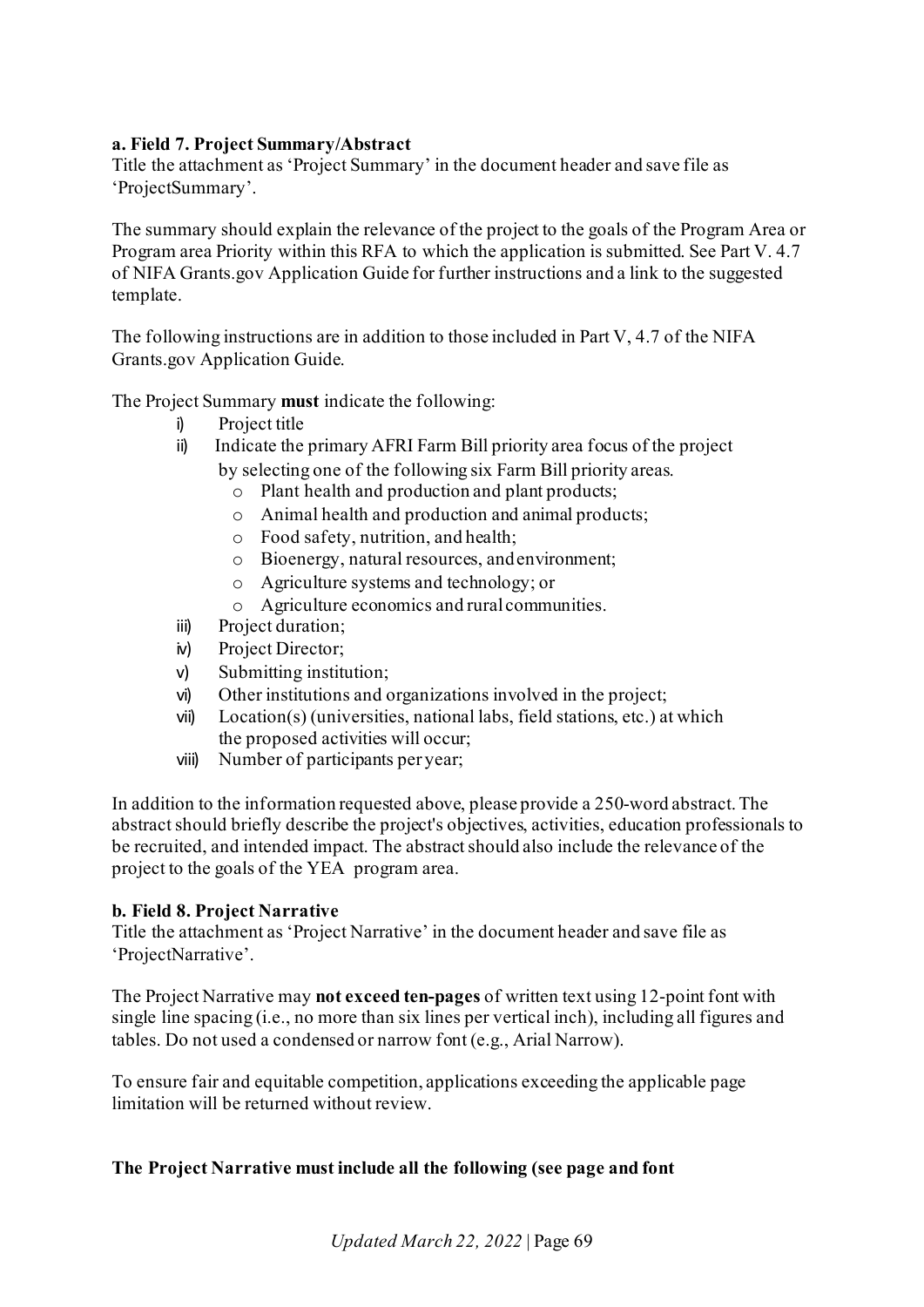## **restrictions noted above):**

# **1) Overview**

- a) Provide a brief description of the objectives of the program to be developed; the AFRI priority area(s) and USDA priorities being addressed; the anticipated project audience; the project's target objectives; timetable; and participating institutions' and organizations' commitment to the project.
- b) Project Justification: Summarize the body of knowledge justifying the need for the proposed project. Describe any ongoing or recently completed, significant activities related to the proposed project.

# **2) The Research, Education and Extension Environment**

- a) For the project director, mentors, and the institution(s) or organization(s) where the activities will occur, describe their experience(s) working with youth, including underrepresented youth and communities, specifically their experience in implementing positive youth developmentstrategies.
- b) Describe the experience of key personnel in conducting fundamental or applied youth development research, education, and extension activities.
- c) Institutional Support/Partnerships. Fully describe the institutional climate for the proposed project. How does the proposed project align with and contribute to the applicant and partner institutions' goals for enhancing positive youth development?

# **3) Approach**

- a) Positive Youth Development (PYD) Experience
	- 1) The proposed involvement of youth and adult partnerships in the design, execution, and evaluation of activities that promote positive youth development should be described with as much specificity as possible.
	- 2) Describe what elements of PYD the project will pursue. This can include and is not limited to creation of high-quality program settings, nonformal education as a developmental context, indicators of thriving, positive youth development outcomes and long-term outcomes.
	- 3) Describe the mentoring and leadership development opportunities provided by the project and anticipated outcomes. Describe any credentials the project will generate and/or participants are to obtain after their participation in the project; include the applicability and potential pitfalls generating or obtaining such credentials.
	- 4) Innovation: Describe the proposal's creative approach on positive youth development topics related to one or more of the USDA priority areas of: (1) addressing climate change via climate smart agriculture and forestry; (2) advancing racial justice, equity, and opportunity; (3) creating more and better market opportunities; (4) tackling food and nutrition insecurity or (5) promoting workforce development.
	- 5) Use either actual experiences and/or literature to show why you selected this approach.
- b) Plan of Operation and Methodology
	- 1) Applications should provide detailed descriptions of the research, education and extension activities that will be pursued. This discussion should indicate how these activities will lead to positive youth development experiences related to one or more of the USDA priorities.
	- 2) Describe procedures for accomplishing the objectives of this project. Describe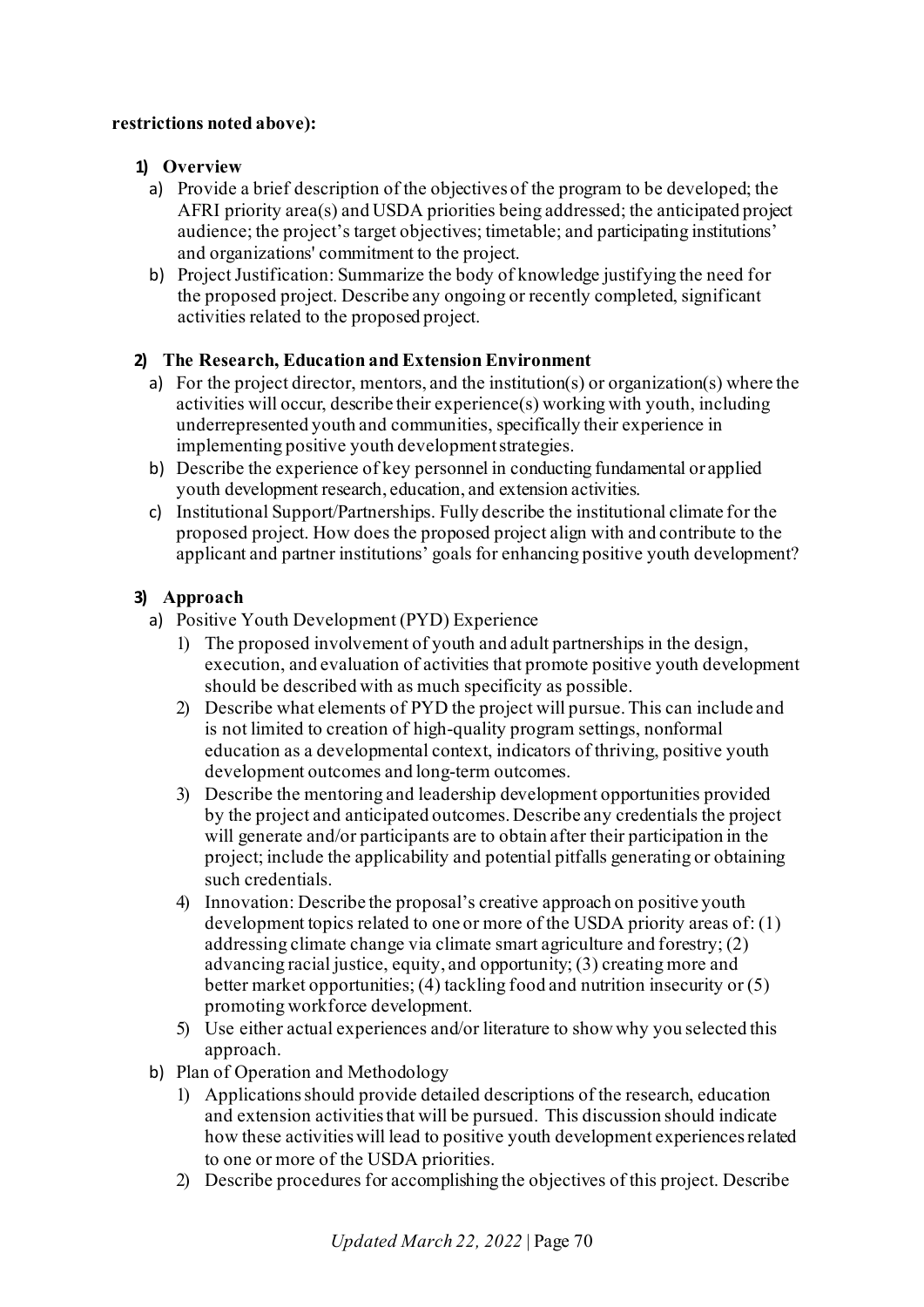plans for management of the project to ensure its proper and efficient administration. Describe the way in which resources and personnel will be used to conduct the project.

- 3) Timetable: Identify all important project milestones (performance targets that indicate when project goals will be met) and dates as they relate to project startup, execution, evaluation, dissemination, and closeout.
- 4) Recruitment, Selection, and Continued Support for Participants. The recruitment plan should be described with as much specificity as possible. How will participants be recruited? What criteria will be used to select participants? As applicable, what additional support will be provided to participants after the termination of the project? How will participants from underrepresented groups be recruited and retained?

# **4) Project Evaluation and Reporting**

- a) Clearly define a plan with a timeline to extensively evaluate the project using formative and summative assessment tools that can help inform future implementations of positive youth development programs. Identify pitfalls and limitations to proposed approaches and how these will be addressed.
- b) Describe how potential adoption of PYD resources will be utilized by other institutions and/or organizations.
- c) Specifically describe the **youth-centered learning outcomes** (e.g., skills or knowledge obtained, interest and competencies), as well as positive youth development outcomes and if measured long-term outcomes. Include associated measures to evaluate outcomes.
- d) Describe how these outcome measures were chosen; and provide strategies to assess, at the project-level, management of the project for successful outcomes.

# **5) Expected Outputs**

Please use the table format below. Expected Outputs table does not count against the tenpage limit of the Project Narrative.

| Total expected outputs during grant period                                                                                                                                                                                             | <b>Expected</b><br><b>Number</b> |
|----------------------------------------------------------------------------------------------------------------------------------------------------------------------------------------------------------------------------------------|----------------------------------|
| 1) Number of products to be developed through grant funds during<br>the grant period (e.g., trainings, curricula, outreach materials,<br>experiential learning opportunities, peer-reviewed publications,<br>conference presentations) |                                  |
| 2) Number of Land Grant Universities with enhanced system of<br>PYD outreach incorporated                                                                                                                                              |                                  |
| 3) Number of underrepresented <sup>2</sup> youth to be supported during the<br>grant period (Provide the best estimate based on past<br>experience)                                                                                    |                                  |
| 4) Number of youth participants to be directly supported by this<br>grant                                                                                                                                                              |                                  |
| Number of adults participants to be directly supported by<br>this grant                                                                                                                                                                |                                  |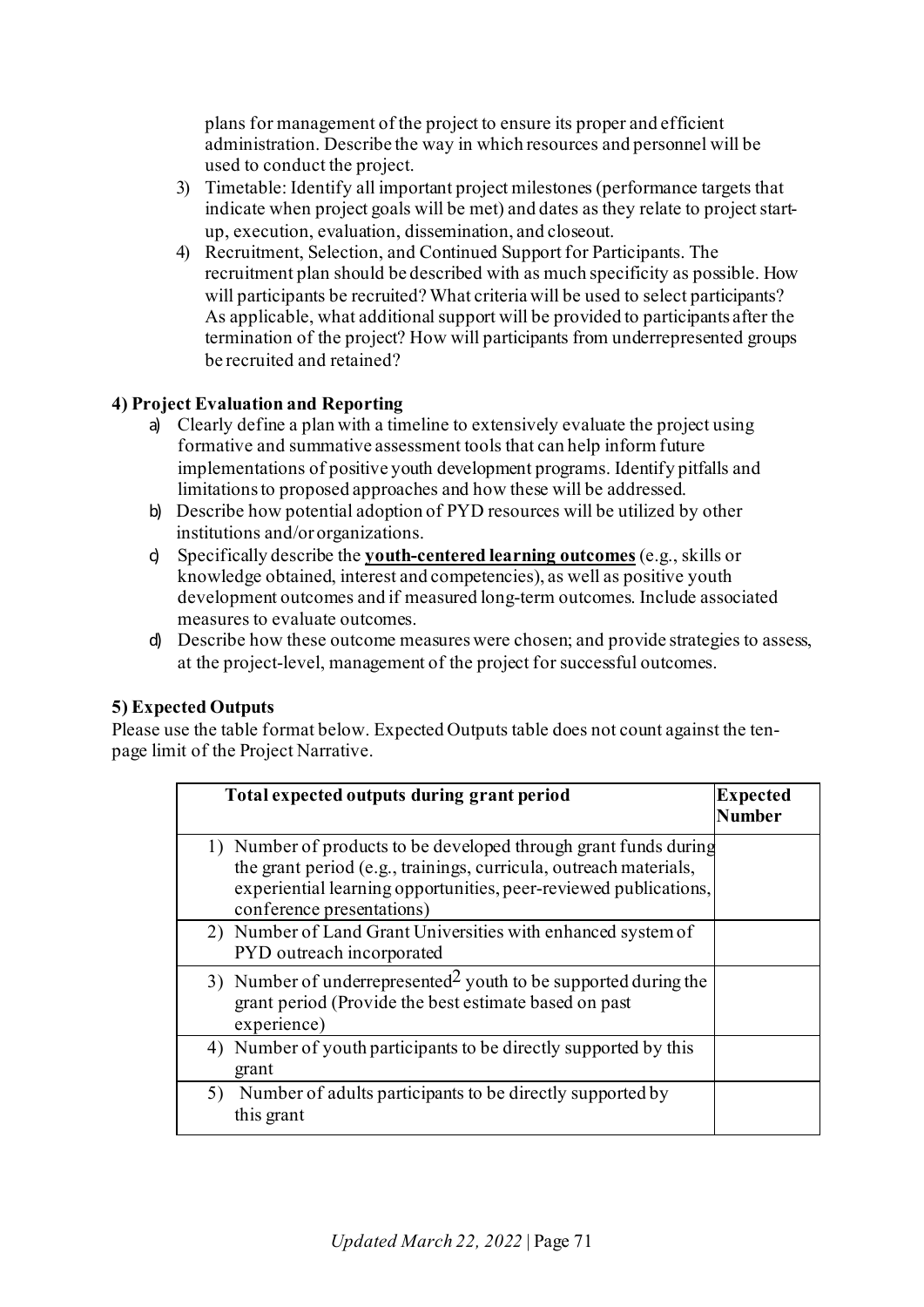6) Number of youth and adults who will indirectly benefit from the products produced from the grant during the grant period (e.g., trainings, using the curriculum, materials, enrolled in the project)

<span id="page-71-0"></span> $2$  Underrepresented = those whose representation among food and agricultural professionals is disproportionately less than their proportion in the general population as indicated in standard statistical references, or as documented on a case-by-case basis by national survey data (e.g., the U.S. Department of Education's Digest of Education Statistics,

U.S. Department of Agriculture's Food and Agricultural Education Information Systems, etc.).

# **6) As an optional requirement, applicants seeking Center of Excellence status**

In addition to meeting the other requirements detailed in Part IV, C., of this Request for Application (RFA), eligible applicants who wish to be considered as centers of excellence must provide a brief justification statement at the end of their Project Narratives and within the page limits provided for Project Narratives, describing how they meet the standards of a center of excellence, based on the following criteria:

- a) The ability of the center of excellence to ensure coordination and cost effectiveness by reducing unnecessarily duplicative efforts regarding research, teaching, and extension in the implementation of the proposed research and/or extension activity outlined in this application;
- b) In addition to any applicable matching requirements, the ability of the center of excellence to leverage available resources by using public-private partnerships among agricultural industry groups, institutions of higher education, and the Federal Government in the implementation of the proposed research and/or extension activity outlined in this application. Resources leveraged should be commensurate with the size of the award;
- c) The planned scope and capability of the center of excellence to implement teaching initiatives to increase awareness and effectively disseminate solutions to target audiences through extension activities in the implementation of the proposed research and/or extension activity outlined in this application; and
- d) The ability or capacity of the center of excellence to increase the economic returns to rural communities by identifying, attracting, and directing funds to high-priority agricultural issues in support of and as a result of the implementation of the proposed research and/or extension activity outlined in this application.

Additionally, where practicable (not required), center of excellence applicants should describe proposed efforts to improve teaching capacity and infrastructure at colleges and universities (including land-grant colleges and universities, cooperating forestry schools, certified Non-Land Grant Colleges of Agriculture (NLGCA) (list of certified NLGCA is available a[t http://www.nifa.usda.gov/funding/pdfs/nlgca\\_colleges.pdf\)](http://www.nifa.usda.gov/funding/pdfs/nlgca_colleges.pdf), and schools of veterinary medicine).

# **YEA Coordination Network (YEA-CN) Project Applications**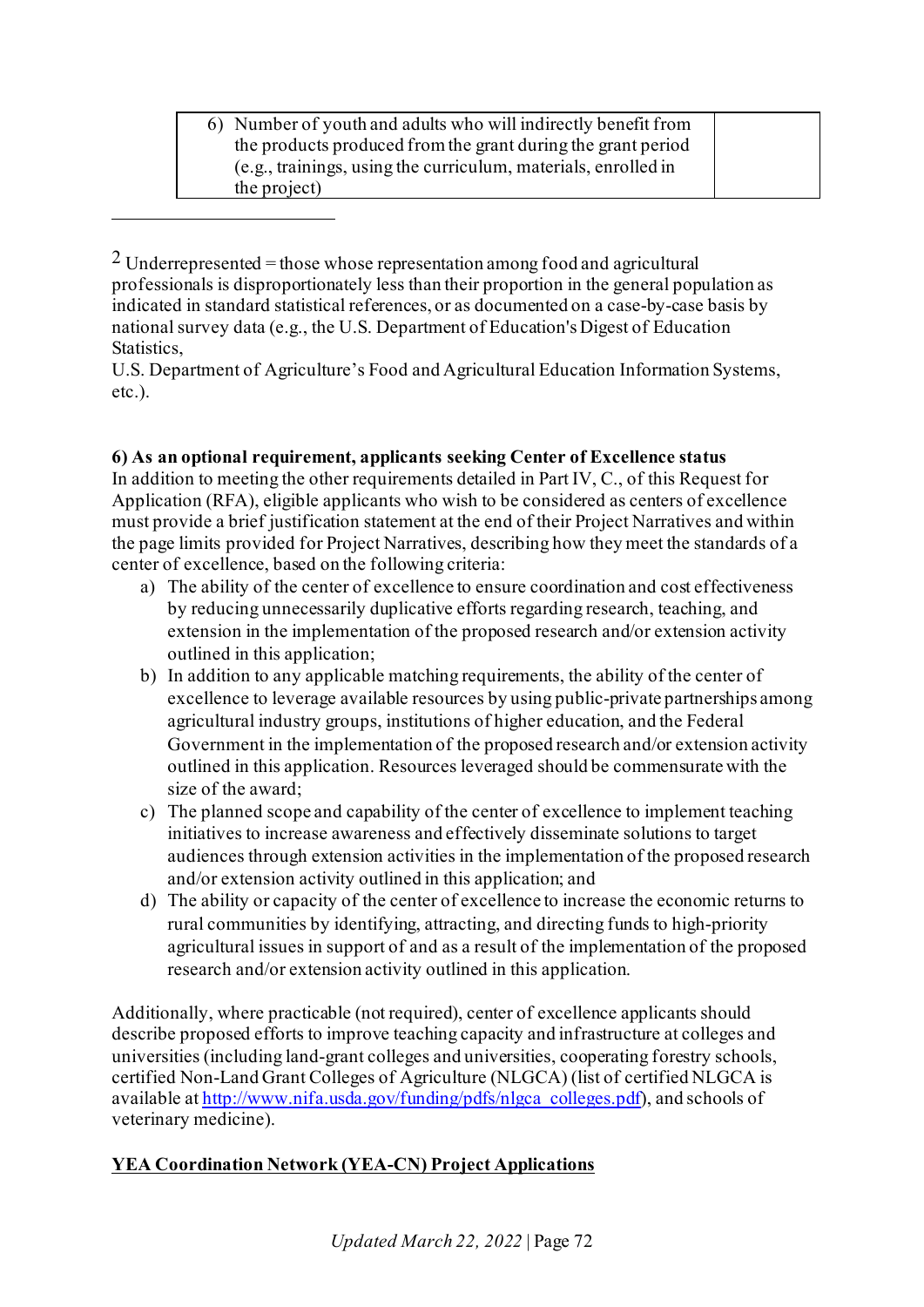The information in this section is for YEA Coordination Network (YEA-CN) project applications. See the previous section for "YEA Project Applications" and the next section "YEA Project Applications and YEA Coordination Network (YEA-CN) Applications" for information that applies to both types of applications.

**a.** Field 7. Project Summary/Abstract – PDF Attachment. Title the attachment as 'Project Summary' in the document header and save file as 'Project Summary'. See Part V. 4.7 of NIFA Grants.gov Application Guide for further instructions and a link to the suggested template.

The Project Summary **must** indicate the following:

- i) Project title
- ii) Project duration;
- iii) Project Director;
- iv) Submitting institution;
- v) Other institutions and organizations involved in the project's operation;
- vi) Relevance of the project to the goals of AFRI Education and Workforce Development(EWD).

In addition to the information requested above, please provide a 250-word abstract. The abstract should briefly describe the project's objectives, activities, and intended impact.

#### **b.** *Field 8. Project Narrative* **– PDF Attachment. Title the attachment as 'Project Narrative' in the document header and save file as 'ProjectNarrative'.**

The Project Narrative section may not exceed **ten**-pages of written text with 12-point font and line spacing not exceeding six lines of text per vertical inch, including all figures and tables.

To ensure fair and equitable competition, applications exceeding the applicable page limitation will be returned without review.

### **The Project Narrative (see page and font restrictions noted above)**

### **1) Overview**

- a) Provide a clear statement of the proposal's objectives and goals.
- b) Briefly describe the activities that will take place to support these objectives and goals and the Project Director's experience in developing, managing and maintaining similar projects.

### **2) Objectives, Outcomes, and Approach:**

- a) Present the objectives, goals and expected outcomes of the project in relation to the needs identified in the Program Area Priorities.
- b) This section must include a description of each activity proposed for each objective and justification; a timeline of the proposed activities; expected measurable outputs for each year of the five-year project; and how NIFA, National 4-H leadership, and other youth serving partners will be engaged.
- c) This section must also include descriptions of the following mandatory activities of the YEA Coordination Network (YEA-CN): Forming a national steering committee, coordination among YEA projects, the clearinghouse,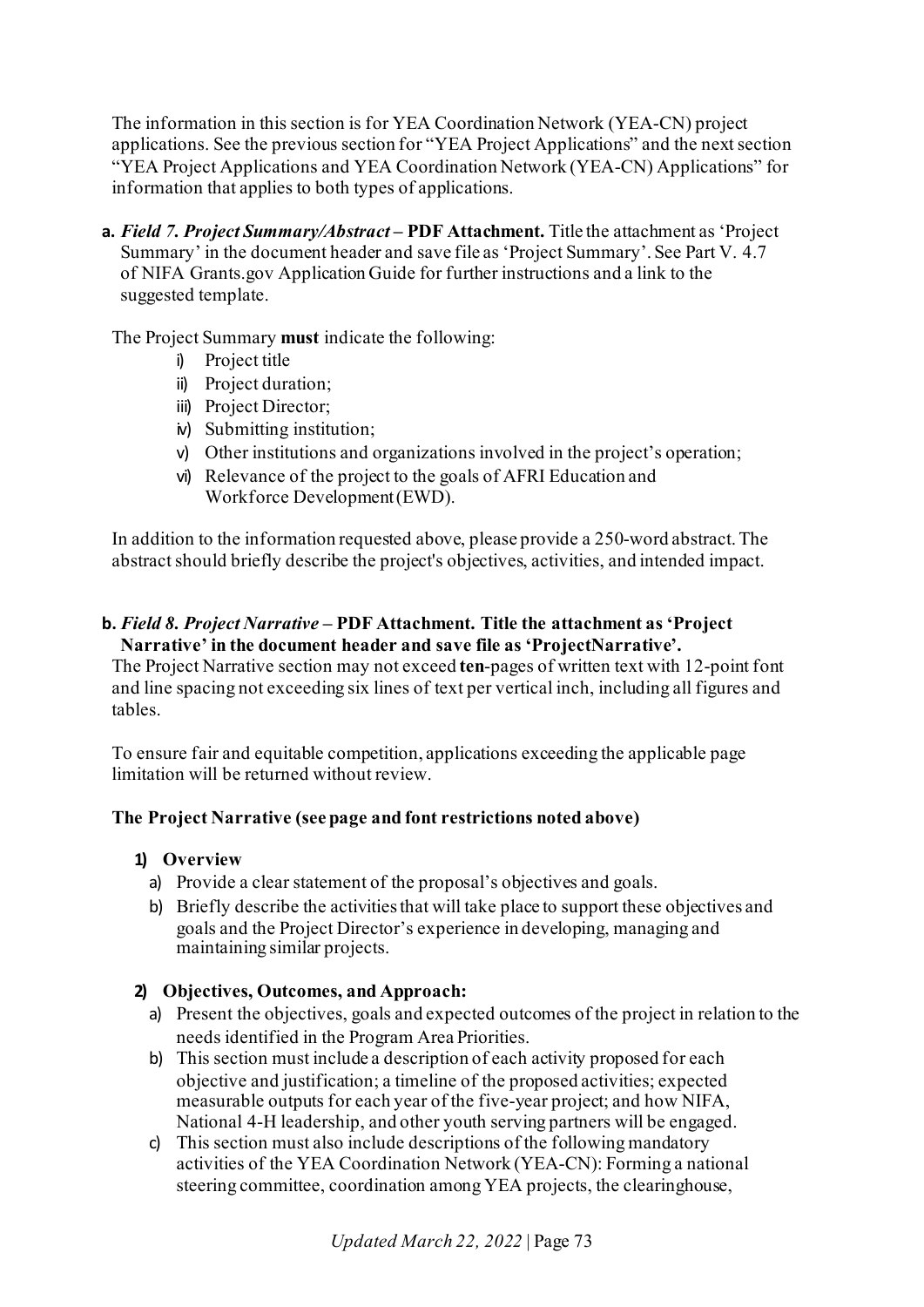creation of collaborative spaces, creating a portable public facing website, planning national level professional development efforts, and plans to help ensure sustainability of the YEA program.

- d) Describe any other novelproposed elementsthat increase the YEA Coordination Network (YEA-CN) value for Project Directors and potential youth participants and how underrepresented youth and communities will be provided enhanced access to participation.
- e) Include pitfalls that may be encountered and limitations to proposed activities.
- f) Present an evaluation plan of YEA national outcomes, which includes how the outcomes will be analyzed, assessed, or interpreted each year and at the duration of the project.

### **3) Personnel and Resources**

- a) Describe in detail the key project personnel's experience in maintaining a coordinated network with multiple partners and collaborators. Specifically, include experience implementing positive youth developmentresearch, education, and extension strategies.
- b) Provide information on the institutional resources and facilities to be used to house and manage a digital clearinghouse, collaborative space(s)/listserve, and website.
- c) Provide other personnel needs, assignments and the division of labor anticipated to carry out the project.
- d) Discuss collaborating institutions and organizations and their role in the project.
- e) Include plans for transferability and sustainability of the YEA Coordination Network (YEA-CN) post-award.

Note: Information on Fields 9-12 are also applicable to applications for this program (see below, "YEA Project Applications and YEA Coordination Network (YEA-CN) Applications").

# **4) Center of Excellence**

In addition to meeting the other requirements detailed in Part IV, C., of this Request for Application (RFA), eligible applicants **must** provide a brief justification statement at the end of their Project Narratives and within the page limits provided for Project Narratives, describing how they meet the standards of a center of excellence, based on the following criteria:

- a) The ability of the center of excellence to ensure coordination and cost effectiveness by reducing unnecessarily duplicative efforts regarding research, teaching, and extension in the implementation of the proposed research and/or extension activity outlined in this application;
- b) In addition to any applicable matching requirements, the ability of the center of excellence to leverage available resources by using public-private partnerships among agricultural industry groups, institutions of higher education, and the Federal Government in the implementation of the proposed research and/or extension activity outlined in this application. Resources leveraged should be commensurate with the size of the award;
- c) The planned scope and capability of the center of excellence to implement teaching initiatives to increase awareness and effectively disseminate solutions to target audiences through extension activities in the implementation of the proposed research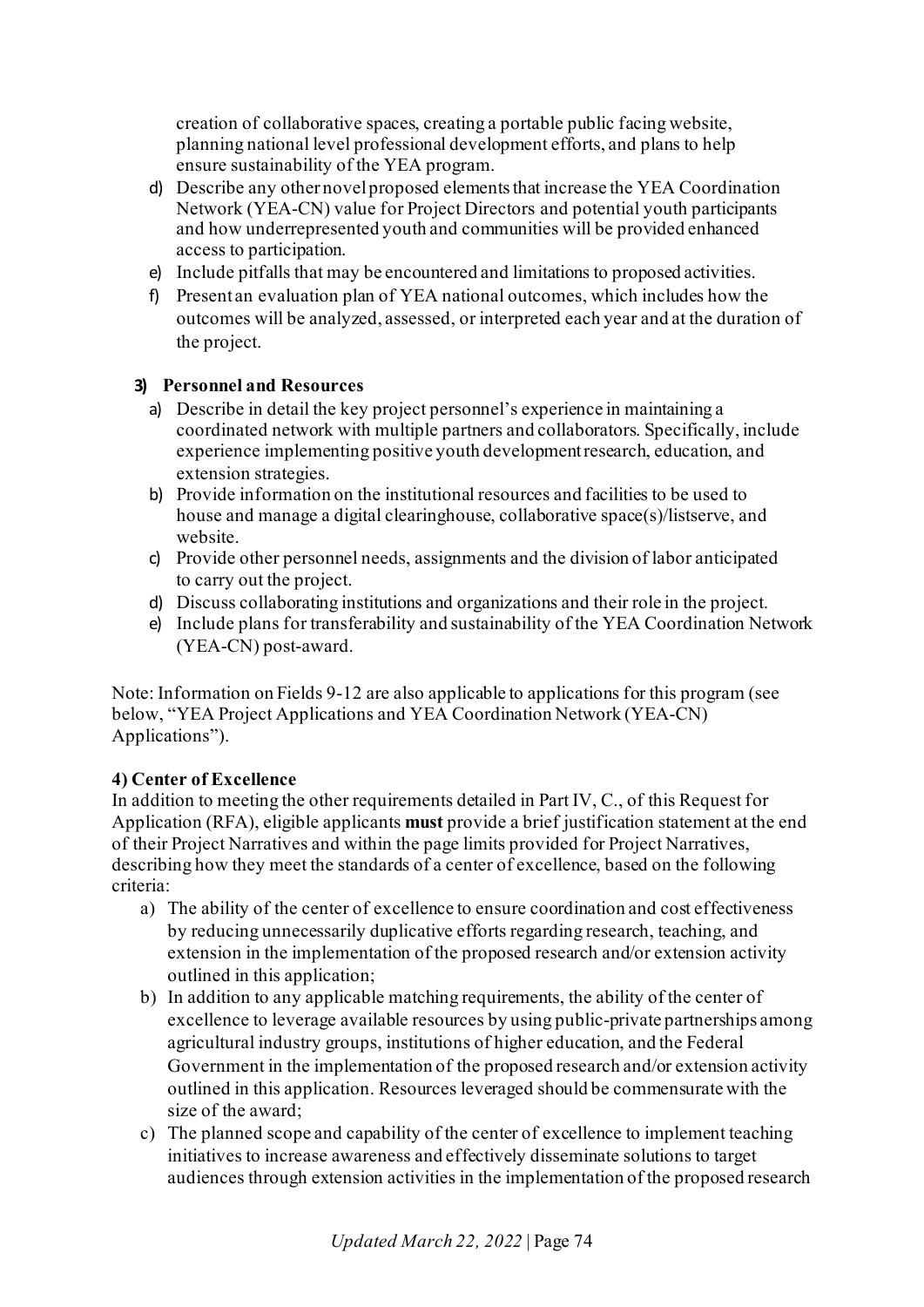and/or extension activity outlined in this application; and

d) The ability or capacity of the center of excellence to increase the economic returns to rural communities by identifying, attracting, and directing funds to high-priority agricultural issues in support of and as a result of the implementation of the proposed research and/or extension activity outlined in this application.

Additionally, where practicable (not required), center of excellence applicants should describe proposed efforts to improve teaching capacity and infrastructure at colleges and universities (including land-grant colleges and universities, cooperating forestry schools, certified Non-Land Grant Colleges of Agriculture (NLGCA) (list of certified NLGCA is available a[t http://www.nifa.usda.gov/funding/pdfs/nlgca\\_colleges.pdf\)](http://www.nifa.usda.gov/funding/pdfs/nlgca_colleges.pdf), and schools of veterinary medicine).

## **YEA Project Applications and YEA Coordination Network (YEA-CN) Applications**

The information below applies to both project application types. See the previous sections for information specific to "YEA Project Applications" and "YEA Coordination Network (YEA-CN) Project Applications."

## **c. Field 9. Bibliography & References Cited**

*No Page Limit.* Title the attachment as 'Bibliography & References Cited' in the document header and save file as 'BibliographyReferencesCited'.

All work cited in the text should be referenced in this section of the application. All references must be complete; include titles and all co-authors; conform to an acceptable journal format; and be listed in alphabetical order using the last name of the first author or listed by number in the order of citation.

### **d. Field 10. Facilities & Other Resources**

*No Page Limit.* Title the attachment as 'Facilities & Other Resources' in the document header and save file as 'FacilitiesOtherResources'.

### **e. Field 11. Equipment**

*No Page Limit.* Title the attachment as 'Equipment' in the document header and save file as 'Equipment'.

Describe available equipment. Items of nonexpendable equipment necessary to conduct and successfully complete the proposed project should be listed in Field C. of the R&R Budget and described in the Budget Justification (se[e Part IV § C6](#page-30-0) below).

### **f. Field 12. Other Attachments**

The following instructions are in addition to those noted in Part V 4.12 of the NIFA Grants.gov Application Guide

### 1) **Key Personnel Roles**

**2-Page Limit.** Title the attachment as 'Key Personnel' and save file as 'KeyPersonnel'.

• *Integrated Grant Applications* – state for key personnel an estimate of the percentof time devoted to research, education, and/or extension activities.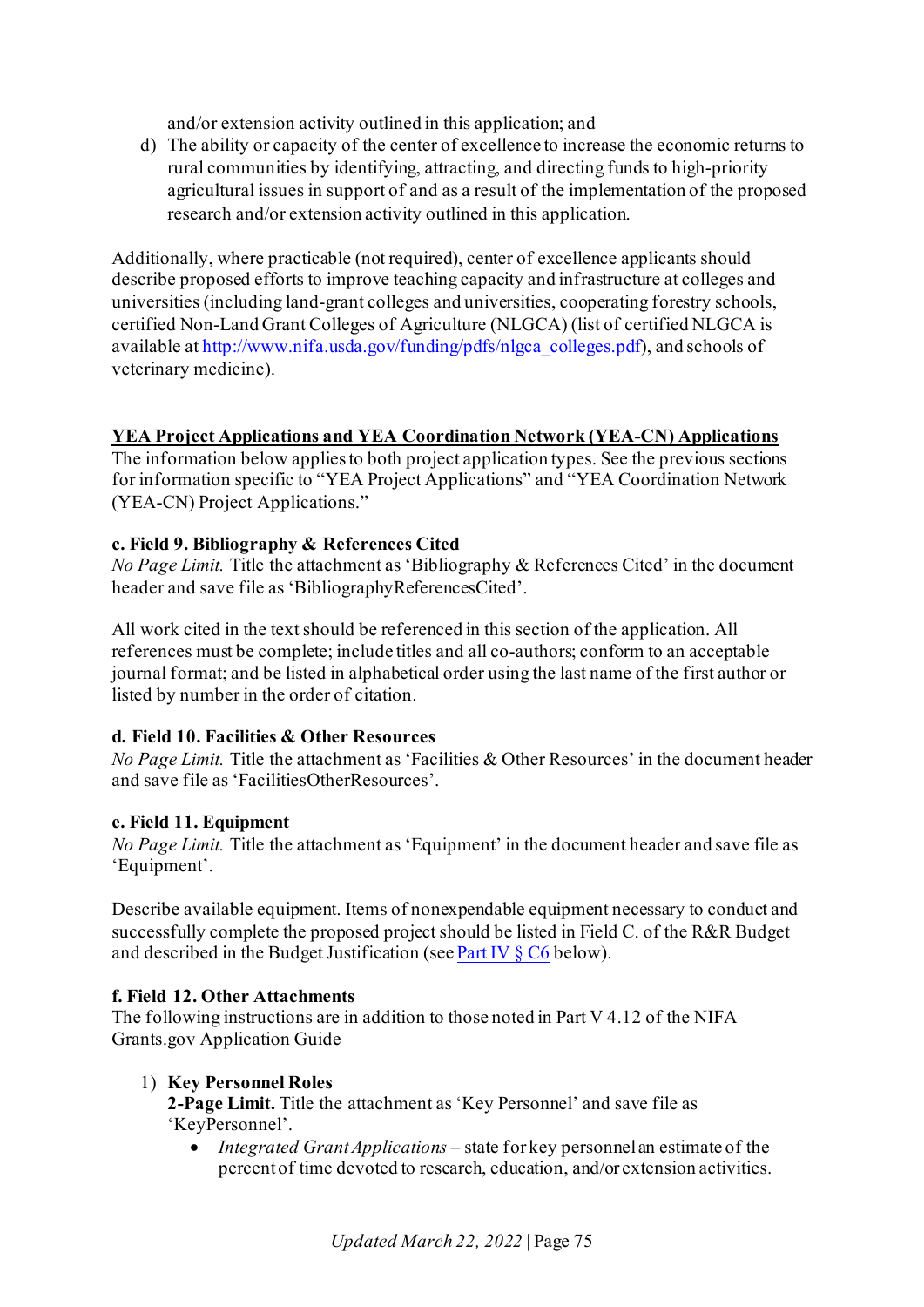Clearly describe the roles and responsibilities of the PD, collaborator(s), etc. (biographical sketches for key personnel including mentor(s) should not be included here). If it will be necessary to enter into formal consulting or collaborative arrangements with others, such arrangements should be fully explained and justified. Evidence (letters of support) for this type of collaboration should be provided in the 'Documentation of Collaboration' attachment (see item 5) below).

#### 2) **Logic Model**

*2-Page Limit.* Required for all Integrated Project applications. Title the attachment as 'Logic Model' and save file as 'LogicModel'.

Include the elements of a logic model detailing the activities, outputs, and outcomes of the proposed project. The logic model planning process is a tool that should be used to develop your project before writing your application. This information may be provided as a narrative or formatted into a logic model chart. For more information and resources, se[e Integrated Programs' Logic Model Planning Process](https://nifa.usda.gov/resource/integrated-programs-logic-model-planning-process).

#### **Failure to include a logic model for an integrated project may result in the application not being considered for review.**

#### 3) **Management Plan**

*3-Page Limit*. Required for Integrated Project applications. Title the attachment as 'Management Plan' and save file as 'ManagementPlan'.

The plan is to be clearly articulated and include an organizational chart, administrative timeline, and a description of how the project will be governed, as well as a strategy to enhance coordination, collaboration, communication, and data sharing and reporting among members of the project team and stakeholder groups. The plan must also address how the project will be sustained beyond termination of an award.

The management plan must also include an advisory group of principal stakeholders, partners, and professionals to assess and evaluate the quality, expected measurable outcomes, and potential impacts for the proposed research, education and extension. Please include rationale for their role, and how they will function effectively to support the goals and objectives of the project. The plan must demonstrate how partners and stakeholders contribute to project assessment on an annual basis.

#### 4) **Data Management Plan (DMP)**

*2-Page Limit.* Required for Integrated Project applications. Title the attachment as 'Data Management Plan' and save file as 'DataManagementPlan'.

Clearly articulate how the project director (PD) and co-PDs plan to manage and disseminate the data generated by the project. The DMP will be considered during the merit review process (see Part V § B of the RFA). **See Part III, 3.1 of the NIFA Grants.gov Application Guide for NIFA attachment specifications.**

For the guidelines on preparation and inclusion of a DMP in your application, see Data Management Plan for [NIFA-Funded Research, Education and Extension Projects](https://nifa.usda.gov/resource/data-management-plan-nifa-funded-research-projects) at NIFA website. Also included on the web page are FAQs and information about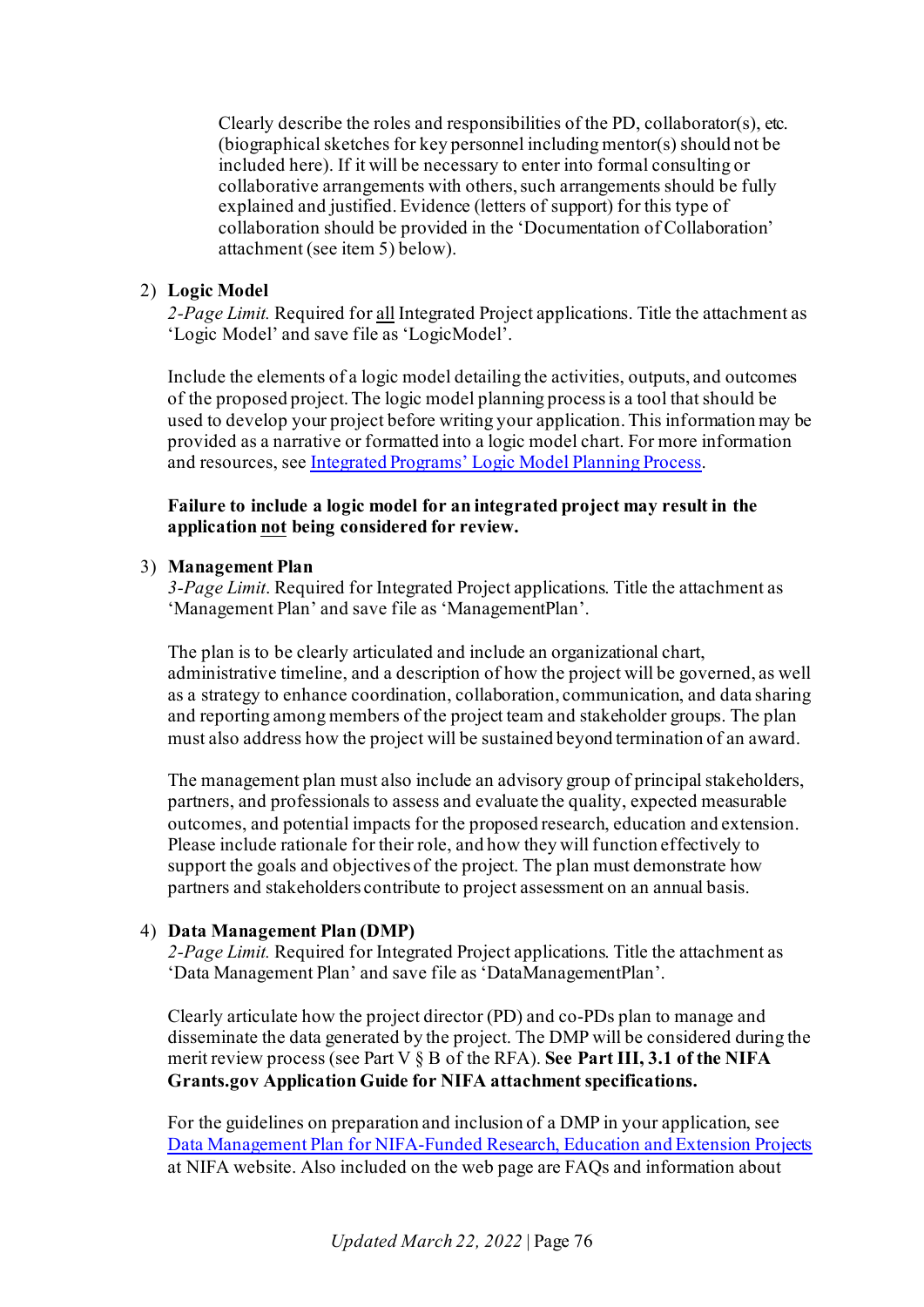accessing examples of DMPs. In addition, general guidelines for Data Management Planning for USDA agencies are available at th[e National Agricultural Library](https://www.nal.usda.gov/ks/guidelines-data-management-planning)  [website.](https://www.nal.usda.gov/ks/guidelines-data-management-planning)

### 5) **Documentation of Collaboration**

**No Page Limit.** Title the attachment as 'Documentation of Collaboration' in the document header and save file as 'Collaboration'.

For YEA projects and YEA-CN project applications, include evidence of collaboration and contributions amongst the host institution and other institutions and/or organizations. Evidence, *e.g.*, letter(s) of support, must be provided that the collaborators involved have agreed to render services. The applicant also will be required to provide additional information on consultants and collaborators in the budget portion of the application.

6) **Minority-Serving Institution Documentation May be needed if applying fo[r FASE Strengthening Standard Grant.](https://nifa.usda.gov/afri-fase-epscor-program)** Title the attachment as 'Minorityinfo' in the document header and save file as 'Minorityinfo'.

- a) Letter identifying percentage of applicable minority students.
- b) Request for Determination of Status– see Part III § B of the RFA.

## 7) **Representations Regarding Felony Conviction and Tax Delinquent Status for Corporate Applicants**

This is required for corporate applicants. See Part VI, 2 of the NIFA Grants.gov Application Guide for a description of the term, "corporation."

### **4. R&R Senior/Key Person Profile (Expanded)**

Detailed information related to the questions on this form is available in Part V, 5 of the NIFA Grants.gov Application Guide. This section of the guide includes instructions about the people who require senior/key person profile, and details about the biographical sketch and the current and pending support, including a link to the suggested template for the current and pending support.

A Senior/Key Person Profile must be completed for the PD and each co-PD, senior associate, and other professional personnel, including collaborators playing an active role in the project. Collaborators only providing services or materials should not be listed in the R&R Senior/Key Person Profile. Evidence (letters of support) for this type of collaboration should be provided in the Documentation of Collaboration (see Part IV  $\S$  C3(f5)).

### **a. Project Role Field**

Complete appropriately.

• For **YEA Projects and YEA Coordination Network (YEA-CN) Applications** – **A member(s) of the host institution(s) must be listed as the PD or co-PD, as appropriate, on the application.**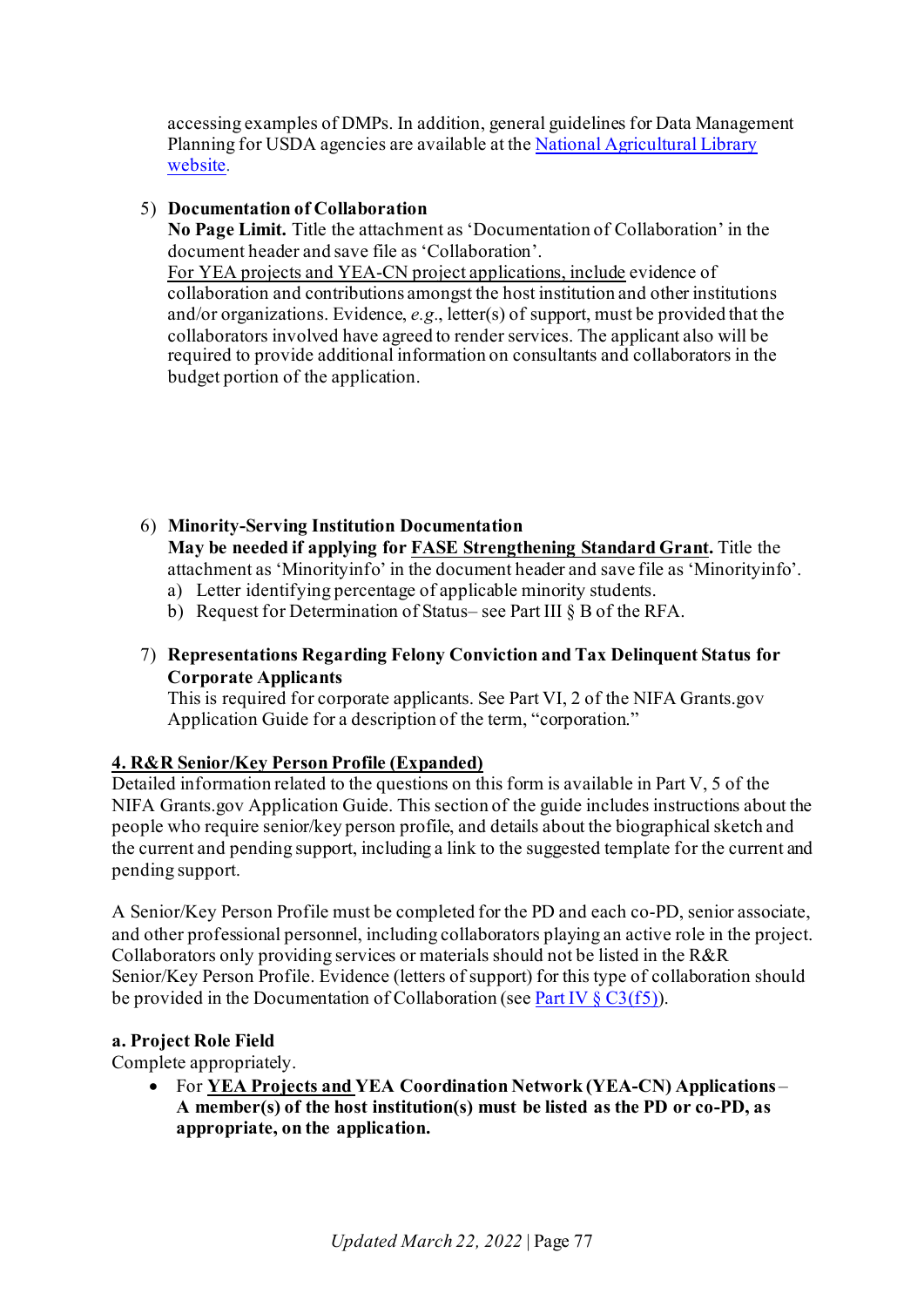## **b. Other Project Role Category Field**

Complete appropriately, if applicable.

## **c. Attach Biographical Sketch Field**

*2-Page Limit (excluding publications listings) per PD, co-PD, senior associate, and other professional personnel.* Title the attachment as 'Biographical Sketch' in the document header and save file as 'BiographicalSketch' followed by the last name of the PD or co-PD such that each biographical sketch file in the application has a distinct file name.

The Biographical sketch of the applicant (PD) and each co-PD, senior associate, and other professional personnel must be included. In addition, include:

- 1) Author identifier (ORCID[, https://orcid.org\)](https://orcid.org/) of the researcher if available.
- 2) Digital Object Identifier (DOI) of all publications where possible.

If applicable, the application must include a list of data publications or published data products relevant to the proposed project, following recommended data citation format.

In addition, Biographical sketch must include:

- 1. A presentation of academic, extension, and/or research credentials including, as applicable: earned degrees, teaching experience, employment history, professional activities, honors and awards, and grants received; and
- 2. Indicate the number of continuing education courses developed and taught/trained the number of educators by the applicant.
- 3. Include all relevant publications in refereed journals during the past four (4) years including those in press.

The Biographical sketch of the Primary mentor (more than one Primary Mentor if integrated project only) must include the number of mentees mentored at least for the last 5 years.

The Conflict of Interest list **must not** be included in the biographical sketch, but it must be provided as a separate document (see Part IV  $\S C7(b)$  for more information).

### **d. Attach Current and Pending Support Field**

*No Page Limit.* Title the attachment as 'Current and Pending Support' in the document header and save file as 'CurrentPendingSupport'.

The suggested template for Current and Pending Support is located on th[e NIFA Application](https://nifa.usda.gov/resource/application-support-templates)  [Support Templates page](https://nifa.usda.gov/resource/application-support-templates) ("Current & Pending Support" in the attachments list).

Current and Pending Support information is only required for each senior/key person identified.

Note: Even if no other funding is currently reported under the 'Active' section of this attachment, each senior/key person must list this grant application under the 'Pending' section of this attachment.

## **As an addendum to the Current and Pending Support, provide a brief summary for any completed, current, or pending projects that appear similar to the current application.**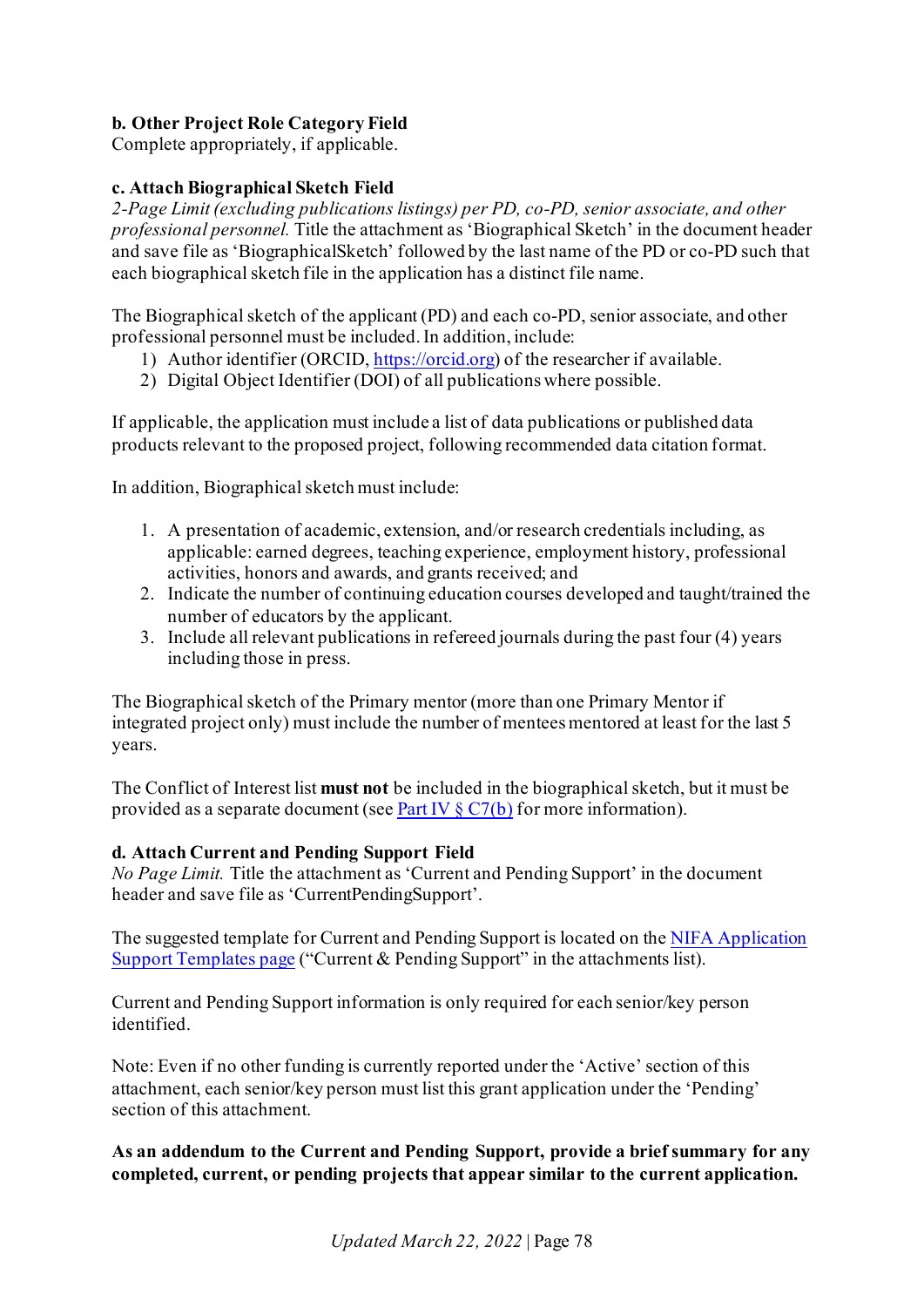# **5. R&R Personal Data**

As noted in Part V, 6 of the NIFA Grants.gov Application Guide, the submission of this information is voluntary and is not a precondition of award. Part V.6 also notes the importance and use of the information.

## **6. R&R Budget**

Detailed Information related to the questions on this form is available in Part V, 7 of the NIFA Grants.gov Application Guide.

## **a. Matching funds.**

If a funded project is commodity-specific and not of national scope, the grant recipients required to match the NIFA funds awarded on a dollar-for-dollar basis from non-federal sources with cash and/or in-kind contributions.

**If you conclude that matching funds are not required as specified under Part III § C of the RFA, Cost Sharing or Matching,** you must include an explanation for your conclusion in the Budget Justification. We will consider this justification when determining final matching requirements or if required matching can be waived. NIFA retains the right to make final determinations regarding matching requirements.

For grants that require matching funds as specified under Part III § C of the RFA, the Budget Justification must list matching sources along with the identification of the entity(ies) providing the match as well as the total dollar amount being pledged. NIFA is no longer requiring written verification of commitments of matching support (a pledge agreement). However, you are still subject to documentation, valuing and reporting requirements, etc. as specified in 2 CFR Part 200, "Uniform Administrative Requirements, Cost Principles, and Audit Requirements for Federal Awards (the Uniform Guidance)," 7 CFR 3430, "Competitive and Noncompetitive Non-Formula Federal Assistance Programs – General Award Administrative Provisions," and program-specific regulations, as applicable. In instances where match is required, any resulting award will require the signature of an Authorized Representative. Only when NIFA receives the award signed by the AR will award funds be released and available for drawdown.

**For Integrated Projects with an applied research component,** if a funded project is commodity-specific and not of national scope, the grant recipient is required to match the NIFA funds awarded on a dollar-for-dollar basis from non-federal sources with cash and/or in-kind contributions.

The sources and the amount of all matching support from outside the applicant organization must be summarized on a separate page and placed in the application immediately following the Budget Justification. All pledge agreements must be placed in the application immediately following the summary of matching support.

Establish the value of applicant contributions in accordance with applicable cost principles. Refer to 2 CFR Part 200, "Uniform Administrative Requirements, Cost Principles, and Audit Requirements for Federal Awards," for further guidance and other requirements relating to matching and allowable costs.

### **b. Budget Periods**

Applications must contain a budget for each budget period for the entire duration of the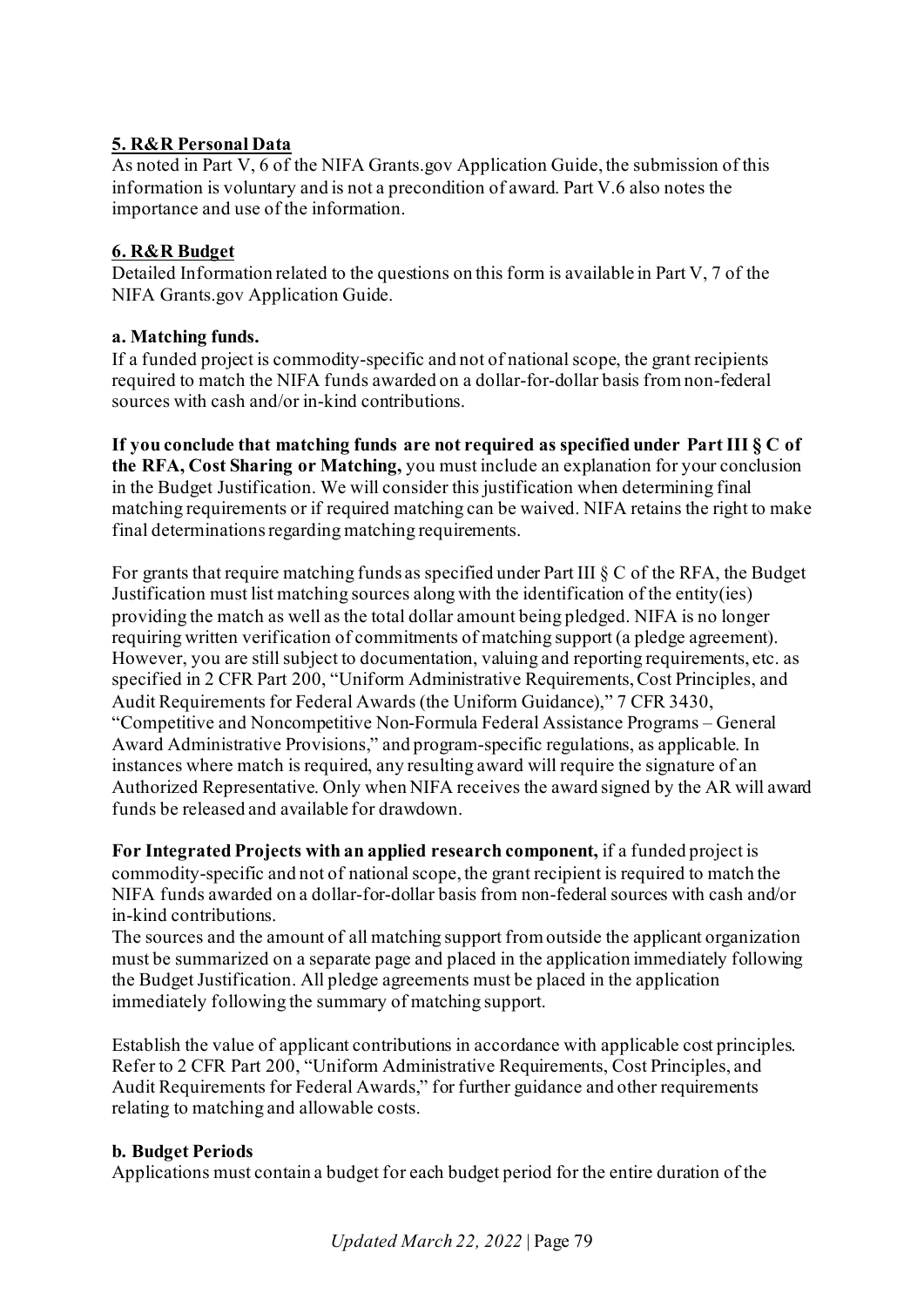proposed project. Annual and cumulative budgets are required.

If a YEA Project or YEA-CN project application is funded, the Project Director will be required to attend one AFRI NIFA EWD Project Directors' meeting during the performance period of the award. Reasonable travel expenses (location to be determined by NIFA program staff) should be included as part of the project budget. Reasonable travel expenses should be included as part of the project budget.

### **See Part I § C of the RFA for limitation of budget amounts, use of funds, and budget periods.**

- 1) Projects that include partnering with the Extension Foundation must include financial support for the Community of Practice core functions as well as project specific activities.
- 2) For Integrated Project Applications, projects must budget sufficient resources to carry out the proposed set of research, education, and extension activities that will lead to the desired outcomes. No more than two-thirds of a project's budget may be focused on a single component. Projects that include partnering with Extension Foundation must include financial support for the Community of Practice core functions as well as project-specific activities.

## **c. Subcontract Arrangements**

If it will be necessary to enter into a formal subcontract agreement with another institution, then refer to the following items:

- 1) Letters of commitment (including proposed amount of subaward) and statement of work are required to be included in the application for each subaward. Letters of commitment are to be included in Field 12, Other Attachments of the R&R Other Project Information.
- 2) If the cumulative amount for subawards exceeds 50 percent of the total Federal funds requested or in instances where the proposed subaward is to a Federal agency, then the applicant must provide budgetary detail (i.e., budget and budget justification) for each subaward. If this is the case then refer to Part V, 8 of the NIFA Grants.gov Application Guide for instructions on how to include this information as part of the application.

### **d. Field H. Indirect Costs**

See Part V, 7.9 of the NIFA Grants.gov Application Guide for details. NIFA is prohibited from paying indirect costs exceeding 30 percent of the total Federal funds provided under each award. This limitation is equivalent to 42.857 percent of the total direct costs of an award. See Part IV § D of the RFA for additional information.

### **e. Field K. Budget Justification**

*No Page Limit.* Title the attachment as 'Budget Justification' in the document header and save file as 'BudgetJustification'.

All cumulative budget categories, with the exception of Indirect Costs, for which support is requested must be individually listed (with costs) in the same order as the cumulative budget. If consulting, collaborative, or subcontractual arrangements are included in the application, these arrangements should be fully explained and justified. The rate of pay for any consultant must be included, if known at the time of application. Please include a cost breakdown for the consultant, including the number of days in service, travel, and per diem, as well as the rate